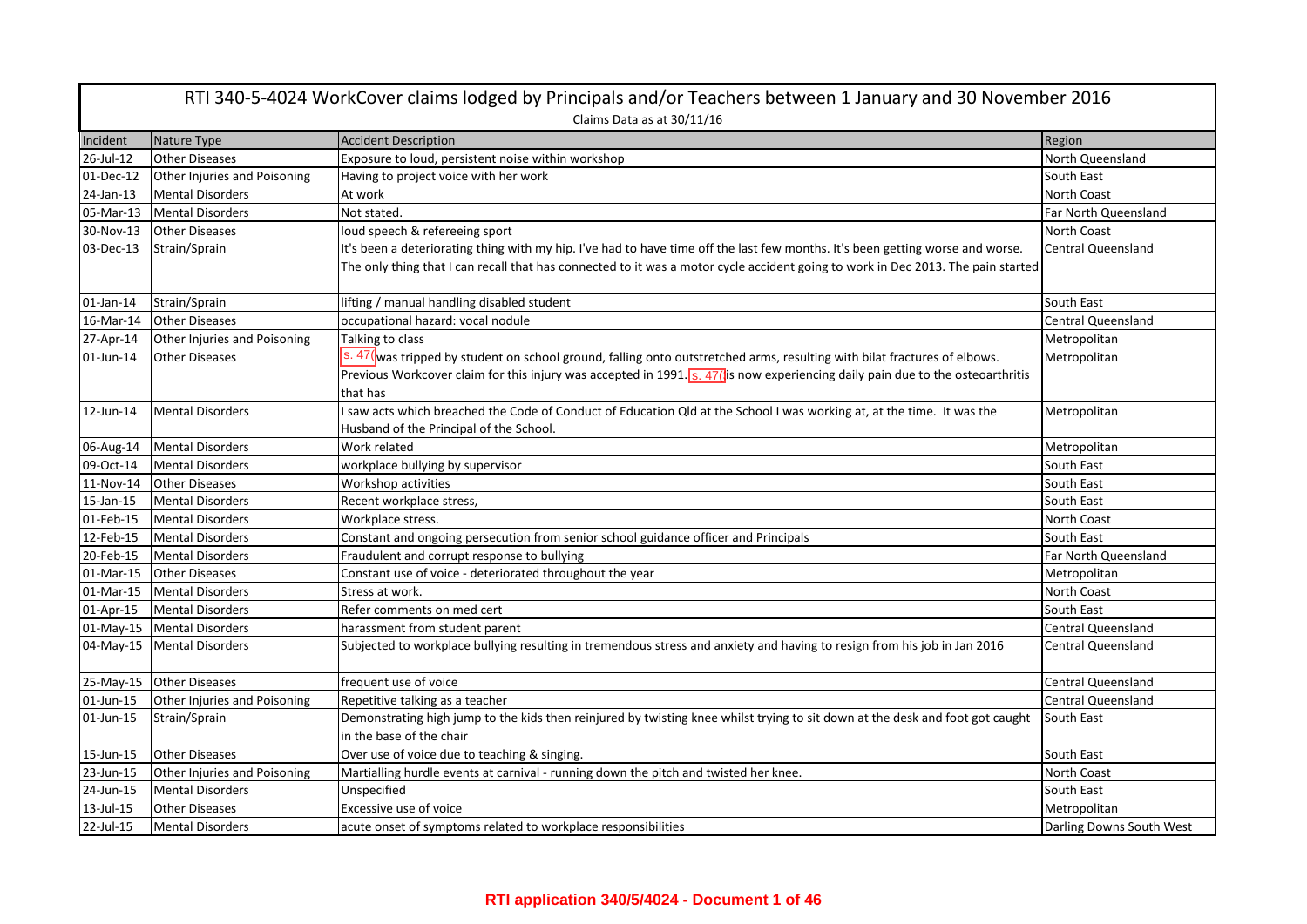| RTI 340-5-4024 WorkCover claims lodged by Principals and/or Teachers between 1 January and 30 November 2016 |                              |                                                                                                                                                                                                                                                                                    |                           |  |
|-------------------------------------------------------------------------------------------------------------|------------------------------|------------------------------------------------------------------------------------------------------------------------------------------------------------------------------------------------------------------------------------------------------------------------------------|---------------------------|--|
|                                                                                                             | Claims Data as at 30/11/16   |                                                                                                                                                                                                                                                                                    |                           |  |
| Incident                                                                                                    | Nature Type                  | <b>Accident Description</b>                                                                                                                                                                                                                                                        | Region                    |  |
| 04-Aug-15                                                                                                   | Strain/Sprain                | Carrying box on right hip                                                                                                                                                                                                                                                          | <b>North Coast</b>        |  |
| 20-Aug-15                                                                                                   | <b>Mental Disorders</b>      | multiple runnings into various situations at school, started with $\frac{1}{s}$ , 47(3) in early 2013 - other situations at school                                                                                                                                                 | <b>Central Queensland</b> |  |
| 24-Aug-15                                                                                                   | <b>Mental Disorders</b>      | I regularly went to work and was performing all the inherent parts of my job. I believe my Principal does not like me and saw it North Queensland<br>a way of getting rid of me. My legal advice has described what occurred as a 'witch hunt.'                                    |                           |  |
| 25-Aug-15                                                                                                   | <b>Other Diseases</b>        | Vocal use - constant teaching                                                                                                                                                                                                                                                      | Metropolitan              |  |
| 25-Aug-15                                                                                                   | Strain/Sprain                | throwing a vortex                                                                                                                                                                                                                                                                  | North Coast               |  |
| 28-Aug-15                                                                                                   | <b>Mental Disorders</b>      | Unreasonable management practices                                                                                                                                                                                                                                                  | North Queensland          |  |
| 30-Aug-15                                                                                                   | <b>Mental Disorders</b>      | 2 years on and off physical and verbal violent behaviour from a student.                                                                                                                                                                                                           | South East                |  |
| 01-Sep-15                                                                                                   | Strain/Sprain                | Lifting heavy object                                                                                                                                                                                                                                                               | Metropolitan              |  |
| 01-Sep-15                                                                                                   | <b>Other Diseases</b>        | Chronic overuse of voice during work as a teacher                                                                                                                                                                                                                                  | South East                |  |
| 01-Sep-15                                                                                                   | Other Injuries and Poisoning | School teacher- started noticing in Sep 2015 voice straining. Employer is aware. Worker is seeing speech pathologist who<br>requested worker to get a claim number. Does not have a WCMC as yet.                                                                                   | South East                |  |
| 02-Sep-15                                                                                                   | Strain/Sprain                | Walking back from a staff meeting to the classroom and slipped on a grassy slope and fell on her behind jarring her back                                                                                                                                                           | Metropolitan              |  |
| 05-Sep-15                                                                                                   | Strain/Sprain                | While assisting a student into a wheelchair, the student pulled her left arm causing over-stretching of the proximal arm<br>muscles, deltoid, trapezius and interscapular muscles                                                                                                  | Metropolitan              |  |
| 09-Sep-15                                                                                                   | Strain/Sprain                | The student assaulted him - Punched mainly around the left shoulder and chest area -He was restraining the student                                                                                                                                                                 | <b>Central Queensland</b> |  |
| 15-Sep-15                                                                                                   | Strain/Sprain                | Student hit me across the neck - DUPLICATE Claim                                                                                                                                                                                                                                   | Far North Queensland      |  |
| 30-Sep-15                                                                                                   | <b>Mental Disorders</b>      | Blatant sexual harassment to junior employee.                                                                                                                                                                                                                                      | South East                |  |
| 01-Oct-15                                                                                                   | <b>Other Diseases</b>        | Vocal use                                                                                                                                                                                                                                                                          | Metropolitan              |  |
| 01-Oct-15                                                                                                   | Strain/Sprain                | Supporting a student who fell                                                                                                                                                                                                                                                      | North Coast               |  |
| 07-Oct-15                                                                                                   | Strain/Sprain                | Slipped on tuckshop floor                                                                                                                                                                                                                                                          | South East                |  |
| 10-Oct-15                                                                                                   | <b>Other Diseases</b>        | Administering eye drops for conjunctivitis to student.                                                                                                                                                                                                                             | South East                |  |
| 12-Oct-15                                                                                                   | <b>Mental Disorders</b>      | workplace events                                                                                                                                                                                                                                                                   | North Coast               |  |
| 12-Oct-15                                                                                                   | Strain/Sprain                | Was sitting on a spinning chair at school and fell off onto the edge of the table.                                                                                                                                                                                                 | <b>North Coast</b>        |  |
| 15-Oct-15                                                                                                   | <b>Mental Disorders</b>      | Personal harassment and victimisation by superior - unsupportive and unrealistic time frames to perform duties and excluding Metropolitan<br>her from speaking to other staff and personal degradation of her professional abilities. Refuses reasonable requests from her<br>with |                           |  |
| 20-Oct-15                                                                                                   | <b>Mental Disorders</b>      | Workplace bullying/harassment. Lack of organisational support                                                                                                                                                                                                                      | South East                |  |
| 22-Oct-15                                                                                                   | Strain/Sprain                | twisting knee while lifting box at work                                                                                                                                                                                                                                            | Metropolitan              |  |
| 22-Oct-15                                                                                                   | Strain/Sprain                | constantly on feet, stairs                                                                                                                                                                                                                                                         | South East                |  |
| 23-Oct-15                                                                                                   | <b>Mental Disorders</b>      | Work-place bullying from parents and children at school in setting of school principal not providing support to staff [Ms<br>s. $47(3)$ in particular]                                                                                                                             | South East                |  |
| 28-Oct-15                                                                                                   | Strain/Sprain                | Fell down stairs                                                                                                                                                                                                                                                                   | Metropolitan              |  |
| 01-Nov-15                                                                                                   | <b>Mental Disorders</b>      | suspension form work and direction to attend indepennt Medical Examination contrary to law                                                                                                                                                                                         | North Queensland          |  |
| 02-Nov-15                                                                                                   | Strain/Sprain                | repetitive raising of right arm                                                                                                                                                                                                                                                    | North Coast               |  |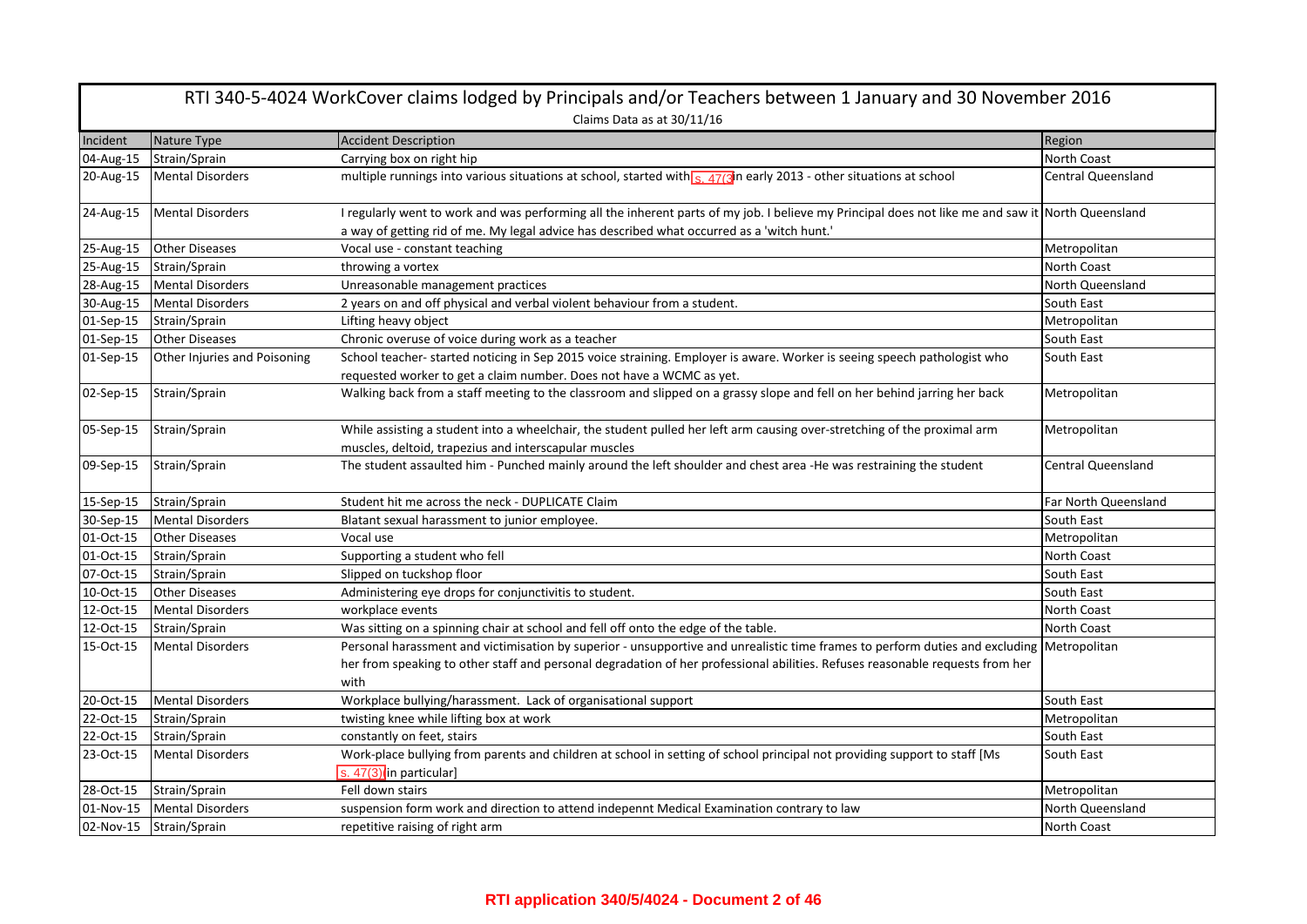| RTI 340-5-4024 WorkCover claims lodged by Principals and/or Teachers between 1 January and 30 November 2016 |                              |                                                                                                |                           |  |
|-------------------------------------------------------------------------------------------------------------|------------------------------|------------------------------------------------------------------------------------------------|---------------------------|--|
|                                                                                                             | Claims Data as at 30/11/16   |                                                                                                |                           |  |
| Incident                                                                                                    | Nature Type                  | <b>Accident Description</b>                                                                    | Region                    |  |
| 09-Nov-15                                                                                                   | Other Injuries and Poisoning | slipped on wet floor                                                                           | <b>North Coast</b>        |  |
| 09-Nov-15                                                                                                   | Strain/Sprain                | Running in sand with students.                                                                 | North Coast               |  |
| 10-Nov-15                                                                                                   | <b>Mental Disorders</b>      | A parent yelled and shouted and verbally abused her at work                                    | Metropolitan              |  |
| 12-Nov-15                                                                                                   | Strain/Sprain                | walking along a hallway and twisted knee                                                       | South East                |  |
| 18-Nov-15                                                                                                   | Strain/Sprain                | Assisting a young prep student who was trying to climb a fence and leave the school grounds.   | North Coast               |  |
| 19-Nov-15                                                                                                   | Strain/Sprain                | Pushing large ottoman with right arm only                                                      | North Coast               |  |
| 22-Nov-15                                                                                                   | <b>Mental Disorders</b>      | Traumatic Incident                                                                             | Far North Queensland      |  |
| 23-Nov-15                                                                                                   | Strain/Sprain                | Collision with a student whilst playing soccer during an HPE Class                             | North Queensland          |  |
|                                                                                                             | 24-Nov-15 Mental Disorders   | Investigation process at workplace                                                             | <b>North Coast</b>        |  |
| 27-Nov-15                                                                                                   | <b>Hernia</b>                | Lifting furniture/student colliding with affected area.                                        | South East                |  |
| 30-Nov-15                                                                                                   | Strain/Sprain                | recording details as referee at school swim carnival                                           | Metropolitan              |  |
| 30-Nov-15                                                                                                   | Strain/Sprain                | fell though back of chair                                                                      | North Coast               |  |
| 01-Dec-15                                                                                                   | <b>Mental Disorders</b>      | workplace bullying by supervisor                                                               | South East                |  |
| 02-Dec-15                                                                                                   | Strain/Sprain                | Touch football match between teachers and students                                             | Metropolitan              |  |
| 03-Dec-15                                                                                                   | <b>Bruises</b>               | Student kicked football                                                                        | North Coast               |  |
| 04-Dec-15                                                                                                   | <b>Mental Disorders</b>      | Ongoing parent abuse                                                                           | Metropolitan              |  |
| 04-Dec-15                                                                                                   | Strain/Sprain                | Lifting heavy school back racks                                                                | Metropolitan              |  |
| 04-Dec-15                                                                                                   | <b>Bruises</b>               | walked into metal pole                                                                         | North Coast               |  |
| 04-Dec-15                                                                                                   | Other Injuries and Poisoning | Walking around Brisbane on school excursion                                                    | South East                |  |
| 07-Dec-15                                                                                                   | Strain/Sprain                | he was struck by surf board while supervising school children                                  | <b>North Coast</b>        |  |
| 09-Dec-15                                                                                                   | Strain/Sprain                | Lifting box of books from lower shelf to higher shelf                                          | Darling Downs South West  |  |
| 09-Dec-15                                                                                                   | Strain/Sprain                | Playing game of touch football at school. Whilst running felt pain in right calf               | South East                |  |
| 10-Dec-15                                                                                                   | Strain/Sprain                | playing cricket with class                                                                     | Far North Queensland      |  |
| 10-Dec-15                                                                                                   | Fractures                    | tripped on concrete on my way to school admin.                                                 | Metropolitan              |  |
| 10-Dec-15                                                                                                   | Laceration                   | Kneeling on floor to remove equipment and knelt on shard of glass                              | North Coast               |  |
| 10-Dec-15                                                                                                   | Strain/Sprain                | walking down classroom steps                                                                   | South East                |  |
| 11-Dec-15                                                                                                   | Laceration                   | Tripped over and fell onto storage container.                                                  | Darling Downs South West  |  |
| 11-Dec-15                                                                                                   | Strain/Sprain                | Closed sliding door quickly                                                                    | Metropolitan              |  |
| 15-Dec-15                                                                                                   | Strain/Sprain                | excessive use voice                                                                            | North Coast               |  |
| 18-Dec-15                                                                                                   | Strain/Sprain                | painful shoulder, onset at home, aggrevated by elevating arm above shoulder repeatedly at work | South East                |  |
| 30-Dec-15                                                                                                   | <b>Mental Disorders</b>      | [not stated]                                                                                   | South East                |  |
| 12-Jan-16                                                                                                   | <b>Mental Disorders</b>      | Workplace bullying and harassment                                                              | Metropolitan              |  |
| 13-Jan-16                                                                                                   | <b>Other Diseases</b>        | Heavy vocal load at work                                                                       | Metropolitan              |  |
| 13-Jan-16                                                                                                   | Strain/Sprain                | continual overhead work installing and uninstalling stage lighting                             | North Coast               |  |
| 14-Jan-16                                                                                                   | <b>Other Diseases</b>        | talking -vocal strain                                                                          | North Coast               |  |
| 14-Jan-16                                                                                                   | <b>Mental Disorders</b>      | He was suspended for reason unknown on the above date.                                         | North Coast               |  |
| 18-Jan-16                                                                                                   | Laceration                   | mechanical fall                                                                                | <b>Central Queensland</b> |  |
| 19-Jan-16                                                                                                   | Strain/Sprain                | Desk fell on L foot from 2m height.                                                            | Metropolitan              |  |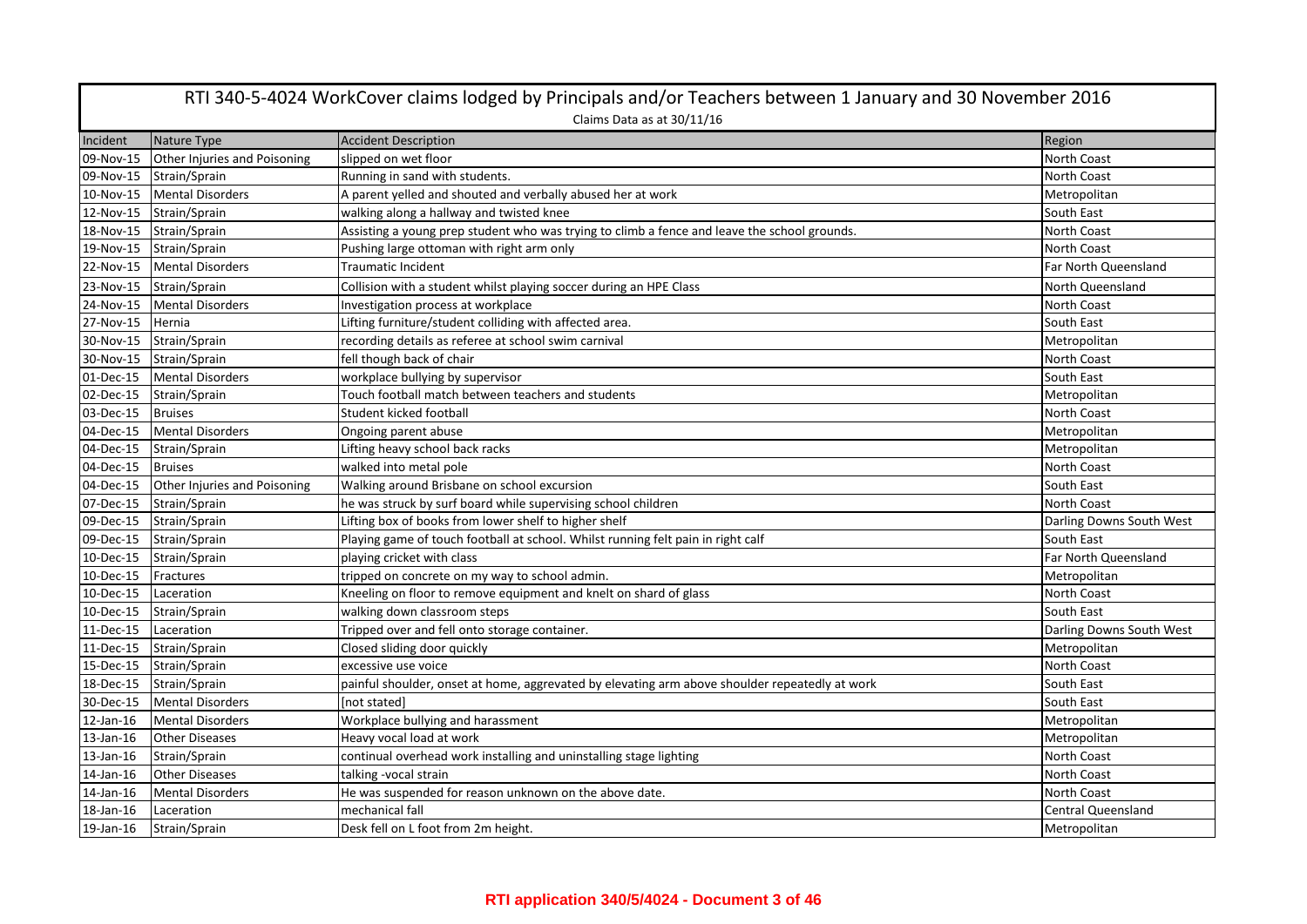|           | RTI 340-5-4024 WorkCover claims lodged by Principals and/or Teachers between 1 January and 30 November 2016 |                                                                                                                             |                           |  |
|-----------|-------------------------------------------------------------------------------------------------------------|-----------------------------------------------------------------------------------------------------------------------------|---------------------------|--|
|           | Claims Data as at 30/11/16                                                                                  |                                                                                                                             |                           |  |
| Incident  | Nature Type                                                                                                 | <b>Accident Description</b>                                                                                                 | Region                    |  |
| 19-Jan-16 | <b>Mental Disorders</b>                                                                                     | Overwork                                                                                                                    | Metropolitan              |  |
| 19-Jan-16 | Other Injuries and Poisoning                                                                                | insect bite - probable                                                                                                      | South East                |  |
| 19-Jan-16 | <b>Bruises</b>                                                                                              | whiteboard fell                                                                                                             | South East                |  |
| 20-Jan-16 | <b>Bruises</b>                                                                                              | trip on chair frame                                                                                                         | <b>Central Queensland</b> |  |
| 20-Jan-16 | Other Injuries and Poisoning                                                                                | not stated                                                                                                                  | <b>Central Queensland</b> |  |
| 20-Jan-16 | Strain/Sprain                                                                                               | voice trauma in the workplace over 1 to 2 years                                                                             | Metropolitan              |  |
| 20-Jan-16 | <b>Other Diseases</b>                                                                                       | voice over use                                                                                                              | Metropolitan              |  |
| 21-Jan-16 | <b>Bruises</b>                                                                                              | carrying a school desk and tripped on a floor board that was raised                                                         | Metropolitan              |  |
| 21-Jan-16 | <b>Mental Disorders</b>                                                                                     | Bullying and harassment by school principal                                                                                 | Metropolitan              |  |
| 21-Jan-16 | <b>Other Diseases</b>                                                                                       | Stood on chair and knee cracked                                                                                             | Metropolitan              |  |
| 21-Jan-16 | Strain/Sprain                                                                                               | Closing roller doors by twisting key & holding in that position                                                             | North Coast               |  |
| 21-Jan-16 | Strain/Sprain                                                                                               | I was carrying my lap top back upstairs and I just got pain in my lower back on the left hand side.                         | North Coast               |  |
| 21-Jan-16 | Strain/Sprain                                                                                               | Unpacking textbooks a stack of boxes fell on top of body                                                                    | South East                |  |
| 21-Jan-16 | <b>Bruises</b>                                                                                              | Standing on desk, decorating the classroom                                                                                  | South East                |  |
| 21-Jan-16 | Strain/Sprain                                                                                               | stepping onto ramp                                                                                                          | South East                |  |
| 21-Jan-16 | Strain/Sprain                                                                                               | walking & twisting knee when turning                                                                                        | South East                |  |
| 22-Jan-16 | Strain/Sprain                                                                                               | Fell down some stairs at work                                                                                               | Metropolitan              |  |
| 22-Jan-16 | Strain/Sprain                                                                                               | Moving furniture and boxes around the classroom                                                                             | Metropolitan              |  |
| 22-Jan-16 | Strain/Sprain                                                                                               | bookcase fell on legs and feet                                                                                              | Metropolitan              |  |
| 22-Jan-16 | Strain/Sprain                                                                                               | During CPR training.                                                                                                        | Metropolitan              |  |
| 22-Jan-16 | Strain/Sprain                                                                                               | Fell down stairs                                                                                                            | Metropolitan              |  |
| 25-Jan-16 | Strain/Sprain                                                                                               | bending over to reach bar fridge                                                                                            | Darling Downs South West  |  |
| 25-Jan-16 | <b>Mental Disorders</b>                                                                                     | Work stress                                                                                                                 | North Coast               |  |
| 26-Jan-16 | Other Injuries and Poisoning                                                                                | Walking past aluminium ladder and grazed right shin on sharp edge of ladder                                                 | Darling Downs South West  |  |
| 27-Jan-16 | Strain/Sprain                                                                                               | Chair collapsed and fell                                                                                                    | Darling Downs South West  |  |
| 27-Jan-16 | Strain/Sprain                                                                                               | Tripped over a students bag near a doorway of class room patient has impaired vision                                        | Metropolitan              |  |
| 27-Jan-16 | Strain/Sprain                                                                                               | Twisted ankle while on duty at work                                                                                         | Metropolitan              |  |
| 27-Jan-16 | Strain/Sprain                                                                                               | Restraining a student.                                                                                                      | South East                |  |
| 27-Jan-16 | Strain/Sprain                                                                                               | Jarred foot walking downstairs                                                                                              | South East                |  |
| 27-Jan-16 | <b>Other Diseases</b>                                                                                       | continual talking in classroom as a teacher                                                                                 | South East                |  |
| 27-Jan-16 | Strain/Sprain                                                                                               | Exiting my vehicle.                                                                                                         | South East                |  |
| 28-Jan-16 | Strain/Sprain                                                                                               | hyperextension injury after child fell on him in pool                                                                       | Darling Downs South West  |  |
| 28-Jan-16 | Other Injuries and Poisoning                                                                                | Assault by student                                                                                                          | Metropolitan              |  |
| 28-Jan-16 | Other Injuries and Poisoning                                                                                | student twisted it                                                                                                          | <b>North Coast</b>        |  |
| 28-Jan-16 | Fractures                                                                                                   | IW rolled foot on edge of path and had backpack on with books and computer while going to a class after break. IW could not | <b>North Coast</b>        |  |
|           |                                                                                                             | regain balance and fell forward.                                                                                            |                           |  |
| 28-Jan-16 | Strain/Sprain                                                                                               | Restraining prep child. When lashing out at other children / to run after carer                                             | North Coast               |  |
| 28-Jan-16 | <b>Other Diseases</b>                                                                                       | Continuous singing, speaking and projecting my voice in the classroom.                                                      | North Queensland          |  |

## **RTI application 340/5/4024 - Document 4 of 46**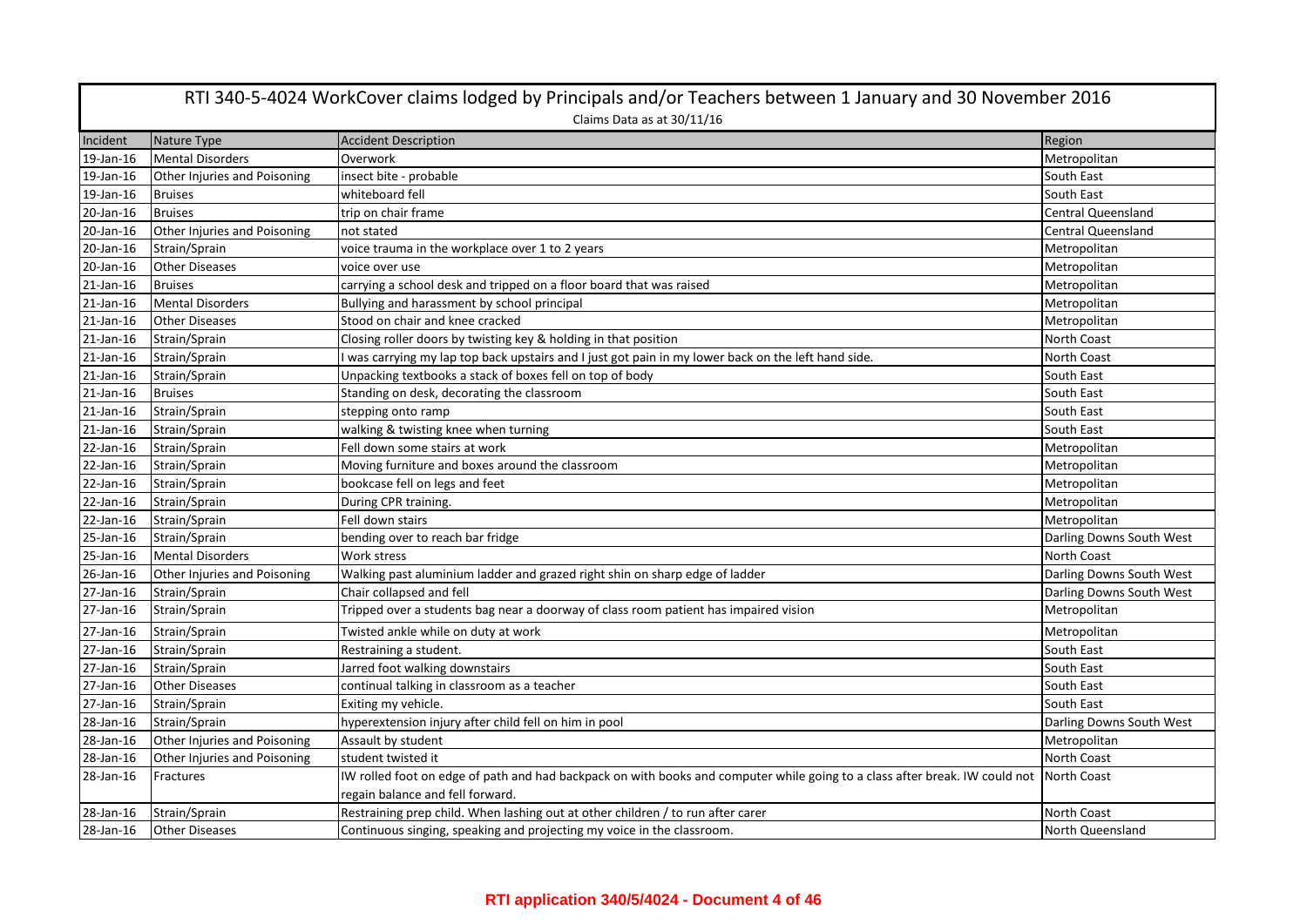| RTI 340-5-4024 WorkCover claims lodged by Principals and/or Teachers between 1 January and 30 November 2016 |                              |                                                                                                                               |                           |  |
|-------------------------------------------------------------------------------------------------------------|------------------------------|-------------------------------------------------------------------------------------------------------------------------------|---------------------------|--|
|                                                                                                             | Claims Data as at 30/11/16   |                                                                                                                               |                           |  |
| Incident                                                                                                    | Nature Type                  | <b>Accident Description</b>                                                                                                   | Region                    |  |
| 29-Jan-16                                                                                                   | <b>Mental Disorders</b>      | stress due to change in work conditions                                                                                       | Metropolitan              |  |
| 29-Jan-16                                                                                                   | Hernia                       | Clearing items away when back suddenly stiffened up                                                                           | Metropolitan              |  |
| 29-Jan-16                                                                                                   | Fractures                    | Walked into cupboard and caught little toe                                                                                    | North Coast               |  |
| 29-Jan-16                                                                                                   | Fractures                    | Fell                                                                                                                          | South East                |  |
| 29-Jan-16                                                                                                   | <b>Other Diseases</b>        | Stress.                                                                                                                       | South East                |  |
| 29-Jan-16                                                                                                   | Strain/Sprain                | Playing volleyball at school                                                                                                  | South East                |  |
| 30-Jan-16                                                                                                   | <b>Mental Disorders</b>      | s. 47(3 was put under ethical standard investigation by her employer 15th Feb she was suspended                               | South East                |  |
| 01-Feb-16                                                                                                   | Other Injuries and Poisoning | Eletric shock to right hand when turning off light switch                                                                     | Darling Downs South West  |  |
| 01-Feb-16                                                                                                   | Other Injuries and Poisoning | spat in eyes, ears, mouth by student at school                                                                                | Darling Downs South West  |  |
| 01-Feb-16                                                                                                   | Strain/Sprain                | Rolled ankle foot on uneven terrain at work                                                                                   | Metropolitan              |  |
| 01-Feb-16                                                                                                   | Fractures                    | Turning on air conditioner in office. Fell off chair and hit back on desk                                                     | Metropolitan              |  |
| 01-Feb-16                                                                                                   | Strain/Sprain                | Attacked by her pupil at work                                                                                                 | Metropolitan              |  |
| 01-Feb-16                                                                                                   | Other Injuries and Poisoning | Lifting Kids backpacks                                                                                                        | North Coast               |  |
| 01-Feb-16                                                                                                   | Strain/Sprain                | kicked by a student which forced ankle to roll over a tree root                                                               | South East                |  |
| 01-Feb-16                                                                                                   | <b>Mental Disorders</b>      | several workplace stresses. The result of management decisions? & unsafe environment due to ?? behaviour                      | South East                |  |
| 01-Feb-16                                                                                                   | Fractures                    | putting resources in car                                                                                                      | South East                |  |
| 01-Feb-16                                                                                                   | Fractures                    | Pushing onto shoulder that child was pushing over (table)                                                                     | South East                |  |
| 01-Feb-16                                                                                                   | <b>Mental Disorders</b>      | Intimidating and confronting meetings with School Principle and school leaders due to having discuss personal issues relating | South East                |  |
|                                                                                                             |                              | to domestic violence, previously diagnosed anxiety and depression, and alleged unacceptable behaviour due to the Workers      |                           |  |
|                                                                                                             |                              | effort t                                                                                                                      |                           |  |
| 01-Feb-16                                                                                                   | <b>Mental Disorders</b>      | Given suspension notice on here say.                                                                                          | South East                |  |
| 02-Feb-16                                                                                                   | Strain/Sprain                | W was warming up with the kids for volleyball trials, and jumped in the air to block a ball and landed on his ankle wrong.    | <b>Central Queensland</b> |  |
|                                                                                                             |                              |                                                                                                                               |                           |  |
| 02-Feb-16                                                                                                   | <b>Other Diseases</b>        | In close contact with a staff member who was diagnosed with active TB                                                         | Far North Queensland      |  |
| 02-Feb-16                                                                                                   | Strain/Sprain                | lifting tables at work                                                                                                        | Metropolitan              |  |
| 02-Feb-16                                                                                                   | <b>Other Diseases</b>        | Use of voice                                                                                                                  | Metropolitan              |  |
| 02-Feb-16                                                                                                   | <b>Mental Disorders</b>      | Felt dizzy whilst driving home and pulled over and fainted.                                                                   | Metropolitan              |  |
| 02-Feb-16                                                                                                   | Strain/Sprain                | Restraining a student                                                                                                         | <b>North Coast</b>        |  |
| 02-Feb-16                                                                                                   | Strain/Sprain                | tripped an inverted her ankle while walking                                                                                   | North Coast               |  |
| 02-Feb-16                                                                                                   | Strain/Sprain                | Sudden Twist on chair twisted knee                                                                                            | South East                |  |
| 03-Feb-16                                                                                                   | <b>Bruises</b>               | student threw object at me, sprayed fire extinguisher at my face                                                              | Metropolitan              |  |
| 03-Feb-16                                                                                                   | Strain/Sprain                | Kicking football for sport.                                                                                                   | <b>North Coast</b>        |  |
| 03-Feb-16                                                                                                   | Strain/Sprain                | walking up stairs                                                                                                             | North Coast               |  |
| 03-Feb-16                                                                                                   | <b>Bruises</b>               | Knocked into a table and fell over                                                                                            | North Coast               |  |
| 03-Feb-16                                                                                                   | Strain/Sprain                | Slipped on wet plant mater.                                                                                                   | North Coast               |  |
| 03-Feb-16                                                                                                   | Laceration                   | Hit by door metal rim on edge of door.                                                                                        | North Queensland          |  |
| 03-Feb-16                                                                                                   | Laceration                   | A student lifted table when I went down to talk                                                                               | South East                |  |
|                                                                                                             | 03-Feb-16 Strain/Sprain      | Fell while trying to separate students.                                                                                       | South East                |  |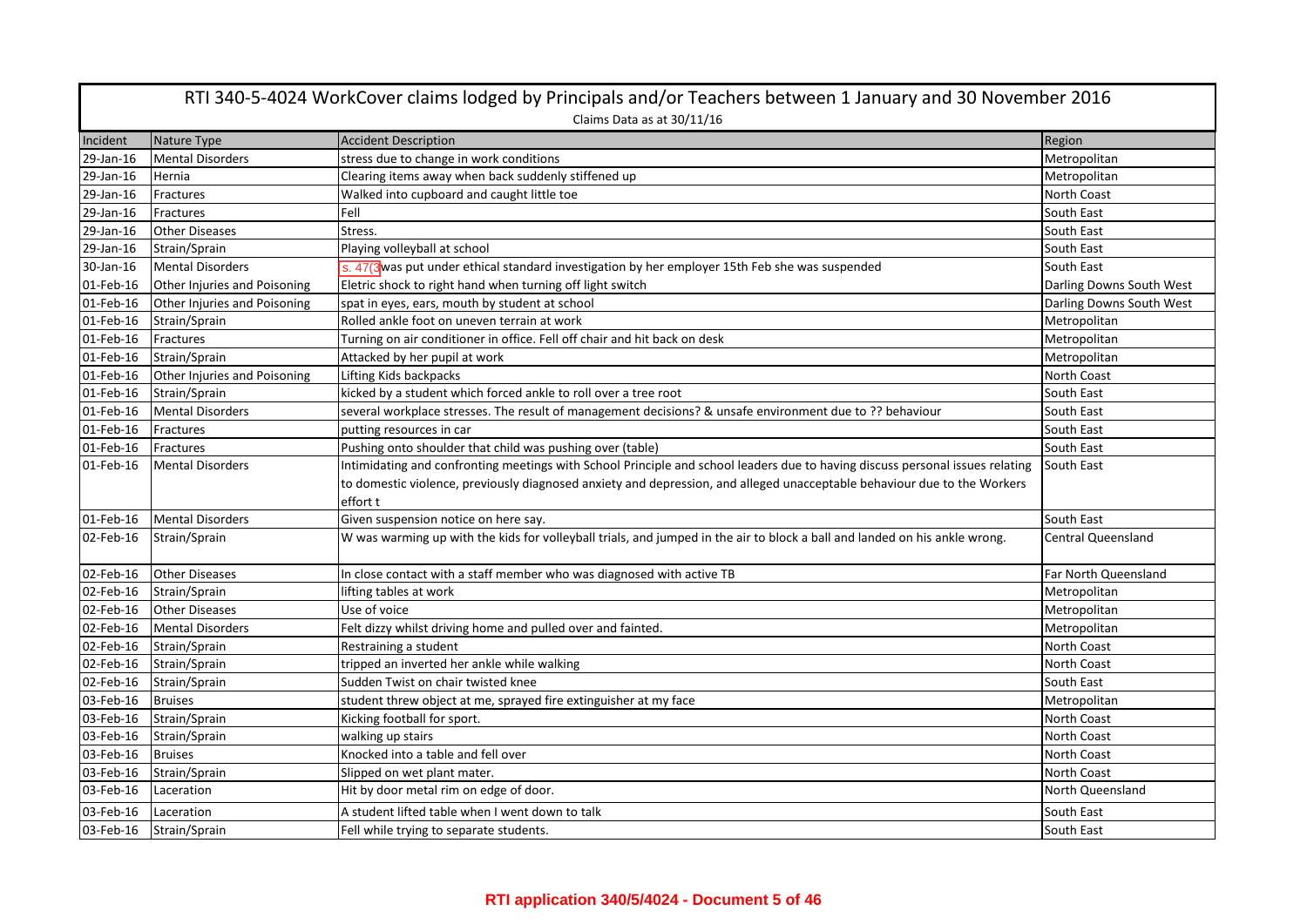|           | RTI 340-5-4024 WorkCover claims lodged by Principals and/or Teachers between 1 January and 30 November 2016 |                                                                                                                                                                                                                                      |                           |  |
|-----------|-------------------------------------------------------------------------------------------------------------|--------------------------------------------------------------------------------------------------------------------------------------------------------------------------------------------------------------------------------------|---------------------------|--|
|           |                                                                                                             | Claims Data as at 30/11/16                                                                                                                                                                                                           |                           |  |
| Incident  | Nature Type                                                                                                 | <b>Accident Description</b>                                                                                                                                                                                                          | Region                    |  |
| 04-Feb-16 | Strain/Sprain                                                                                               | Direct trauma to tibial tuberosity left knee                                                                                                                                                                                         | Metropolitan              |  |
| 04-Feb-16 | <b>Mental Disorders</b>                                                                                     | Issues with inappropriate behaviour of a certain student in class resulting in a lot of anxiety and stress                                                                                                                           | North Coast               |  |
| 04-Feb-16 | Strain/Sprain                                                                                               | Slip on wet deck at work                                                                                                                                                                                                             | North Coast               |  |
| 04-Feb-16 | <b>Mental Disorders</b>                                                                                     | Bullying from co-worker OPT                                                                                                                                                                                                          | <b>North Coast</b>        |  |
| 04-Feb-16 | <b>Bruises</b>                                                                                              | slipped on grate bottom of steps                                                                                                                                                                                                     | <b>North Coast</b>        |  |
| 04-Feb-16 | Strain/Sprain                                                                                               | Stepping backwards off a teachers step, I twisted and caught myself after landing on shelving behind me.                                                                                                                             | South East                |  |
| 05-Feb-16 | <b>Other Diseases</b>                                                                                       | twisting turning to call students on uneven ground                                                                                                                                                                                   | Darling Downs South West  |  |
| 05-Feb-16 | Other Injuries and Poisoning                                                                                | Walking and head turned to talk to students and ran into post hitting head                                                                                                                                                           | Far North Queensland      |  |
| 05-Feb-16 | Laceration                                                                                                  | Caught hand on rim of metal basin                                                                                                                                                                                                    | Metropolitan              |  |
| 05-Feb-16 | Strain/Sprain                                                                                               | Assisting a lift with a student                                                                                                                                                                                                      | Metropolitan              |  |
| 05-Feb-16 | Fractures                                                                                                   | Walking on the main walkway of the school and caught my foot on an uneven surface and fell on to the concrete on my left<br>knee                                                                                                     | Metropolitan              |  |
| 05-Feb-16 | Laceration                                                                                                  | bitten by student                                                                                                                                                                                                                    | <b>North Coast</b>        |  |
| 05-Feb-16 | Laceration                                                                                                  | Moving metal sheets                                                                                                                                                                                                                  | <b>North Coast</b>        |  |
| 05-Feb-16 | Strain/Sprain                                                                                               | Walking up two flights of stairs and my right knee gave way                                                                                                                                                                          | North Queensland          |  |
| 05-Feb-16 | <b>Bruises</b>                                                                                              | Going up steps to class                                                                                                                                                                                                              | South East                |  |
| 05-Feb-16 | <b>Other Diseases</b>                                                                                       | separating 2 school boys from fighting                                                                                                                                                                                               | South East                |  |
| 05-Feb-16 | Fractures                                                                                                   | Was walking on path at school speaking with someone who was to give a Prof development presentation and rolled foot off<br>the edge                                                                                                  | South East                |  |
| 07-Feb-16 | <b>Mental Disorders</b>                                                                                     | s. 47(3) does have history of depression and since was transferred from the $\overline{s}$ . 47(3)(b) – Contrary to a new school is feeling<br>very low and depressed, has lost her confidence and is a exacerbating her depression. | South East                |  |
| 08-Feb-16 | Other Injuries and Poisoning                                                                                | Slipped and hit left side of forehead to metal desk                                                                                                                                                                                  | <b>Central Queensland</b> |  |
| 08-Feb-16 | Other Injuries and Poisoning                                                                                | Injury sustained from tripping over power cord and fall                                                                                                                                                                              | <b>Central Queensland</b> |  |
| 08-Feb-16 | Strain/Sprain                                                                                               | Slipped on a mango entering the school grounds through the carpark entrance                                                                                                                                                          | <b>Central Queensland</b> |  |
| 08-Feb-16 | <b>Bruises</b>                                                                                              | Tripped on a protruding nail                                                                                                                                                                                                         | Darling Downs South West  |  |
| 08-Feb-16 | Strain/Sprain                                                                                               | Squatting/reaching to get some books                                                                                                                                                                                                 | Darling Downs South West  |  |
| 08-Feb-16 | <b>Other Diseases</b>                                                                                       | Repetitive projection of voice for prolonged period. Associated cough                                                                                                                                                                | Far North Queensland      |  |
| 08-Feb-16 | Fractures                                                                                                   | put foot down a step without realising it was a step and stumbled and fell                                                                                                                                                           | Metropolitan              |  |
| 08-Feb-16 | <b>Other Diseases</b>                                                                                       | voice changes by teaching at the school                                                                                                                                                                                              | Metropolitan              |  |
| 08-Feb-16 | <b>Bruises</b>                                                                                              | Tripped going up the steps                                                                                                                                                                                                           | Metropolitan              |  |
| 08-Feb-16 | Strain/Sprain                                                                                               | Arm pulled by pupil                                                                                                                                                                                                                  | North Coast               |  |
| 08-Feb-16 | <b>Mental Disorders</b>                                                                                     | Changed from Learning support centre to mainstream class teaching                                                                                                                                                                    | <b>North Coast</b>        |  |
| 08-Feb-16 | <b>Other Diseases</b>                                                                                       | walking during swim carnival                                                                                                                                                                                                         | <b>North Coast</b>        |  |
| 08-Feb-16 | Other Injuries and Poisoning                                                                                | changing shoes from kitchen to office                                                                                                                                                                                                | North Coast               |  |
|           | 08-Feb-16 Strain/Sprain                                                                                     | Dealing with an aggressive student, went down on the ground                                                                                                                                                                          | <b>North Coast</b>        |  |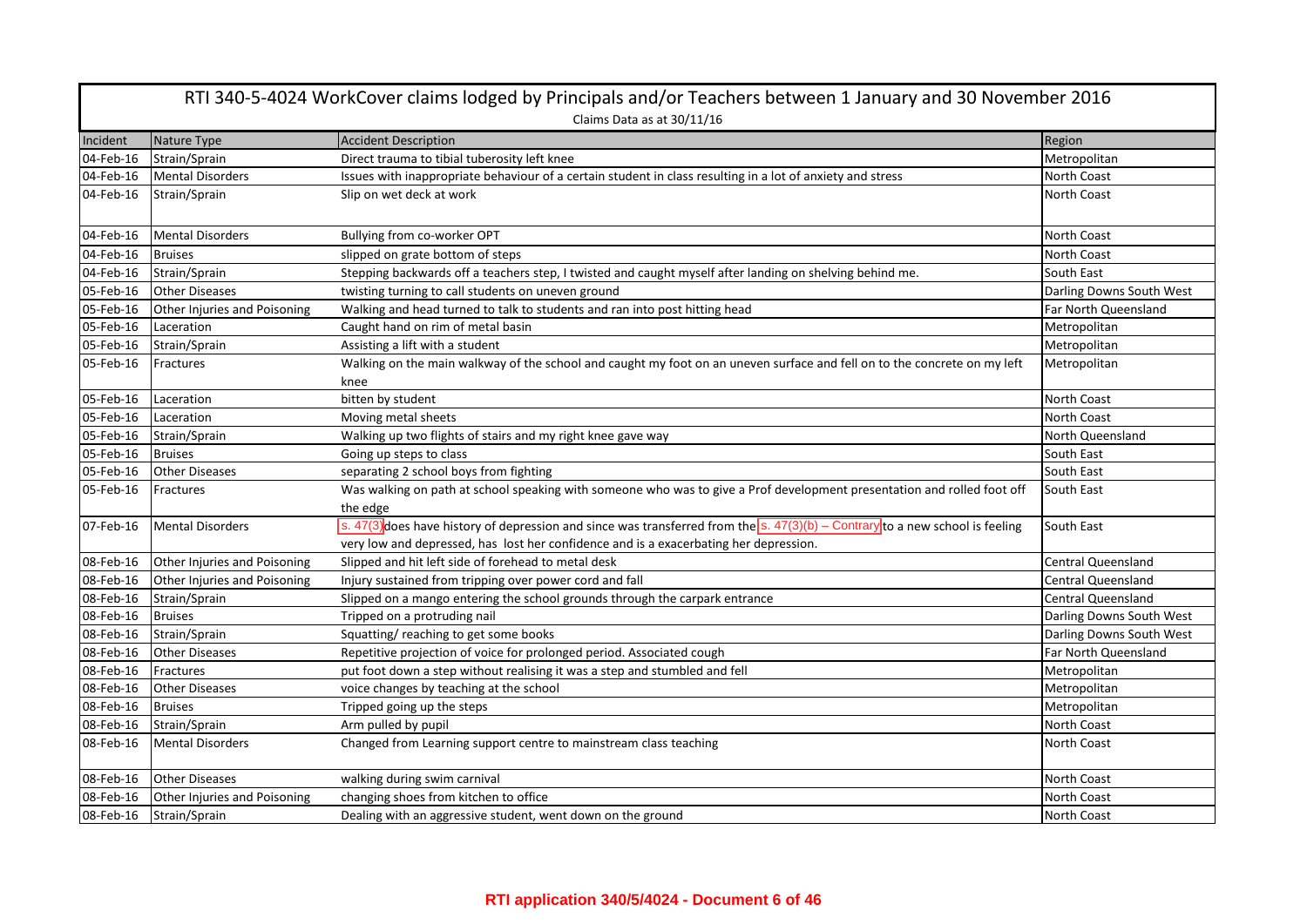| RTI 340-5-4024 WorkCover claims lodged by Principals and/or Teachers between 1 January and 30 November 2016 |                                     |                                                                                                                                                                                                                                       |                           |  |
|-------------------------------------------------------------------------------------------------------------|-------------------------------------|---------------------------------------------------------------------------------------------------------------------------------------------------------------------------------------------------------------------------------------|---------------------------|--|
|                                                                                                             | Claims Data as at 30/11/16          |                                                                                                                                                                                                                                       |                           |  |
| Incident                                                                                                    | Nature Type                         | <b>Accident Description</b>                                                                                                                                                                                                           | Region                    |  |
| 08-Feb-16                                                                                                   | <b>Other Diseases</b>               | teaching                                                                                                                                                                                                                              | South East                |  |
| 08-Feb-16                                                                                                   | <b>Other Injuries and Poisoning</b> | Dismantled electrical device on floor touched finger.                                                                                                                                                                                 | South East                |  |
| 09-Feb-16                                                                                                   | <b>Mental Disorders</b>             | 2 year 8 girls caused a physical and verbal fight in classroom. Teacher tried to calm fight. Student pushed teacher against<br>metal door panel. Due to experience, I have been affected physically, emotionally and psychologically. | Darling Downs South West  |  |
| 09-Feb-16                                                                                                   | Strain/Sprain                       | Closing an exit door and turning to respond to staff member at the same time.                                                                                                                                                         | Far North Queensland      |  |
| 09-Feb-16                                                                                                   | <b>Bruises</b>                      | Rock thrown up by passing mower.                                                                                                                                                                                                      | Far North Queensland      |  |
| 09-Feb-16                                                                                                   | <b>Other Diseases</b>               | student tried to forcefully remove the phone handset                                                                                                                                                                                  | Metropolitan              |  |
| 09-Feb-16                                                                                                   | Fractures                           | patient pushed and then pulled 6 choir stands across stage                                                                                                                                                                            | Metropolitan              |  |
| 09-Feb-16                                                                                                   | <b>Mental Disorders</b>             | First on scene - fight between student. Pushed (unintentionally by student)                                                                                                                                                           | North Coast               |  |
| 09-Feb-16                                                                                                   | Strain/Sprain                       | Special needs teacher. Assaulted today about 2pm by a recalcitrant pupil who tripped over a heavy table which contacted her<br>left knee and foot.                                                                                    | North Coast               |  |
| 09-Feb-16                                                                                                   | Strain/Sprain                       | Fell over - Standing up from sitting in a plastic chair and carpeted foor chair didn't move back when I tripped on?                                                                                                                   | North Coast               |  |
| 09-Feb-16                                                                                                   | Strain/Sprain                       | Slipped at work                                                                                                                                                                                                                       | North Queensland          |  |
| 09-Feb-16                                                                                                   | Strain/Sprain                       | Playground duty - Foot went on edge of path & rolled outwards                                                                                                                                                                         | South East                |  |
| 09-Feb-16                                                                                                   | Strain/Sprain                       | Rolled his right foot on a pavement while at work going from one classroom to the other.                                                                                                                                              | South East                |  |
| 10-Feb-16                                                                                                   | Other Injuries and Poisoning        | I ran into a roller door, hitting my head and hyperextending my neck backwards                                                                                                                                                        | <b>Central Queensland</b> |  |
| 10-Feb-16                                                                                                   | <b>Bruises</b>                      | Stood on by pupil - by accident                                                                                                                                                                                                       | <b>Central Queensland</b> |  |
| 10-Feb-16                                                                                                   | Strain/Sprain                       | was putting shoes on while standing overbalanced and fell forward directly onto both knees                                                                                                                                            | Metropolitan              |  |
| 10-Feb-16                                                                                                   | Strain/Sprain                       | from sitting to standing up felt pain inside left knee                                                                                                                                                                                | North Coast               |  |
| 10-Feb-16                                                                                                   | Strain/Sprain                       | Slipped down stairs                                                                                                                                                                                                                   | North Coast               |  |
| 10-Feb-16                                                                                                   | Strain/Sprain                       | Supervising Basketball with children and leant to get out of the way of a ball hitting W's head.                                                                                                                                      | South East                |  |
| 10-Feb-16                                                                                                   | Strain/Sprain                       | Knelt down at awkward angle and felt tear and severe pain in right knee                                                                                                                                                               | South East                |  |
| 10-Feb-16                                                                                                   | Strain/Sprain                       | Training students at volleyball                                                                                                                                                                                                       | South East                |  |
| 10-Feb-16                                                                                                   | Strain/Sprain                       | slipped down stairs                                                                                                                                                                                                                   | South East                |  |
| 10-Feb-16                                                                                                   | Strain/Sprain                       | twisted right foot when walking at work, bruise and pain in right foot                                                                                                                                                                | South East                |  |
| 10-Feb-16                                                                                                   | Strain/Sprain                       | Twisted to turn to the right and felt a sharp pain.                                                                                                                                                                                   | South East                |  |
| 10-Feb-16                                                                                                   | Other Injuries and Poisoning        | Been head butted by a student at work                                                                                                                                                                                                 | South East                |  |
| 11-Feb-16                                                                                                   | Strain/Sprain                       | Right Knee strain                                                                                                                                                                                                                     | Metropolitan              |  |
| 11-Feb-16                                                                                                   | Laceration                          | bitten by student                                                                                                                                                                                                                     | North Coast               |  |
| 11-Feb-16                                                                                                   | <b>Bruises</b>                      | Punch to back by student                                                                                                                                                                                                              | North Queensland          |  |
| 12-Feb-16                                                                                                   | <b>Other Diseases</b>               | <b>Bird lice infestation</b>                                                                                                                                                                                                          | Darling Downs South West  |  |
| 12-Feb-16                                                                                                   | Strain/Sprain                       | Tackling drill caused the right shoulder pains.                                                                                                                                                                                       | Far North Queensland      |  |
| 12-Feb-16                                                                                                   | Strain/Sprain                       | trip on a pothole on oval                                                                                                                                                                                                             | Metropolitan              |  |
| 12-Feb-16                                                                                                   | Strain/Sprain                       | Getting up quickly from chair at work on 12/2/16. Swelling and pain tested anterior knee.                                                                                                                                             | Metropolitan              |  |
| 12-Feb-16                                                                                                   | Strain/Sprain                       | Dumped by wave during recreational sport class at $\sqrt{s. 47(3)(b)}$ .                                                                                                                                                              | North Coast               |  |
| 12-Feb-16                                                                                                   | Strain/Sprain                       | Fell down 3 stairs and rolled R ankle                                                                                                                                                                                                 | North Coast               |  |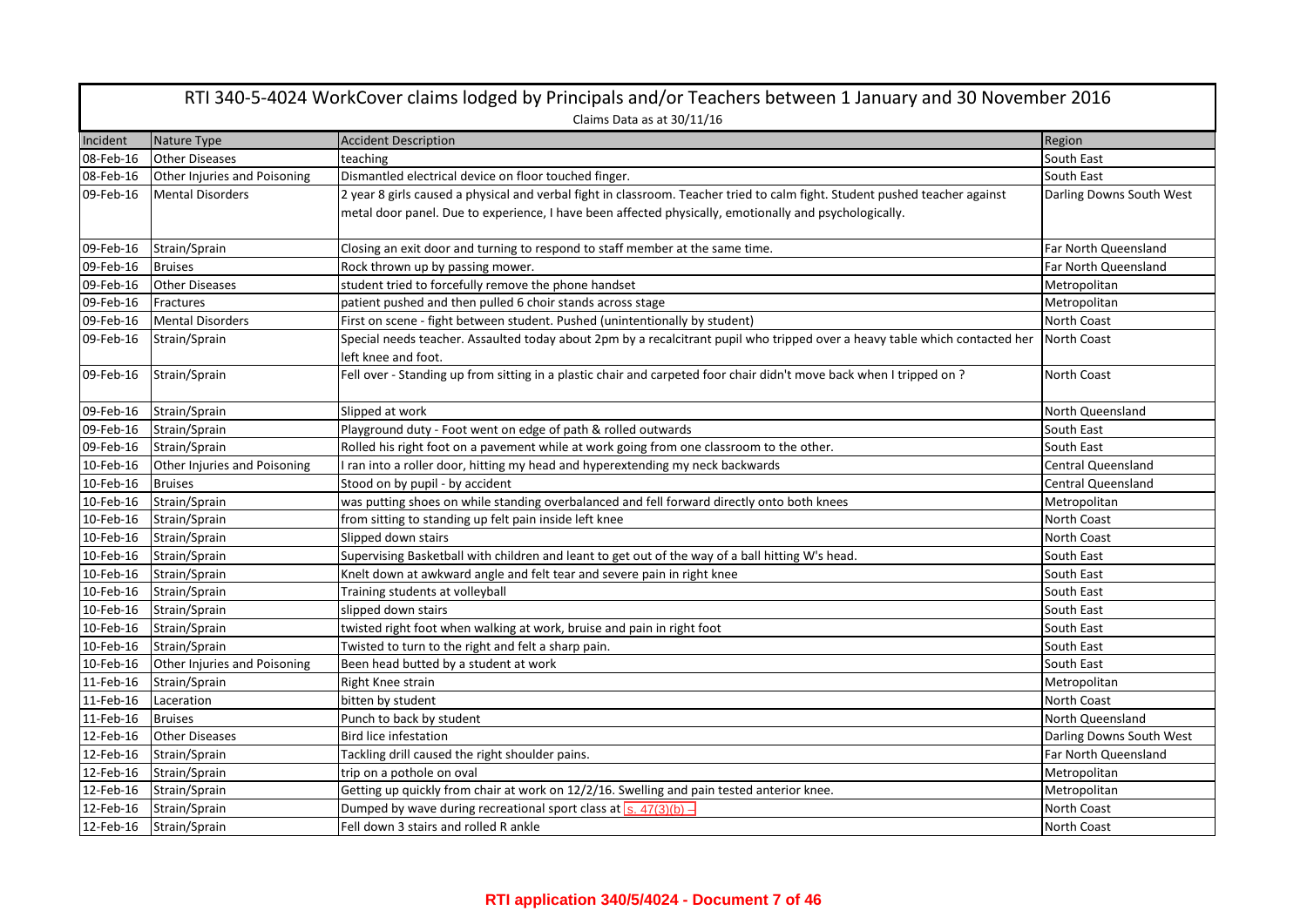| RTI 340-5-4024 WorkCover claims lodged by Principals and/or Teachers between 1 January and 30 November 2016 |                              |                                                                                                                                            |                           |  |
|-------------------------------------------------------------------------------------------------------------|------------------------------|--------------------------------------------------------------------------------------------------------------------------------------------|---------------------------|--|
|                                                                                                             | Claims Data as at 30/11/16   |                                                                                                                                            |                           |  |
| Incident                                                                                                    | Nature Type                  | <b>Accident Description</b>                                                                                                                | Region                    |  |
| 12-Feb-16                                                                                                   | <b>Bruises</b>               | Prep child was sitting on ground having a moment and kicking and stomping. Childing kicked claimant foot (his foot came                    | South East                |  |
|                                                                                                             |                              | down on top of $\frac{1}{s}$ 47 foot). Child was wearing shoes. Another teacher witness the event.                                         |                           |  |
| 15-Feb-16                                                                                                   | Strain/Sprain                | Turning, standing up from an office chair                                                                                                  | <b>Central Queensland</b> |  |
| 15-Feb-16                                                                                                   | Other Injuries and Poisoning | Child closed (slammed) door into her head                                                                                                  | Darling Downs South West  |  |
| 15-Feb-16                                                                                                   | Strain/Sprain                | She fell over in school on Monday 15/02/2015, started to have pain on both legs and thighs, also LBP ever since and also both Metropolitan |                           |  |
|                                                                                                             |                              | palms.                                                                                                                                     |                           |  |
| 15-Feb-16                                                                                                   | <b>Mental Disorders</b>      | student parent posting deflamatory comments on social media                                                                                | Metropolitan              |  |
| 15-Feb-16                                                                                                   | Strain/Sprain                | Reaching across the table to get a piece of paper.                                                                                         | Metropolitan              |  |
| 15-Feb-16                                                                                                   | Strain/Sprain                | Slipped                                                                                                                                    | Metropolitan              |  |
| 15-Feb-16                                                                                                   | Strain/Sprain                | Sudden stretch at work in attempt to grab a child before injured others                                                                    | North Coast               |  |
| 15-Feb-16                                                                                                   | <b>Bruises</b>               | Was assaulted by a student at work in the playground                                                                                       | North Queensland          |  |
| 15-Feb-16                                                                                                   | Strain/Sprain                | lifting a student from a danger situation                                                                                                  | South East                |  |
| 16-Feb-16                                                                                                   | <b>Bruises</b>               | Charged by a student at work                                                                                                               | Metropolitan              |  |
| 16-Feb-16                                                                                                   | Strain/Sprain                | tripped over ball on oval                                                                                                                  | North Coast               |  |
| 16-Feb-16                                                                                                   | Strain/Sprain                | stepping up                                                                                                                                | North Coast               |  |
| 16-Feb-16                                                                                                   | Strain/Sprain                | Bending to sit on toilet and had acute onse                                                                                                | South East                |  |
| 16-Feb-16                                                                                                   | <b>Other Diseases</b>        | Jogging on grass                                                                                                                           | South East                |  |
| 17-Feb-16                                                                                                   | Laceration                   | White board flipping                                                                                                                       | Far North Queensland      |  |
| 17-Feb-16                                                                                                   | Strain/Sprain                | Separating fighting boys on a bus, the bus braked suddenly, <sub>S. 47(3)(b</sub> fell to the floor of the bus                             | Metropolitan              |  |
| 17-Feb-16                                                                                                   | Strain/Sprain                | Whilst lifting a heavy box at work IW has exasperated previous back pain/injury                                                            | Metropolitan              |  |
| 17-Feb-16                                                                                                   | Strain/Sprain                | Fall - impact after 3ft landing                                                                                                            | North Coast               |  |
| 17-Feb-16                                                                                                   | <b>Mental Disorders</b>      | <b>Bullied by principal</b>                                                                                                                | North Queensland          |  |
| 17-Feb-16                                                                                                   | <b>Other Diseases</b>        | tripping on a child who required restraint and falling                                                                                     | North Queensland          |  |
| 17-Feb-16                                                                                                   | Strain/Sprain                | Bending to sit on toilet and had acute onset                                                                                               | South East                |  |
| 17-Feb-16                                                                                                   | <b>Mental Disorders</b>      | Interacting with students and ex students                                                                                                  | South East                |  |
| 18-Feb-16                                                                                                   | <b>Bruises</b>               | Student swung metal cage which accidentally impacted her right thumb                                                                       | <b>Central Queensland</b> |  |
| 18-Feb-16                                                                                                   | Strain/Sprain                | Walking into toilet and cleaner had left wood chock for door at the entry.                                                                 | <b>Central Queensland</b> |  |
| 18-Feb-16                                                                                                   | <b>Mental Disorders</b>      | aggressive verbal and physical alteration                                                                                                  | <b>Central Queensland</b> |  |
| 18-Feb-16                                                                                                   | Strain/Sprain                | demonstrating a volleyball skill                                                                                                           | Metropolitan              |  |
| 18-Feb-16                                                                                                   | Strain/Sprain                | Closing the window in E Block class                                                                                                        | Metropolitan              |  |
| 18-Feb-16                                                                                                   | <b>Bruises</b>               | Fall at work                                                                                                                               | Metropolitan              |  |
| 18-Feb-16                                                                                                   | <b>Mental Disorders</b>      | Workplace bullying                                                                                                                         | Metropolitan              |  |
| 18-Feb-16                                                                                                   | Strain/Sprain                | Lifted a child during a challenging behaviour incident                                                                                     | Metropolitan              |  |
| 18-Feb-16                                                                                                   | Strain/Sprain                | Bending to pick up papers.                                                                                                                 | North Coast               |  |
| 18-Feb-16                                                                                                   | Strain/Sprain                | assaulted by a child in school and moved to avoid a kick                                                                                   | North Coast               |  |
| 18-Feb-16                                                                                                   | Strain/Sprain                | Work related - carrying heavy music instruments and travelling in the car long distances                                                   | North Coast               |  |
| 18-Feb-16                                                                                                   | Other Injuries and Poisoning | Inhaled powder causing sympathetic response                                                                                                | <b>North Coast</b>        |  |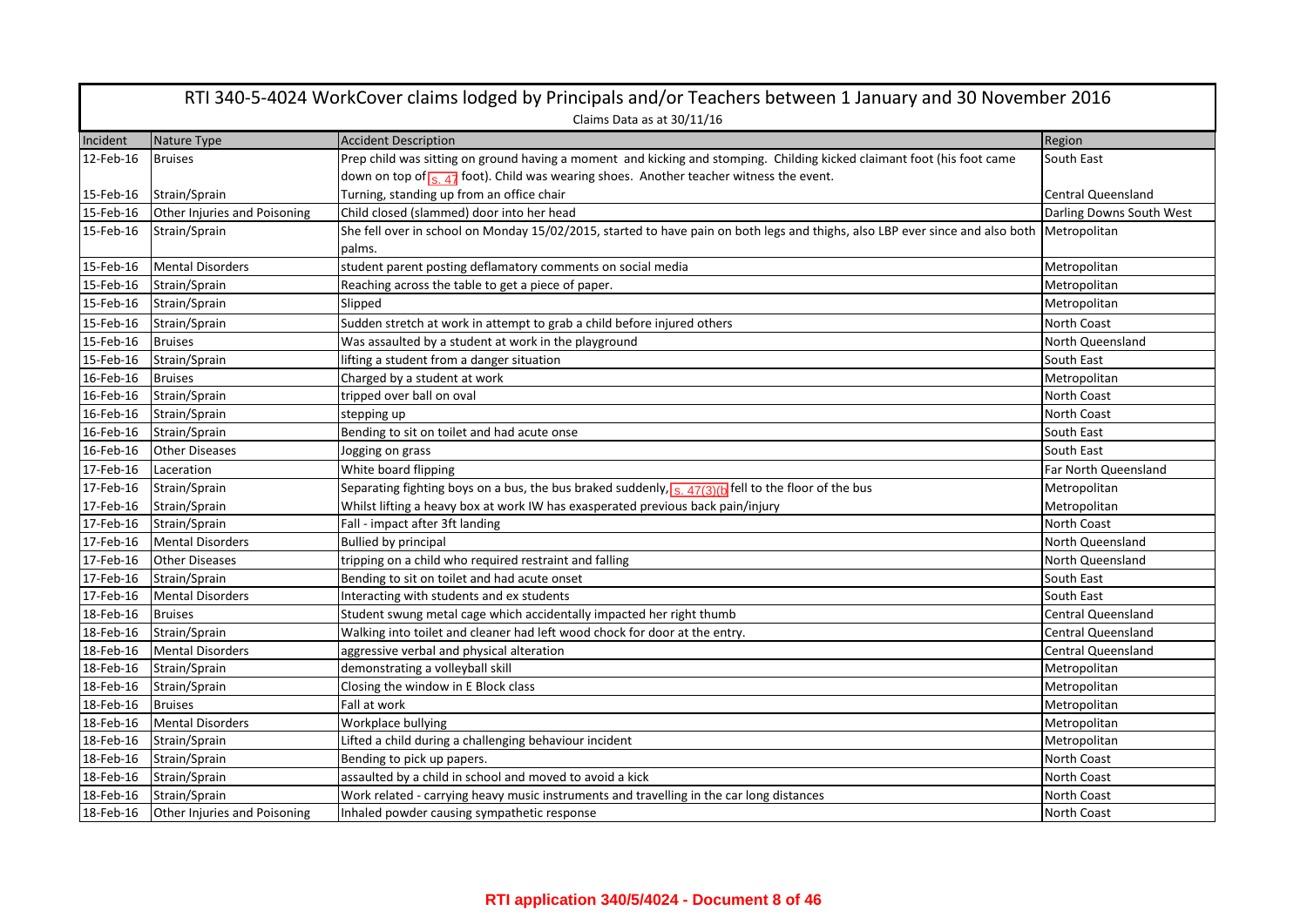| RTI 340-5-4024 WorkCover claims lodged by Principals and/or Teachers between 1 January and 30 November 2016 |                              |                                                                                                                                                                                                                                                               |                           |
|-------------------------------------------------------------------------------------------------------------|------------------------------|---------------------------------------------------------------------------------------------------------------------------------------------------------------------------------------------------------------------------------------------------------------|---------------------------|
|                                                                                                             |                              | Claims Data as at 30/11/16                                                                                                                                                                                                                                    |                           |
| Incident                                                                                                    | Nature Type                  | <b>Accident Description</b>                                                                                                                                                                                                                                   | Region                    |
| 18-Feb-16                                                                                                   | Other Injuries and Poisoning | scratched by child to left face/mouth                                                                                                                                                                                                                         | North Queensland          |
| 18-Feb-16                                                                                                   | Strain/Sprain                | Kicked metal frame off white board                                                                                                                                                                                                                            | South East                |
| 18-Feb-16                                                                                                   | Strain/Sprain                | Arm twisted and hit with object by student.                                                                                                                                                                                                                   | South East                |
| 18-Feb-16                                                                                                   | Strain/Sprain                | DOI Approx 15/02 @ approx 8.30am Worker was setting up the projector, laptop and speakers. As she was setting this up she<br>tripped over the electrical cables and fell/stumbled and hit her left hip on the desk, then continued sliding falling in-between | South East                |
|                                                                                                             |                              | the                                                                                                                                                                                                                                                           |                           |
| 18-Feb-16                                                                                                   | Laceration                   | Tripped over the door frame into the classroom and fell, at school                                                                                                                                                                                            | South East                |
| 19-Feb-16                                                                                                   | Other Injuries and Poisoning | supervising students - knocked & fell                                                                                                                                                                                                                         | <b>Central Queensland</b> |
| 19-Feb-16                                                                                                   | <b>Bruises</b>               | tug-of-war                                                                                                                                                                                                                                                    | <b>Central Queensland</b> |
| 19-Feb-16                                                                                                   | Strain/Sprain                | she tripped and fell                                                                                                                                                                                                                                          | Metropolitan              |
| 19-Feb-16                                                                                                   | <b>Fractures</b>             | Slip and fall down stairs whilst assisting a child                                                                                                                                                                                                            | <b>North Coast</b>        |
| 19-Feb-16                                                                                                   | Strain/Sprain                | Falling on water/slushie in hall                                                                                                                                                                                                                              | South East                |
| 20-Feb-16                                                                                                   | <b>Bruises</b>               | Moving furniture in staff room                                                                                                                                                                                                                                | Metropolitan              |
| 22-Feb-16                                                                                                   | Fractures                    | Happened while working                                                                                                                                                                                                                                        | Far North Queensland      |
| 22-Feb-16                                                                                                   | <b>Other Diseases</b>        | exposure to noise                                                                                                                                                                                                                                             | Metropolitan              |
| 22-Feb-16                                                                                                   | Strain/Sprain                | Slip on wooden internal lower step and fell onto right posterior forearm? left forearm and jarred back.                                                                                                                                                       | Metropolitan              |
| 22-Feb-16                                                                                                   | <b>Other Diseases</b>        | Tripped over a student                                                                                                                                                                                                                                        | Metropolitan              |
| 22-Feb-16                                                                                                   | Strain/Sprain                | slipped while evacuating and supervising students                                                                                                                                                                                                             | Metropolitan              |
| 22-Feb-16                                                                                                   | <b>Other Diseases</b>        | Mosquito bites                                                                                                                                                                                                                                                | North Coast               |
| 22-Feb-16                                                                                                   | Strain/Sprain                | Assaulted by student                                                                                                                                                                                                                                          | <b>North Coast</b>        |
| 22-Feb-16                                                                                                   | <b>Other Diseases</b>        | <b>Teaching and Singing</b>                                                                                                                                                                                                                                   | North Queensland          |
| 22-Feb-16                                                                                                   | Strain/Sprain                | Walking downstairs slipped and took two stairs at once                                                                                                                                                                                                        | South East                |
| 22-Feb-16                                                                                                   | Strain/Sprain                | Taking a group of students for running group and whilst running hamstring torn on left leg                                                                                                                                                                    | South East                |
| 23-Feb-16                                                                                                   | <b>Mental Disorders</b>      | Disagreement with employer regarding work duties                                                                                                                                                                                                              | <b>Central Queensland</b> |
| 23-Feb-16                                                                                                   | Strain/Sprain                | Tripped going down cement park                                                                                                                                                                                                                                | Darling Downs South West  |
| 23-Feb-16                                                                                                   | <b>Other Diseases</b>        | Over use of voice/ voice strain                                                                                                                                                                                                                               | Darling Downs South West  |
| 23-Feb-16                                                                                                   | Strain/Sprain                | Went to grab student from running into the pool, student twisting the teacher around.                                                                                                                                                                         | Metropolitan              |
| 23-Feb-16                                                                                                   | Strain/Sprain                | Whiteboard falling on me.                                                                                                                                                                                                                                     | Metropolitan              |
| 23-Feb-16                                                                                                   | <b>Other Diseases</b>        | Walking through another teachers classroom, slipped on rubber jigsaw puzzle pieces.                                                                                                                                                                           | Metropolitan              |
| 23-Feb-16                                                                                                   | <b>Bruises</b>               | Tripped over a rock                                                                                                                                                                                                                                           | Metropolitan              |
| 23-Feb-16                                                                                                   | <b>Mental Disorders</b>      | normal duties and a specific incident                                                                                                                                                                                                                         | <b>North Coast</b>        |
| 23-Feb-16                                                                                                   | Strain/Sprain                | Rolled ankle when walking along path                                                                                                                                                                                                                          | South East                |
| 23-Feb-16                                                                                                   | Strain/Sprain                | Stepped off a low step                                                                                                                                                                                                                                        | South East                |
| 23-Feb-16                                                                                                   | Laceration                   | W knocked hand against door latch which scratched surface of hand hit vein                                                                                                                                                                                    | South East                |
| 23-Feb-16                                                                                                   | Strain/Sprain                | I had my violin on my shoulder and it slipped off and I went to grab and as I twisted my back I have felt pain in my lower back                                                                                                                               | South East                |
| 24-Feb-16                                                                                                   | <b>Other Diseases</b>        | Repetitive use of voice as a teacher                                                                                                                                                                                                                          | Metropolitan              |
|                                                                                                             | 24-Feb-16 Strain/Sprain      | kicking demonstration                                                                                                                                                                                                                                         | Metropolitan              |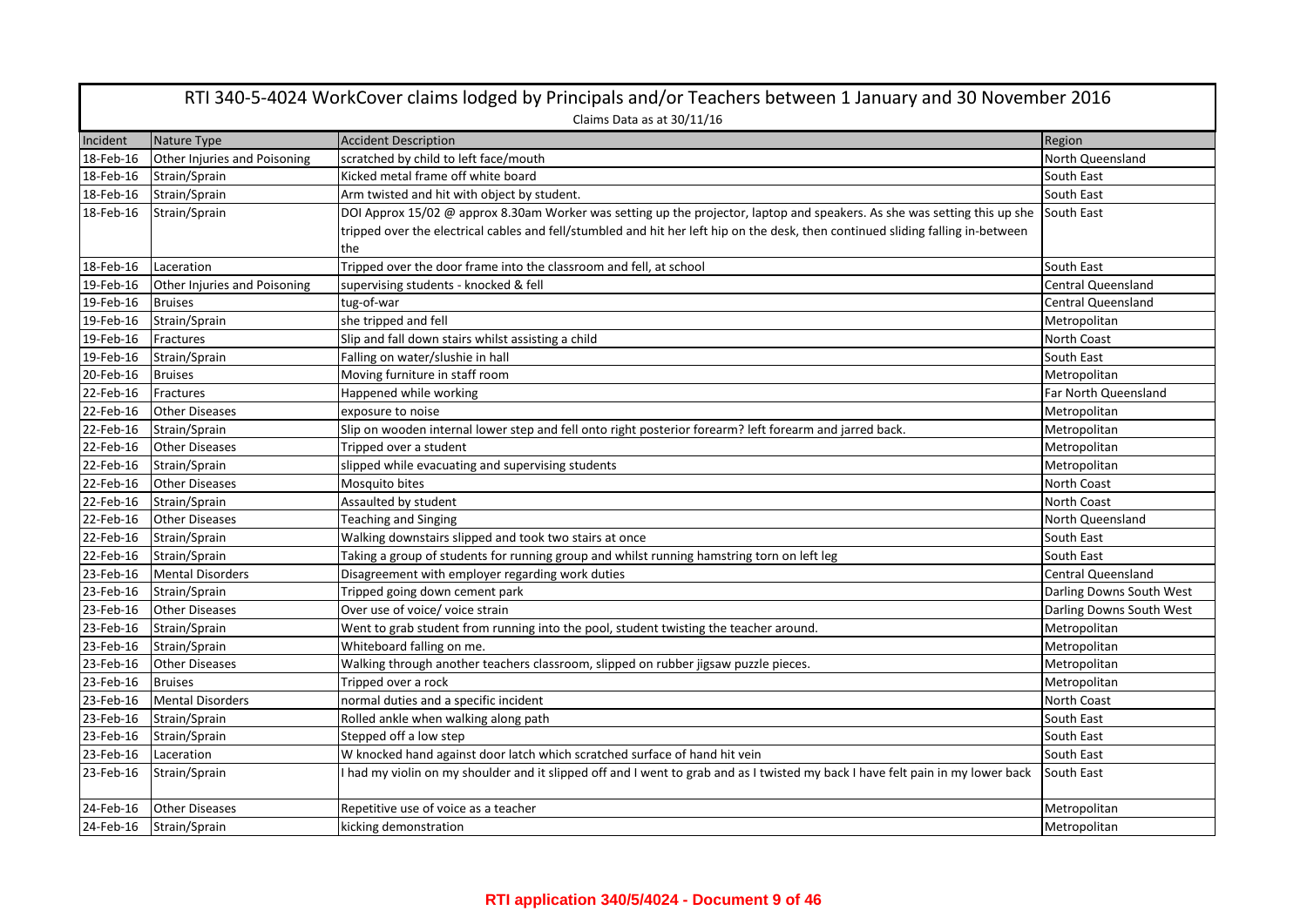| RTI 340-5-4024 WorkCover claims lodged by Principals and/or Teachers between 1 January and 30 November 2016 |                              |                                                                                                                            |                           |  |  |
|-------------------------------------------------------------------------------------------------------------|------------------------------|----------------------------------------------------------------------------------------------------------------------------|---------------------------|--|--|
|                                                                                                             | Claims Data as at 30/11/16   |                                                                                                                            |                           |  |  |
| Incident                                                                                                    | Nature Type                  | <b>Accident Description</b>                                                                                                | Region                    |  |  |
| 24-Feb-16                                                                                                   | <b>Other Diseases</b>        | Physical exertion on multiple tasks                                                                                        | <b>North Coast</b>        |  |  |
| 24-Feb-16                                                                                                   | Strain/Sprain                | Hurt it whilst walking                                                                                                     | North Coast               |  |  |
| 24-Feb-16                                                                                                   | Strain/Sprain                | Walking to sport (ice skating)                                                                                             | South East                |  |  |
| 24-Feb-16                                                                                                   | Strain/Sprain                | on playground duty a student kicked her leg in soccer game                                                                 | South East                |  |  |
| 25-Feb-16                                                                                                   | Fractures                    | rolled left foot demonstrating a dance skill in music lesson                                                               | <b>Central Queensland</b> |  |  |
| 25-Feb-16                                                                                                   | Laceration                   | Student stabbed me (teacher) with a one inch dress pin                                                                     | Far North Queensland      |  |  |
| 25-Feb-16                                                                                                   | Strain/Sprain                | Holding a Childs hand and he twisted and pulled and dropped his body weight to the ground                                  | North Coast               |  |  |
| 25-Feb-16                                                                                                   | <b>Bruises</b>               | Collapsed and fell face first onto concrete                                                                                | North Coast               |  |  |
| 25-Feb-16                                                                                                   | Strain/Sprain                | Stood back and underestimated floor level and tripped over in Science lab - aggravated again at home on 06.03.16           | North Queensland          |  |  |
| 25-Feb-16                                                                                                   | Strain/Sprain                | Standing up from sitting in low prep chair                                                                                 | South East                |  |  |
| 26-Feb-16                                                                                                   | <b>Other Diseases</b>        | Recurrence of a previous comprehensive problem                                                                             | <b>Central Queensland</b> |  |  |
| 26-Feb-16                                                                                                   | Fractures                    | Hyperextension of R wrist whilst catching a falling child                                                                  | Metropolitan              |  |  |
| 26-Feb-16                                                                                                   | <b>Bruises</b>               | Slipped on wet floor and injured left hip                                                                                  | Metropolitan              |  |  |
| 26-Feb-16                                                                                                   | Strain/Sprain                | moving desks and chairs around                                                                                             | Metropolitan              |  |  |
| 26-Feb-16                                                                                                   | <b>Mental Disorders</b>      | Incident at school when she was removed from the classroom                                                                 | <b>North Coast</b>        |  |  |
| 26-Feb-16                                                                                                   | Mental Disorders             | Anxiety secondary to physical/verbal assault by student in her teaching class                                              | North Queensland          |  |  |
| 26-Feb-16                                                                                                   | Strain/Sprain                | tripped and foosh?                                                                                                         | South East                |  |  |
| 26-Feb-16                                                                                                   | <b>Mental Disorders</b>      | Sexual assault, and then ongoing sexual harassment during school term,                                                     | South East                |  |  |
| 29-Feb-16                                                                                                   | <b>Mental Disorders</b>      | Bullying by superior                                                                                                       | Far North Queensland      |  |  |
| 29-Feb-16                                                                                                   | <b>Mental Disorders</b>      | increasing workload and work stresses                                                                                      | Metropolitan              |  |  |
| 29-Feb-16                                                                                                   | <b>Bruises</b>               | Pupil threw chair which hit L hand and R arm                                                                               | Metropolitan              |  |  |
| 29-Feb-16                                                                                                   | Strain/Sprain                | Was hit by a student at work                                                                                               | Metropolitan              |  |  |
| 29-Feb-16                                                                                                   | Other Injuries and Poisoning | Kicked by an autistic pupil she slid on floor. She dashed into a stack of metal chairs                                     | <b>North Coast</b>        |  |  |
| 29-Feb-16                                                                                                   | <b>Bruises</b>               | Tripped on a drain cover, steel bars, fell onto concrete floor on right side                                               | North Coast               |  |  |
| 29-Feb-16                                                                                                   | Strain/Sprain                | student shook workers head and banged on glass window                                                                      | South East                |  |  |
| 01-Mar-16                                                                                                   | <b>Mental Disorders</b>      | Line manager - workplace bullying                                                                                          | Darling Downs South West  |  |  |
|                                                                                                             | 01-Mar-16 Mental Disorders   | Workplace harassment - ex workmate has been sending inflammatory texts/emails about me                                     | Metropolitan              |  |  |
| 01-Mar-16                                                                                                   | <b>Mental Disorders</b>      | Progressively stressed at work over the last 6 months: has been unsupported with student related issues                    | <b>North Coast</b>        |  |  |
|                                                                                                             | 01-Mar-16 Strain/Sprain      | A student pushed down a bin lid on my nose and pushed me.                                                                  | North Coast               |  |  |
| 01-Mar-16                                                                                                   | Strain/Sprain                | keeping door closed to stop child from getting out and running into road                                                   | North Coast               |  |  |
| 01-Mar-16                                                                                                   | <b>Mental Disorders</b>      | Harassment at work by students (physically and verbal threat)                                                              | <b>North Coast</b>        |  |  |
|                                                                                                             | 01-Mar-16 Strain/Sprain      | Fall onto floor, child removed chair she was going to sit on                                                               | North Queensland          |  |  |
| 01-Mar-16                                                                                                   | <b>Mental Disorders</b>      | <b>Workplace Bullying</b>                                                                                                  | South East                |  |  |
| 01-Mar-16                                                                                                   | Other Injuries and Poisoning | unspecified                                                                                                                | South East                |  |  |
| 02-Mar-16                                                                                                   | Strain/Sprain                | Staff members was pushing a student in a wheelchair from the classroom to the toilet and then back to the classroom during | Central Queensland        |  |  |
|                                                                                                             |                              | this trip the teacher had to push the wheelchair up and then back down a ramp later that night the staff member noticed a  |                           |  |  |
|                                                                                                             |                              | pain acros                                                                                                                 |                           |  |  |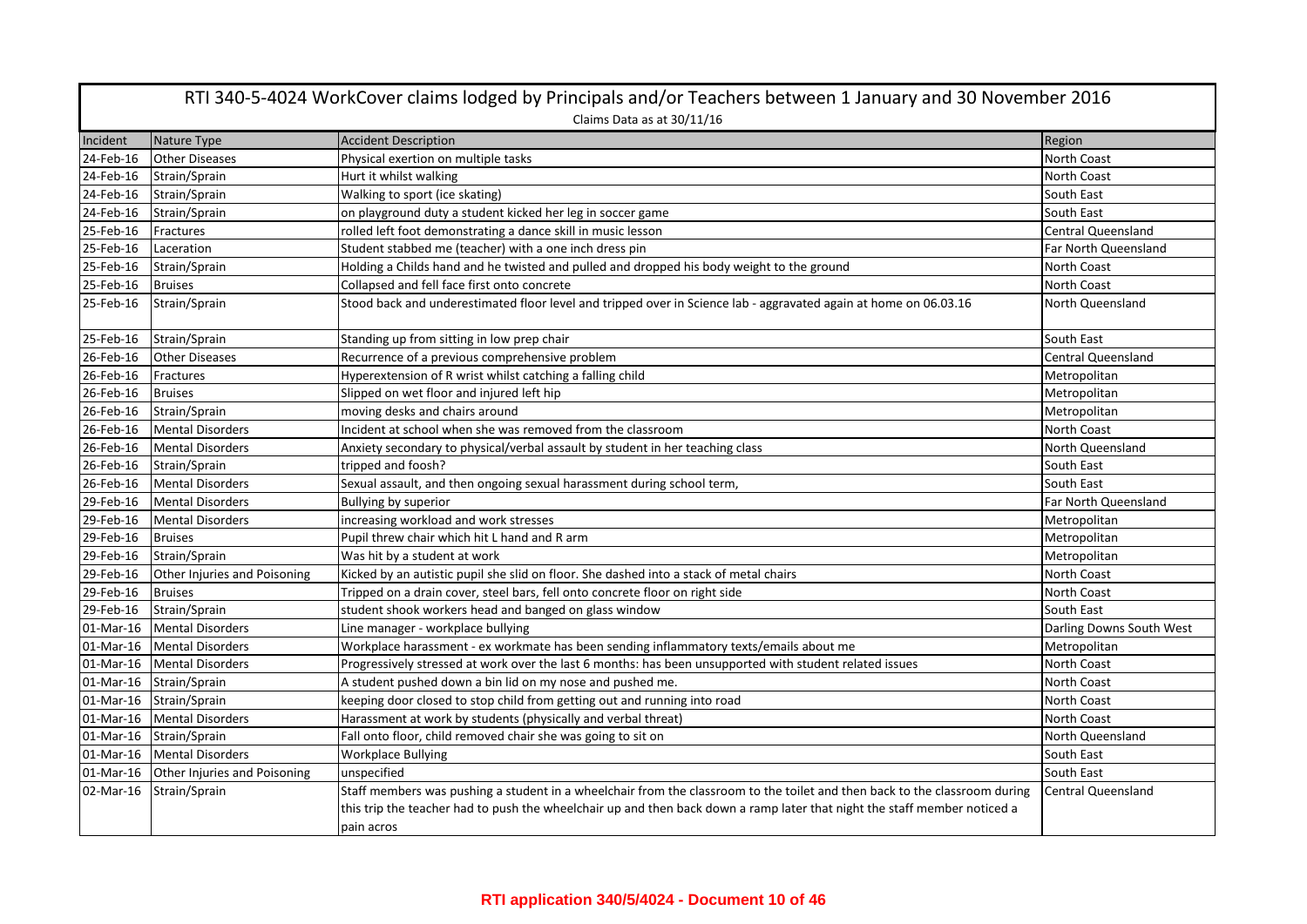| RTI 340-5-4024 WorkCover claims lodged by Principals and/or Teachers between 1 January and 30 November 2016 |                              |                                                                                                                         |                           |  |
|-------------------------------------------------------------------------------------------------------------|------------------------------|-------------------------------------------------------------------------------------------------------------------------|---------------------------|--|
|                                                                                                             | Claims Data as at 30/11/16   |                                                                                                                         |                           |  |
| Incident                                                                                                    | Nature Type                  | <b>Accident Description</b>                                                                                             | Region                    |  |
| 02-Mar-16                                                                                                   | Fractures                    | Unknown                                                                                                                 | Far North Queensland      |  |
| 02-Mar-16                                                                                                   | Strain/Sprain                | Over balanced and fell backwards                                                                                        | Metropolitan              |  |
| 02-Mar-16                                                                                                   | Strain/Sprain                | Student pulling arm                                                                                                     | Metropolitan              |  |
| 02-Mar-16                                                                                                   | Strain/Sprain                | student pulled the teachers arm back                                                                                    | Metropolitan              |  |
| 02-Mar-16                                                                                                   | <b>Bruises</b>               | one of kids in her class stood up on her left (operated) foot                                                           | Metropolitan              |  |
| 02-Mar-16                                                                                                   | Strain/Sprain                | Carrying a pinboard above her head and weeks leading up to that was doing a lot of lifting, pulling shut heavy windows. | North Coast               |  |
| 02-Mar-16                                                                                                   | Fractures                    | Fall onto left wrist.                                                                                                   | South East                |  |
| 02-Mar-16                                                                                                   | Strain/Sprain                | Demonstrating a movement for my PE class jumping & landing                                                              | South East                |  |
| 03-Mar-16                                                                                                   | Strain/Sprain                | Slipped and fell onto a chair with on outstretched R arm                                                                | Far North Queensland      |  |
| 03-Mar-16                                                                                                   | Strain/Sprain                | Falling between two inclines on way to prep classroom                                                                   | Metropolitan              |  |
| 03-Mar-16                                                                                                   | Fractures                    | Student pulled & twisted finger                                                                                         | Metropolitan              |  |
|                                                                                                             | 03-Mar-16 Strain/Sprain      | Jam R arm in sliding door at work                                                                                       | Metropolitan              |  |
| 03-Mar-16                                                                                                   | Other Injuries and Poisoning | When holding a students hand pulled down and felt twinge in back.                                                       | Metropolitan              |  |
| 03-Mar-16                                                                                                   | <b>Mental Disorders</b>      | workplace bullying                                                                                                      | North Coast               |  |
| 03-Mar-16                                                                                                   | Strain/Sprain                | lifting, twisting leaning heavy box                                                                                     | North Coast               |  |
| 03-Mar-16                                                                                                   | <b>Bruises</b>               | Student hit claimant with shoe                                                                                          | <b>North Coast</b>        |  |
|                                                                                                             | 03-Mar-16 Strain/Sprain      | walking                                                                                                                 | North Coast               |  |
| 03-Mar-16                                                                                                   | Strain/Sprain                | Teaching in a prep class, stepped back onto a trolley wheel and hip was twisted in a funny way and felt immediate pain  | South East                |  |
| 03-Mar-16                                                                                                   | Strain/Sprain                | putting blue tac on wall                                                                                                | South East                |  |
| 04-Mar-16                                                                                                   | Strain/Sprain                | Knocked elbow at work                                                                                                   | Darling Downs South West  |  |
|                                                                                                             | 04-Mar-16 Strain/Sprain      | bending over to pick up glass trough as part of demonstration for chemistry class                                       | Metropolitan              |  |
| 04-Mar-16                                                                                                   | Strain/Sprain                | Tripped in staff room carrying laptop and paperwork, fell on right arm on desk and hit forehead on shelf above desk.    | South East                |  |
| 06-Mar-16                                                                                                   | Strain/Sprain                | assisting to return to his chair                                                                                        | North Coast               |  |
|                                                                                                             | 07-Mar-16 Strain/Sprain      | Slipped on wet step                                                                                                     | <b>Central Queensland</b> |  |
| 07-Mar-16                                                                                                   | <b>Mental Disorders</b>      | Altercation with a student which result to the student reporting her to the police and posting about her in Facebook    | <b>Central Queensland</b> |  |
| 07-Mar-16                                                                                                   | Strain/Sprain                | slipped/tripped down stairs                                                                                             | Darling Downs South West  |  |
| 07-Mar-16                                                                                                   | Strain/Sprain                | Hit in the lower back by a football to L3/L4 where I have previously had a fusion.                                      | Far North Queensland      |  |
| 07-Mar-16                                                                                                   | <b>Mental Disorders</b>      | Barging by a student over and over from Term 1, 2 - 2016                                                                | Metropolitan              |  |
| 07-Mar-16                                                                                                   | Fractures                    | Raining on way to toilet block and slipped in the toilet block                                                          | North Coast               |  |
| 07-Mar-16                                                                                                   | <b>Bruises</b>               | student kicked                                                                                                          | <b>North Coast</b>        |  |
| 07-Mar-16                                                                                                   | Strain/Sprain                | A kid accidently stood on the L leg and process twisted her back                                                        | North Queensland          |  |
| 07-Mar-16                                                                                                   | Strain/Sprain                | not stated                                                                                                              | South East                |  |
| 07-Mar-16                                                                                                   | Laceration                   | Student                                                                                                                 | South East                |  |
|                                                                                                             | 07-Mar-16 Strain/Sprain      | Assisting student to transfer                                                                                           | South East                |  |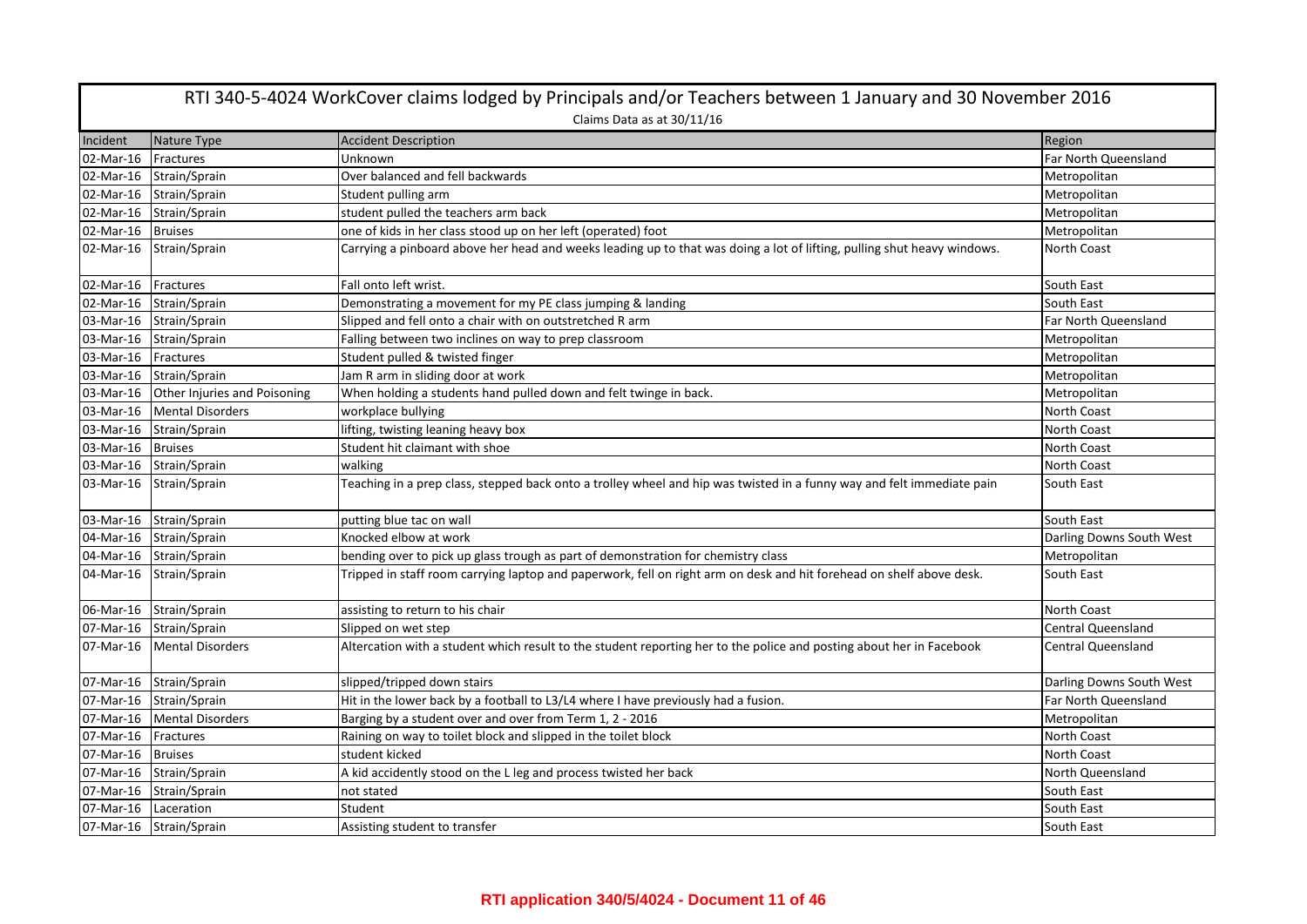| RTI 340-5-4024 WorkCover claims lodged by Principals and/or Teachers between 1 January and 30 November 2016<br>Claims Data as at 30/11/16 |                                        |                                                                                                                                                  |                          |
|-------------------------------------------------------------------------------------------------------------------------------------------|----------------------------------------|--------------------------------------------------------------------------------------------------------------------------------------------------|--------------------------|
| Incident                                                                                                                                  | Nature Type                            | <b>Accident Description</b>                                                                                                                      | Region                   |
| 07-Mar-16                                                                                                                                 | Strain/Sprain                          | Two incidents involving trauma with two students                                                                                                 | South East               |
|                                                                                                                                           | 08-Mar-16 Strain/Sprain                | Running after a child                                                                                                                            | Darling Downs South West |
| 08-Mar-16 Dislocation                                                                                                                     |                                        | Jumped out of the way when a book case fell, and hit her right knee on another wooden book case.                                                 | Darling Downs South West |
| 08-Mar-16                                                                                                                                 | <b>Other Diseases</b>                  | fall                                                                                                                                             | Metropolitan             |
|                                                                                                                                           | 08-Mar-16 Strain/Sprain                | standing in surf on a school camp                                                                                                                | Metropolitan             |
| 08-Mar-16                                                                                                                                 | Strain/Sprain                          | Worker was walking through the darkened 'sensory room' at work and got her right foot caught in a piece of equipment (child<br>bed) on the floor | North Coast              |
| 08-Mar-16   Fractures                                                                                                                     |                                        | Dropped metal grate on toe.                                                                                                                      | North Coast              |
| 08-Mar-16                                                                                                                                 | <b>Other Diseases</b>                  | Walking on uneven ground (grass surface) in playground.                                                                                          | North Coast              |
|                                                                                                                                           | 08-Mar-16 Strain/Sprain                | Altercation with student                                                                                                                         | South East               |
|                                                                                                                                           | 08-Mar-16 Strain/Sprain                | Waling to tram from school                                                                                                                       | South East               |
| 09-Mar-16 Fractures                                                                                                                       |                                        | Tripped over on pathway at work                                                                                                                  | Metropolitan             |
|                                                                                                                                           | 09-Mar-16 Strain/Sprain                | Almost fell at work and hit her right shoulder on the door                                                                                       | Metropolitan             |
|                                                                                                                                           | 09-Mar-16 Strain/Sprain                | I slipped on a rock on Rocky Shore at year 12 Biology camp                                                                                       | Metropolitan             |
|                                                                                                                                           | 09-Mar-16 Strain/Sprain                | Pulling on pool covers                                                                                                                           | Metropolitan             |
|                                                                                                                                           | 09-Mar-16 Strain/Sprain                | n/a                                                                                                                                              | North Coast              |
|                                                                                                                                           | 09-Mar-16 Strain/Sprain                | Fall at work                                                                                                                                     | North Coast              |
|                                                                                                                                           | 09-Mar-16 Other Injuries and Poisoning | Walking on path (wet from rain)                                                                                                                  | South East               |
|                                                                                                                                           | 09-Mar-16 Strain/Sprain                | falling over power leads                                                                                                                         | South East               |
| 10-Mar-16                                                                                                                                 | <b>Mental Disorders</b>                | attacked by student, pushed against wall, throat held in strangle hold, multiple punches to head & body                                          | Far North Queensland     |
|                                                                                                                                           | 10-Mar-16 Strain/Sprain                | Attacked by student and pushed against the wall, throat held in strangle hold, multiple punches to head and body                                 | Far North Queensland     |
|                                                                                                                                           | 10-Mar-16 Strain/Sprain                | Elbowed by a student                                                                                                                             | Metropolitan             |
|                                                                                                                                           | 10-Mar-16   Mental Disorders           | Stress of work over last 4 years                                                                                                                 | Metropolitan             |
|                                                                                                                                           | 10-Mar-16 Strain/Sprain                | Fall                                                                                                                                             | Metropolitan             |
|                                                                                                                                           | 10-Mar-16 Strain/Sprain                | Running for the train                                                                                                                            | North Coast              |
|                                                                                                                                           | 10-Mar-16 Strain/Sprain                | 'Missed' a step                                                                                                                                  | North Coast              |
|                                                                                                                                           | 10-Mar-16 Strain/Sprain                | lifting heavy gazebo got caught jarred back                                                                                                      | South East               |
|                                                                                                                                           | 10-Mar-16 Strain/Sprain                | Fell over at work, ? tripped over a vacuum cleaner cord                                                                                          | South East               |
|                                                                                                                                           | 10-Mar-16 Strain/Sprain                | Slipped on stairs                                                                                                                                | South East               |
| 11-Mar-16                                                                                                                                 | Laceration                             | stood up and hit head on metal handle at work                                                                                                    | Darling Downs South West |
| 11-Mar-16                                                                                                                                 | <b>Other Diseases</b>                  | Overuse of voice/vocal chords during work as a teacher                                                                                           | Far North Queensland     |
|                                                                                                                                           | 11-Mar-16 Strain/Sprain                | Was sitting on a computer chair and a leg of the chair broke and I fell to the ground injuring / further aggravation.                            | Metropolitan             |
|                                                                                                                                           | 11-Mar-16 Strain/Sprain                | Punch to the back of neck and chest by student at school                                                                                         | Metropolitan             |
| 11-Mar-16                                                                                                                                 | Laceration                             | turned around on path at work and slipped and fell to the ground                                                                                 | Metropolitan             |
|                                                                                                                                           | 11-Mar-16 Strain/Sprain                | Slipped on wet painted concrete, it had been raining.                                                                                            | Metropolitan             |
| 11-Mar-16 Bruises                                                                                                                         |                                        | fall to avoid tripping over pupil                                                                                                                | North Coast              |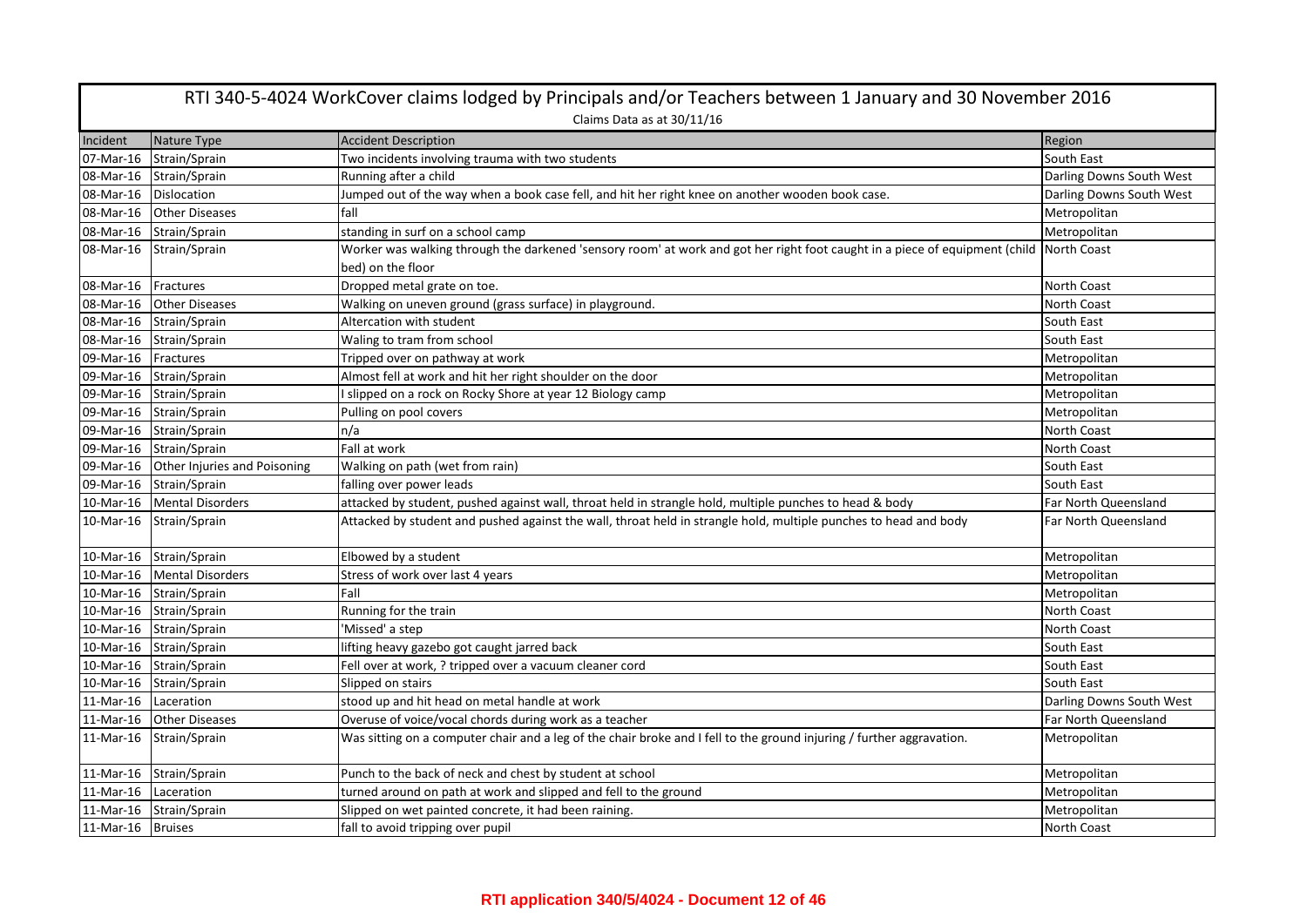| RTI 340-5-4024 WorkCover claims lodged by Principals and/or Teachers between 1 January and 30 November 2016 |                              |                                                                                                                                                |                           |
|-------------------------------------------------------------------------------------------------------------|------------------------------|------------------------------------------------------------------------------------------------------------------------------------------------|---------------------------|
|                                                                                                             |                              | Claims Data as at 30/11/16                                                                                                                     |                           |
| Incident                                                                                                    | Nature Type                  | <b>Accident Description</b>                                                                                                                    | Region                    |
| 11-Mar-16                                                                                                   | <b>Other Diseases</b>        | caught some bacteria                                                                                                                           | South East                |
| 11-Mar-16                                                                                                   | Strain/Sprain                | Fall down hill                                                                                                                                 | South East                |
| 11-Mar-16 Fractures                                                                                         |                              | Fell over                                                                                                                                      | South East                |
| 14-Mar-16                                                                                                   | Strain/Sprain                | Student ran into her and caused her soft tissue injuries                                                                                       | Far North Queensland      |
| 14-Mar-16                                                                                                   | Strain/Sprain                | stretching out to lift and move grade C6 student at school                                                                                     | Far North Queensland      |
| 14-Mar-16                                                                                                   | <b>Other Diseases</b>        | student threw a chair at me                                                                                                                    | North Coast               |
| 14-Mar-16                                                                                                   | <b>Mental Disorders</b>      | From physical claim - S15PB305641                                                                                                              | South East                |
|                                                                                                             | 14-Mar-16 Strain/Sprain      | work related injury jarred her left shoulder trying to open windows at school                                                                  | South East                |
|                                                                                                             | 15-Mar-16 Strain/Sprain      | Bending while teaching students                                                                                                                | <b>Central Queensland</b> |
| 15-Mar-16                                                                                                   | Other Injuries and Poisoning | Explosion - science experiment failure.                                                                                                        | Darling Downs South West  |
| 15-Mar-16 Laceration                                                                                        |                              | Catch a football                                                                                                                               | Darling Downs South West  |
| 15-Mar-16                                                                                                   | Hernia                       | stepped in pothole refereeing football                                                                                                         | Darling Downs South West  |
| 15-Mar-16 Hernia                                                                                            |                              | Over time while sitting at desk at work.                                                                                                       | Metropolitan              |
| 15-Mar-16                                                                                                   | Strain/Sprain                | Worker repeatedly kneeling on floor, getting up and down from squatting position to tend to students.                                          | Metropolitan              |
| 15-Mar-16                                                                                                   | <b>Other Diseases</b>        | Oval duty - walking around                                                                                                                     | North Coast               |
| 15-Mar-16                                                                                                   | <b>Other Diseases</b>        | Chest pain whilst on yard duty                                                                                                                 | North Coast               |
| 15-Mar-16 Laceration                                                                                        |                              | Transitioning student                                                                                                                          | South East                |
| 15-Mar-16 Fractures                                                                                         |                              | In classroom. Student tipping over tables due to anger issue                                                                                   | South East                |
|                                                                                                             | 16-Mar-16 Strain/Sprain      | Slipped on piece of apple and fell on concrete.                                                                                                | Metropolitan              |
| 16-Mar-16                                                                                                   | <b>Mental Disorders</b>      | Bullying and harassment in the workplace.                                                                                                      | North Coast               |
| 16-Mar-16                                                                                                   | Fractures                    | Whilst restraining a child at the school she was injured                                                                                       | North Coast               |
| 16-Mar-16                                                                                                   | Laceration                   | Needle stick injury while using Accu-chek machine at school                                                                                    | North Coast               |
| 16-Mar-16 Dislocation                                                                                       |                              | Had operation last June or July because of shoulder, picked up a box and dislocated shoulder.                                                  | North Coast               |
| 16-Mar-16                                                                                                   | Laceration                   | staff member walked into a pole                                                                                                                | South East                |
| 17-Mar-16                                                                                                   | <b>Other Diseases</b>        | Constant use (began teaching 1975)                                                                                                             | North Coast               |
| 17-Mar-16                                                                                                   | Strain/Sprain                | Tripped over student chair.                                                                                                                    | <b>North Coast</b>        |
| 17-Mar-16 Fractures                                                                                         |                              | slipped over on wet pool deck fell onto left wrist and backside                                                                                | North Queensland          |
|                                                                                                             | 17-Mar-16 Strain/Sprain      | The W was walking up wet steps due to the rain and tripped and fell.                                                                           | North Queensland          |
| 17-Mar-16                                                                                                   | Strain/Sprain                | chasing a runaway student along the road - had to take shoes off in order to run after him                                                     | South East                |
| 18-Mar-16                                                                                                   | Laceration                   | It was a sports day and worker was on the basketball with the students. Worker was running down the court with the students Central Queensland |                           |
|                                                                                                             |                              | and fell over.                                                                                                                                 |                           |
|                                                                                                             | 18-Mar-16 Strain/Sprain      | student pulling down on arm while restraining                                                                                                  | North Coast               |
|                                                                                                             | 18-Mar-16 Other Diseases     | Voice getting worse difficulty projecting voice, voice gravelly                                                                                | North Coast               |
| 18-Mar-16                                                                                                   | <b>Other Diseases</b>        | On playground duty stepped back and felt knee snap                                                                                             | South East                |
| 18-Mar-16                                                                                                   | <b>Mental Disorders</b>      | Hostile aggressive unclear with superior and leading to unclear and more closely supervised duites                                             | South East                |
| 21-Mar-16                                                                                                   | Strain/Sprain                | Inversion injury while pushing trolley along flat ground at work.                                                                              | Darling Downs South West  |
| 21-Mar-16                                                                                                   | Strain/Sprain                | Sitting on floor, leant over                                                                                                                   | Metropolitan              |
|                                                                                                             | 21-Mar-16 Strain/Sprain      | A student ran into                                                                                                                             | Metropolitan              |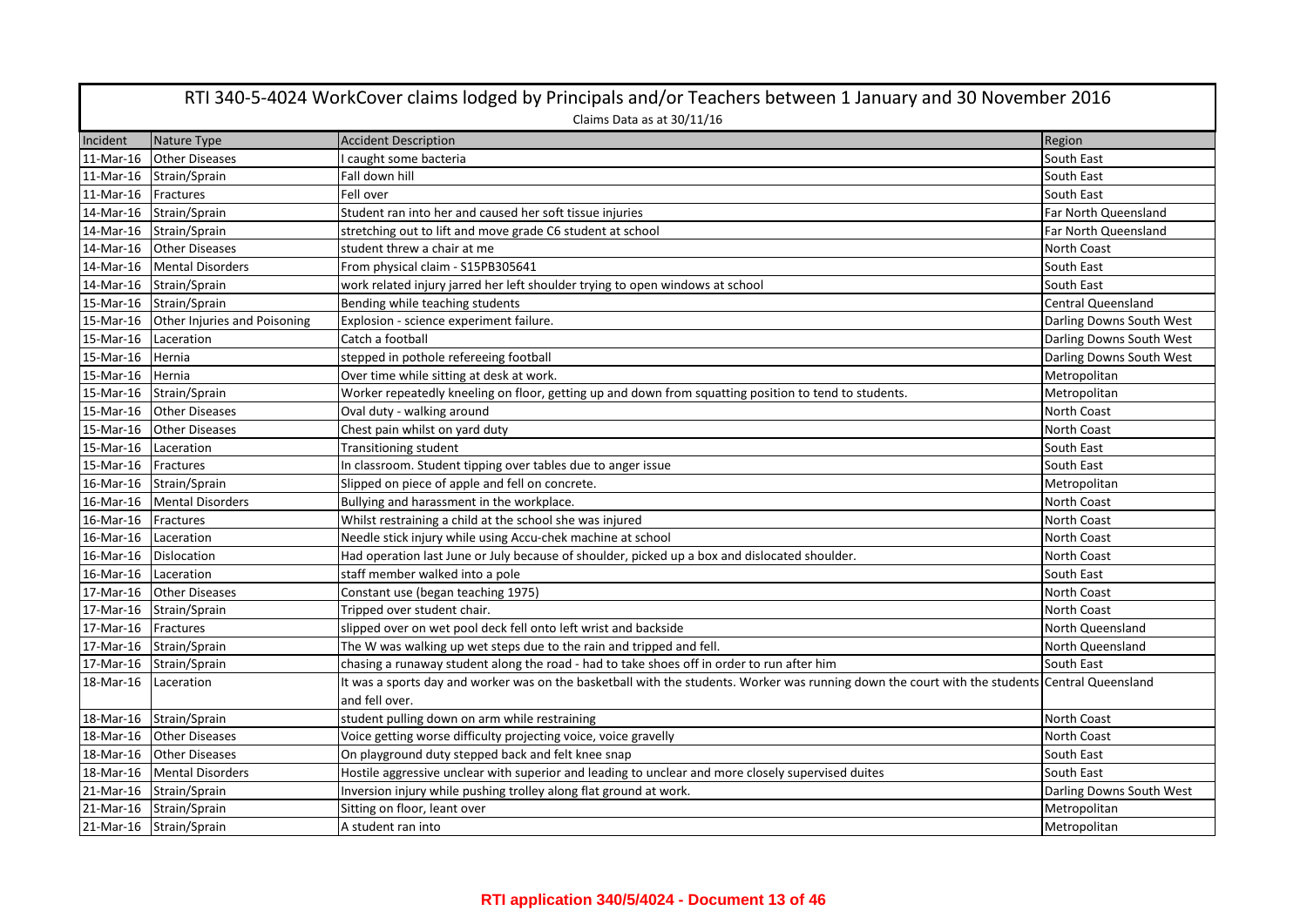| RTI 340-5-4024 WorkCover claims lodged by Principals and/or Teachers between 1 January and 30 November 2016 |                              |                                                                                                                                                                |                           |  |
|-------------------------------------------------------------------------------------------------------------|------------------------------|----------------------------------------------------------------------------------------------------------------------------------------------------------------|---------------------------|--|
|                                                                                                             | Claims Data as at 30/11/16   |                                                                                                                                                                |                           |  |
| Incident                                                                                                    | Nature Type                  | <b>Accident Description</b>                                                                                                                                    | Region                    |  |
| 21-Mar-16                                                                                                   | <b>Other Diseases</b>        | Tripping whilst walking from car par                                                                                                                           | Metropolitan              |  |
| 21-Mar-16                                                                                                   | Strain/Sprain                | Back pain following a disabled child fell on her at workplace                                                                                                  | Metropolitan              |  |
|                                                                                                             | 21-Mar-16 Strain/Sprain      | Walking down stairs and looked back over his shoulder missing a step and twisting the R knee.                                                                  | North Coast               |  |
| 21-Mar-16                                                                                                   | Strain/Sprain                | Slipped over while trying to reach for a student.                                                                                                              | North Queensland          |  |
| 21-Mar-16                                                                                                   | Other Injuries and Poisoning | Worker went to pull out a camera charger socket out of a power board (no safety switch has been installed) with her left hand South East                       |                           |  |
|                                                                                                             |                              | & received an electric shock which radiated up Left arm                                                                                                        |                           |  |
|                                                                                                             | 22-Mar-16 Strain/Sprain      | blow from student                                                                                                                                              | Central Queensland        |  |
| 22-Mar-16 Bruises                                                                                           |                              | Slid door closed on hand.                                                                                                                                      | Far North Queensland      |  |
|                                                                                                             | 22-Mar-16 Other Diseases     | student attack                                                                                                                                                 | Metropolitan              |  |
| 22-Mar-16                                                                                                   | Fractures                    | Fell down a flight of stairs at work                                                                                                                           | Metropolitan              |  |
|                                                                                                             | 22-Mar-16 Strain/Sprain      | Students were playing handball, W has moved out of way and fallen                                                                                              | Metropolitan              |  |
| 22-Mar-16                                                                                                   | <b>Other Diseases</b>        | Toileting/changing nappies of infected student                                                                                                                 | North Coast               |  |
|                                                                                                             | 22-Mar-16 Strain/Sprain      | Restraining child who was trying to exit school at time of peak traffic                                                                                        | North Coast               |  |
|                                                                                                             | 22-Mar-16 Strain/Sprain      | Trip on concrete                                                                                                                                               | <b>North Coast</b>        |  |
|                                                                                                             | 22-Mar-16 Strain/Sprain      | Injury while trying to stop kid for fighting.                                                                                                                  | South East                |  |
|                                                                                                             | 22-Mar-16 Strain/Sprain      | Lifting desks into place                                                                                                                                       | South East                |  |
| 22-Mar-16                                                                                                   | Strain/Sprain                | Tripped on tree root - rolled ankle.                                                                                                                           | South East                |  |
| 23-Mar-16                                                                                                   | Hernia                       | School sports carnival - tent fell on him while moving it out of the way which led to him falling backwards. Pain aggravated                                   | <b>Central Queensland</b> |  |
|                                                                                                             |                              | after carrying a child at school who had injured her knee.                                                                                                     |                           |  |
| 23-Mar-16                                                                                                   | <b>Bruises</b>               | Punched by student                                                                                                                                             | Darling Downs South West  |  |
| 23-Mar-16                                                                                                   | <b>Mental Disorders</b>      | indigenous man entered the compound and was at bedroom window and refused to leave the property                                                                | Far North Queensland      |  |
| 23-Mar-16                                                                                                   | Strain/Sprain                | Student grabbed my arm and rotated my shoulder.                                                                                                                | Metropolitan              |  |
| 23-Mar-16                                                                                                   | Laceration                   | Getting pen out of lap top bag                                                                                                                                 | North Coast               |  |
| 23-Mar-16                                                                                                   | <b>Bruises</b>               | Fell over a student who was on their hands and knees at School Disco. I was moving backwards holding students with each                                        | <b>North Coast</b>        |  |
|                                                                                                             |                              | hand. I was unaware student was directly behind until I fell.                                                                                                  |                           |  |
|                                                                                                             | 23-Mar-16 Strain/Sprain      | Pain possibly due to twisting.                                                                                                                                 | North Coast               |  |
|                                                                                                             | 23-Mar-16 Strain/Sprain      | Trying to restrain a student from entering classroom to assault another student                                                                                | North Coast               |  |
| 24-Mar-16                                                                                                   | <b>Mental Disorders</b>      | In September 2008, they were based in $\frac{1}{s}$ , 47(3)(b) and $\frac{s}{s}$ , 47 got a phone call from $\frac{s}{s}$ . 47(3 saying he was driving back to | North Coast               |  |
|                                                                                                             |                              | s. $47(3)$ because he didn't want to go to his job. s. $47(3)$ gets very involved in the classroom and cannot switch off from his                              |                           |  |
|                                                                                                             |                              | every day du                                                                                                                                                   |                           |  |
| 24-Mar-16                                                                                                   | Laceration                   | slipped on the cement path outside classrooml                                                                                                                  | North Coast               |  |
| 24-Mar-16                                                                                                   | Other Injuries and Poisoning | walking across room                                                                                                                                            | South East                |  |
|                                                                                                             | 26-Mar-16 Mental Disorders   | not stated                                                                                                                                                     | Metropolitan              |  |
| 29-Mar-16                                                                                                   | Strain/Sprain                | overuse of voice to work as teacher                                                                                                                            | Metropolitan              |  |
| 30-Mar-16                                                                                                   | <b>Mental Disorders</b>      | on going work conditions                                                                                                                                       | South East                |  |
|                                                                                                             | 30-Mar-16 Strain/Sprain      | Laptop Use                                                                                                                                                     | South East                |  |
| 02-Apr-16                                                                                                   | <b>Mental Disorders</b>      | See attached                                                                                                                                                   | South East                |  |
| 04-Apr-16                                                                                                   | <b>Other Diseases</b>        | general work teaching                                                                                                                                          | South East                |  |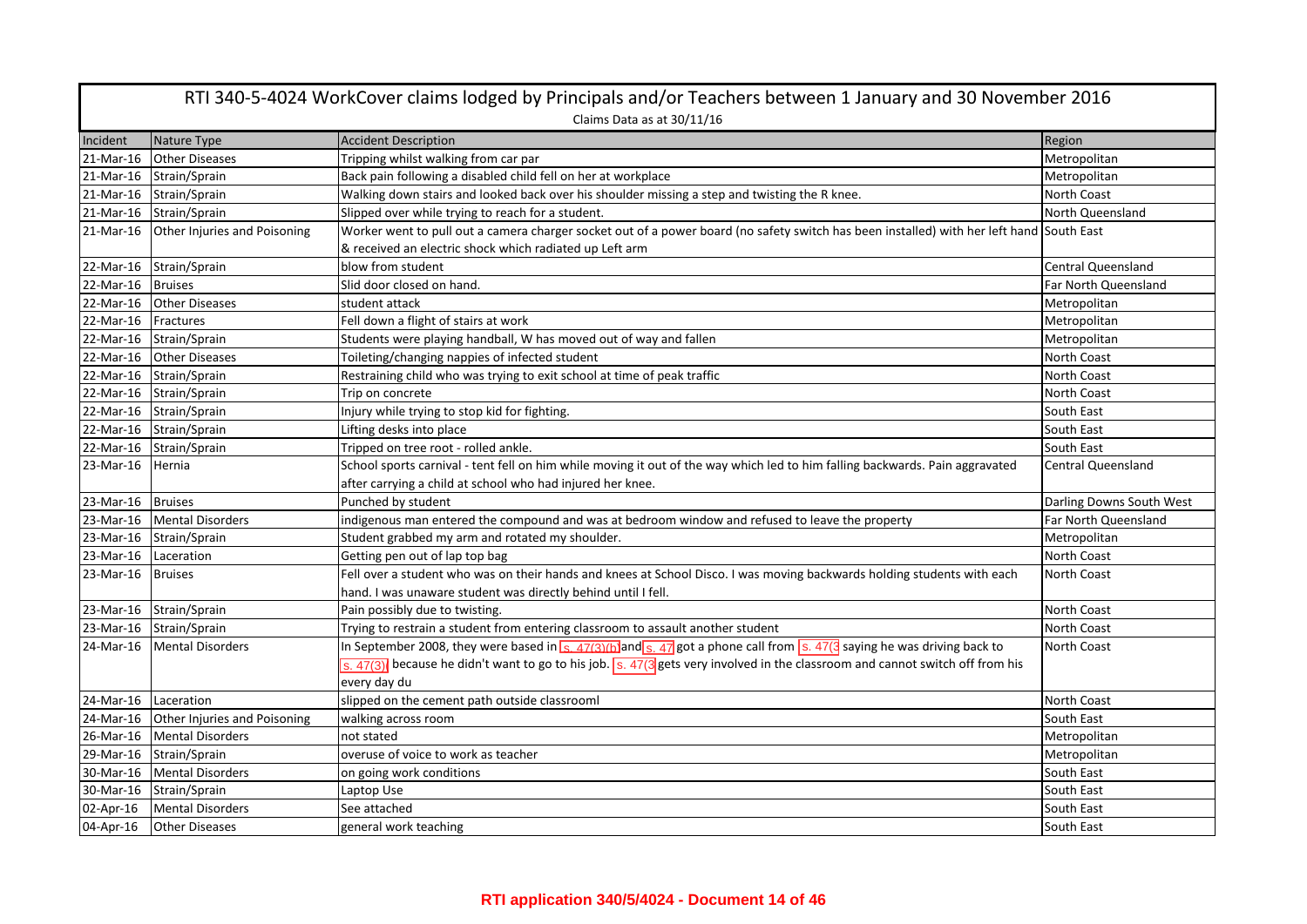|              | RTI 340-5-4024 WorkCover claims lodged by Principals and/or Teachers between 1 January and 30 November 2016 |                                                                                                                            |                           |  |
|--------------|-------------------------------------------------------------------------------------------------------------|----------------------------------------------------------------------------------------------------------------------------|---------------------------|--|
|              | Claims Data as at 30/11/16                                                                                  |                                                                                                                            |                           |  |
| Incident     | Nature Type                                                                                                 | <b>Accident Description</b>                                                                                                | Region                    |  |
| 05-Apr-16    | Strain/Sprain                                                                                               | Being pulled.                                                                                                              | South East                |  |
| 07-Apr-16    | <b>Mental Disorders</b>                                                                                     | bullying and harassment at school                                                                                          | North Queensland          |  |
| $11$ -Apr-16 | <b>Mental Disorders</b>                                                                                     | Constant bullying and harassment in the workplace by staff and principal                                                   | <b>Central Queensland</b> |  |
| 11-Apr-16    | <b>Mental Disorders</b>                                                                                     | when I saw the roster I saw that I would be on high alert all day every day. I began to shake                              | Darling Downs South West  |  |
| 11-Apr-16    | Laceration                                                                                                  | working as teacher with the student                                                                                        | Far North Queensland      |  |
| 11-Apr-16    | <b>Bruises</b>                                                                                              | moving furniture                                                                                                           | Metropolitan              |  |
| 11-Apr-16    | Other Injuries and Poisoning                                                                                | Uncertain, an allergy to something in the sports shed / sports oval at school                                              | Metropolitan              |  |
| 11-Apr-16    | Fractures                                                                                                   | Tripped up step to basketball courts (NE courner)                                                                          | Metropolitan              |  |
| 11-Apr-16    | Strain/Sprain                                                                                               | Twisting to hang posters on a wire in the classroom.                                                                       | Metropolitan              |  |
| 11-Apr-16    | Strain/Sprain                                                                                               | Rolling ankle on another students foot in volleyball game                                                                  | Metropolitan              |  |
| 11-Apr-16    | Strain/Sprain                                                                                               | tripped up some stairs and kicked out footing, hit toe on the corner of one of the steps.                                  | Metropolitan              |  |
| 11-Apr-16    | <b>Bruises</b>                                                                                              | Tripped climbing a set of concrete stairs and fell on left knee                                                            | Metropolitan              |  |
| 11-Apr-16    | Strain/Sprain                                                                                               | hit by football in back right of head                                                                                      | North Coast               |  |
| 11-Apr-16    | <b>Other Diseases</b>                                                                                       | Pool swimming                                                                                                              | <b>North Coast</b>        |  |
| 11-Apr-16    | Strain/Sprain                                                                                               | Carrying boxes of paper                                                                                                    | <b>North Coast</b>        |  |
| 11-Apr-16    | Strain/Sprain                                                                                               | Sudden onset of pain on bending down to hand out notes; Child hugged her legs and leaned into her causing aggravation of   | <b>North Coast</b>        |  |
|              |                                                                                                             | pain in lumbar region                                                                                                      |                           |  |
| 11-Apr-16    | <b>Mental Disorders</b>                                                                                     | 7 months work related stress from Oct 2015                                                                                 | South East                |  |
| 12-Apr-16    | <b>Other Diseases</b>                                                                                       | Slipped and fell on food on ground                                                                                         | Metropolitan              |  |
| 12-Apr-16    | Hernia                                                                                                      | Bending over at work                                                                                                       | Metropolitan              |  |
| 12-Apr-16    | <b>Bruises</b>                                                                                              | tripped and fell over.                                                                                                     | North Coast               |  |
| 13-Apr-16    | Strain/Sprain                                                                                               | was trying to talk to a child on a bench seat, shoved by child, landed in a crouched position beside him                   | Darling Downs South West  |  |
| 13-Apr-16    | Fractures                                                                                                   | ransferring student who uses a walker & walking harness to SEP. Student veered left placing his left foot in my path and I | Metropolitan              |  |
|              |                                                                                                             | tripped and fell to the concrete on left side.                                                                             |                           |  |
| 13-Apr-16    | Strain/Sprain                                                                                               | Carrying and walk long distance with 25kg backpack                                                                         | North Coast               |  |
| 13-Apr-16    | Strain/Sprain                                                                                               | Loading belongings into the boot of car                                                                                    | South East                |  |
| 13-Apr-16    | Strain/Sprain                                                                                               | pushing a bookcase in the classroom - immediately felt shooting pain in lumbar spine area                                  | South East                |  |
| 13-Apr-16    | Strain/Sprain                                                                                               | Instructing students where to move to                                                                                      | South East                |  |
| 14-Apr-16    | <b>Mental Disorders</b>                                                                                     | bullying at work place                                                                                                     | Far North Queensland      |  |
| 14-Apr-16    | <b>Mental Disorders</b>                                                                                     | increase in workload and type of workload                                                                                  | Far North Queensland      |  |
| 14-Apr-16    | Strain/Sprain                                                                                               | Student threw water bottle                                                                                                 | Metropolitan              |  |
| 14-Apr-16    | Strain/Sprain                                                                                               | Heavy door falling on his head                                                                                             | Metropolitan              |  |
| 14-Apr-16    | <b>Mental Disorders</b>                                                                                     | Classroom teaching                                                                                                         | <b>North Coast</b>        |  |
| 14-Apr-16    | <b>Mental Disorders</b>                                                                                     | anxiety caused by exposure to poor student behavior                                                                        | <b>North Coast</b>        |  |
| 14-Apr-16    | <b>Bruises</b>                                                                                              | kicked edge of concrete pavement with great toe while walking                                                              | North Queensland          |  |
| 14-Apr-16    | <b>Other Diseases</b>                                                                                       | Continuous, daily and long term exposure to industrial workplace noise.                                                    | South East                |  |
| 14-Apr-16    | Other Injuries and Poisoning                                                                                | Knocked elbow against wood while pulling down wall.                                                                        | South East                |  |
| 14-Apr-16    | Fractures                                                                                                   | walking from one classroom to another - tripped over uneven flooring.                                                      | South East                |  |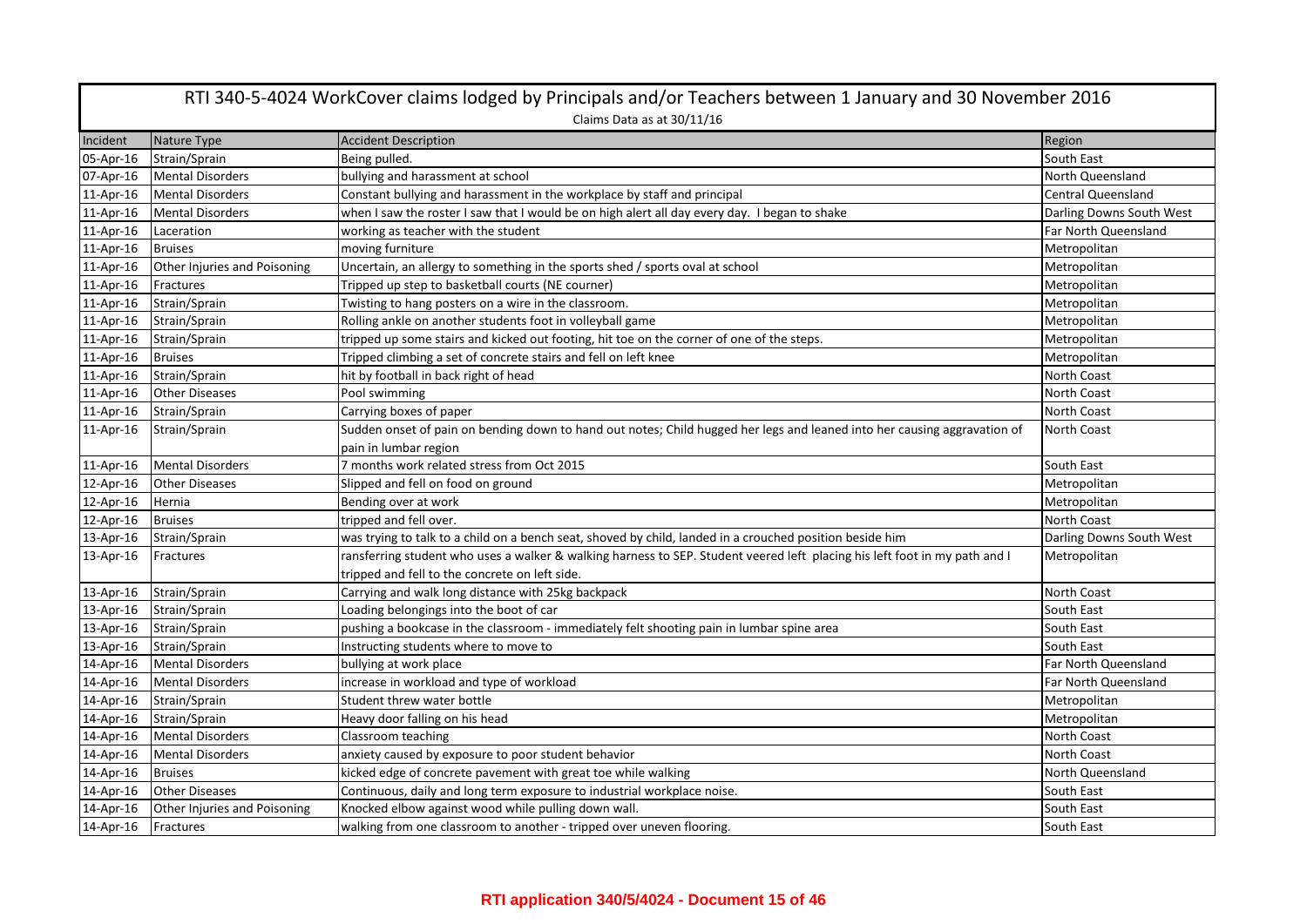|           | RTI 340-5-4024 WorkCover claims lodged by Principals and/or Teachers between 1 January and 30 November 2016 |                                                                                                                                                                                                                    |                          |  |
|-----------|-------------------------------------------------------------------------------------------------------------|--------------------------------------------------------------------------------------------------------------------------------------------------------------------------------------------------------------------|--------------------------|--|
|           | Claims Data as at 30/11/16                                                                                  |                                                                                                                                                                                                                    |                          |  |
| Incident  | Nature Type                                                                                                 | <b>Accident Description</b>                                                                                                                                                                                        | Region                   |  |
| 14-Apr-16 | Strain/Sprain                                                                                               | fell down 3 stairs                                                                                                                                                                                                 | South East               |  |
| 14-Apr-16 | Strain/Sprain                                                                                               | demonstrating PE class activity to students - skipping                                                                                                                                                             | South East               |  |
| 15-Apr-16 | Strain/Sprain                                                                                               | Was opening sliding door. Door was broken roller on top. As door was forced open, experienced back pain.                                                                                                           | Far North Queensland     |  |
| 15-Apr-16 | Strain/Sprain                                                                                               | Fell down stairs, grabbed the railing, stopped self from falling and twisted finger                                                                                                                                | Metropolitan             |  |
| 15-Apr-16 | Strain/Sprain                                                                                               | Fall                                                                                                                                                                                                               | Metropolitan             |  |
| 15-Apr-16 | Strain/Sprain                                                                                               | Tripped up steps                                                                                                                                                                                                   | North Coast              |  |
| 15-Apr-16 | Strain/Sprain                                                                                               | One of the students beat up the worker                                                                                                                                                                             | North Coast              |  |
| 15-Apr-16 | Strain/Sprain                                                                                               | sport injury while at work                                                                                                                                                                                         | North Coast              |  |
| 15-Apr-16 | Strain/Sprain                                                                                               | Went to bend over a desk to help child with work & just froze couldn't move feet or legs.                                                                                                                          | North Coast              |  |
| 15-Apr-16 | Strain/Sprain                                                                                               | slipped on floor                                                                                                                                                                                                   | South East               |  |
| 15-Apr-16 | Strain/Sprain                                                                                               | Tripped on step @work, knee cap vs step                                                                                                                                                                            | South East               |  |
| 17-Apr-16 | <b>Mental Disorders</b>                                                                                     | Dealing with students with chronic poor behaviour                                                                                                                                                                  | North Coast              |  |
| 18-Apr-16 | Strain/Sprain                                                                                               | IW was restraining a child                                                                                                                                                                                         | Far North Queensland     |  |
| 18-Apr-16 | <b>Other Diseases</b>                                                                                       | Bad cold voice strain                                                                                                                                                                                              | Metropolitan             |  |
| 18-Apr-16 | Strain/Sprain                                                                                               | lifting heavy bag                                                                                                                                                                                                  | Metropolitan             |  |
| 18-Apr-16 | Strain/Sprain                                                                                               | a student pulled her chair she fell                                                                                                                                                                                | Metropolitan             |  |
| 18-Apr-16 | Other Injuries and Poisoning                                                                                | Fell off the gutter                                                                                                                                                                                                | Metropolitan             |  |
| 18-Apr-16 | <b>Bruises</b>                                                                                              | Scratched by child on right forearm.                                                                                                                                                                               | Metropolitan             |  |
| 18-Apr-16 | <b>Bruises</b>                                                                                              | Engaged in soccer game with students during break time - modelling teamwork by passing between team members.<br>Completely mis-timed a gentle kick contacting the ball with toes only, forcing them down suddenly. | Metropolitan             |  |
| 18-Apr-16 | Other Injuries and Poisoning                                                                                | <b>Head butt</b>                                                                                                                                                                                                   | Metropolitan             |  |
| 18-Apr-16 | Other Injuries and Poisoning                                                                                | Handling liquid nitrogen                                                                                                                                                                                           | Metropolitan             |  |
| 18-Apr-16 | Other Injuries and Poisoning                                                                                | moving art supplies to alternative storage area as the art preparation area was being refurbished                                                                                                                  | Metropolitan             |  |
| 18-Apr-16 | Strain/Sprain                                                                                               | Restraining child in correct manner and child punched and kicked in face and jolted neck backwards.                                                                                                                | Metropolitan             |  |
| 18-Apr-16 | Strain/Sprain                                                                                               | Fell on back                                                                                                                                                                                                       | Metropolitan             |  |
| 18-Apr-16 | Strain/Sprain                                                                                               | Slipped on a grape                                                                                                                                                                                                 | <b>North Coast</b>       |  |
| 18-Apr-16 | <b>Mental Disorders</b>                                                                                     | being abused by a parent                                                                                                                                                                                           | South East               |  |
| 19-Apr-16 | Strain/Sprain                                                                                               | fall down poorly lit stairs                                                                                                                                                                                        | Darling Downs South West |  |
| 19-Apr-16 | Laceration                                                                                                  | cutting wood on saw, nail from wood cut + hit him in arm                                                                                                                                                           | North Coast              |  |
| 19-Apr-16 | Other Injuries and Poisoning                                                                                | Moving playground equiptment                                                                                                                                                                                       | <b>North Coast</b>       |  |
| 19-Apr-16 | Strain/Sprain                                                                                               | Moving desks                                                                                                                                                                                                       | South East               |  |
| 19-Apr-16 | <b>Mental Disorders</b>                                                                                     | Relationship breakdown related to school environment.                                                                                                                                                              | South East               |  |
| 20-Apr-16 | <b>Other Diseases</b>                                                                                       | fall at work                                                                                                                                                                                                       | Darling Downs South West |  |
| 20-Apr-16 | Strain/Sprain                                                                                               | Lifting a heavy box from the floor.                                                                                                                                                                                | Metropolitan             |  |
| 20-Apr-16 | Other Injuries and Poisoning                                                                                | Student threw pencil at face & tried to push glasses off face & pushed into eye                                                                                                                                    | North Coast              |  |
| 20-Apr-16 | Other Injuries and Poisoning                                                                                | Struck by a student                                                                                                                                                                                                | <b>North Coast</b>       |  |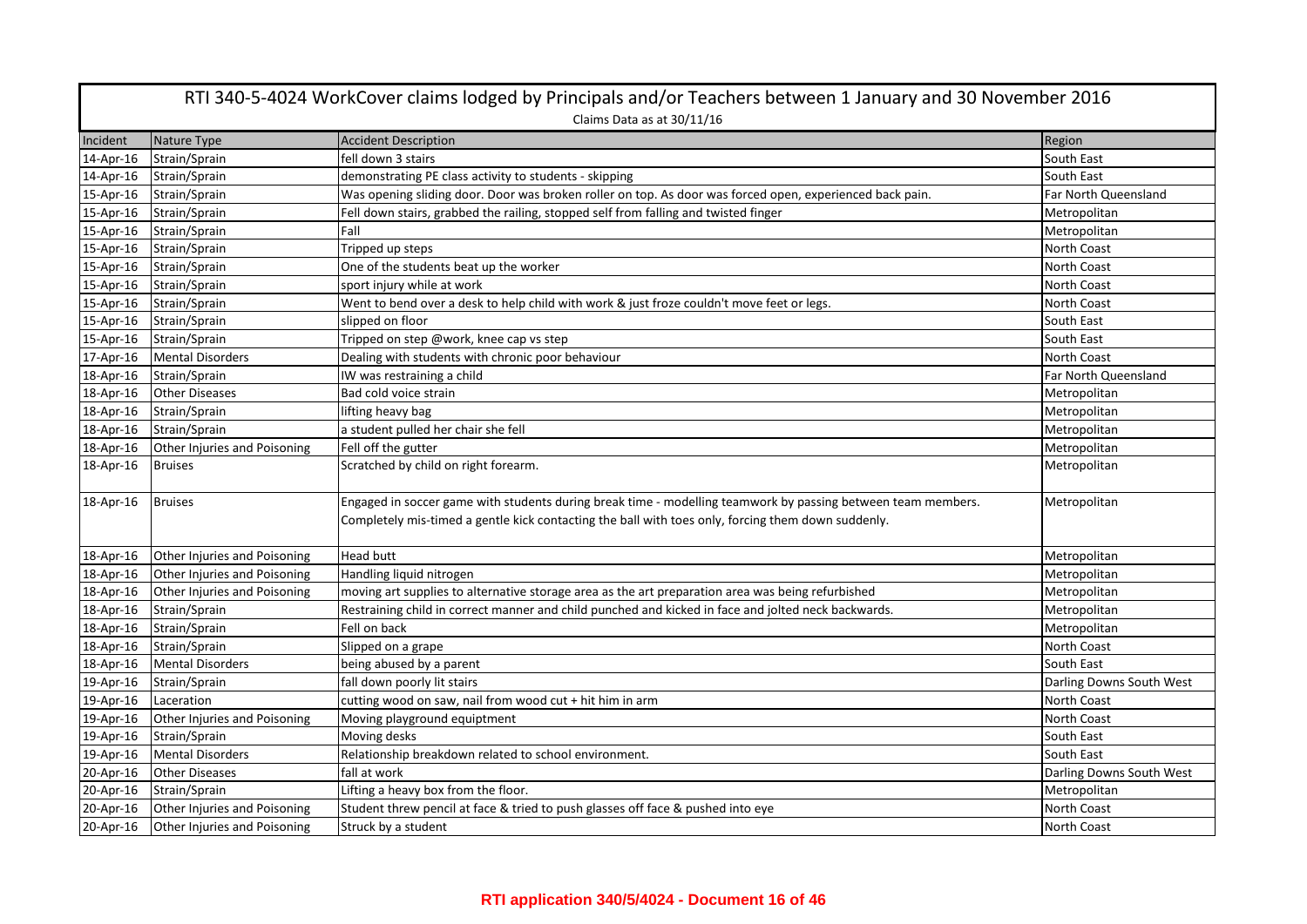| RTI 340-5-4024 WorkCover claims lodged by Principals and/or Teachers between 1 January and 30 November 2016<br>Claims Data as at 30/11/16 |                              |                                                                                                                                                                                                                                                                  |                           |
|-------------------------------------------------------------------------------------------------------------------------------------------|------------------------------|------------------------------------------------------------------------------------------------------------------------------------------------------------------------------------------------------------------------------------------------------------------|---------------------------|
| Incident                                                                                                                                  | Nature Type                  | <b>Accident Description</b>                                                                                                                                                                                                                                      | Region                    |
| 20-Apr-16                                                                                                                                 | Strain/Sprain                | tripped over chair while walking backwards                                                                                                                                                                                                                       | South East                |
| 21-Apr-16                                                                                                                                 | <b>Mental Disorders</b>      | Confrontation by aggressive student at work                                                                                                                                                                                                                      | Far North Queensland      |
| 21-Apr-16                                                                                                                                 | Strain/Sprain                | Lifting box at school                                                                                                                                                                                                                                            | Metropolitan              |
| 21-Apr-16                                                                                                                                 | Other Injuries and Poisoning | working with special school student. strike to left forearm with metal object.                                                                                                                                                                                   | Metropolitan              |
| 21-Apr-16                                                                                                                                 | Other Injuries and Poisoning | Student A's class was joining my class for an activity. He became upset and put his head down then without warning student A<br>suddenly thrust back his school chair (plastic) and ran out of the classroom. I had been talking to another student at the door, | <b>North Coast</b>        |
| 21-Apr-16                                                                                                                                 | <b>Mental Disorders</b>      | assaulted by student on school camp                                                                                                                                                                                                                              | North Coast               |
| 21-Apr-16                                                                                                                                 | <b>Other Diseases</b>        | exacerbation of vocal cord problems due to excess speech as a result of amplifier breakdown and excess external noise                                                                                                                                            | South East                |
| 21-Apr-16                                                                                                                                 | Strain/Sprain                | right arm pulled by one of the mentally disabled students                                                                                                                                                                                                        | South East                |
| 21-Apr-16                                                                                                                                 | Strain/Sprain                | Breaking up a fight                                                                                                                                                                                                                                              | South East                |
| 22-Apr-16                                                                                                                                 | Strain/Sprain                | fall onto knee stepping off a high step at work                                                                                                                                                                                                                  | Central Queensland        |
| 22-Apr-16                                                                                                                                 | Strain/Sprain                | Fall/tripped on concrete path.                                                                                                                                                                                                                                   | <b>Central Queensland</b> |
| 22-Apr-16                                                                                                                                 | Fractures                    | tripped over whiteboard frame                                                                                                                                                                                                                                    | Far North Queensland      |
| 22-Apr-16                                                                                                                                 | Fractures                    | Slipped at school while playing soccer                                                                                                                                                                                                                           | Metropolitan              |
| 22-Apr-16                                                                                                                                 | Strain/Sprain                | walking along paved area, tripped over, fell face down left side of body taking most weight                                                                                                                                                                      | South East                |
| 24-Apr-16                                                                                                                                 | <b>Other Diseases</b>        | Using her voice, has seen ENT specialist at RBH                                                                                                                                                                                                                  | North Coast               |
| 25-Apr-16                                                                                                                                 | <b>Other Diseases</b>        | Works as music teacher. Had to conduct large musical ensembles. Started using microphone 10 weeks ago                                                                                                                                                            | South East                |
| 26-Apr-16                                                                                                                                 | Strain/Sprain                | Walking down wet step                                                                                                                                                                                                                                            | Far North Queensland      |
| 26-Apr-16                                                                                                                                 | Strain/Sprain                | Student pulled the teacher from behind and caused severe back pain                                                                                                                                                                                               | Far North Queensland      |
| 26-Apr-16                                                                                                                                 | Fractures                    | Fall from a desk                                                                                                                                                                                                                                                 | Far North Queensland      |
| 26-Apr-16                                                                                                                                 | <b>Other Diseases</b>        | ant bite in playground                                                                                                                                                                                                                                           | Metropolitan              |
| 26-Apr-16                                                                                                                                 | Strain/Sprain                | fall carrying books / equipment                                                                                                                                                                                                                                  | Metropolitan              |
| 26-Apr-16                                                                                                                                 | Fractures                    | crushed in sliding door                                                                                                                                                                                                                                          | North Coast               |
| 26-Apr-16                                                                                                                                 | <b>Other Diseases</b>        | aerosol use in school - asthma attack                                                                                                                                                                                                                            | North Queensland          |
| 26-Apr-16                                                                                                                                 | Strain/Sprain                | s. 47(3 went to stand from sitting position in class and felt pain in his back.                                                                                                                                                                                  | South East                |
| 26-Apr-16                                                                                                                                 | Strain/Sprain                | Playing sport with students                                                                                                                                                                                                                                      | South East                |
| 26-Apr-16                                                                                                                                 | <b>Other Diseases</b>        | teaching with asthma lost voice                                                                                                                                                                                                                                  | South East                |
| 27-Apr-16                                                                                                                                 | Strain/Sprain                | a student punched her in the left cheek and nose                                                                                                                                                                                                                 | Metropolitan              |
| 27-Apr-16                                                                                                                                 | Strain/Sprain                | Extended periods of time on feet and dancing (am a dance teacher). Was in class walking between classrooms and foot gave<br>way. Physio stated foot had wear and tear and was under stress at work which caused injury.                                          | Metropolitan              |
| 27-Apr-16                                                                                                                                 | <b>Other Diseases</b>        | Breathing wood dust.                                                                                                                                                                                                                                             | South East                |
| 27-Apr-16                                                                                                                                 | Strain/Sprain                | Participating in games night at school camp; arm wrestling student                                                                                                                                                                                               | South East                |
| 27-Apr-16                                                                                                                                 | Other Injuries and Poisoning | Tripped over in a classroom and landed on a TV bracket attached to a projector stand                                                                                                                                                                             | South East                |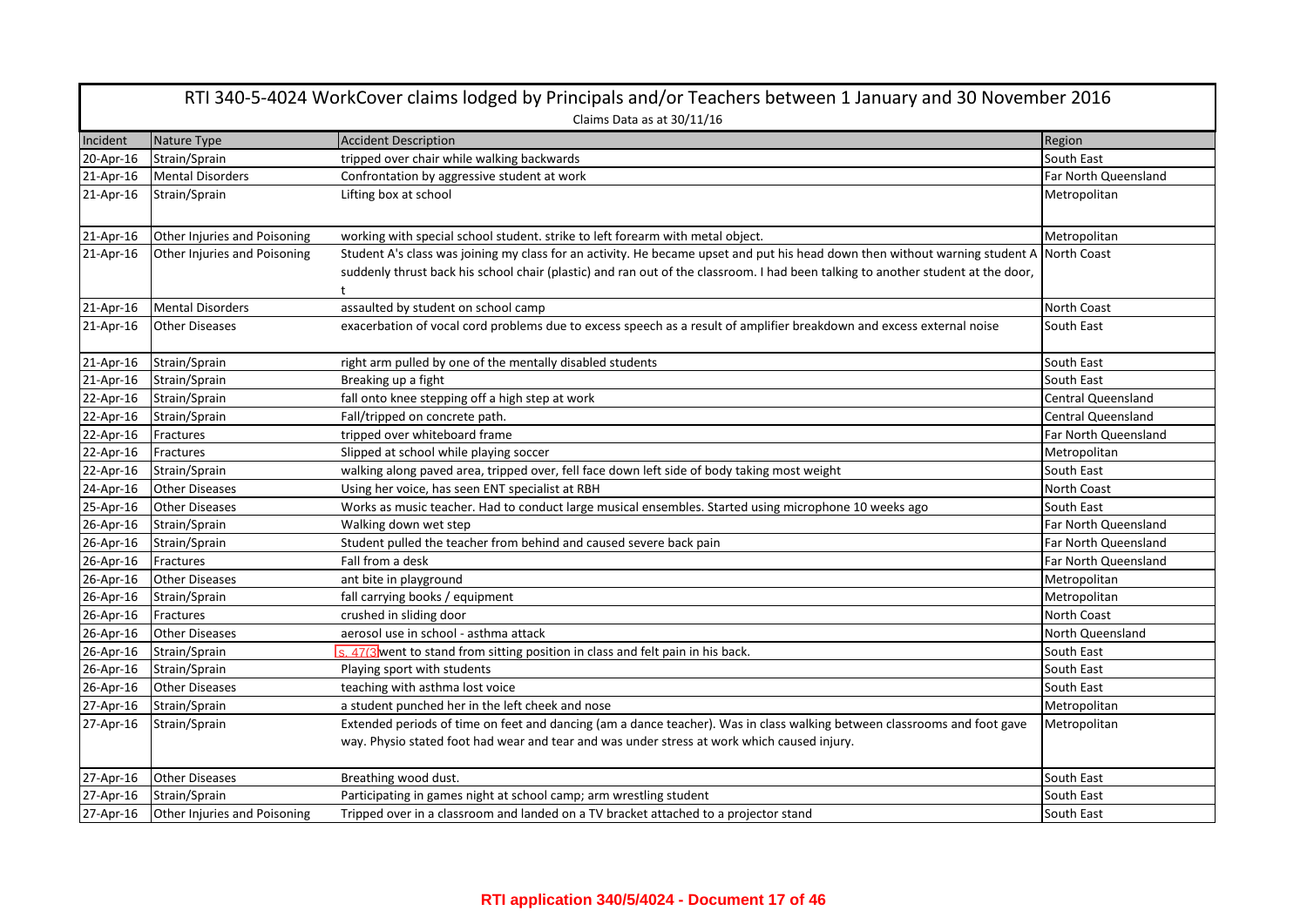| RTI 340-5-4024 WorkCover claims lodged by Principals and/or Teachers between 1 January and 30 November 2016 |                                                        |                                                                                                                                                 |                                    |
|-------------------------------------------------------------------------------------------------------------|--------------------------------------------------------|-------------------------------------------------------------------------------------------------------------------------------------------------|------------------------------------|
|                                                                                                             |                                                        | Claims Data as at 30/11/16                                                                                                                      |                                    |
| Incident                                                                                                    | Nature Type                                            | <b>Accident Description</b>                                                                                                                     | Region                             |
| 27-Apr-16                                                                                                   | Strain/Sprain                                          | slid in a boat, hitting head + side                                                                                                             | South East                         |
| 28-Apr-16                                                                                                   | Other Injuries and Poisoning                           | student had a blood nose accidently sprayed onto $s$ . $47(3)$ face making contact with the left eye                                            | Darling Downs South West           |
| 28-Apr-16                                                                                                   | Strain/Sprain                                          | tripped up step put hand out                                                                                                                    | Far North Queensland               |
| 28-Apr-16                                                                                                   | Strain/Sprain                                          | A soccer ball was kicked to her left face by a student accidentaly                                                                              | Metropolitan                       |
| 28-Apr-16                                                                                                   | <b>Bruises</b>                                         | IW fell over student who was behind her                                                                                                         | Metropolitan                       |
| 28-Apr-16                                                                                                   | <b>Bruises</b>                                         | Exiting Games Club and lost footing and fell when called by another staff member.                                                               | Metropolitan                       |
| 28-Apr-16                                                                                                   | Strain/Sprain                                          | Twisted knee when standing from floor                                                                                                           | North Coast                        |
| 28-Apr-16                                                                                                   | Strain/Sprain                                          | Hi Fived a student and arm was pushed back further than it should have gone.                                                                    | North Coast                        |
| 28-Apr-16                                                                                                   | Strain/Sprain                                          | Restraining a child at work                                                                                                                     | North Coast                        |
| 28-Apr-16                                                                                                   | <b>Mental Disorders</b>                                | Related to a student in her class making her stressed/emotionally traumatised                                                                   | North Coast                        |
| 28-Apr-16                                                                                                   | Strain/Sprain                                          | moving to discipline 2 year one children                                                                                                        | South East                         |
| 28-Apr-16                                                                                                   | <b>Bruises</b>                                         | Whilst assisting a special needs child the child punched the worker in the eye                                                                  | South East                         |
| 28-Apr-16                                                                                                   | Strain/Sprain                                          | camp activity - standing board padding and walking. bending over to pick up towel the next day                                                  | South East                         |
| 29-Apr-16                                                                                                   | Strain/Sprain                                          | was pulling the carpet at work                                                                                                                  | Darling Downs South West           |
| 29-Apr-16                                                                                                   | Strain/Sprain                                          | Unknown                                                                                                                                         | Far North Queensland               |
| 29-Apr-16                                                                                                   | Strain/Sprain                                          | Mechanical fall at work                                                                                                                         | Metropolitan                       |
| 29-Apr-16                                                                                                   | Hernia                                                 | Last class for the day, I picked up a b flat tuba and trying to help a student. Got a brand new tuba out of the case and began to  Metropolitan |                                    |
|                                                                                                             |                                                        | play. I then felt a bit sore in the groin area.                                                                                                 |                                    |
| 29-Apr-16                                                                                                   | Strain/Sprain                                          | standing from sitting position - getting up from sitting on a low stage, he felt pain in the left side lower back                               | North Coast                        |
| 29-Apr-16                                                                                                   | Strain/Sprain                                          | slipped on wet floor                                                                                                                            | North Coast                        |
| 29-Apr-16                                                                                                   | Strain/Sprain                                          | knocked down by a student who I was trying to stop from attacking another student                                                               | South East                         |
| 29-Apr-16                                                                                                   | Strain/Sprain                                          | Slipped and twisted knees on wet floor at work                                                                                                  | South East                         |
| 29-Apr-16                                                                                                   | Other Injuries and Poisoning                           | Spraying whiteboard                                                                                                                             | South East                         |
| 01-May-16                                                                                                   | <b>Other Diseases</b>                                  | mould infected staffroom                                                                                                                        | <b>Central Queensland</b>          |
| 01-May-16                                                                                                   | Other Injuries and Poisoning                           | Worker lost voice in May - has not recovered - Worker reported that she had cold in May, no other specific incident                             | Far North Queensland               |
|                                                                                                             |                                                        |                                                                                                                                                 | Far North Queensland               |
|                                                                                                             | 01-May-16 Other Diseases<br>01-May-16 Mental Disorders | Voice use as music teacher.                                                                                                                     |                                    |
|                                                                                                             |                                                        | Chest Pains - 2 visit to emergency.                                                                                                             | North Coast                        |
|                                                                                                             | 01-May-16 Other Diseases                               | Overuse of voice when teaching                                                                                                                  | South East<br>Far North Queensland |
|                                                                                                             | 02-May-16 Mental Disorders                             | Workplace bullying/ discrimination                                                                                                              |                                    |
| 03-May-16 Fractures                                                                                         |                                                        | Worker was getting out car, worker went to shut the car door & slammed car door onto hand                                                       | <b>Central Queensland</b>          |
|                                                                                                             | 03-May-16 Strain/Sprain                                | Lifting volley ball post which slipped                                                                                                          | Far North Queensland               |
| 03-May-16 Bruises                                                                                           |                                                        | student lashing out                                                                                                                             | Metropolitan                       |
| 03-May-16 Fractures                                                                                         |                                                        | I was working in the tuckshop and roller door fell on finger.                                                                                   | Metropolitan                       |
|                                                                                                             | 03-May-16 Other Diseases                               | Workers left leg was picked up high into the air by a student which caused pain in IW Left knee                                                 | North Coast                        |
| 03-May-16 Laceration                                                                                        |                                                        | Student bit the teacher                                                                                                                         | North Coast                        |
|                                                                                                             | 03-May-16 Strain/Sprain                                | repetition of action of pulling out and putting out markers for cross country                                                                   | North Coast                        |
|                                                                                                             | 03-May-16 Strain/Sprain                                | student lunged and patient fell back on her right arm and supported herself and student (so they did not fall)                                  | North Coast                        |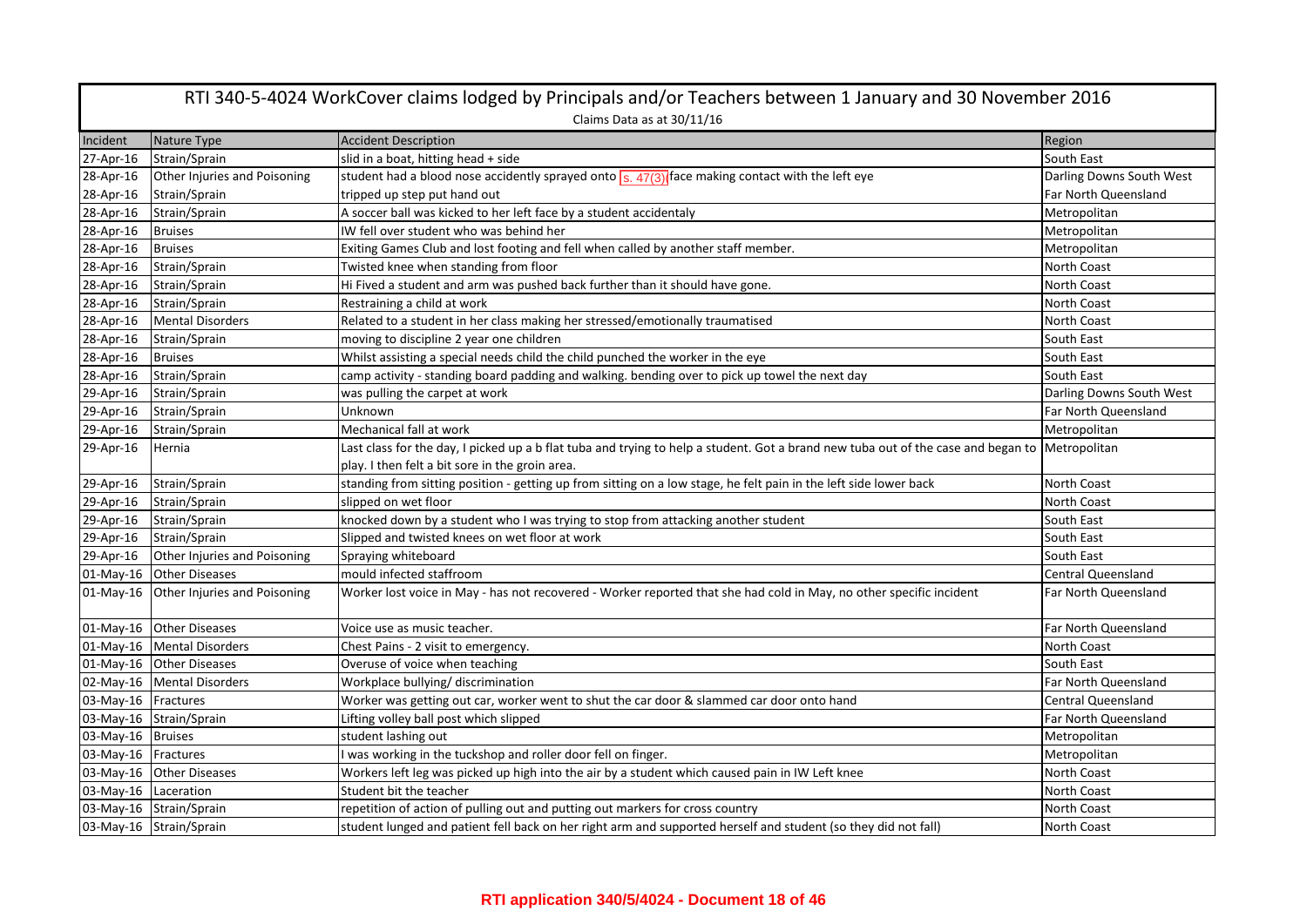|                       | RTI 340-5-4024 WorkCover claims lodged by Principals and/or Teachers between 1 January and 30 November 2016 |                                                                                                                                                                          |                           |  |
|-----------------------|-------------------------------------------------------------------------------------------------------------|--------------------------------------------------------------------------------------------------------------------------------------------------------------------------|---------------------------|--|
|                       | Claims Data as at 30/11/16                                                                                  |                                                                                                                                                                          |                           |  |
| Incident              | Nature Type                                                                                                 | <b>Accident Description</b>                                                                                                                                              | Region                    |  |
| 03-May-16             | <b>Bruises</b>                                                                                              | crossing between 2 buildings, there is a playground and there is a fake green grass and slipped and landed on buttocks but                                               | South East                |  |
|                       |                                                                                                             | mainly on left side, (had been raining on weekend and was moist and slippery)                                                                                            |                           |  |
|                       | 03-May-16 Strain/Sprain                                                                                     | accident at work                                                                                                                                                         | South East                |  |
| 03-May-16 Bruises     |                                                                                                             | Fall at work onto left kneecap, twisting back                                                                                                                            | South East                |  |
|                       | 03-May-16 Strain/Sprain                                                                                     | struck by student w iron bar to L side of face, swerved to try to avoid                                                                                                  | South East                |  |
|                       | 04-May-16 Other Injuries and Poisoning                                                                      | Was spat in the face by a parent at work on school grounds                                                                                                               | <b>Central Queensland</b> |  |
|                       | 04-May-16 Other Injuries and Poisoning                                                                      | slipped over on the way to playground duty                                                                                                                               | Darling Downs South West  |  |
|                       | 04-May-16 Strain/Sprain                                                                                     | Arm got grabbed and twisted different ways by someone at work                                                                                                            | Metropolitan              |  |
|                       | 04-May-16 Other Diseases                                                                                    | From voice use, talking for a consistent amount of time & having to yell occasionally, condition has been building up for                                                | <b>North Coast</b>        |  |
|                       |                                                                                                             | sometime.                                                                                                                                                                |                           |  |
|                       | 04-May-16 Strain/Sprain                                                                                     | tripped on a nail sticking out of floorboard at work -> fell forwards onto both knees and hands                                                                          | North Queensland          |  |
|                       | 04-May-16   Mental Disorders                                                                                | Work stress related to a colleague attitude towards her.                                                                                                                 | South East                |  |
|                       | 04-May-16 Strain/Sprain                                                                                     | walking down steps and twisted my knee at the bottom of the stairs where the concrete is broken                                                                          | South East                |  |
|                       | 05-May-16 Other Injuries and Poisoning                                                                      | Another staff member exiting doorway as s. 47 was entering Same Doorway. S. 47 was hit in the head with the door                                                         | <b>Central Queensland</b> |  |
|                       | 05-May-16 Mental Disorders                                                                                  | workplace interpersonal reaction                                                                                                                                         | Far North Queensland      |  |
|                       | 05-May-16 Mental Disorders                                                                                  | Workplace bullying and public humiliation.                                                                                                                               | Far North Queensland      |  |
|                       | 05-May-16 Strain/Sprain                                                                                     | carrying ill-fitting and too heavy back pack and heavy laptop                                                                                                            | Metropolitan              |  |
|                       | 05-May-16 Strain/Sprain                                                                                     | Student ran into the back of me                                                                                                                                          | Metropolitan              |  |
|                       | 05-May-16 Other Injuries and Poisoning                                                                      | bite wound from child                                                                                                                                                    | North Coast               |  |
|                       | 05-May-16 Other Diseases                                                                                    | No details                                                                                                                                                               | South East                |  |
|                       | 05-May-16 Strain/Sprain                                                                                     | walking on uneven surface                                                                                                                                                | South East                |  |
|                       | 05-May-16 Mental Disorders                                                                                  | Ongoing persistent workplace stressors increased workload increased assessment pressures lack of consultation in decisions.                                              | South East                |  |
|                       | 05-May-16 Other Injuries and Poisoning                                                                      | touched a power chord coming from whiteboard                                                                                                                             | South East                |  |
|                       | 05-May-16 Other Diseases                                                                                    | due to excess noise over time                                                                                                                                            | South East                |  |
|                       | 06-May-16 Mental Disorders                                                                                  | Suspended from work re allegations now dismissed                                                                                                                         | <b>Central Queensland</b> |  |
| 06-May-16 Dislocation |                                                                                                             | Fell in uneven ground                                                                                                                                                    | Metropolitan              |  |
| 06-May-16 Fractures   |                                                                                                             | Worker used chair as ladder and fell of chair onto concrete floor                                                                                                        | Metropolitan              |  |
|                       | 06-May-16 Strain/Sprain                                                                                     | Tripped on desk leg                                                                                                                                                      | South East                |  |
|                       | 06-May-16 Strain/Sprain                                                                                     | Tripped over child at school and fell onto back                                                                                                                          | South East                |  |
|                       | 07-May-16 Strain/Sprain                                                                                     | s. $47(3)(b)$ – Corwas on a training hike for the upcoming s. $47(3)(b)$ -event. On the trail there is a steep downhill stretch.                                         | Metropolitan              |  |
|                       |                                                                                                             | While descending this hill $s$ . 47( $\frac{1}{3}$ lost her footing and fell down the slope. $\overline{s}$ . 47( $\frac{1}{3}$ fell approximately 5m. She fell and then |                           |  |
|                       |                                                                                                             | rolled                                                                                                                                                                   |                           |  |
|                       | 08-May-16 Mental Disorders                                                                                  | Post-trauma teaching/student welfare strategies- Working/Living in unsafe area - school stolen car x2                                                                    | Far North Queensland      |  |
|                       |                                                                                                             | - principal house broken into x2                                                                                                                                         |                           |  |
|                       | 09-May-16 Strain/Sprain                                                                                     | Student punches                                                                                                                                                          | North Coast               |  |
| 09-May-16 Fractures   |                                                                                                             | Fall down steps                                                                                                                                                          | North Coast               |  |
|                       | 09-May-16 Strain/Sprain                                                                                     | whilst playing aussie rules, in an attempt to smother the ball the wrist bent backwards                                                                                  | North Coast               |  |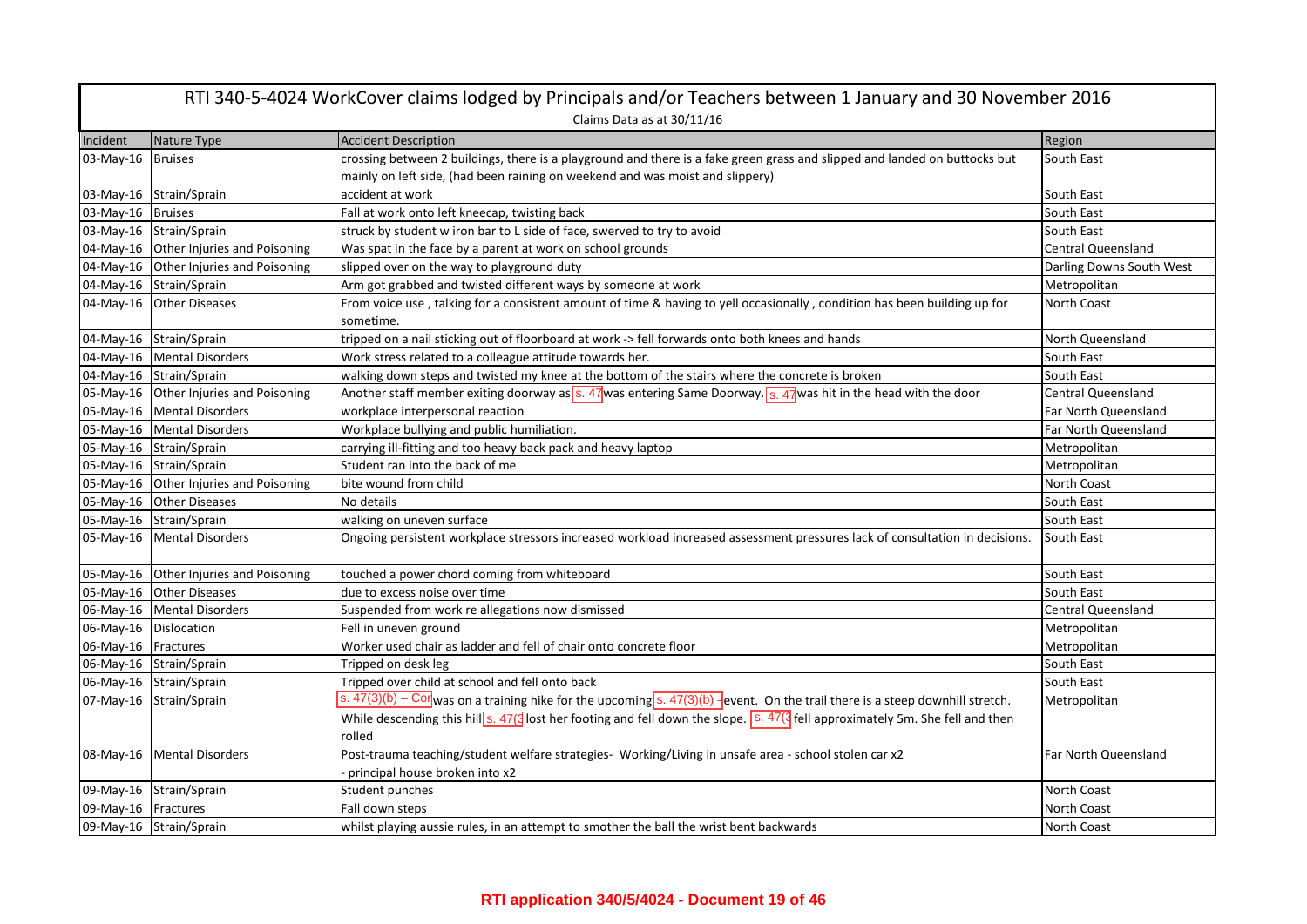| RTI 340-5-4024 WorkCover claims lodged by Principals and/or Teachers between 1 January and 30 November 2016 |                                        |                                                                                                                               |                           |
|-------------------------------------------------------------------------------------------------------------|----------------------------------------|-------------------------------------------------------------------------------------------------------------------------------|---------------------------|
|                                                                                                             |                                        | Claims Data as at 30/11/16                                                                                                    |                           |
| Incident                                                                                                    | Nature Type                            | <b>Accident Description</b>                                                                                                   | Region                    |
| 09-May-16 Fractures                                                                                         |                                        | Tripped over student -> hit hand                                                                                              | <b>North Coast</b>        |
| 09-May-16 Bruises                                                                                           |                                        | whilst walking around the school, slipped on food waste                                                                       | North Queensland          |
|                                                                                                             | 09-May-16 Strain/Sprain                | Slipped on food waste while walking                                                                                           | North Queensland          |
| 09-May-16 Fractures                                                                                         |                                        | Leaving parked car - felt cruch/pain in foot                                                                                  | South East                |
|                                                                                                             | 10-May-16 Strain/Sprain                | Slip on wet lino at work                                                                                                      | Darling Downs South West  |
|                                                                                                             | 10-May-16 Strain/Sprain                | Supporting student.                                                                                                           | Metropolitan              |
|                                                                                                             | 10-May-16 Strain/Sprain                | Lifting books from a storage bin                                                                                              | Metropolitan              |
|                                                                                                             | 10-May-16 Strain/Sprain                | Walking around desks, twisted left knee and let ankle, aggrevation of back pain                                               | Metropolitan              |
|                                                                                                             | 10-May-16 Strain/Sprain                | not advised.                                                                                                                  | North Coast               |
|                                                                                                             | 10-May-16 Strain/Sprain                | participating in HPE lesson                                                                                                   | North Coast               |
|                                                                                                             | 10-May-16 Other Diseases               | Fall at work                                                                                                                  | South East                |
|                                                                                                             | 10-May-16 Strain/Sprain                | was shovelling concrete and felt a twang in low back                                                                          | South East                |
| 10-May-16 Bruises                                                                                           |                                        | While standing I was pushed from behind by a student at school                                                                | South East                |
|                                                                                                             | 11-May-16 Other Injuries and Poisoning | Student head butted teacher.                                                                                                  | <b>Central Queensland</b> |
| 11-May-16 Fractures                                                                                         |                                        | Desk dropped onto big toe left foot                                                                                           | Darling Downs South West  |
|                                                                                                             | 11-May-16 Strain/Sprain                | Child grabbed the left arm and pulled down on it with his weight.                                                             | Darling Downs South West  |
|                                                                                                             | 11-May-16 Strain/Sprain                | Fell down school stairwell. Landed on left foot.                                                                              | Metropolitan              |
|                                                                                                             | 11-May-16 Mental Disorders             | Verbal abuse from students/pressure from parents                                                                              | North Coast               |
|                                                                                                             | 11-May-16 Strain/Sprain                | A student ran into me, knocked me over onto the back of a chair - he fell onto me causing my left arm to twist behind me as I | North Queensland          |
|                                                                                                             |                                        | had grabbed the chair.                                                                                                        |                           |
| 11-May-16 Bruises                                                                                           |                                        | A student leaned his chair to one side and then dropped his chair on my foot as I turned to walk away.                        | North Queensland          |
|                                                                                                             | 11-May-16 Strain/Sprain                | Got up from a chair, immediately felt sharp pain lower back                                                                   | South East                |
|                                                                                                             | 11-May-16 Strain/Sprain                | fell down stairs                                                                                                              | South East                |
|                                                                                                             | 12-May-16 Mental Disorders             | as a teacher threatened with knife by a student on 2 occasions 2 minutes apart no appropriate post trauma counselling         | <b>Central Queensland</b> |
|                                                                                                             |                                        | initiated at work place                                                                                                       |                           |
| 12-May-16                                                                                                   | <b>Mental Disorders</b>                | Regarding an incident taken place at school hours the principal blamed her infront of the others. That made her feeling       | Darling Downs South West  |
|                                                                                                             |                                        | anxious and depressed                                                                                                         |                           |
|                                                                                                             | 12-May-16 Strain/Sprain                | pushed backwards by a student for approximately 2 metres                                                                      | Far North Queensland      |
|                                                                                                             | 12-May-16 Strain/Sprain                | overuse on white board, smart board with dominant right hand                                                                  | Far North Queensland      |
|                                                                                                             | 12-May-16 Mental Disorders             | Increased classroom stressors in past year particularly Wednesday class (4 behaviourally challenged children).                | Far North Queensland      |
| 12-May-16 Laceration                                                                                        |                                        | Bite from child at school                                                                                                     | North Coast               |
|                                                                                                             | 12-May-16 Other Diseases               | walking between buildings on path from school library to staff room                                                           | South East                |
|                                                                                                             | 12-May-16 Strain/Sprain                | One kid was spinning with another one and then he fell onto her while she was standing up did hit her on the right side since | South East                |
|                                                                                                             |                                        | then has been complaining of pain                                                                                             |                           |
|                                                                                                             | 13-May-16 Strain/Sprain                | rolled ankle walking down stairs at school                                                                                    | Metropolitan              |
|                                                                                                             | 13-May-16 Strain/Sprain                | slipping over a tree root                                                                                                     | Metropolitan              |
| 13-May-16 Fractures                                                                                         |                                        | Tripped over uneven path at school                                                                                            | Metropolitan              |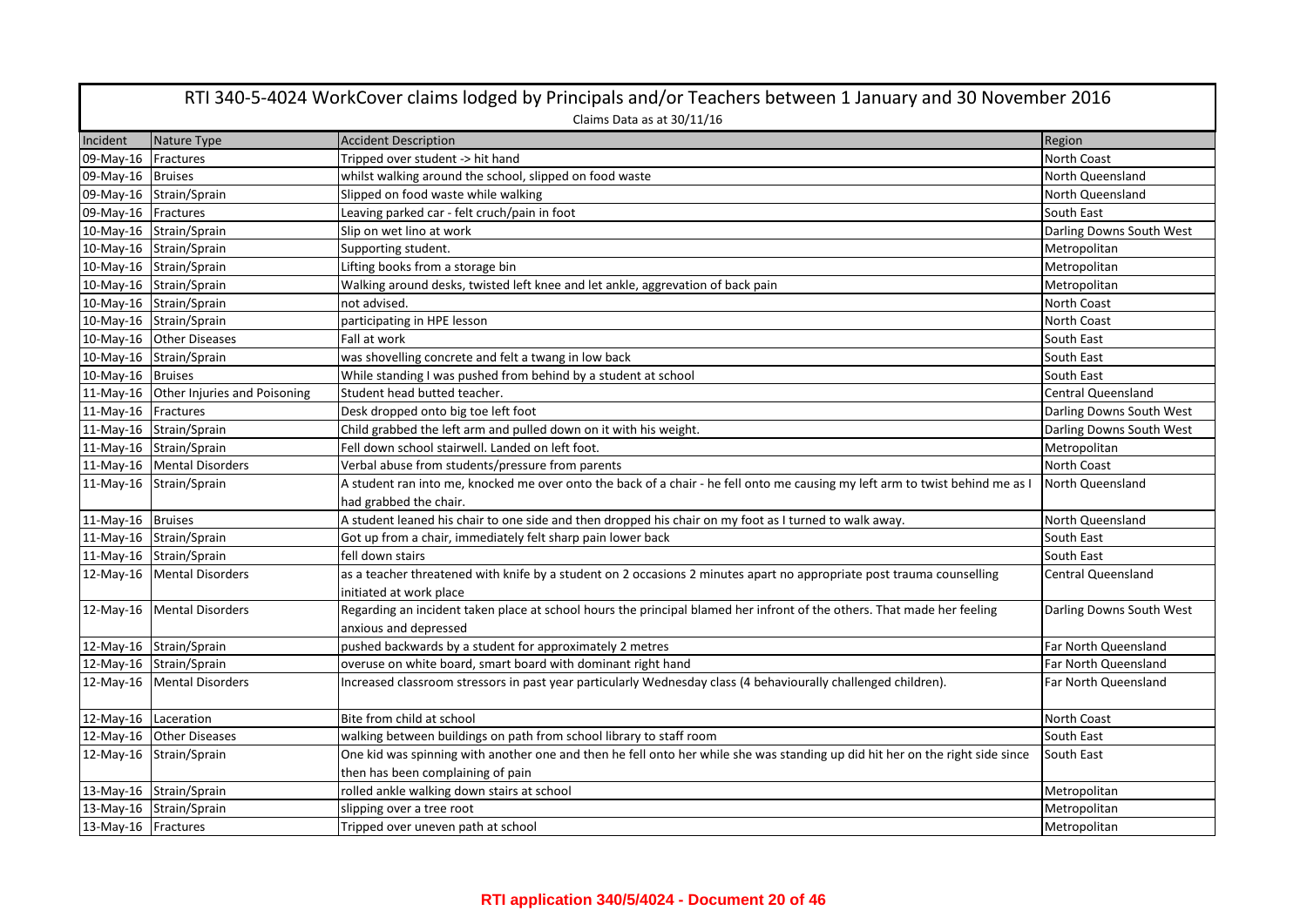|                       | RTI 340-5-4024 WorkCover claims lodged by Principals and/or Teachers between 1 January and 30 November 2016<br>Claims Data as at 30/11/16 |                                                                                                                                                                      |                           |  |
|-----------------------|-------------------------------------------------------------------------------------------------------------------------------------------|----------------------------------------------------------------------------------------------------------------------------------------------------------------------|---------------------------|--|
| Incident              | Nature Type                                                                                                                               | <b>Accident Description</b>                                                                                                                                          | Region                    |  |
|                       | 13-May-16 Strain/Sprain                                                                                                                   | repetitive writing on the board                                                                                                                                      | <b>North Coast</b>        |  |
|                       | 13-May-16 Strain/Sprain                                                                                                                   | I fell at work while on a break. I tripped on my laptop cord as I was going to do some photocopying and fell heavily to the<br>floor.                                | North Coast               |  |
|                       | 13-May-16 Strain/Sprain                                                                                                                   | Hopping injury at school                                                                                                                                             | North Coast               |  |
|                       | 13-May-16 Mental Disorders                                                                                                                | Parent approached her as she was letting the students out the door, & was going to violently assault her                                                             | North Queensland          |  |
|                       | 13-May-16 Mental Disorders                                                                                                                | Punched L side of head by student at work on Friday.                                                                                                                 | South East                |  |
|                       | 13-May-16 Other Injuries and Poisoning                                                                                                    | Burn on stove                                                                                                                                                        | South East                |  |
|                       | 13-May-16 Mental Disorders                                                                                                                | acute stress reaction as a result of incident with yr 9 class and difficult behaviours, limited support from management staff,<br>felt accused and victimised.       | South East                |  |
| 13-May-16 Laceration  |                                                                                                                                           | Student biting.                                                                                                                                                      | South East                |  |
|                       | 14-May-16 Mental Disorders                                                                                                                | Stressful work environment                                                                                                                                           | Metropolitan              |  |
|                       | 15-May-16 Mental Disorders                                                                                                                | Ongoing stress at work and possibility of loosing her job                                                                                                            | Darling Downs South West  |  |
|                       | 15-May-16 Dislocation                                                                                                                     | Slipped on rock on school excursion                                                                                                                                  | Darling Downs South West  |  |
|                       | 16-May-16 Strain/Sprain                                                                                                                   | squatting to pick up book                                                                                                                                            | North Coast               |  |
|                       | 16-May-16 Strain/Sprain                                                                                                                   | IW was tripped by a student.                                                                                                                                         | North Queensland          |  |
|                       | 16-May-16 Strain/Sprain                                                                                                                   | Standing from a swivel chair, foot was caught in wires and pulled my left leg                                                                                        | South East                |  |
| 17-May-16 Bruises     |                                                                                                                                           | Tripped 2 steps and fell, landing on right knee                                                                                                                      | Metropolitan              |  |
|                       | 17-May-16 Other Diseases                                                                                                                  | trip downstairs                                                                                                                                                      | Metropolitan              |  |
|                       | 17-May-16 Mental Disorders                                                                                                                | explicit verbal abuse and threat of physical violence by a student                                                                                                   | North Coast               |  |
|                       | 17-May-16 Strain/Sprain                                                                                                                   | Playing dodge ball with students, took off, calf "popped"                                                                                                            | North Coast               |  |
|                       | 17-May-16 Strain/Sprain                                                                                                                   | on 170516 after putting the books on the trolley at school while pulling the trolley, hot the steel at base of door right heel                                       | South East                |  |
|                       | 17-May-16 Mental Disorders                                                                                                                | Teacher partners putting unreasonable high expectations on patient and no collegial support in this partnership.<br>Communication and separation of work commitments | South East                |  |
|                       | 17-May-16 Strain/Sprain                                                                                                                   | Fall                                                                                                                                                                 | South East                |  |
| 17-May-16 Hernia      |                                                                                                                                           | Pulled up a 15 year old autistic student from the floor many times and felt sharp pain in the belly, noticed a small lump above<br>umbulica                          | South East                |  |
|                       | 18-May-16 Strain/Sprain                                                                                                                   | Tripped in classroom while getting a child to his desk                                                                                                               | Metropolitan              |  |
|                       | 18-May-16 Strain/Sprain                                                                                                                   | thrown into stairwell by lurching bus                                                                                                                                | Metropolitan              |  |
| 18-May-16 Bruises     |                                                                                                                                           | mobile white board tipped, attempted to stop board from falling on students                                                                                          | Metropolitan              |  |
| 18-May-16 Fractures   |                                                                                                                                           | tripped over & fell                                                                                                                                                  | North Coast               |  |
|                       | 18-May-16 Other Injuries and Poisoning                                                                                                    | spilt soup                                                                                                                                                           | South East                |  |
|                       | 19-May-16 Strain/Sprain                                                                                                                   | Multiple head butts to R shoulder                                                                                                                                    | Central Queensland        |  |
| 19-May-16 Bruises     |                                                                                                                                           | Slipped over concrete and fell on hands and knees                                                                                                                    | <b>Central Queensland</b> |  |
| 19-May-16 Laceration  |                                                                                                                                           | adjusting chair with force, chair came apart, flew into nose                                                                                                         | Far North Queensland      |  |
| 19-May-16             | Hernia                                                                                                                                    | I was lifting a backpack off the ground which had folders in it. as I was bending down and lifting the backpack I felt sudden<br>pain in my stomach and groin.       | Metropolitan              |  |
| 19-May-16 Dislocation |                                                                                                                                           | Walking down steps                                                                                                                                                   | Metropolitan              |  |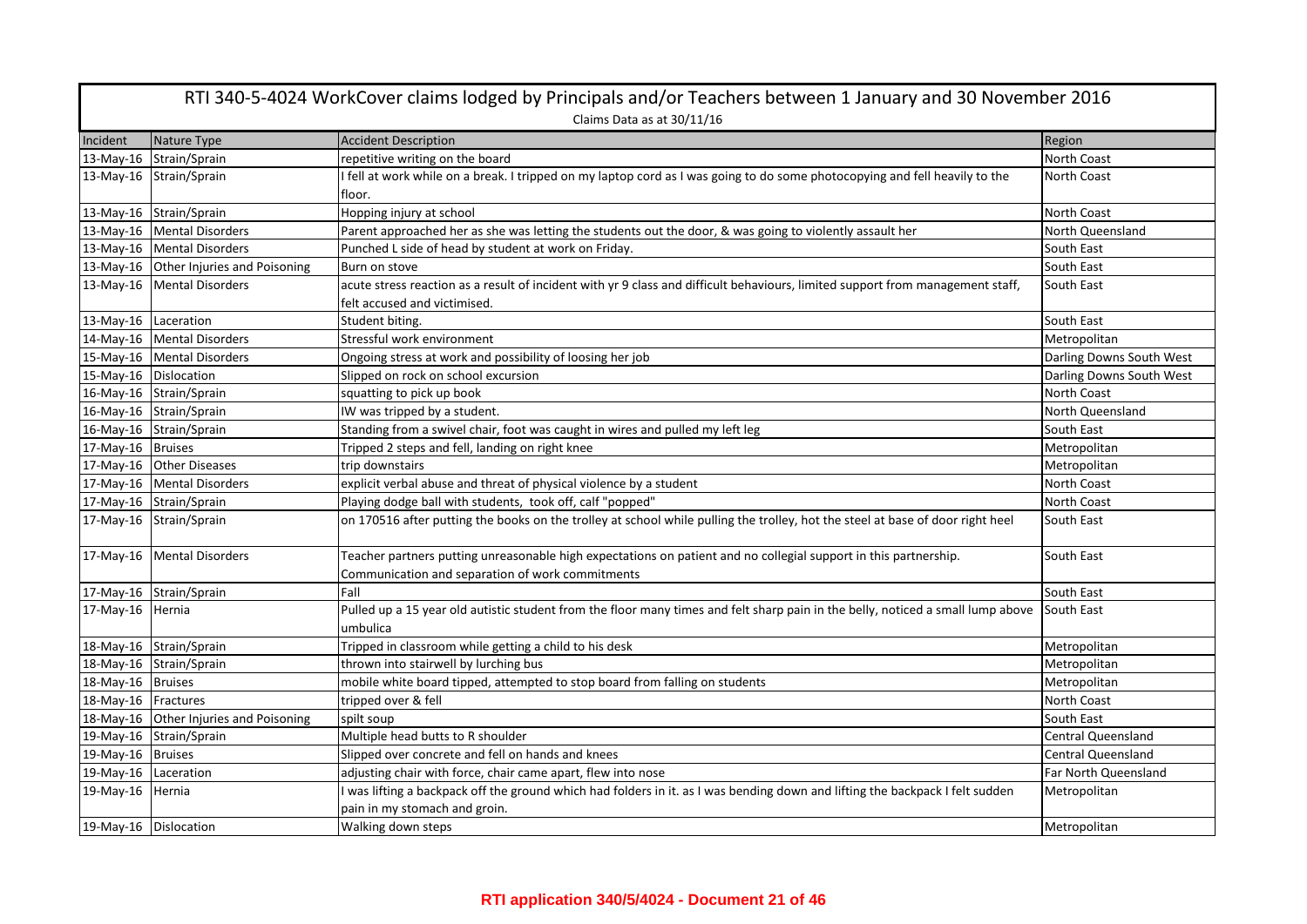|                      | RTI 340-5-4024 WorkCover claims lodged by Principals and/or Teachers between 1 January and 30 November 2016<br>Claims Data as at 30/11/16 |                                                                                                                                   |                          |  |
|----------------------|-------------------------------------------------------------------------------------------------------------------------------------------|-----------------------------------------------------------------------------------------------------------------------------------|--------------------------|--|
| Incident             | Nature Type                                                                                                                               | <b>Accident Description</b>                                                                                                       | Region                   |  |
| 19-May-16            | Laceration                                                                                                                                | Sanding a piece of wood                                                                                                           | Metropolitan             |  |
|                      | 19-May-16 Strain/Sprain                                                                                                                   | punched                                                                                                                           | South East               |  |
|                      | 20-May-16 Mental Disorders                                                                                                                | Cumulative violent and aggressive confrontations with students and their families - employed as a teacher.                        | Far North Queensland     |  |
|                      | 20-May-16 Strain/Sprain                                                                                                                   | lift a student who was injured (fell off bike), then I pushed him to safety on his bike                                           | Metropolitan             |  |
| 20-May-16 Laceration |                                                                                                                                           | Tripped off a step (down) only one stair fell onto right hand then landed on car keys in left pocket.                             | Metropolitan             |  |
|                      | 20-May-16 Strain/Sprain                                                                                                                   | whilst coaching soccer she injured her right hip                                                                                  | Metropolitan             |  |
|                      | 20-May-16 Strain/Sprain                                                                                                                   | Pulling Storage trolley out from under the stage at school.                                                                       | South East               |  |
|                      | 20-May-16 Strain/Sprain                                                                                                                   | Inversion injury as walking along school path                                                                                     | South East               |  |
|                      | 20-May-16 Strain/Sprain                                                                                                                   | separating kids involved in fight                                                                                                 | South East               |  |
|                      | 21-May-16 Mental Disorders                                                                                                                | Revised work routines & procedures                                                                                                | North Coast              |  |
|                      | 23-May-16 Strain/Sprain                                                                                                                   | Trauma during students fighting, has tried to separate them                                                                       | Central Queensland       |  |
|                      | 23-May-16 Mental Disorders                                                                                                                | Line manager refused to implement return to work procedures from initial work related psychological injury                        | Darling Downs South West |  |
|                      | 23-May-16   Mental Disorders                                                                                                              | Workplace bullying and public humiliation.                                                                                        | Far North Queensland     |  |
|                      | 23-May-16 Strain/Sprain                                                                                                                   | Fall                                                                                                                              | Metropolitan             |  |
|                      | 23-May-16 Strain/Sprain                                                                                                                   | manually lifting boxes                                                                                                            | Metropolitan             |  |
| 23-May-16 Fractures  |                                                                                                                                           | Foot injury sustained with table whilst walking between tables in class                                                           | North Coast              |  |
|                      | 23-May-16 Strain/Sprain                                                                                                                   | Opening bottle at work                                                                                                            | North Coast              |  |
|                      | 23-May-16 Other Injuries and Poisoning                                                                                                    | item thrown by a student                                                                                                          | <b>North Coast</b>       |  |
| 24-May-16 Bruises    |                                                                                                                                           | Fall at work                                                                                                                      | <b>North Coast</b>       |  |
|                      | 24-May-16 Strain/Sprain                                                                                                                   | Helping a student off the floor after she fell                                                                                    | South East               |  |
|                      | 24-May-16 Strain/Sprain                                                                                                                   | Fell on concrete ground from pushing on her back by other student accidentally yesterday                                          | South East               |  |
|                      | 24-May-16 Other Injuries and Poisoning                                                                                                    | Students sprayed disinfectant type chemical in face.                                                                              | South East               |  |
|                      | 24-May-16 Strain/Sprain                                                                                                                   | Walking down slope                                                                                                                | South East               |  |
|                      | 25-May-16 Mental Disorders                                                                                                                | I was confronted by two angry fathers of students after dealing with a fight between their children. Both men have a large        | Far North Queensland     |  |
|                      |                                                                                                                                           | build (>120kg) and are over 6ft tall. The men stood over me, yelled abuse and made threats about killing me when I go fishing     |                          |  |
|                      |                                                                                                                                           | on the                                                                                                                            |                          |  |
| 25-May-16 Laceration |                                                                                                                                           | student bit teacher                                                                                                               | Metropolitan             |  |
|                      | 25-May-16 Strain/Sprain                                                                                                                   | MOVING FROM WHEELCHAIR TO HIGHER CHAIR AND SLIPPED, HITTING R SIDE ON WALL                                                        | Metropolitan             |  |
|                      | 25-May-16 Strain/Sprain                                                                                                                   | Completing a drill during football training for students                                                                          | Metropolitan             |  |
| 25-May-16 Bruises    |                                                                                                                                           | Student kicked left leg and knee                                                                                                  | Metropolitan             |  |
|                      | 25-May-16 Strain/Sprain                                                                                                                   | Slipped off edge of footpath                                                                                                      | North Coast              |  |
|                      | 25-May-16 Strain/Sprain                                                                                                                   | Trip and fall                                                                                                                     | <b>North Coast</b>       |  |
|                      | 25-May-16 Mental Disorders                                                                                                                | Verbal and physical assault at school.                                                                                            | North Queensland         |  |
|                      | 25-May-16 Strain/Sprain                                                                                                                   | Accidentally slipped a high jump mat from his hands and hit his knee at school                                                    | South East               |  |
| 25-May-16 Fractures  |                                                                                                                                           | wrist hit by gate after sheep ran through and smashed against hand                                                                | South East               |  |
|                      | 25-May-16 Other Diseases                                                                                                                  | student used mirror to cause flash                                                                                                | South East               |  |
| 25-May-16            | Strain/Sprain                                                                                                                             | Doing leg lifts over cones to show children how to do the exercise and her calf popped and she has not been able to walk<br>since | South East               |  |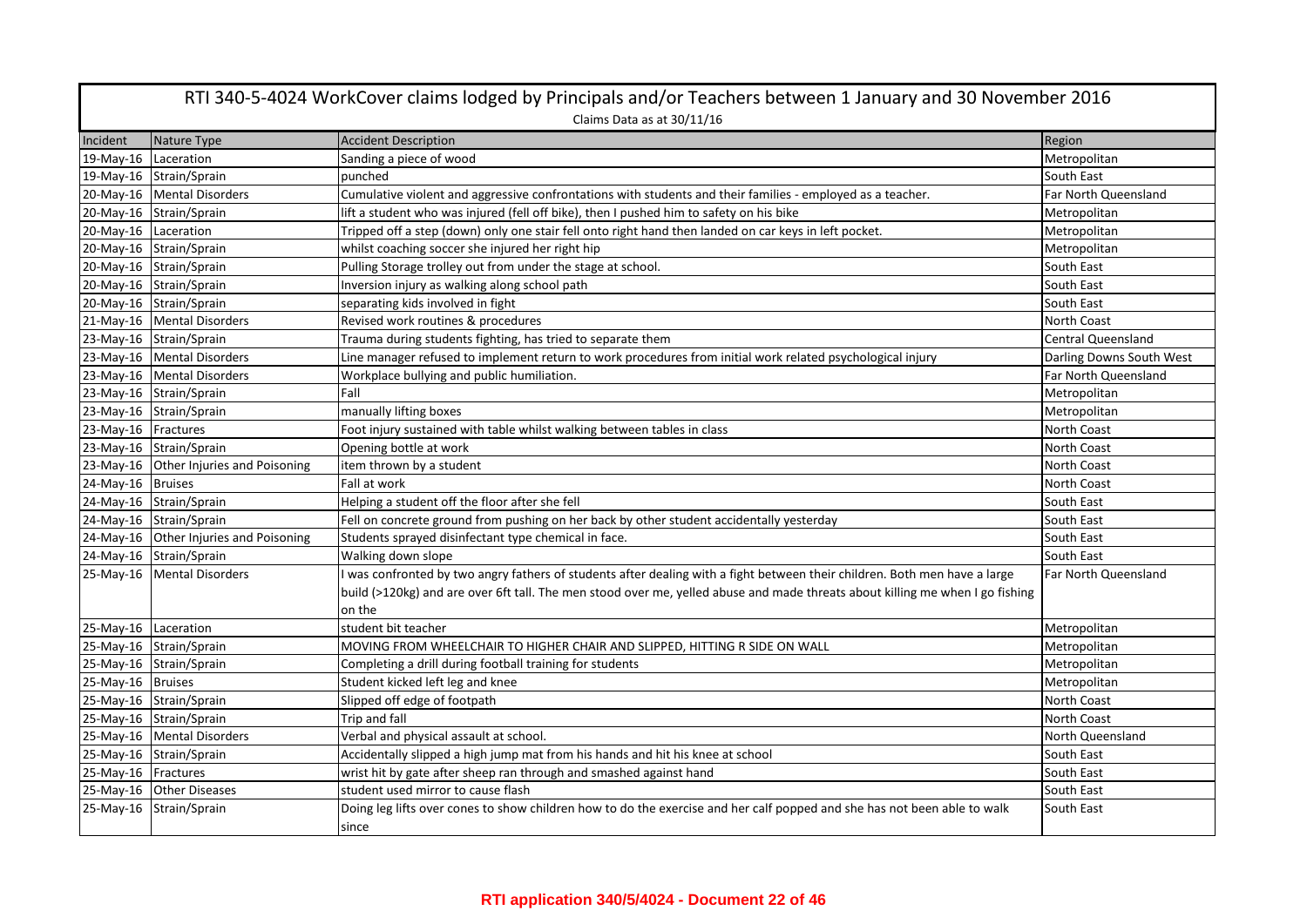| RTI 340-5-4024 WorkCover claims lodged by Principals and/or Teachers between 1 January and 30 November 2016 |                                        |                                                                                                                                          |                           |
|-------------------------------------------------------------------------------------------------------------|----------------------------------------|------------------------------------------------------------------------------------------------------------------------------------------|---------------------------|
|                                                                                                             |                                        | Claims Data as at 30/11/16                                                                                                               |                           |
| Incident                                                                                                    | Nature Type                            | <b>Accident Description</b>                                                                                                              | Region                    |
|                                                                                                             | 26-May-16 Strain/Sprain                | Lower back strain from lifting a prep student under the arms who was wriggling and resiting                                              | Darling Downs South West  |
|                                                                                                             | 26-May-16 Strain/Sprain                | Works as teacher, playing soccer - torsion injury L hip, whilst kicking a football.                                                      | Far North Queensland      |
|                                                                                                             | 26-May-16 Strain/Sprain                | pulling roller door closed while at the school during rehersals for school play                                                          | Far North Queensland      |
|                                                                                                             | 26-May-16 Other Diseases               | Injury resulted of occupation and need to use voice in raised volume long periods                                                        | Metropolitan              |
|                                                                                                             | 26-May-16 Other Diseases               | URTI and straining voice in class                                                                                                        | Metropolitan              |
|                                                                                                             | 26-May-16 Other Injuries and Poisoning | restraining pupil at school                                                                                                              | North Coast               |
|                                                                                                             | 26-May-16 Strain/Sprain                | fell off a spade whilst demonstrating its use at school - then pulled to ground following day and injured right knee and elbow           | North Coast               |
|                                                                                                             | 26-May-16 Strain/Sprain                | Tripped on uneven ground - fell onto L shoulder.                                                                                         | North Coast               |
|                                                                                                             | 26-May-16 Mental Disorders             | Allegation's of inconsistence's from the Principal and Leadership team.                                                                  | North Queensland          |
|                                                                                                             | 26-May-16 Strain/Sprain                | Lifting a bass amplifier at concert                                                                                                      | South East                |
| 26-May-16 Fractures                                                                                         |                                        | Fell                                                                                                                                     | South East                |
| 26-May-16 Fractures                                                                                         |                                        | Fall down stairs                                                                                                                         | South East                |
|                                                                                                             | 26-May-16 Other Injuries and Poisoning | dropped 3m plank of wood onto foot while assisting in building structure for students                                                    | South East                |
|                                                                                                             | 27-May-16 Mental Disorders             | See above                                                                                                                                | <b>Central Queensland</b> |
|                                                                                                             | 27-May-16 Strain/Sprain                | Leaning over to pick up a piece of wood from the floor                                                                                   | Darling Downs South West  |
|                                                                                                             | 27-May-16 Mental Disorders             | student threatening violence                                                                                                             | Far North Queensland      |
|                                                                                                             | 27-May-16 Other Diseases               | Scratched by student                                                                                                                     | Metropolitan              |
|                                                                                                             | 27-May-16 Strain/Sprain                | Student grabbed my chest and dragged me to quiet room. Grabbed by right arm and pushed/pulled me. Grabbed by right leg                   | Metropolitan              |
|                                                                                                             |                                        | and pulled me towards her. I lost balance and fell                                                                                       |                           |
|                                                                                                             | 27-May-16 Strain/Sprain                | Back injury when shooting hoops with a pupil.                                                                                            | North Coast               |
|                                                                                                             | 27-May-16 Mental Disorders             | W was abused and threatened by a student with assault on 27/05/16. On 30/05/16 the student was still at school and was still North Coast |                           |
|                                                                                                             |                                        | intimidating the W.                                                                                                                      |                           |
|                                                                                                             | 27-May-16 Strain/Sprain                | working with a child                                                                                                                     | North Coast               |
|                                                                                                             | 27-May-16 Strain/Sprain                | Accidentally slipped while walking along sand bags at work on 27/05/2016                                                                 | North Queensland          |
|                                                                                                             | 27-May-16 Strain/Sprain                | Door slammed into hand                                                                                                                   | South East                |
|                                                                                                             | 27-May-16 Other Diseases               | Student kicked teacher in the right knee whilst he was on duty                                                                           | South East                |
|                                                                                                             | 27-May-16 Other Injuries and Poisoning | hit on a head with a soccer ball while on playground duty                                                                                | South East                |
|                                                                                                             | 28-May-16 Strain/Sprain                | supervising school students at a sports meet                                                                                             | Darling Downs South West  |
|                                                                                                             | 30-May-16 Strain/Sprain                | deep squats & knee gave way in valgus direction                                                                                          | North Coast               |
| 30-May-16 Laceration                                                                                        |                                        | student who has got intellectual disability bit him on the left forearm                                                                  | North Coast               |
|                                                                                                             | 30-May-16 Strain/Sprain                | Child at school attacked her and threw a chair at her she protected herself and the chair hit her left wrist.                            | North Coast               |
| 30-May-16 Bruises                                                                                           |                                        | Restraining a child                                                                                                                      | South East                |
| 30-May-16 Laceration                                                                                        |                                        | hit by large metal gate in face and forehead                                                                                             | South East                |
|                                                                                                             | 31-May-16 Strain/Sprain                | Tripped over piece of metal and hurt left wrist                                                                                          | Metropolitan              |
|                                                                                                             | 31-May-16 Other Injuries and Poisoning | Boiling water scald to wrist                                                                                                             | Metropolitan              |
|                                                                                                             | 31-May-16 Strain/Sprain                | bushwalking - inversion injury                                                                                                           | Metropolitan              |
|                                                                                                             | 31-May-16 Strain/Sprain                | timber fell on right side of knee                                                                                                        | North Coast               |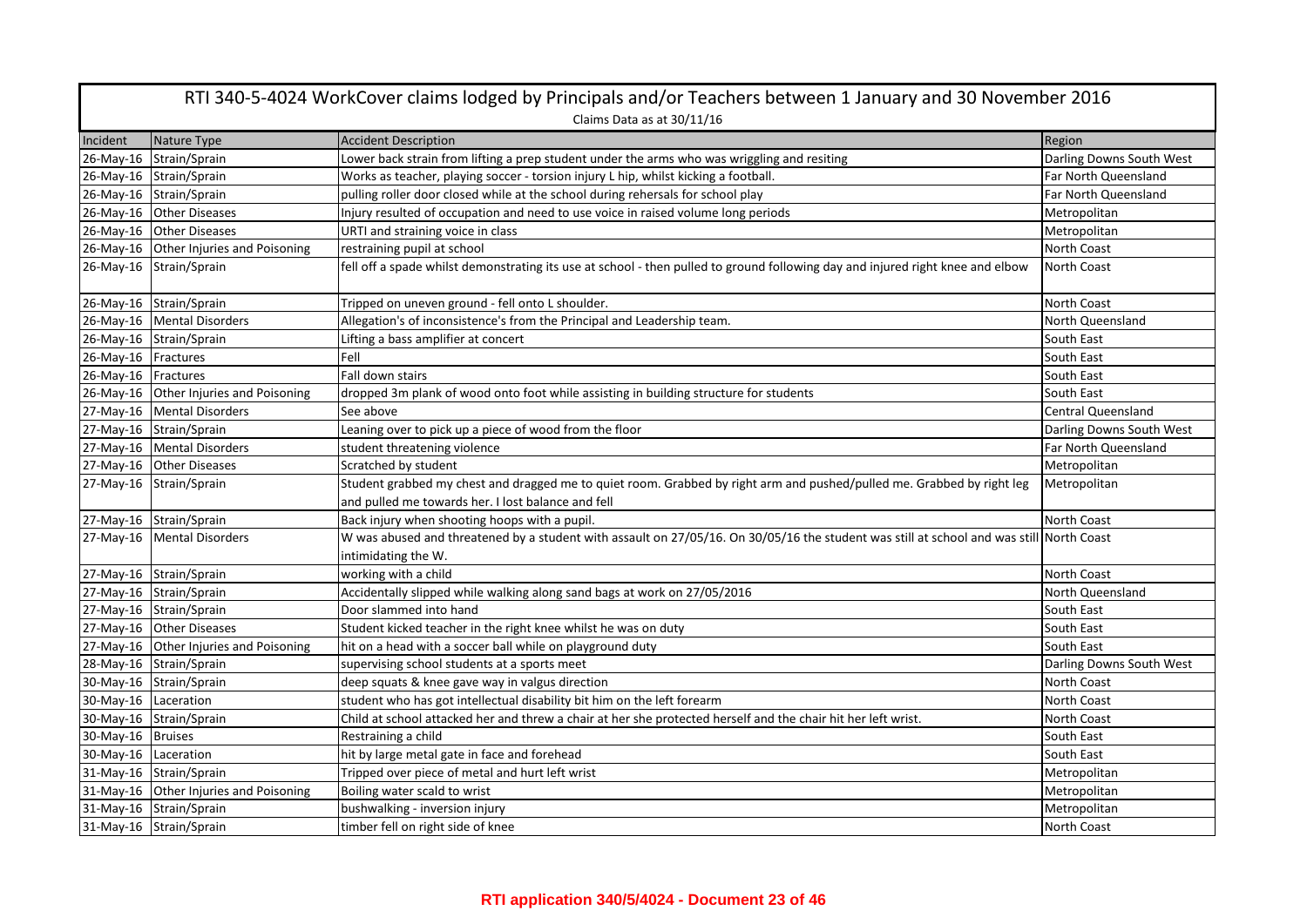| RTI 340-5-4024 WorkCover claims lodged by Principals and/or Teachers between 1 January and 30 November 2016 |                              |                                                                                                                              |                           |  |  |
|-------------------------------------------------------------------------------------------------------------|------------------------------|------------------------------------------------------------------------------------------------------------------------------|---------------------------|--|--|
|                                                                                                             | Claims Data as at 30/11/16   |                                                                                                                              |                           |  |  |
| Incident                                                                                                    | Nature Type                  | <b>Accident Description</b>                                                                                                  | Region                    |  |  |
| 31-May-16                                                                                                   | Strain/Sprain                | knocked over by student                                                                                                      | South East                |  |  |
|                                                                                                             | 31-May-16 Other Diseases     | Transitioned from bent over to upright with twisting motion and sudden onset of pain                                         | South East                |  |  |
| 01-Jun-16                                                                                                   | Strain/Sprain                | Fell down stairs at school - pre-existing factors screws and plate in right ankle.                                           | <b>Central Queensland</b> |  |  |
| $01$ -Jun- $16$                                                                                             | <b>Other Diseases</b>        | Constant noise in classroom                                                                                                  | <b>Central Queensland</b> |  |  |
| 01-Jun-16                                                                                                   | Other Injuries and Poisoning | Student pulled chair from under me as I sat down                                                                             | Darling Downs South West  |  |  |
| 01-Jun-16                                                                                                   | <b>Other Diseases</b>        | Large amount of speaking as part of normal work as a Secondary School Teacher                                                | Metropolitan              |  |  |
| 01-Jun-16                                                                                                   | Strain/Sprain                | Since June over time doing normal duties, lifting students.                                                                  | Metropolitan              |  |  |
| 01-Jun-16                                                                                                   | Strain/Sprain                | Hit by a student                                                                                                             | North Coast               |  |  |
| 01-Jun-16                                                                                                   | Other Injuries and Poisoning | fell over student, who had fallen on way to bus. lost balance holding a child who fell over, hit head and knee on asphalt    | <b>North Coast</b>        |  |  |
| 01-Jun-16                                                                                                   | <b>Other Diseases</b>        | from dancing on concrete floor                                                                                               | North Coast               |  |  |
| 01-Jun-16                                                                                                   | <b>Other Diseases</b>        | Overuse of voice when performing normal teaching duties                                                                      | North Coast               |  |  |
| 01-Jun-16                                                                                                   | <b>Other Diseases</b>        | Tripped on a bag and fell on to concrete                                                                                     | South East                |  |  |
| 01-Jun-16                                                                                                   | Laceration                   | Hit with a football on the face                                                                                              | South East                |  |  |
| 01-Jun-16                                                                                                   | Strain/Sprain                | voice used over loud road noise                                                                                              | South East                |  |  |
| 01-Jun-16                                                                                                   | Strain/Sprain                | Been pushed by client at work                                                                                                | South East                |  |  |
| 01-Jun-16                                                                                                   | Mental Disorders             | Having a lot of pressure at work                                                                                             | South East                |  |  |
| 01-Jun-16                                                                                                   | <b>Mental Disorders</b>      | due to stresses of the role                                                                                                  | South East                |  |  |
| 01-Jun-16                                                                                                   | Strain/Sprain                | While playing sport with the students the worker rolled her ankle                                                            | South East                |  |  |
| 02-Jun-16                                                                                                   | <b>Mental Disorders</b>      | Stress leave - work related stress                                                                                           | <b>Central Queensland</b> |  |  |
| 02-Jun-16                                                                                                   | Strain/Sprain                | Chasing child make sure he did not go on the road.                                                                           | Darling Downs South West  |  |  |
| 02-Jun-16                                                                                                   | <b>Other Diseases</b>        | Contact with Active TB Case during January and March 2016 from another staff member                                          | Far North Queensland      |  |  |
| 02-Jun-16                                                                                                   | Strain/Sprain                | Slipped on wet stairs                                                                                                        | Metropolitan              |  |  |
| 02-Jun-16                                                                                                   | Strain/Sprain                | was walking up to the staff rooms and felt a pain in the achilles tendon                                                     | North Coast               |  |  |
| 02-Jun-16                                                                                                   | <b>Bruises</b>               | Child slamming hand in tidy tray                                                                                             | North Coast               |  |  |
| 02-Jun-16                                                                                                   | Other Injuries and Poisoning | Fall - tripped over the metal door                                                                                           | North Queensland          |  |  |
| 02-Jun-16                                                                                                   | Strain/Sprain                | Slipped on steel section of walk way.                                                                                        | South East                |  |  |
| 02-Jun-16                                                                                                   | Strain/Sprain                | fell ankle inversion injury while attending school for a RTW Meeting                                                         | South East                |  |  |
| 02-Jun-16                                                                                                   | <b>Bruises</b>               | Fall while walking on concrete                                                                                               | South East                |  |  |
| 03-Jun-16                                                                                                   | Fractures                    | Tripping over a small stool.                                                                                                 | <b>Central Queensland</b> |  |  |
| 03-Jun-16                                                                                                   | Strain/Sprain                | Sudden pain R calf whilst undertaking a hopping warm-up exercise during a professional development course                    | Far North Queensland      |  |  |
| 03-Jun-16                                                                                                   | Strain/Sprain                | Student stopped weight bearing while teacher assisting to walk causing strain on her arm has he dropped whilst still holding | Metropolitan              |  |  |
|                                                                                                             |                              | on to her.                                                                                                                   |                           |  |  |
| 03-Jun-16                                                                                                   | <b>Mental Disorders</b>      | Due to nature of work.                                                                                                       | South East                |  |  |
| 03-Jun-16                                                                                                   | Strain/Sprain                | Fall in school hall - slipped and fell.                                                                                      | South East                |  |  |
| 06-Jun-16                                                                                                   | Strain/Sprain                | Back of chair broke                                                                                                          | <b>Central Queensland</b> |  |  |
| 06-Jun-16                                                                                                   | <b>Bruises</b>               | Bumping R knee on desk at work                                                                                               | Darling Downs South West  |  |  |
| 06-Jun-16                                                                                                   | Strain/Sprain                | Disruptive student                                                                                                           | Metropolitan              |  |  |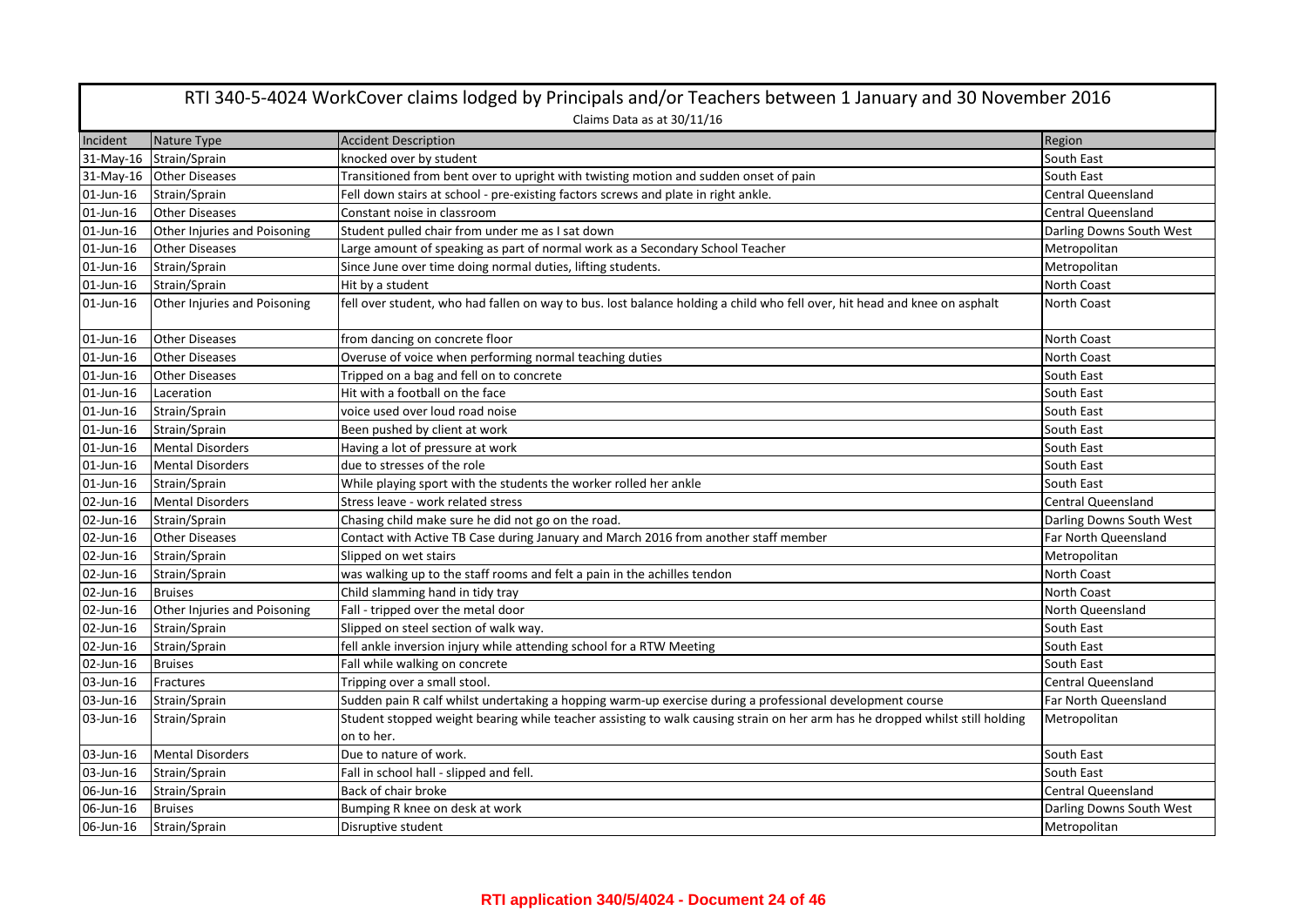| RTI 340-5-4024 WorkCover claims lodged by Principals and/or Teachers between 1 January and 30 November 2016 |                              |                                                                                                                                                                                                |                           |
|-------------------------------------------------------------------------------------------------------------|------------------------------|------------------------------------------------------------------------------------------------------------------------------------------------------------------------------------------------|---------------------------|
|                                                                                                             |                              | Claims Data as at 30/11/16                                                                                                                                                                     |                           |
| Incident                                                                                                    | Nature Type                  | <b>Accident Description</b>                                                                                                                                                                    | Region                    |
| 06-Jun-16                                                                                                   | <b>Bruises</b>               | Touch football training/tutorial                                                                                                                                                               | Metropolitan              |
| 06-Jun-16                                                                                                   | <b>Other Diseases</b>        | Exacerbated due to heavier physical duties of hospitality duties in school canteen, whilst awaiting formal classroom teaching<br>position availability                                         | North Coast               |
| 06-Jun-16                                                                                                   | Strain/Sprain                | While writing on the blackboard, I moved to pick up some chalk. There was a pencil case underfoot. When trying to avoid it I<br>twisted my back causing a sharp intense pain in my lower back. | North Queensland          |
| 06-Jun-16                                                                                                   | <b>Other Diseases</b>        | Tripped over students bag                                                                                                                                                                      | North Queensland          |
| 07-Jun-16                                                                                                   | Strain/Sprain                | Hand & Wrist jammed in door                                                                                                                                                                    | Far North Queensland      |
| 07-Jun-16                                                                                                   | Other Injuries and Poisoning | Student hit with a lunch box and clench fist.                                                                                                                                                  | Metropolitan              |
| 07-Jun-16                                                                                                   | Strain/Sprain                | Student punched me                                                                                                                                                                             | Metropolitan              |
| 07-Jun-16                                                                                                   | Laceration                   | Bitten through jumper by 100kg, 14 yr old male student, with superficial bite mark to R arm and deeper puncture to abdomen.                                                                    | North Coast               |
| 07-Jun-16                                                                                                   | <b>Other Diseases</b>        | Noise exposure as teacher of industrial technology                                                                                                                                             | North Queensland          |
| 07-Jun-16                                                                                                   | Strain/Sprain                | Lifting mobile soccer goals                                                                                                                                                                    | South East                |
| 08-Jun-16                                                                                                   | Strain/Sprain                | Abduction and external rotation of Rt shoulder while playing hand ball at school.                                                                                                              | <b>Central Queensland</b> |
| 08-Jun-16                                                                                                   | Other Injuries and Poisoning | Sprayed in face with fire extinguisher.                                                                                                                                                        | North Coast               |
| 08-Jun-16                                                                                                   | <b>Bruises</b>               | Hit in face with book by an angry student. Pre-existing factors - Previous been treated for stress in neck.                                                                                    | North Coast               |
| 08-Jun-16                                                                                                   | <b>Bruises</b>               | struck by a ball causing the left knee to hyperextend                                                                                                                                          | North Queensland          |
| 08-Jun-16                                                                                                   | Strain/Sprain                | Kicking a soccer ball.                                                                                                                                                                         | South East                |
| 08-Jun-16                                                                                                   | Dislocation                  | demonstrating scissor-kick high jumps for students                                                                                                                                             | South East                |
| 08-Jun-16                                                                                                   | Strain/Sprain                | Hit head onto metal bar                                                                                                                                                                        | South East                |
| 09-Jun-16                                                                                                   | Strain/Sprain                | Pulling heavy mats                                                                                                                                                                             | Metropolitan              |
| 09-Jun-16                                                                                                   | Laceration                   | Non powered equipment - pool gate shut on back of heel                                                                                                                                         | Metropolitan              |
| 09-Jun-16                                                                                                   | Strain/Sprain                | Jumped playing basketball with students landed badly.                                                                                                                                          | Metropolitan              |
| 09-Jun-16                                                                                                   | Strain/Sprain                | I was sitting in a chair in my classroom when a student tripped and fell onto my lap. My back was jolted/jarred causing<br>immediate pain in lower back.                                       | North Coast               |
| 09-Jun-16                                                                                                   | Strain/Sprain                | Running with kids in the oval                                                                                                                                                                  | South East                |
| 09-Jun-16                                                                                                   | Strain/Sprain                | Demonstrating foot work in tackle techniques.                                                                                                                                                  | South East                |
| 09-Jun-16                                                                                                   | Strain/Sprain                | bending to pick up students jackets/jumpers                                                                                                                                                    | South East                |
| 09-Jun-16                                                                                                   | Strain/Sprain                | Fall on path at school                                                                                                                                                                         | South East                |
| 10-Jun-16                                                                                                   | Strain/Sprain                | lifting wooden boxes at school                                                                                                                                                                 | Darling Downs South West  |
| 10-Jun-16                                                                                                   | Strain/Sprain                | Jerked / twisted low back when hit in the shins by a chair that student caused to hit the shin.                                                                                                | Darling Downs South West  |
| 10-Jun-16                                                                                                   | Strain/Sprain                | while at work injury to right calf while working                                                                                                                                               | North Coast               |
| 10-Jun-16                                                                                                   | Strain/Sprain                | Jumping up in the air well doing student classes and rolled ankle                                                                                                                              | South East                |
| 13-Jun-16                                                                                                   | Strain/Sprain                | Slipped on rainy, wet floors                                                                                                                                                                   | Metropolitan              |
| 13-Jun-16                                                                                                   | Strain/Sprain                | Tripped over chair (student was leaning forward on it)                                                                                                                                         | Metropolitan              |
| 13-Jun-16                                                                                                   | Other Injuries and Poisoning | repeated use                                                                                                                                                                                   | Metropolitan              |
| 13-Jun-16                                                                                                   | Other Injuries and Poisoning | A student came from her back and shouted into her right ear - ringing noises immediately                                                                                                       | North Coast               |
| 13-Jun-16                                                                                                   | Dislocation                  | Tripped on uneven concrete                                                                                                                                                                     | <b>North Coast</b>        |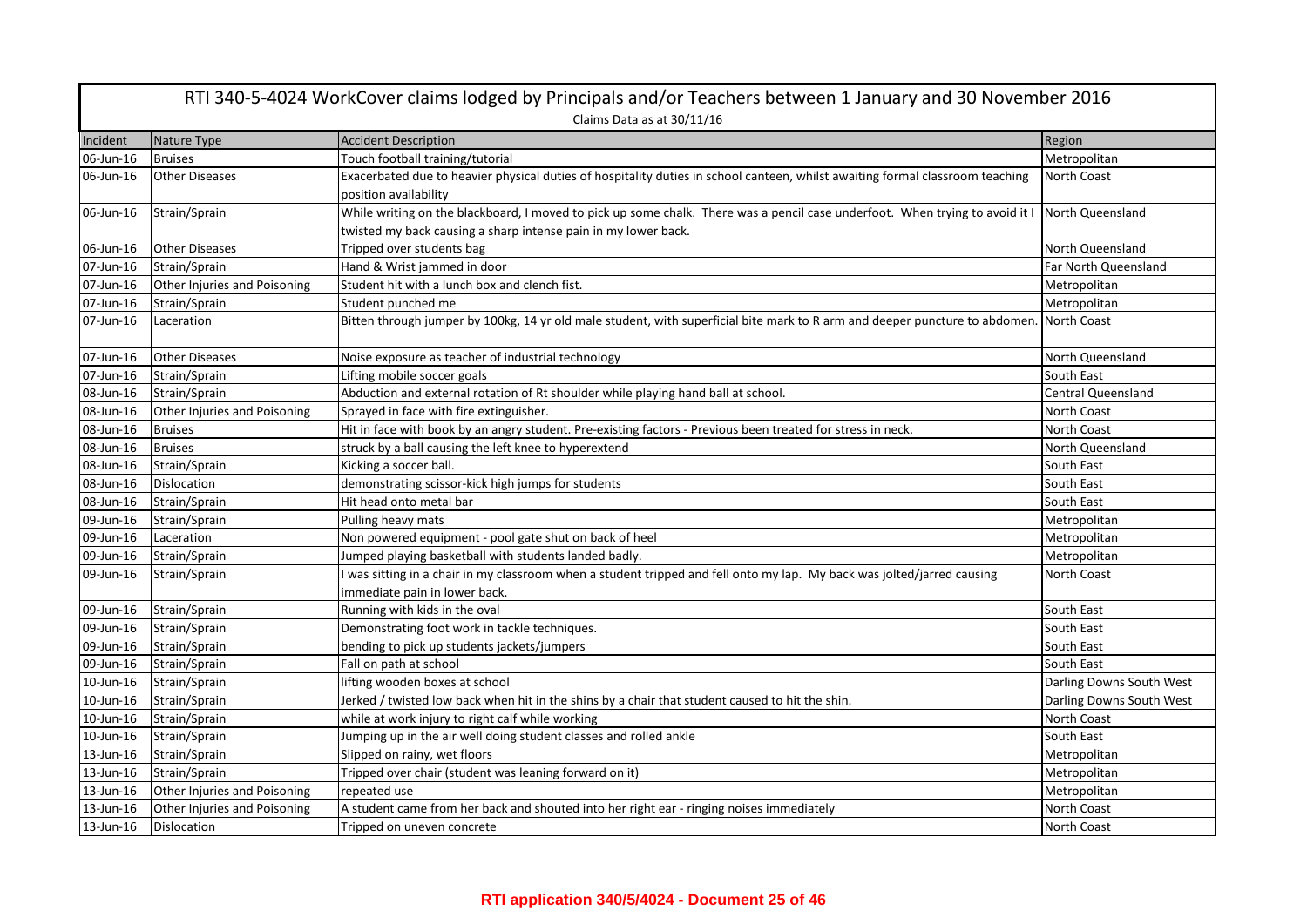|           | RTI 340-5-4024 WorkCover claims lodged by Principals and/or Teachers between 1 January and 30 November 2016 |                                                                                                                      |                           |  |
|-----------|-------------------------------------------------------------------------------------------------------------|----------------------------------------------------------------------------------------------------------------------|---------------------------|--|
|           | Claims Data as at 30/11/16                                                                                  |                                                                                                                      |                           |  |
| Incident  | Nature Type                                                                                                 | <b>Accident Description</b>                                                                                          | Region                    |  |
| 13-Jun-16 | Strain/Sprain                                                                                               | At work                                                                                                              | North Coast               |  |
| 13-Jun-16 | <b>Bruises</b>                                                                                              | Falling - being pulled off floor                                                                                     | North Coast               |  |
| 13-Jun-16 | Strain/Sprain                                                                                               | Twisting injury while pushing shopping trolley.                                                                      | North Coast               |  |
| 13-Jun-16 | <b>Mental Disorders</b>                                                                                     | approached in empty room by fellow teacher                                                                           | North Queensland          |  |
| 13-Jun-16 | Strain/Sprain                                                                                               | Tripped over a chair.                                                                                                | South East                |  |
| 13-Jun-16 | Strain/Sprain                                                                                               | Impact.                                                                                                              | South East                |  |
| 14-Jun-16 | Laceration                                                                                                  | bite from an intellectually handicapped Student                                                                      | <b>Central Queensland</b> |  |
| 14-Jun-16 | Fractures                                                                                                   | Slipped on stairs                                                                                                    | Darling Downs South West  |  |
| 14-Jun-16 | Strain/Sprain                                                                                               | Lifting high jump mats from ground to storage area                                                                   | Darling Downs South West  |  |
| 14-Jun-16 | Other Injuries and Poisoning                                                                                | fall                                                                                                                 | Metropolitan              |  |
| 15-Jun-16 | <b>Mental Disorders</b>                                                                                     | Stressors with harassment and threatened by student in class                                                         | Far North Queensland      |  |
| 15-Jun-16 | Strain/Sprain                                                                                               | Student twisted wrist                                                                                                | Metropolitan              |  |
| 15-Jun-16 | <b>Other Diseases</b>                                                                                       | <b>Gradual industrial Deafness</b>                                                                                   | Metropolitan              |  |
| 15-Jun-16 | Other Injuries and Poisoning                                                                                | hit head on door while unclear with child                                                                            | North Coast               |  |
| 15-Jun-16 | <b>Bruises</b>                                                                                              | Was walking along footpath tripped on jutting pavement crashed to knees pitched forward further using arms to brace. | North Coast               |  |
| 15-Jun-16 | Fractures                                                                                                   | Walking close to building to avoid rain tripped over drain                                                           | South East                |  |
| 15-Jun-16 | <b>Mental Disorders</b>                                                                                     | Complex special needs children with behavioural issues: limited classroom support as per SEP guidelines              | South East                |  |
| 16-Jun-16 | Strain/Sprain                                                                                               | Carrying school supplies upstairs                                                                                    | <b>Central Queensland</b> |  |
| 16-Jun-16 | Strain/Sprain                                                                                               | Worker was moving furniture, the table got caught on the carpet as W was moving it                                   | Metropolitan              |  |
| 16-Jun-16 | Strain/Sprain                                                                                               | refereeing touch football                                                                                            | Metropolitan              |  |
| 16-Jun-16 | Strain/Sprain                                                                                               | Push starting the school mini bus to get the kids to the child practices and the bus kick started and he fell down.  | Metropolitan              |  |
| 16-Jun-16 | Strain/Sprain                                                                                               | Walking on a footpath, was distracted by a student, foot slipped off the path and twisted ankle                      | North Coast               |  |
| 16-Jun-16 | Laceration                                                                                                  | Cutting sheet metal.                                                                                                 | North Coast               |  |
| 16-Jun-16 | Strain/Sprain                                                                                               | rolled over ankle whilst playing soccer                                                                              | North Coast               |  |
| 16-Jun-16 | <b>Other Diseases</b>                                                                                       | Student yelled in my ear                                                                                             | North Coast               |  |
| 16-Jun-16 | Other Injuries and Poisoning                                                                                | Assisting a child in behavour management                                                                             | <b>North Coast</b>        |  |
| 16-Jun-16 | Strain/Sprain                                                                                               | stepped back while assisting a student and twisted her ankle                                                         | South East                |  |
| 17-Jun-16 | <b>Other Diseases</b>                                                                                       | Laser beam                                                                                                           | Far North Queensland      |  |
| 17-Jun-16 | Other Injuries and Poisoning                                                                                | fell on rolled up carding moving of a couch                                                                          | Metropolitan              |  |
| 17-Jun-16 | <b>Bruises</b>                                                                                              | Metal tray fell off shelf onto nose                                                                                  | Metropolitan              |  |
| 17-Jun-16 | <b>Mental Disorders</b>                                                                                     | Episode of aggression and threatening behaviour by parent of student towards her, causing anxiety, distress          | North Coast               |  |
| 17-Jun-16 | <b>Mental Disorders</b>                                                                                     | Racists & Sexist reports by a head of department teacher.                                                            | <b>North Coast</b>        |  |
| 17-Jun-16 | Other Injuries and Poisoning                                                                                | Pain to left foot while walking supervising children                                                                 | South East                |  |
| 17-Jun-16 | Strain/Sprain                                                                                               | pushing against door                                                                                                 | South East                |  |
|           |                                                                                                             | a student attempted to run out of office, I closed the door for her safety & felt it in r shoul                      |                           |  |
| 17-Jun-16 | Strain/Sprain                                                                                               | Tripped and fell, during school excursion day trip/ have been seen at hospital emergency                             | South East                |  |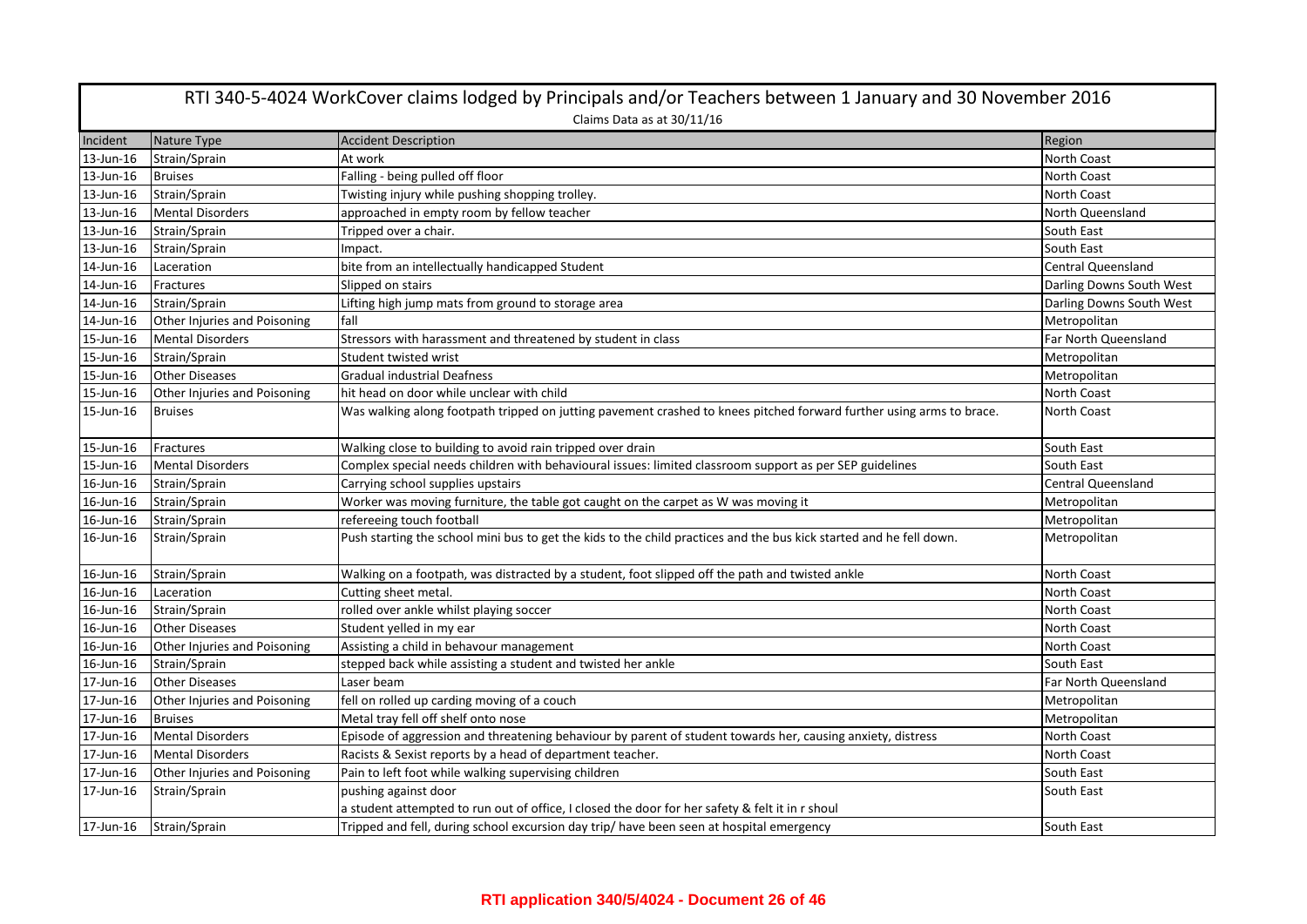| RTI 340-5-4024 WorkCover claims lodged by Principals and/or Teachers between 1 January and 30 November 2016<br>Claims Data as at 30/11/16 |                              |                                                                                                                                              |                      |
|-------------------------------------------------------------------------------------------------------------------------------------------|------------------------------|----------------------------------------------------------------------------------------------------------------------------------------------|----------------------|
| Incident                                                                                                                                  | Nature Type                  | <b>Accident Description</b>                                                                                                                  | Region               |
| 17-Jun-16                                                                                                                                 | Other Injuries and Poisoning | Worker slipped/tripped on cement out the front of Woolworths, on the way out of buying supplys for work.                                     | South East           |
| 19-Jun-16                                                                                                                                 | Strain/Sprain                | Slipped while travelling on escalator with a $\sqrt{s}$ . 47(3)(b) School Sport team to check in at Brisbane Airport                         | Far North Queensland |
| 19-Jun-16                                                                                                                                 | Strain/Sprain                | Lifting First Aid Kit into overhead locker.                                                                                                  | Metropolitan         |
| 19-Jun-16                                                                                                                                 | <b>Other Diseases</b>        | Began as laryngitis, now constant use of voice at work has caused multiple incidences of voice loss over a 3mth period.                      | <b>North Coast</b>   |
|                                                                                                                                           |                              | Required week off 19/6/16-24/6/2016. Lost voice again on the 12/7/16 and was reffered by s. $47(3)(b) -$ Conto see a ENT                     |                      |
|                                                                                                                                           |                              | specialist-S. 47                                                                                                                             |                      |
| 20-Jun-16                                                                                                                                 | Strain/Sprain                | Slipped over a piece of bark, at work. The right ankle rolled first invert then evert.                                                       | Metropolitan         |
| 20-Jun-16                                                                                                                                 | Strain/Sprain                | Chair dropped on foot                                                                                                                        | Metropolitan         |
| 20-Jun-16                                                                                                                                 | Strain/Sprain                | Slip / fall while descending mountains.                                                                                                      | <b>North Coast</b>   |
| 20-Jun-16                                                                                                                                 | Strain/Sprain                | Worker went to kick ball and felt right quad pain                                                                                            | <b>North Coast</b>   |
| 20-Jun-16                                                                                                                                 | Strain/Sprain                | Tripped over a handball and fell down stairs                                                                                                 | <b>North Coast</b>   |
| 20-Jun-16                                                                                                                                 | Strain/Sprain                | Slipped at work                                                                                                                              | South East           |
| 20-Jun-16                                                                                                                                 | <b>Mental Disorders</b>      | Returned to work from suspension 6/6/2016, digital suspension and breach of privacy 20th and 22nd June. $\sqrt{s}$ . 47(3)                   | South East           |
|                                                                                                                                           |                              | s. $47(3)(b)$ – Contrary to the investigation: no adverse findings. Severe psychological distress-claim number $\frac{(s. 47(3)(b) - C)}{2}$ |                      |
|                                                                                                                                           |                              |                                                                                                                                              |                      |
| 20-Jun-16                                                                                                                                 | Strain/Sprain                | I was lifting the parachute on sports day with an already injured shoulder and as it went up it just tore it a lot worse and felt            | South East           |
|                                                                                                                                           |                              | immediate pain.                                                                                                                              |                      |
| 21-Jun-16                                                                                                                                 | Strain/Sprain                | Lifting school workbooks and computer in to car to take home.                                                                                | Metropolitan         |
| 21-Jun-16                                                                                                                                 | Strain/Sprain                | running                                                                                                                                      | Metropolitan         |
| 21-Jun-16                                                                                                                                 | Laceration                   | Bitten by a special need student at work around 12.30pm today                                                                                | Metropolitan         |
| 21-Jun-16                                                                                                                                 | <b>Other Diseases</b>        | supervising basketball                                                                                                                       | Metropolitan         |
| 21-Jun-16                                                                                                                                 | Laceration                   | Toileting a student.                                                                                                                         | Metropolitan         |
| 21-Jun-16                                                                                                                                 | Strain/Sprain                | Fall on Mount S. 47(3)(                                                                                                                      | North Coast          |
| 22-Jun-16                                                                                                                                 | Strain/Sprain                | a child dropped suddenly while holding my hand and pulled it suddenly                                                                        | Metropolitan         |
| 22-Jun-16                                                                                                                                 | Strain/Sprain                | Tripped over a stone on the path and fell                                                                                                    | Metropolitan         |
| 22-Jun-16                                                                                                                                 | <b>Bruises</b>               | punched repeatedly by a special needs child                                                                                                  | Metropolitan         |
| 22-Jun-16                                                                                                                                 | <b>Other Diseases</b>        | Use of voice during teaching.                                                                                                                | Metropolitan         |
| 22-Jun-16                                                                                                                                 | Strain/Sprain                | IW stated that - Children throw a heavy bin towards IW - IW tried to stopped from one hand and got injured                                   | <b>North Coast</b>   |
| 22-Jun-16                                                                                                                                 | Strain/Sprain                | trip on high jump mat cover                                                                                                                  | <b>North Coast</b>   |
| 22-Jun-16                                                                                                                                 | Strain/Sprain                | bending to dodge a branch while running in school grounds then later the same morning bending to place a box on the ground North Coast       |                      |
| 22-Jun-16                                                                                                                                 | Other Injuries and Poisoning | Ear, Nose & Throat Specialist IW saw Wed 22 June, thinks it may be incorrect projection of voice / vocal abuse (?).                          | North Queensland     |
| 23-Jun-16                                                                                                                                 | Strain/Sprain                | Bending over at long jump pit                                                                                                                | Far North Queensland |
| 23-Jun-16                                                                                                                                 | Strain/Sprain                | Tripped and fell on uneven concrete                                                                                                          | Far North Queensland |
| 23-Jun-16                                                                                                                                 | Strain/Sprain                | Fell down stairs                                                                                                                             | Metropolitan         |
| 23-Jun-16                                                                                                                                 | Strain/Sprain                | impact with metal stake to right hand/wrist                                                                                                  | North Coast          |
| 23-Jun-16                                                                                                                                 | Strain/Sprain                | Fell over.                                                                                                                                   | North Coast          |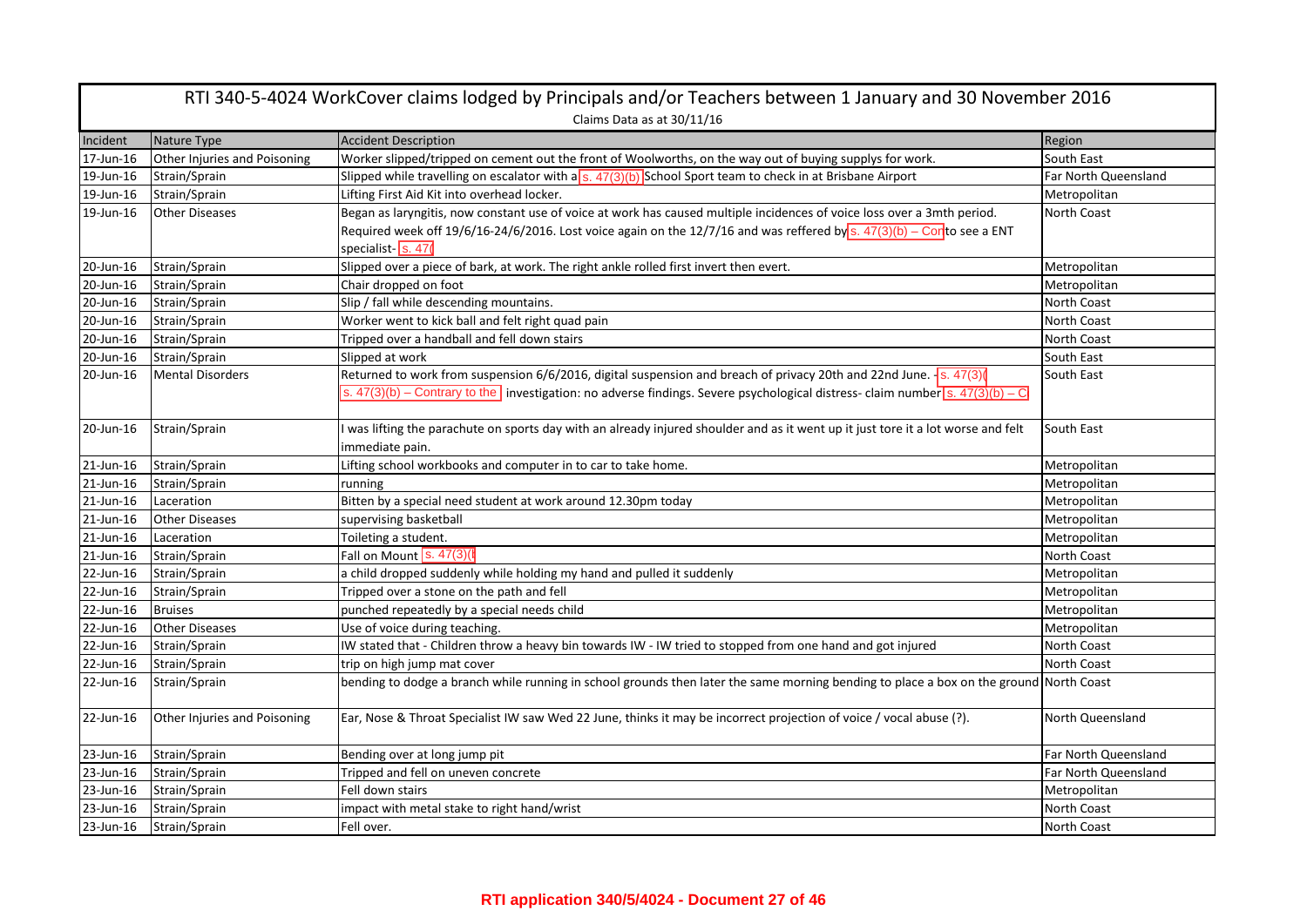| RTI 340-5-4024 WorkCover claims lodged by Principals and/or Teachers between 1 January and 30 November 2016 |                              |                                                                                                                                                    |                           |  |
|-------------------------------------------------------------------------------------------------------------|------------------------------|----------------------------------------------------------------------------------------------------------------------------------------------------|---------------------------|--|
|                                                                                                             | Claims Data as at 30/11/16   |                                                                                                                                                    |                           |  |
| Incident                                                                                                    | Nature Type                  | <b>Accident Description</b>                                                                                                                        | Region                    |  |
| 23-Jun-16                                                                                                   | Strain/Sprain                | Fall at workplace                                                                                                                                  | North Coast               |  |
| 23-Jun-16                                                                                                   | Other Injuries and Poisoning | Leant against temporary hot urn unaware it was there and tap turned on scalding lower back                                                         | North Coast               |  |
| 23-Jun-16                                                                                                   | Strain/Sprain                | Taking part in a student games day $\sqrt{s}$ . $47(3)(b)$ - Contra <sup>rr</sup> and on the tug of war team, the other team let the rope go which | North Queensland          |  |
|                                                                                                             |                              | caused $\boxed{\text{s. }47(3)}$ team to fall down and $\boxed{\text{s. }47}$ fell on her tail bone.                                               |                           |  |
| 23-Jun-16                                                                                                   | Other Injuries and Poisoning | Fell onto knees                                                                                                                                    | South East                |  |
| 23-Jun-16                                                                                                   | <b>Mental Disorders</b>      | Punched by a student with special needs multiple times                                                                                             | South East                |  |
| 23-Jun-16                                                                                                   | Strain/Sprain                | Walking down slope to Oval. Right Knee injury                                                                                                      | South East                |  |
| 23-Jun-16                                                                                                   | Fractures                    | hit by student with hard rock                                                                                                                      | South East                |  |
| 23-Jun-16                                                                                                   | Strain/Sprain                | Knocked to the ground by student                                                                                                                   | South East                |  |
| 24-Jun-16                                                                                                   | Dislocation                  | playing teacher/student netball game                                                                                                               | Far North Queensland      |  |
| 24-Jun-16                                                                                                   | Strain/Sprain                | Fall at work                                                                                                                                       | Far North Queensland      |  |
| 24-Jun-16                                                                                                   | Fractures                    | twisted right ankle                                                                                                                                | Metropolitan              |  |
| 24-Jun-16                                                                                                   | Strain/Sprain                | tripped over desk at work                                                                                                                          | Metropolitan              |  |
| 24-Jun-16                                                                                                   | Strain/Sprain                | IW was moving and lifting desks when they hurt their back                                                                                          | North Queensland          |  |
| 24-Jun-16                                                                                                   | <b>Dislocation</b>           | foot caught in hose                                                                                                                                | South East                |  |
| 24-Jun-16                                                                                                   | Strain/Sprain                | While collecting a ball the worker tripped on a garden hose and fell down                                                                          | South East                |  |
| 24-Jun-16                                                                                                   | Laceration                   | Closing a door. Left middle finger tip sliced off.                                                                                                 | South East                |  |
| 24-Jun-16                                                                                                   | <b>Bruises</b>               | Foot slipped through stairs                                                                                                                        | South East                |  |
| 25-Jun-16                                                                                                   | Strain/Sprain                | Rolled r ankle when doing training with students.                                                                                                  | Metropolitan              |  |
| 25-Jun-16                                                                                                   | <b>Mental Disorders</b>      | Ongoing stressful environment in classroom and lack of support                                                                                     | South East                |  |
| 26-Jun-16                                                                                                   | Fractures                    | Snow boarding                                                                                                                                      | <b>Central Queensland</b> |  |
| 28-Jun-16                                                                                                   | Other Injuries and Poisoning | Skiing injury                                                                                                                                      | Darling Downs South West  |  |
| 29-Jun-16                                                                                                   | Strain/Sprain                | gradual onset over more than 2 years due to repetitive strain of long hours of data entry                                                          | <b>Central Queensland</b> |  |
| 29-Jun-16                                                                                                   | Strain/Sprain                | Hypertension injury on work related ski trip                                                                                                       | <b>North Coast</b>        |  |
| 29-Jun-16                                                                                                   | Strain/Sprain                | Skiing on a school trip and twisted R knee                                                                                                         | <b>North Coast</b>        |  |
| 01-Jul-16                                                                                                   | Other Injuries and Poisoning | Vocal use                                                                                                                                          | Metropolitan              |  |
| 01-Jul-16                                                                                                   | Strain/Sprain                | Ipad use.                                                                                                                                          | Metropolitan              |  |
| 01-Jul-16                                                                                                   | <b>Other Diseases</b>        | speaking & producing/projecting her voice in the classroom setting                                                                                 | North Coast               |  |
| 01-Jul-16                                                                                                   | Other Injuries and Poisoning | Minor cold early July.                                                                                                                             | South East                |  |
| 02-Jul-16                                                                                                   | Hernia                       | I was just walking for a normal walk around the block in my neighbourhood and my right bottom cheek just ceased as though I South East             |                           |  |
|                                                                                                             |                              | had pulled a muscle but it just got worse and worse. That is what lead me to see the Dr on the 4 July 2016 and the Dr said it                      |                           |  |
|                                                                                                             |                              | was a                                                                                                                                              |                           |  |
| 04-Jul-16                                                                                                   | Strain/Sprain                | stood off chair onto table leg and twisted foot/ankle                                                                                              | Darling Downs South West  |  |
| 04-Jul-16                                                                                                   | <b>Dislocation</b>           | Skiing.                                                                                                                                            | Metropolitan              |  |
| 04-Jul-16                                                                                                   | <b>Mental Disorders</b>      | workplace stress/bullying, victimisation                                                                                                           | South East                |  |
| 07-Jul-16                                                                                                   | Strain/Sprain                | Skiing                                                                                                                                             | Metropolitan              |  |
| 08-Jul-16                                                                                                   | Fractures                    | fell over while snowboarding and injured thumb on school trip                                                                                      | Darling Downs South West  |  |
| $11$ -Jul- $16$                                                                                             | <b>Mental Disorders</b>      | on the job stress                                                                                                                                  | Darling Downs South West  |  |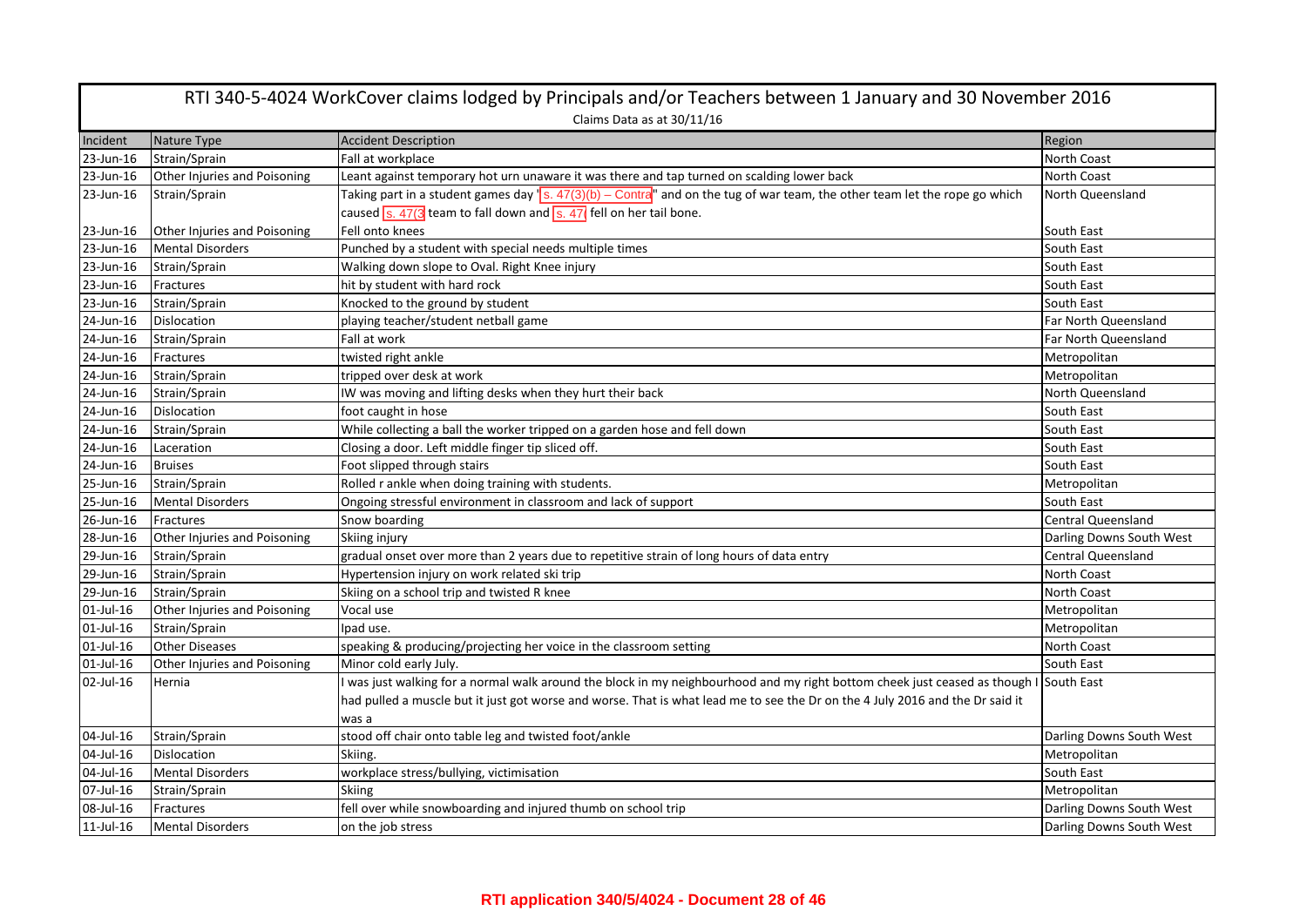| RTI 340-5-4024 WorkCover claims lodged by Principals and/or Teachers between 1 January and 30 November 2016 |                              |                                                                                                                           |                          |  |
|-------------------------------------------------------------------------------------------------------------|------------------------------|---------------------------------------------------------------------------------------------------------------------------|--------------------------|--|
|                                                                                                             | Claims Data as at 30/11/16   |                                                                                                                           |                          |  |
| Incident                                                                                                    | Nature Type                  | <b>Accident Description</b>                                                                                               | Region                   |  |
| 11-Jul-16                                                                                                   | <b>Other Diseases</b>        | Recurrent strain injury to feet due to duties involved as a dance teacher                                                 | Far North Queensland     |  |
| 11-Jul-16                                                                                                   | <b>Bruises</b>               | Child ran into me at speed.                                                                                               | Metropolitan             |  |
| 11-Jul-16                                                                                                   | Strain/Sprain                | left shoulder pain, started after removing posters at school                                                              | Metropolitan             |  |
| 11-Jul-16                                                                                                   | Fractures                    | Walking on concrete area                                                                                                  | North Coast              |  |
| 11-Jul-16                                                                                                   | Strain/Sprain                | Injury occurred when worker was carrying in various school materials and injury occurred.                                 | South East               |  |
| 12-Jul-16                                                                                                   | Strain/Sprain                | Running.                                                                                                                  | Metropolitan             |  |
| 12-Jul-16                                                                                                   | Strain/Sprain                | Student assaulted claimant with an elbow to her chest                                                                     | Metropolitan             |  |
| 13-Jul-16                                                                                                   | Other Injuries and Poisoning | Piece of metal under desk scratched leg                                                                                   | Darling Downs South West |  |
| 13-Jul-16                                                                                                   | Strain/Sprain                | fall                                                                                                                      | Metropolitan             |  |
| 13-Jul-16                                                                                                   | <b>Other Diseases</b>        | Overuse of voice.                                                                                                         | Metropolitan             |  |
| 13-Jul-16                                                                                                   | Strain/Sprain                | twisted while supervising soccer                                                                                          | North Coast              |  |
| 13-Jul-16                                                                                                   | Strain/Sprain                | Lifting physically disabled student                                                                                       | South East               |  |
| 13-Jul-16                                                                                                   | Strain/Sprain                | Supervising students in the surf, body boarding three students collided with me catching wave                             | South East               |  |
| 13-Jul-16                                                                                                   | Strain/Sprain                | chasing a child. has pre-existing inflammation but no tear                                                                | South East               |  |
| 13-Jul-16                                                                                                   | <b>Other Diseases</b>        | During year 6 basketball lesson                                                                                           | South East               |  |
| 13-Jul-16                                                                                                   | Strain/Sprain                | Doing sport with student PE class.                                                                                        | South East               |  |
| 14-Jul-16                                                                                                   | Strain/Sprain                | Student head butted right thigh                                                                                           | Darling Downs South West |  |
| 14-Jul-16                                                                                                   | Strain/Sprain                | pushing child in wheelchair with 1 pushing handle and low to ground                                                       | Far North Queensland     |  |
| 14-Jul-16                                                                                                   | Fractures                    | Light running towards student, tripped over a metal object protruding from the ground. At the S. 47(3)(tathletic Carnival | Metropolitan             |  |
| 14-Jul-16                                                                                                   | Strain/Sprain                | fall while playing basketball at school teacher                                                                           | North Coast              |  |
| 14-Jul-16                                                                                                   | Strain/Sprain                | Tripped over musical instrument case.                                                                                     | North Coast              |  |
| 14-Jul-16                                                                                                   | Hernia                       | Sudden onset back pain while lifting a box of maths resources                                                             | North Coast              |  |
| 15-Jul-16                                                                                                   | Laceration                   | Puncture wound by pencil.                                                                                                 | Darling Downs South West |  |
| 15-Jul-16                                                                                                   | <b>Mental Disorders</b>      | Ongoing interference in work related matters from acting principal, causing severe stress and anxiety                     | Far North Queensland     |  |
| 15-Jul-16                                                                                                   | Strain/Sprain                | pulling heavy library sliding door                                                                                        | Metropolitan             |  |
| 15-Jul-16                                                                                                   | Laceration                   | re-directing student from self harming                                                                                    | Metropolitan             |  |
| 15-Jul-16                                                                                                   | Strain/Sprain                | Fitness session with students - doing pushups and strained shoulder                                                       | Metropolitan             |  |
| 15-Jul-16                                                                                                   | <b>Other Diseases</b>        | Was carrying a bucket on the left arm collided with a student and elbow and shoulder got injured.                         | <b>North Coast</b>       |  |
| 15-Jul-16                                                                                                   | Strain/Sprain                | Slipped on the edge of a path onto large tree roots and ground                                                            | <b>North Coast</b>       |  |
| 16-Jul-16                                                                                                   | Fractures                    | competing in $\overline{s.47(3)}$ Challenge                                                                               | South East               |  |
| 16-Jul-16                                                                                                   | Strain/Sprain                | Slipped in mud and twisted knee                                                                                           | South East               |  |
| 16-Jul-16                                                                                                   | Strain/Sprain                | Pulled back during $\overline{s}$ . 47(3) <sup>t</sup> hallenge when she was officiating as teacher.                      | South East               |  |
| 16-Jul-16                                                                                                   | Other Injuries and Poisoning | Walking @ the <sub>S. 47(3</sub> ) trail with students                                                                    | South East               |  |
| 17-Jul-16                                                                                                   | Fractures                    | Fell onto bookcase head first                                                                                             | Metropolitan             |  |
| 17-Jul-16                                                                                                   | Strain/Sprain                | lifting at work                                                                                                           | North Coast              |  |
| 18-Jul-16                                                                                                   | Strain/Sprain                | Slipped on wet pavers (outside).                                                                                          | Darling Downs South West |  |
| 18-Jul-16                                                                                                   | Strain/Sprain                | Hoist collapsed when lifting disabled student                                                                             | Metropolitan             |  |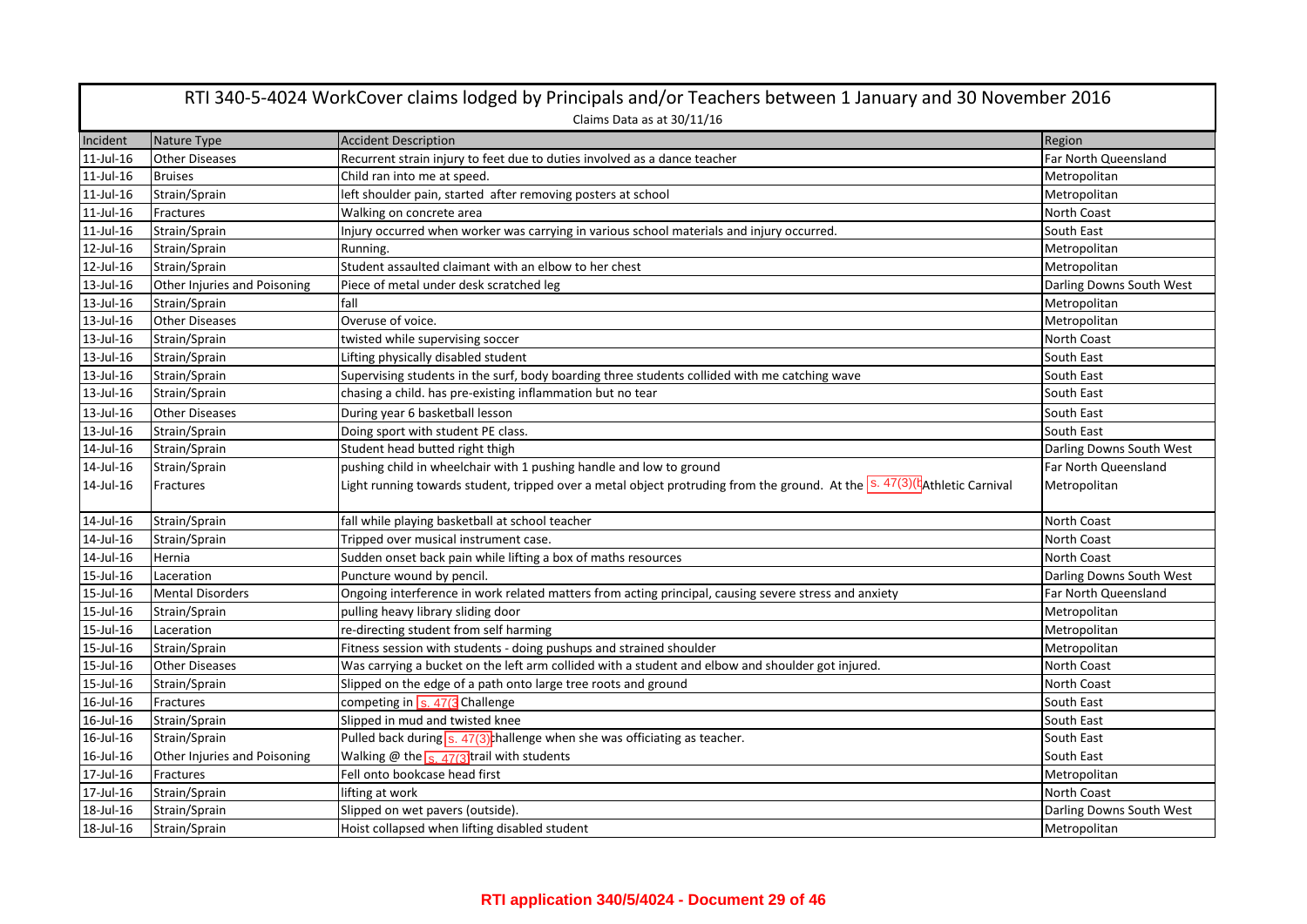| RTI 340-5-4024 WorkCover claims lodged by Principals and/or Teachers between 1 January and 30 November 2016 |                              |                                                                                                                                 |                           |
|-------------------------------------------------------------------------------------------------------------|------------------------------|---------------------------------------------------------------------------------------------------------------------------------|---------------------------|
|                                                                                                             |                              | Claims Data as at 30/11/16                                                                                                      |                           |
| Incident                                                                                                    | Nature Type                  | <b>Accident Description</b>                                                                                                     | Region                    |
| 18-Jul-16                                                                                                   | <b>Mental Disorders</b>      | Being verbally and physically abused and intimidated by students over an extended period of time. The most recent incident      | North Coast               |
|                                                                                                             |                              | was being verbally abused by a student, and the previous lesson, trying to protect a student from being physically assaulted    |                           |
|                                                                                                             |                              | while                                                                                                                           |                           |
| 18-Jul-16                                                                                                   | Other Injuries and Poisoning | Voice strain related to teaching children.                                                                                      | <b>North Coast</b>        |
| 18-Jul-16                                                                                                   | Strain/Sprain                | s. 47(3) slipped on wet footpath at the school & fell over onto the ground                                                      | North Queensland          |
| 18-Jul-16                                                                                                   | Strain/Sprain                | Restraining student                                                                                                             | South East                |
| 18-Jul-16                                                                                                   | Other Injuries and Poisoning | teaching a class and felt pain. Dr said injury caused by dance movement                                                         | South East                |
| 19-Jul-16                                                                                                   | <b>Bruises</b>               | slip on stairs                                                                                                                  | Metropolitan              |
| 19-Jul-16                                                                                                   | Fractures                    | tripped on ledge in corridor and fell onto knees                                                                                | Metropolitan              |
| 19-Jul-16                                                                                                   | <b>Mental Disorders</b>      | IW was in a classroom, has history with pupil, who was smashing windows of a school classroom trying to get to IW               | <b>North Coast</b>        |
| 20-Jul-16                                                                                                   | Strain/Sprain                | Repetitive work of both hands, using tools, at work over the years.                                                             | <b>Central Queensland</b> |
| 20-Jul-16                                                                                                   | <b>Mental Disorders</b>      | work related issues and bullying by a parent at work                                                                            | Metropolitan              |
| 20-Jul-16                                                                                                   | Strain/Sprain                | Recurrent lifting and positioning of children with special needs.                                                               | Metropolitan              |
| 20-Jul-16                                                                                                   | <b>Other Diseases</b>        | twisted knee whilst refereeing touch football game at school                                                                    | Metropolitan              |
| 20-Jul-16                                                                                                   | Strain/Sprain                | Walking at school - sudden onset of pain in Achilles area                                                                       | North Coast               |
| 20-Jul-16                                                                                                   | Strain/Sprain                | Aggravate walking?                                                                                                              | South East                |
| 21-Jul-16                                                                                                   | <b>Other Diseases</b>        | was kicked by a student at school in the right leg                                                                              | Far North Queensland      |
| 21-Jul-16                                                                                                   | Strain/Sprain                | high jump - up right bar knocked off and hit in face and leg                                                                    | Metropolitan              |
| $21$ -Jul-16                                                                                                | Hernia                       | Lifting boxes                                                                                                                   | <b>North Coast</b>        |
| $21$ -Jul-16                                                                                                | Laceration                   | walking into school                                                                                                             | South East                |
| 21-Jul-16                                                                                                   | <b>Other Diseases</b>        | Lifting child to safe area                                                                                                      | South East                |
| 22-Jul-16                                                                                                   | Laceration                   | Punched by a 12 y old student at school, works as a teacher                                                                     | <b>Central Queensland</b> |
| 22-Jul-16                                                                                                   | Other Injuries and Poisoning | Monitoring student behaviour.                                                                                                   | Darling Downs South West  |
| 22-Jul-16                                                                                                   | Other Injuries and Poisoning | <b>Student Assault</b>                                                                                                          | Darling Downs South West  |
| 22-Jul-16                                                                                                   | Strain/Sprain                | Moving steel RHS under a bench                                                                                                  | <b>North Coast</b>        |
| 22-Jul-16                                                                                                   | Strain/Sprain                | Gradually increasing right shoulder pains and inability to lift the shoulder following periods of increased use of shoulder for | North Coast               |
|                                                                                                             |                              | metal work [hammering]                                                                                                          |                           |
| 22-Jul-16                                                                                                   | Strain/Sprain                | Tripped over chair at school injured L wrist/hand                                                                               | North Coast               |
| 22-Jul-16                                                                                                   | <b>Bruises</b>               | Working on fencing, thumb got caught in wire                                                                                    | North Coast               |
| 22-Jul-16                                                                                                   | Other Injuries and Poisoning | Teaching a dance class, put a hip out to the side and there was a pop or clunk and hip collapsed.                               | North Queensland          |
| 22-Jul-16                                                                                                   | Strain/Sprain                | having hair pulled by a student                                                                                                 | North Queensland          |
| 22-Jul-16                                                                                                   | Fractures                    | Accidental kick to foot by Year 6 student.                                                                                      | North Queensland          |
| 22-Jul-16                                                                                                   | Strain/Sprain                | Running and rolled ankle                                                                                                        | South East                |
| 22-Jul-16                                                                                                   | Strain/Sprain                | Walking downstairs                                                                                                              | South East                |
| 25-Jul-16                                                                                                   | <b>Other Diseases</b>        | trip on chair                                                                                                                   | Darling Downs South West  |
| 25-Jul-16                                                                                                   | <b>Other Diseases</b>        | Using voice in classrooms, outside.                                                                                             | Metropolitan              |
| 25-Jul-16                                                                                                   | Strain/Sprain                | lifting tray 6-7kg and pushing it into a shelf                                                                                  | North Coast               |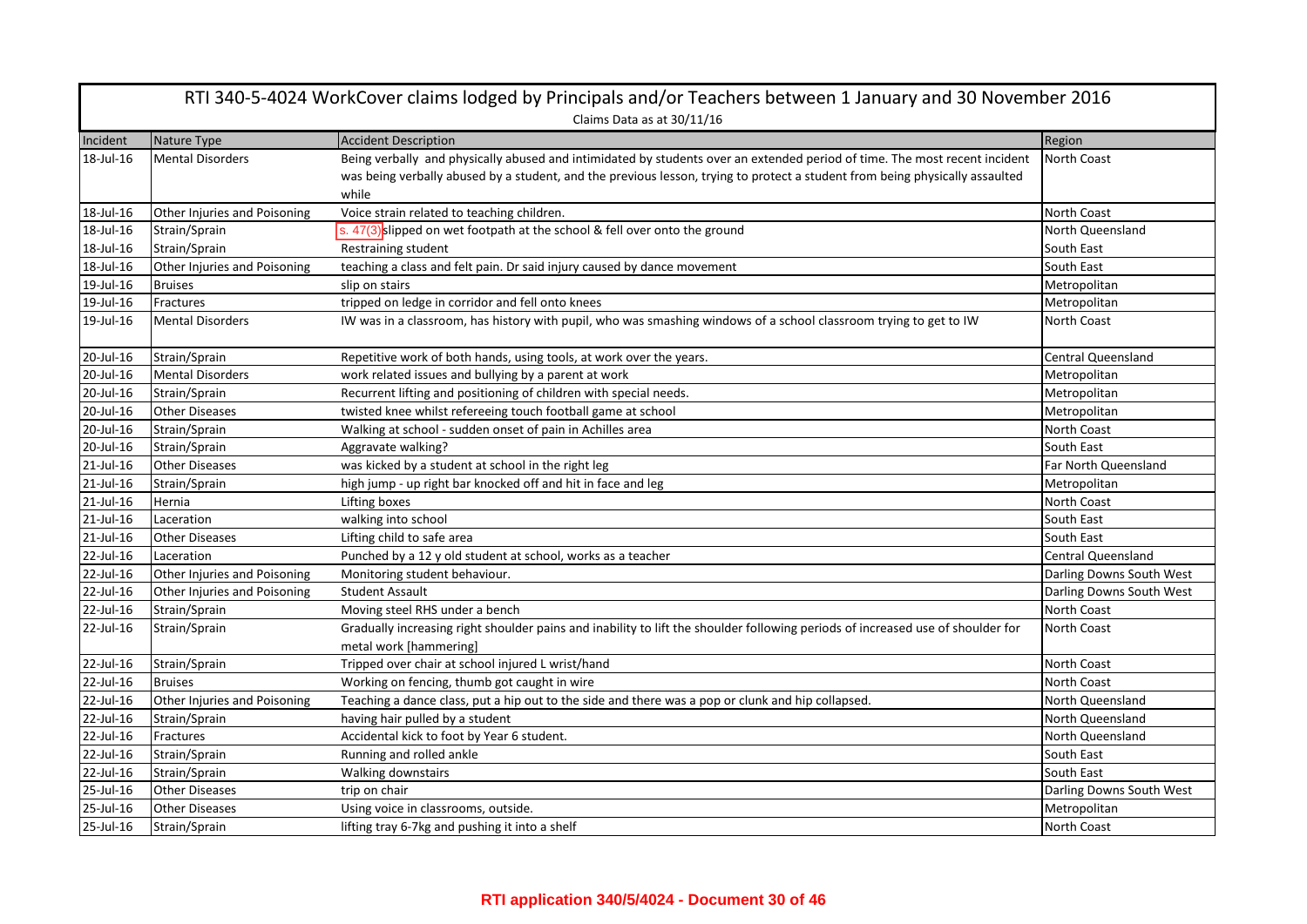|                      | RTI 340-5-4024 WorkCover claims lodged by Principals and/or Teachers between 1 January and 30 November 2016<br>Claims Data as at 30/11/16 |                                                                                                                                    |                           |  |
|----------------------|-------------------------------------------------------------------------------------------------------------------------------------------|------------------------------------------------------------------------------------------------------------------------------------|---------------------------|--|
| Incident             | Nature Type                                                                                                                               | <b>Accident Description</b>                                                                                                        | Region                    |  |
| 25-Jul-16            | Other Injuries and Poisoning                                                                                                              | Using hand sanitiser it was blocked and ? directly out rather than down and into left eye                                          | North Coast               |  |
| 25-Jul-16            | Laceration                                                                                                                                | Student bit me                                                                                                                     | South East                |  |
| 26-Jul-16            | Strain/Sprain                                                                                                                             | involved in a brawl at school got indirectly hit                                                                                   | <b>Central Queensland</b> |  |
| 26-Jul-16            | Strain/Sprain                                                                                                                             | Falling down stairs.                                                                                                               | <b>North Coast</b>        |  |
| 26-Jul-16            | <b>Bruises</b>                                                                                                                            | student threw object at head                                                                                                       | North Coast               |  |
| 26-Jul-16            | Strain/Sprain                                                                                                                             | Running in a PE class and tore muscle                                                                                              | North Coast               |  |
| 26-Jul-16            | <b>Other Diseases</b>                                                                                                                     | voice use as teacher                                                                                                               | South East                |  |
| 26-Jul-16            | <b>Other Diseases</b>                                                                                                                     | Unknown - attributed to voice strain.                                                                                              | South East                |  |
| 27-Jul-16            | Strain/Sprain                                                                                                                             | Playground duty - was hit in back of head with football                                                                            | Far North Queensland      |  |
| 27-Jul-16            | <b>Other Diseases</b>                                                                                                                     | Vocal overuse in setting laryngitis                                                                                                | Metropolitan              |  |
| 27-Jul-16            | Laceration                                                                                                                                | bitten by a child at $s. 47(3)(b)$ Sports Reserve                                                                                  | North Queensland          |  |
| 27-Jul-16            | Laceration                                                                                                                                | Scratched on r forearm and bitten on left thumb by student who was aggressive                                                      | North Queensland          |  |
| 27-Jul-16            | Strain/Sprain                                                                                                                             | Twisted the right knee on the school oval during a lesson                                                                          | South East                |  |
| 27-Jul-16            | <b>Mental Disorders</b>                                                                                                                   | Verbal abuse sometime in August 2016                                                                                               | South East                |  |
| 27-Jul-16            | Strain/Sprain                                                                                                                             | backpack thrown at head                                                                                                            | South East                |  |
| 28-Jul-16            | Fractures                                                                                                                                 | Casual teacher accidently knocked over by student during netball game                                                              | Central Queensland        |  |
| 28-Jul-16            | Fractures                                                                                                                                 | tripped and fell                                                                                                                   | Far North Queensland      |  |
| 28-Jul-16            | Strain/Sprain                                                                                                                             | was kicked by a child over her knee                                                                                                | Far North Queensland      |  |
| 28-Jul-16            | Strain/Sprain                                                                                                                             | fall off gutter                                                                                                                    | Metropolitan              |  |
| 28-Jul-16            | Fractures                                                                                                                                 | tripped on a ball at work                                                                                                          | North Coast               |  |
| 28-Jul-16            | <b>Bruises</b>                                                                                                                            | Supervision a non-compliant prep student on a fort. I sat to observe and then when stood up to get a better view I hit my          | North Coast               |  |
|                      |                                                                                                                                           | head on the monkey bar above my head                                                                                               |                           |  |
| 28-Jul-16            | <b>Mental Disorders</b>                                                                                                                   | s. $47(3)(I_{\rm IS}$ a teacher who was assaulted by a student - in reality for the third time in a fortnight.                     | North Queensland          |  |
| 28-Jul-16            | <b>Bruises</b>                                                                                                                            | Bumped head against student's head                                                                                                 | South East                |  |
| 28-Jul-16            | <b>Bruises</b>                                                                                                                            | Got kicked by student at school                                                                                                    | South East                |  |
| 29-Jul-16            | Fractures                                                                                                                                 | tripped on garden (supervising/teaching students)                                                                                  | North Coast               |  |
| 29-Jul-16            | Strain/Sprain                                                                                                                             | participating in students sport day games                                                                                          | South East                |  |
| 29-Jul-16            | Strain/Sprain                                                                                                                             | Pain knee as pushed off to do high jump R knee                                                                                     | South East                |  |
| 01-Aug-16            | Strain/Sprain                                                                                                                             | rolled ankle walking up steps at work.                                                                                             | Darling Downs South West  |  |
| 01-Aug-16            | Strain/Sprain                                                                                                                             | demonstrating an activity during HPE class                                                                                         | Darling Downs South West  |  |
| 01-Aug-16            | <b>Other Diseases</b>                                                                                                                     | Sore use as teacher                                                                                                                | Metropolitan              |  |
| 01-Aug-16            | Strain/Sprain                                                                                                                             | Restraining child at work                                                                                                          | <b>North Coast</b>        |  |
|                      | 02-Aug-16 Strain/Sprain                                                                                                                   | slipped on wet floor, fell over, twisted and landed awkwardly                                                                      | Far North Queensland      |  |
| 02-Aug-16            | Strain/Sprain                                                                                                                             | tripped by student & fell to the floor                                                                                             | Metropolitan              |  |
| 02-Aug-16            | Strain/Sprain                                                                                                                             | first had issue years while teaching and felt I had a sore throat, started to notice it last year, when I was teaching in the prep | Metropolitan              |  |
|                      |                                                                                                                                           | class I found myself I had to yell often to get student to listen to me. I have struggled with my voice in the past few mont       |                           |  |
| 02-Aug-16 Laceration |                                                                                                                                           | Assaulted by a student                                                                                                             | Metropolitan              |  |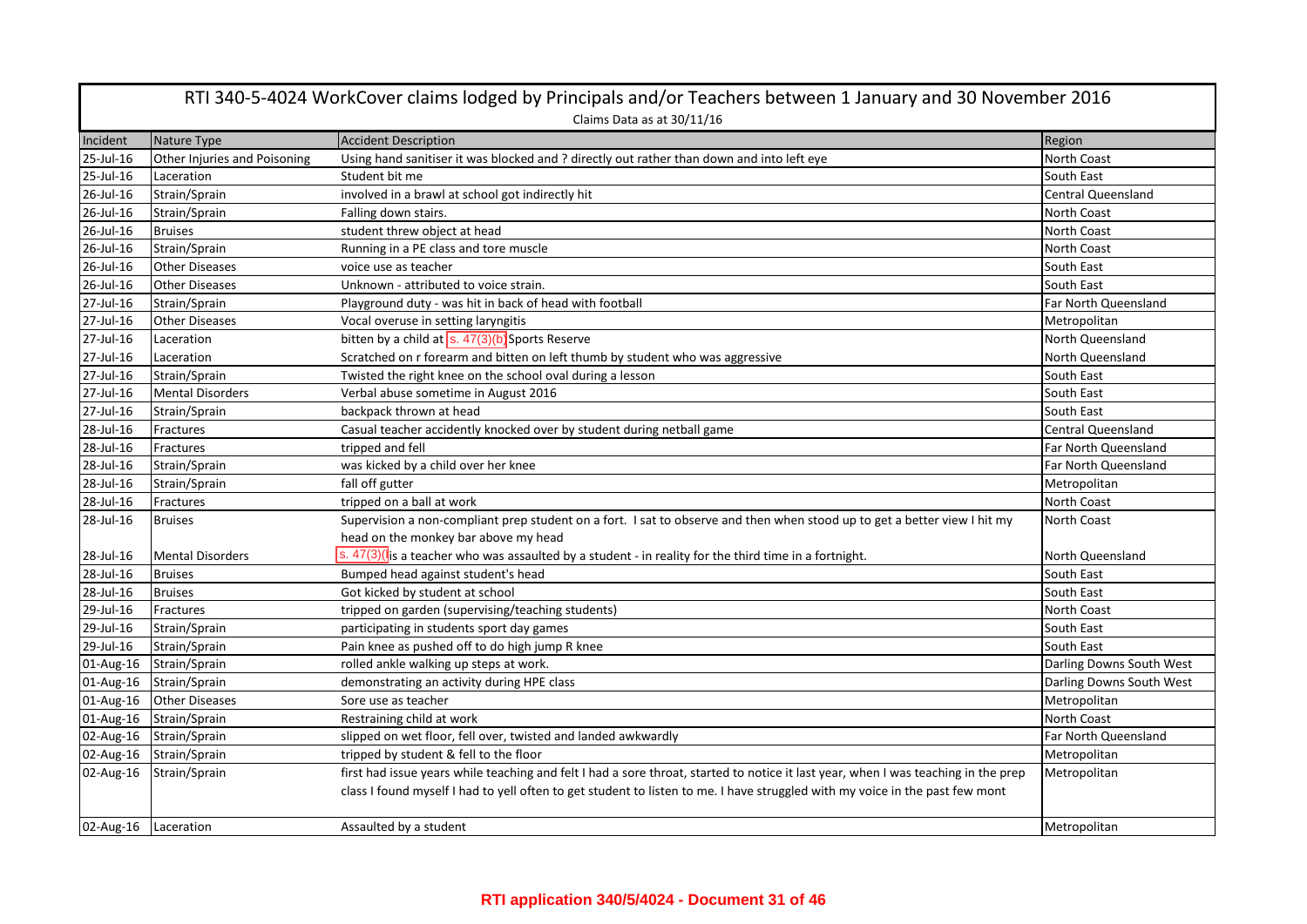| RTI 340-5-4024 WorkCover claims lodged by Principals and/or Teachers between 1 January and 30 November 2016<br>Claims Data as at 30/11/16 |                              |                                                                                                                                                                                                                                                                        |                           |
|-------------------------------------------------------------------------------------------------------------------------------------------|------------------------------|------------------------------------------------------------------------------------------------------------------------------------------------------------------------------------------------------------------------------------------------------------------------|---------------------------|
| Incident                                                                                                                                  | Nature Type                  | <b>Accident Description</b>                                                                                                                                                                                                                                            | Region                    |
| 02-Aug-16                                                                                                                                 | Other Injuries and Poisoning | Student kicked knee                                                                                                                                                                                                                                                    | <b>North Coast</b>        |
| 02-Aug-16                                                                                                                                 | Fractures                    | training students for sport                                                                                                                                                                                                                                            | South East                |
| 02-Aug-16                                                                                                                                 | Strain/Sprain                | Worker was punched in face by student, worker blocked punch to face using hand and sustained injury to thumb                                                                                                                                                           | South East                |
| 02-Aug-16                                                                                                                                 | Strain/Sprain                | fall at work                                                                                                                                                                                                                                                           | South East                |
| 03-Aug-16                                                                                                                                 | Laceration                   | Using a table saw                                                                                                                                                                                                                                                      | Darling Downs South West  |
| 03-Aug-16                                                                                                                                 | Strain/Sprain                | Was jarred from left front by a student involved in tussle with another student - jolted his back                                                                                                                                                                      | Darling Downs South West  |
| 03-Aug-16                                                                                                                                 | Strain/Sprain                | fall of chair                                                                                                                                                                                                                                                          | Darling Downs South West  |
| 03-Aug-16                                                                                                                                 | Laceration                   | bitten on knee by 7 yo student                                                                                                                                                                                                                                         | Far North Queensland      |
| 03-Aug-16                                                                                                                                 | Strain/Sprain                | Tripped and fell over a student                                                                                                                                                                                                                                        | Metropolitan              |
| 03-Aug-16                                                                                                                                 | <b>Mental Disorders</b>      | Work related                                                                                                                                                                                                                                                           | North Coast               |
| 03-Aug-16                                                                                                                                 | <b>Bruises</b>               | I was punched.                                                                                                                                                                                                                                                         | North Coast               |
| 03-Aug-16                                                                                                                                 | Strain/Sprain                | stepped on stick and lost my balance                                                                                                                                                                                                                                   | North Coast               |
| 03-Aug-16                                                                                                                                 | <b>Mental Disorders</b>      | attacked by student                                                                                                                                                                                                                                                    | North Queensland          |
| 03-Aug-16                                                                                                                                 | Fractures                    | During a basketball lesson                                                                                                                                                                                                                                             | South East                |
| 04-Aug-16                                                                                                                                 | Strain/Sprain                | Closing old heavy window                                                                                                                                                                                                                                               | Far North Queensland      |
| 04-Aug-16                                                                                                                                 | Strain/Sprain                | fell hitting concrete when walking on slightly uneven surface                                                                                                                                                                                                          | Metropolitan              |
| 04-Aug-16                                                                                                                                 | Laceration                   | Student bite.                                                                                                                                                                                                                                                          | Metropolitan              |
| 04-Aug-16                                                                                                                                 | Strain/Sprain                | Tripped onto a cement path (walking)                                                                                                                                                                                                                                   | North Queensland          |
| 04-Aug-16                                                                                                                                 | Laceration                   | Cutting pumpkin knife slipped.                                                                                                                                                                                                                                         | South East                |
| 04-Aug-16                                                                                                                                 | Strain/Sprain                | student landed on foot jumping for ball.                                                                                                                                                                                                                               | South East                |
| 04-Aug-16                                                                                                                                 | <b>Bruises</b>               | a student pushed a desk and the fell on my left foot hardly                                                                                                                                                                                                            | South East                |
| 05-Aug-16                                                                                                                                 | Strain/Sprain                | Handling cattle at Cattle club with students                                                                                                                                                                                                                           | <b>Central Queensland</b> |
| 05-Aug-16                                                                                                                                 | Strain/Sprain                | mopping wet patch on classroom floor, bending under bench to find leak and felt twinge                                                                                                                                                                                 | Far North Queensland      |
| 05-Aug-16                                                                                                                                 | <b>Other Diseases</b>        | Child spat in eye at work.                                                                                                                                                                                                                                             | Metropolitan              |
| 05-Aug-16                                                                                                                                 | Laceration                   | Ran into student.                                                                                                                                                                                                                                                      | Metropolitan              |
| 05-Aug-16                                                                                                                                 | <b>Mental Disorders</b>      | doctor sent untrue accusations via e-mail to parent of students                                                                                                                                                                                                        | Metropolitan              |
| 05-Aug-16                                                                                                                                 | Other Injuries and Poisoning | Student spat in my face                                                                                                                                                                                                                                                | Metropolitan              |
| 05-Aug-16                                                                                                                                 | <b>Mental Disorders</b>      | Coaching a senior volleyball team at senior schools cup - please see statement from tony which is attached.                                                                                                                                                            | North Coast               |
| 05-Aug-16                                                                                                                                 | Strain/Sprain                | Teaching kids how to play Austag, teacher pulled a tag off a child as the child moved forward hyperextending her thumb                                                                                                                                                 | South East                |
| 07-Aug-16                                                                                                                                 | Strain/Sprain                | Overhead luggage bag fell onto right shoulder                                                                                                                                                                                                                          | <b>Central Queensland</b> |
| 08-Aug-16                                                                                                                                 | <b>Bruises</b>               | hand crushed by large falling whiteboard - left hand reached out to prevent injury to student                                                                                                                                                                          | <b>Central Queensland</b> |
| 08-Aug-16                                                                                                                                 | <b>Mental Disorders</b>      | Harrassment from students (verbal and physical threats) causing acute depression and anxiety and self harm.                                                                                                                                                            | Darling Downs South West  |
| 08-Aug-16                                                                                                                                 | Strain/Sprain                | Inverted ankle while walking on flat surface wearing flat shoes at work.                                                                                                                                                                                               | Darling Downs South West  |
| 08-Aug-16                                                                                                                                 | Strain/Sprain                | Student was swinging forward on chair, s. 47 (tripped walking behind student and hit right foot falling forward but able to<br>stop fall to ground. Student fell off chair landing on her bottom on the floor. As a result s. 47( hurt neck and shoulder from<br>jarri | Far North Queensland      |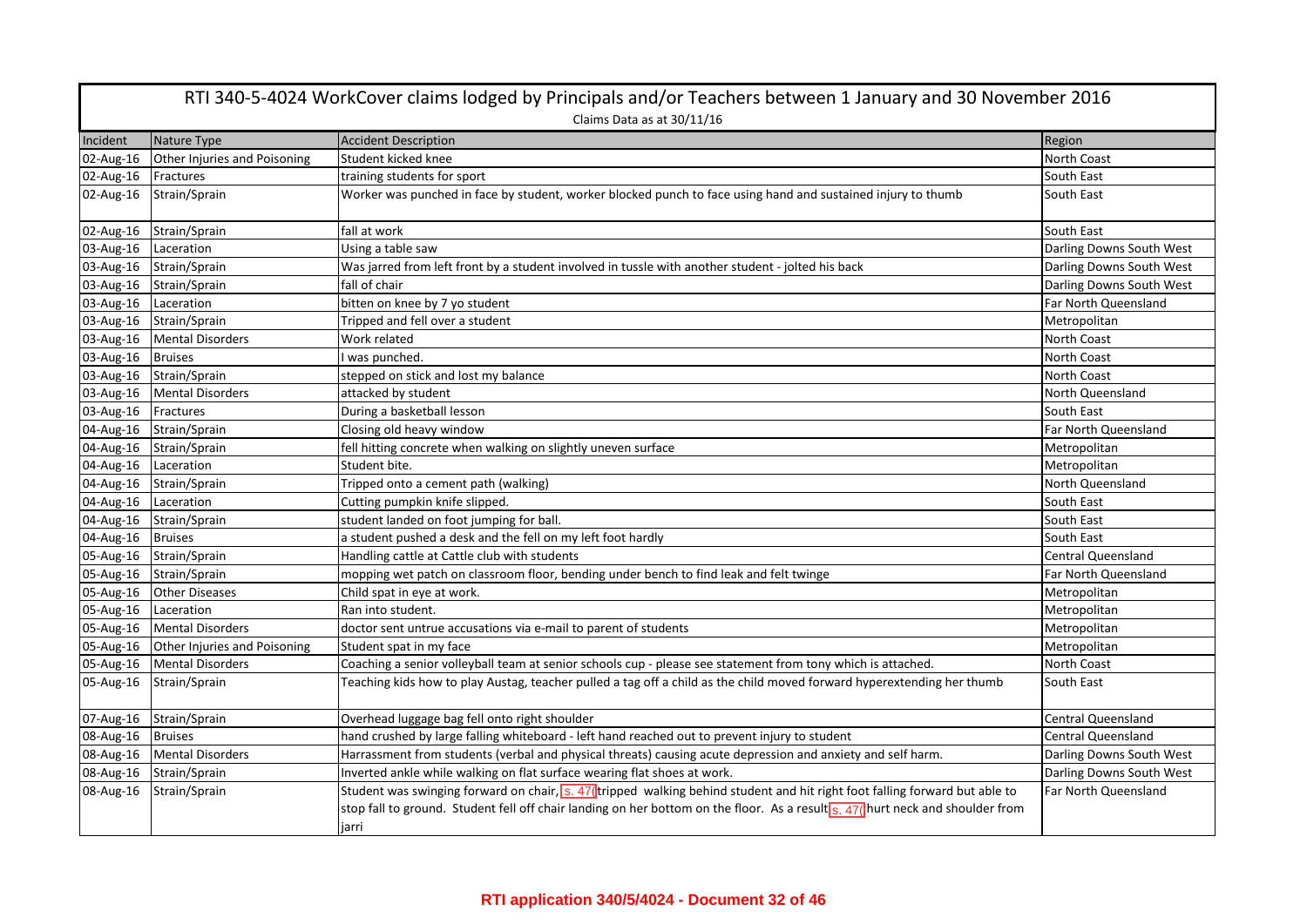|           | RTI 340-5-4024 WorkCover claims lodged by Principals and/or Teachers between 1 January and 30 November 2016 |                                                                                                                                                                                                                                                                                  |                          |  |
|-----------|-------------------------------------------------------------------------------------------------------------|----------------------------------------------------------------------------------------------------------------------------------------------------------------------------------------------------------------------------------------------------------------------------------|--------------------------|--|
|           | Claims Data as at 30/11/16                                                                                  |                                                                                                                                                                                                                                                                                  |                          |  |
| Incident  | Nature Type                                                                                                 | <b>Accident Description</b>                                                                                                                                                                                                                                                      | Region                   |  |
| 08-Aug-16 | Strain/Sprain                                                                                               | Fell over on veranda at school. Was walking between classes when tripped over on nail and landed on left upper arm.                                                                                                                                                              | Far North Queensland     |  |
| 08-Aug-16 | Strain/Sprain                                                                                               | Lifting box of folders.                                                                                                                                                                                                                                                          | Metropolitan             |  |
| 08-Aug-16 | Strain/Sprain                                                                                               | Right shoulder not yet completely recovered from previous incident at school (May 2016).                                                                                                                                                                                         | North Coast              |  |
| 08-Aug-16 | Other Diseases                                                                                              | Contracted violent staph infection at work. swimming pool                                                                                                                                                                                                                        | North Coast              |  |
| 08-Aug-16 | Strain/Sprain                                                                                               | High voice useage, as a Music Teacher I use my voice daily.                                                                                                                                                                                                                      | <b>North Coast</b>       |  |
| 08-Aug-16 | Other Injuries and Poisoning                                                                                | tripped on carpet and fell back striking head                                                                                                                                                                                                                                    | South East               |  |
| 09-Aug-16 | Strain/Sprain                                                                                               | fall on stairs and finger bent backwards at the edge of the stairs                                                                                                                                                                                                               | Metropolitan             |  |
| 09-Aug-16 | Laceration                                                                                                  | taking needle tip from container, stuck thumb on used tip                                                                                                                                                                                                                        | <b>North Coast</b>       |  |
| 09-Aug-16 | Strain/Sprain                                                                                               | During the teaching of Oztag and coaching the school rugby league team on Tuesday the 9th August I have torn my cartilage in North Coast<br>my right knee but not known it has happened until I went to the Crossfit gym in the afternoon and put weights on my<br>shoulders and |                          |  |
| 09-Aug-16 | <b>Mental Disorders</b>                                                                                     | Student swore at him and other students' followed her and abused him.                                                                                                                                                                                                            | <b>North Coast</b>       |  |
| 09-Aug-16 | Strain/Sprain                                                                                               | Trip and fall related to hole in footpath                                                                                                                                                                                                                                        | <b>North Coast</b>       |  |
| 09-Aug-16 | Other Injuries and Poisoning                                                                                | moving tents to get football equipment                                                                                                                                                                                                                                           | South East               |  |
| 09-Aug-16 | Strain/Sprain                                                                                               | Bending over and turning                                                                                                                                                                                                                                                         | South East               |  |
| 09-Aug-16 | Fractures                                                                                                   | Walking and strip on matt on an uneven surface                                                                                                                                                                                                                                   | South East               |  |
| 10-Aug-16 | Strain/Sprain                                                                                               | did some art work on floor and felt pain on rising and again after rising from low chair at work                                                                                                                                                                                 | <b>North Coast</b>       |  |
| 10-Aug-16 | Laceration                                                                                                  | got cut by a door                                                                                                                                                                                                                                                                | South East               |  |
| 10-Aug-16 | <b>Bruises</b>                                                                                              | Impact to head from fridge                                                                                                                                                                                                                                                       | South East               |  |
| 10-Aug-16 | Strain/Sprain                                                                                               | Being hit by a student on the R shoulder.                                                                                                                                                                                                                                        | South East               |  |
| 11-Aug-16 | Strain/Sprain                                                                                               | lifting high jump mats at work                                                                                                                                                                                                                                                   | Darling Downs South West |  |
| 11-Aug-16 | Strain/Sprain                                                                                               | Kick and scratch by a student at work                                                                                                                                                                                                                                            | Metropolitan             |  |
| 11-Aug-16 | <b>Mental Disorders</b>                                                                                     | Overburdened/overwhelmed by work demands                                                                                                                                                                                                                                         | <b>North Coast</b>       |  |
| 11-Aug-16 | <b>Bruises</b>                                                                                              | Student threw shoe at me                                                                                                                                                                                                                                                         | <b>North Coast</b>       |  |
| 11-Aug-16 | Fractures                                                                                                   | work group training session running activity on artificial grass in undercover area at workplace (avoiding student who was<br>running at me - tripped over and sustained injury)                                                                                                 | South East               |  |
| 12-Aug-16 | Strain/Sprain                                                                                               | sports training - soccer                                                                                                                                                                                                                                                         | Darling Downs South West |  |
| 12-Aug-16 | Strain/Sprain                                                                                               | slipped down stairs at work                                                                                                                                                                                                                                                      | Metropolitan             |  |
| 12-Aug-16 | Strain/Sprain                                                                                               | Ch punched me with 2 fists                                                                                                                                                                                                                                                       | Metropolitan             |  |
| 12-Aug-16 | Fractures                                                                                                   | Fall over while at the Ekka - $\sqrt{s}$ . $47(3)(b)$ - Contrary to the Public Interest<br>As the IW fell Metropolitan                                                                                                                                                           |                          |  |
|           |                                                                                                             | she fell on her face and the glasses the IW was wearing pushed into face and cut the bridge of the nose and caused 2 black<br>eye                                                                                                                                                |                          |  |
| 12-Aug-16 | Strain/Sprain                                                                                               | Refereeing touch, running and slipped a bit.                                                                                                                                                                                                                                     | Metropolitan             |  |
| 12-Aug-16 | Strain/Sprain                                                                                               | Fell off a desk and landed on that foot.                                                                                                                                                                                                                                         | North Coast              |  |
| 12-Aug-16 | <b>Mental Disorders</b>                                                                                     | A student rode past on a scooter, giving worker a fright and causing her to turn around and jerk her neck forward and<br>backwards.                                                                                                                                              | North Queensland         |  |
|           | 12-Aug-16 Strain/Sprain                                                                                     | Fell off obstacle                                                                                                                                                                                                                                                                | South East               |  |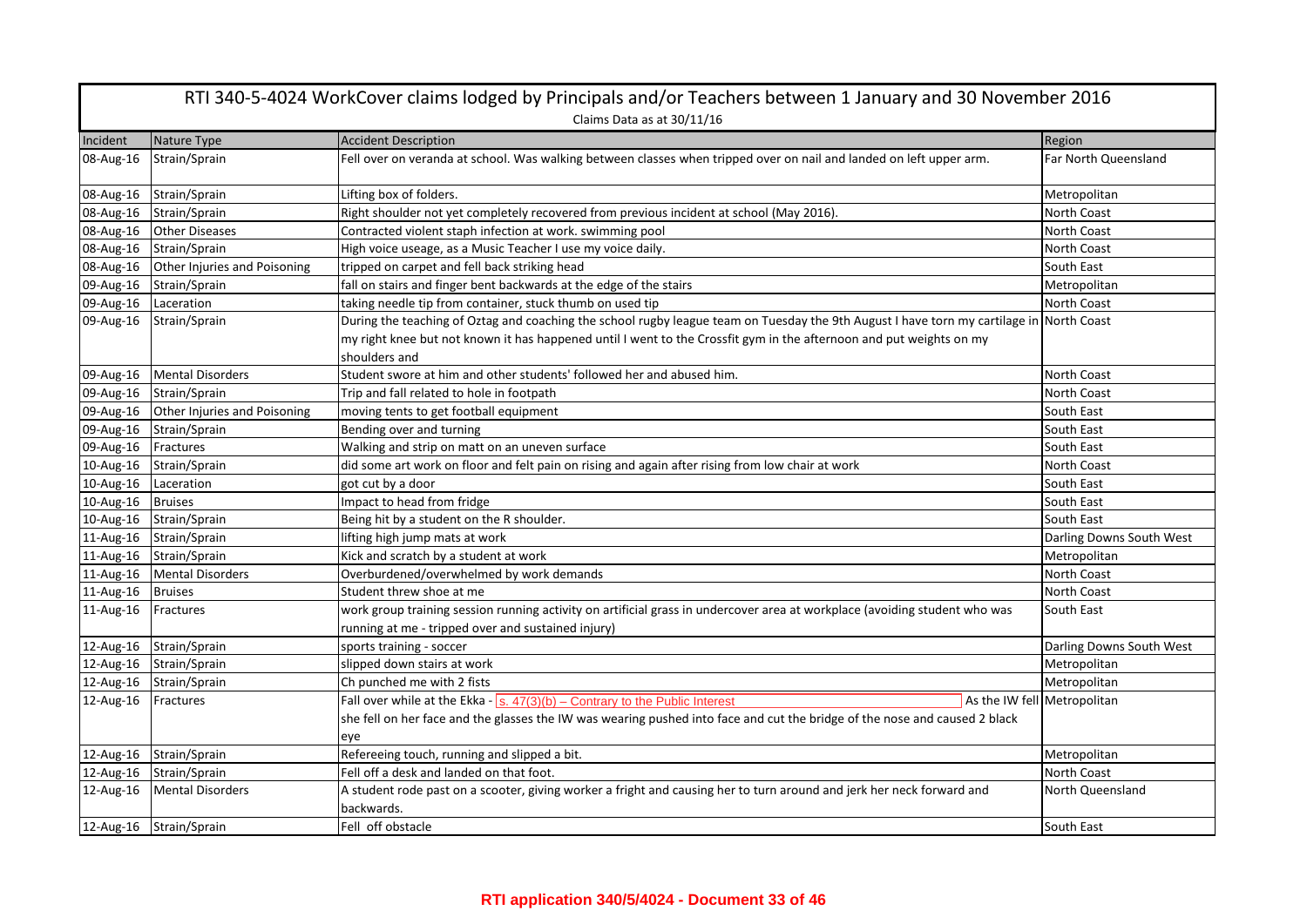| RTI 340-5-4024 WorkCover claims lodged by Principals and/or Teachers between 1 January and 30 November 2016 |                              |                                                                                                                                  |                          |  |
|-------------------------------------------------------------------------------------------------------------|------------------------------|----------------------------------------------------------------------------------------------------------------------------------|--------------------------|--|
|                                                                                                             | Claims Data as at 30/11/16   |                                                                                                                                  |                          |  |
| Incident                                                                                                    | Nature Type                  | <b>Accident Description</b>                                                                                                      | Region                   |  |
| 12-Aug-16                                                                                                   | Strain/Sprain                | demonstrating a skill as part of a PE lesson                                                                                     | South East               |  |
| 12-Aug-16                                                                                                   | Strain/Sprain                | Rolled ankle while at work                                                                                                       | South East               |  |
| 15-Aug-16                                                                                                   | Strain/Sprain                | stretching leg muscles by leaning against a wall doing a demonstration warm-up                                                   | Metropolitan             |  |
| 15-Aug-16                                                                                                   | <b>Other Diseases</b>        | I tripped down the step leading to the car park and rolled my ankle.                                                             | Metropolitan             |  |
| 15-Aug-16                                                                                                   | <b>Other Diseases</b>        | Voice use as teacher.                                                                                                            | Metropolitan             |  |
| 15-Aug-16                                                                                                   | Strain/Sprain                | fell at work from an office chair on wheels - gas lift on chair does not work, and was too high when IW trying to get off chair, | South East               |  |
|                                                                                                             |                              | chair slipped out and IW landed on backside                                                                                      |                          |  |
| 15-Aug-16                                                                                                   | <b>Mental Disorders</b>      | When teacher was informed of a new student entering the classroom                                                                | South East               |  |
| 16-Aug-16                                                                                                   | Strain/Sprain                | She bend over carrying and getting organise set up room for playing group                                                        | Darling Downs South West |  |
| 16-Aug-16                                                                                                   | <b>Mental Disorders</b>      | repeated verbal abuse/threats                                                                                                    | Darling Downs South West |  |
| 16-Aug-16                                                                                                   | Strain/Sprain                | Packing up expandable tunnel, kid has jumped on it and hurt shoulder                                                             | North Coast              |  |
| 16-Aug-16                                                                                                   | Strain/Sprain                | Walking up a flight of stairs.                                                                                                   | North Coast              |  |
|                                                                                                             | 17-Aug-16 Strain/Sprain      | Pole fell on head                                                                                                                | Metropolitan             |  |
| 17-Aug-16                                                                                                   | Strain/Sprain                | Alighting from bus                                                                                                               | North Coast              |  |
| 17-Aug-16                                                                                                   | Laceration                   | Restraining the child                                                                                                            | North Coast              |  |
| 17-Aug-16                                                                                                   | Other Injuries and Poisoning | A student attempted to run out of an office, I closed the door for her safety a pain in my shoulder                              | South East               |  |
| 18-Aug-16                                                                                                   | <b>Other Diseases</b>        | continuous exposure to loud noise in workshop                                                                                    | Far North Queensland     |  |
|                                                                                                             | 18-Aug-16 Strain/Sprain      | Not stated                                                                                                                       | North Coast              |  |
| 18-Aug-16                                                                                                   | Strain/Sprain                | activity with students one fell pulling me off balance I put my hand down to break the fall                                      | North Coast              |  |
| 18-Aug-16                                                                                                   | Laceration                   | Student grabbed my finger and bit + gnawed my nail. His teeth broke skin under my nail.                                          | North Coast              |  |
| 18-Aug-16                                                                                                   | <b>Bruises</b>               | Sitting on my desk when the light fell.                                                                                          | South East               |  |
| 18-Aug-16                                                                                                   | <b>Other Diseases</b>        | Excessive noise over 26 years of teaching. -Poorly designed workrooms.- Lack of Personal protective equipment.                   | South East               |  |
| 18-Aug-16                                                                                                   | Hernia                       | Lifting swamped canoe                                                                                                            | South East               |  |
| 19-Aug-16                                                                                                   | Other Injuries and Poisoning | Student kicked ball and ball made contact with wrist                                                                             | Central Queensland       |  |
| 19-Aug-16                                                                                                   | Strain/Sprain                | Standing behind desk turned to assist student & twisted R Knee                                                                   | Far North Queensland     |  |
| 19-Aug-16                                                                                                   | Strain/Sprain                | A student attempting to hit me                                                                                                   | Metropolitan             |  |
| 19-Aug-16                                                                                                   | <b>Other Diseases</b>        | Was moving mobile stage which folds up and was on wheels was not latched property it landed on pts bent knee and skidded         | Metropolitan             |  |
|                                                                                                             |                              | off the front of the knee and then down                                                                                          |                          |  |
| 19-Aug-16                                                                                                   | Strain/Sprain                | Fell back over a child @ sport                                                                                                   | Metropolitan             |  |
| 19-Aug-16                                                                                                   | <b>Mental Disorders</b>      | Assaulted by student                                                                                                             | North Coast              |  |
| 19-Aug-16                                                                                                   | Laceration                   | power saw blade                                                                                                                  | North Coast              |  |
| 19-Aug-16                                                                                                   | Strain/Sprain                | Walking & turning                                                                                                                | North Coast              |  |
| 19-Aug-16                                                                                                   | Laceration                   | workplace injury - involved in court game, slipped and fell                                                                      | North Coast              |  |
| 19-Aug-16                                                                                                   | Strain/Sprain                | Falling back on floor                                                                                                            | South East               |  |
| 20-Aug-16                                                                                                   | Strain/Sprain                | Moving trestle table at work                                                                                                     | North Coast              |  |
| 20-Aug-16                                                                                                   | Strain/Sprain                | twisted her foot on uneven footpath                                                                                              | South East               |  |
|                                                                                                             | 21-Aug-16 Strain/Sprain      | voice use as music teacher                                                                                                       | <b>North Coast</b>       |  |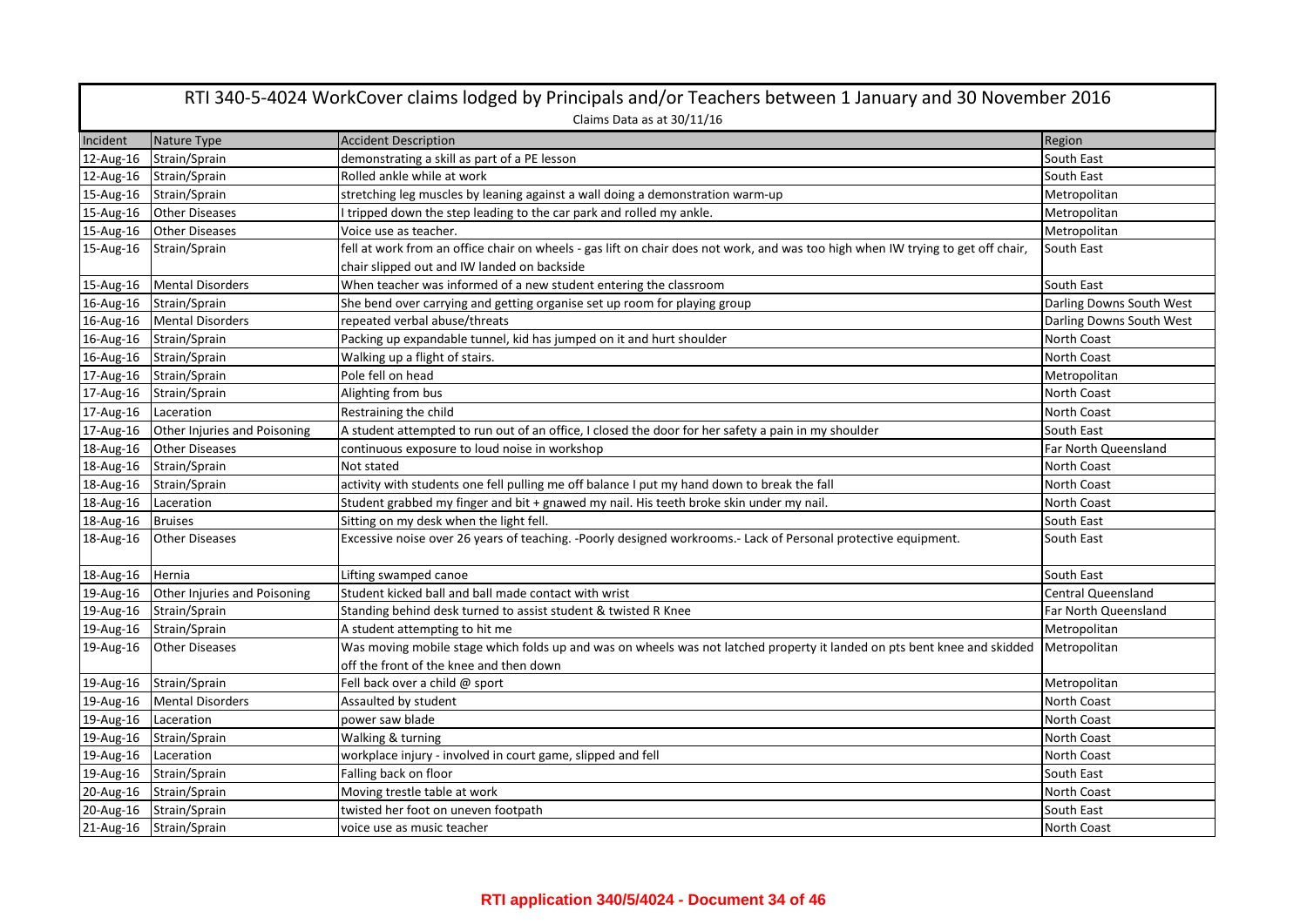|           | RTI 340-5-4024 WorkCover claims lodged by Principals and/or Teachers between 1 January and 30 November 2016 |                                                                                                              |                           |  |
|-----------|-------------------------------------------------------------------------------------------------------------|--------------------------------------------------------------------------------------------------------------|---------------------------|--|
|           |                                                                                                             | Claims Data as at 30/11/16                                                                                   |                           |  |
| Incident  | Nature Type                                                                                                 | <b>Accident Description</b>                                                                                  | Region                    |  |
| 22-Aug-16 | Strain/Sprain                                                                                               | Physically supporting a student - stop the student from coming through a intersection on a bike              | North Coast               |  |
| 22-Aug-16 | Laceration                                                                                                  | Walk straight into a pole while at school.                                                                   | North Coast               |  |
| 22-Aug-16 | Strain/Sprain                                                                                               | Foot caught under couch while walking in classroom fell quickly to floor taking brunt of impact to chest     | North Coast               |  |
| 22-Aug-16 | Fractures                                                                                                   | tripped on electrical cable                                                                                  | North Queensland          |  |
| 22-Aug-16 | <b>Bruises</b>                                                                                              | Rolled 150kg concrete slab which squashed it between the slab and the pole                                   | South East                |  |
| 23-Aug-16 | <b>Bruises</b>                                                                                              | Moving student.                                                                                              | <b>Central Queensland</b> |  |
| 23-Aug-16 | Strain/Sprain                                                                                               | slipped on wet floor                                                                                         | Darling Downs South West  |  |
| 23-Aug-16 | Laceration                                                                                                  | cut finger on metal                                                                                          | Far North Queensland      |  |
| 23-Aug-16 | Fractures                                                                                                   | missed a step and fell landing on right side                                                                 | Far North Queensland      |  |
| 23-Aug-16 | Strain/Sprain                                                                                               | Bending under desk to plug in power chord                                                                    | Metropolitan              |  |
| 23-Aug-16 | Laceration                                                                                                  | Walking down the stair lost balance and fell                                                                 | Metropolitan              |  |
| 23-Aug-16 | Strain/Sprain                                                                                               | Baton change in relay                                                                                        | Metropolitan              |  |
| 23-Aug-16 | Fractures                                                                                                   | Tripped and fell over student landing on arm                                                                 | South East                |  |
| 23-Aug-16 | Strain/Sprain                                                                                               | Student rammed into her.                                                                                     | South East                |  |
| 24-Aug-16 | Other Injuries and Poisoning                                                                                | Standing on desk turning projector on. Slipped and fell                                                      | Darling Downs South West  |  |
| 24-Aug-16 | Strain/Sprain                                                                                               | slipped on stairs and fell                                                                                   | Darling Downs South West  |  |
| 24-Aug-16 | <b>Mental Disorders</b>                                                                                     | Involved with attempted suicide of pupil. off work 2 hrs 24/8/16, off 25/9 and 29/9/16                       | Far North Queensland      |  |
| 24-Aug-16 | <b>Bruises</b>                                                                                              | student attacking with metal louvres                                                                         | Metropolitan              |  |
| 24-Aug-16 | <b>Other Diseases</b>                                                                                       | Landing hard on my leg after jumping.                                                                        | Metropolitan              |  |
| 24-Aug-16 | Strain/Sprain                                                                                               | Bent to move coffee table in office                                                                          | Metropolitan              |  |
| 24-Aug-16 | Strain/Sprain                                                                                               | mechanical fall on sacrum                                                                                    | North Coast               |  |
| 24-Aug-16 | Fractures                                                                                                   | Slipped                                                                                                      | North Coast               |  |
| 24-Aug-16 | <b>Other Diseases</b>                                                                                       | twisted left knee in inversion while adjusting car seat at work                                              | South East                |  |
| 25-Aug-16 | Other Injuries and Poisoning                                                                                | hitting an ottoman while working in dark area backstage                                                      | <b>Central Queensland</b> |  |
| 25-Aug-16 | <b>Mental Disorders</b>                                                                                     | Ongoing                                                                                                      | Darling Downs South West  |  |
| 25-Aug-16 | <b>Mental Disorders</b>                                                                                     | aggressive child in class was punched and verbally abused by the student no perceived administrative support | Darling Downs South West  |  |
| 25-Aug-16 | <b>Mental Disorders</b>                                                                                     | Workplace bullying                                                                                           | Far North Queensland      |  |
| 25-Aug-16 | Strain/Sprain                                                                                               | IW stated - IW bent couple of time to assist student.                                                        | Metropolitan              |  |
| 25-Aug-16 | <b>Bruises</b>                                                                                              | trip/fall                                                                                                    | Metropolitan              |  |
| 25-Aug-16 | <b>Mental Disorders</b>                                                                                     | Work stress                                                                                                  | Metropolitan              |  |
| 25-Aug-16 | <b>Other Diseases</b>                                                                                       | Prendus? injury - March 2015/aggravation? injury                                                             | North Coast               |  |
| 25-Aug-16 | Mental Disorders                                                                                            | Stress rom children/Parents in class                                                                         | North Coast               |  |
| 25-Aug-16 | Other Injuries and Poisoning                                                                                | Twisted walking down stairs                                                                                  | North Coast               |  |
| 25-Aug-16 | <b>Bruises</b>                                                                                              | assaulted by student                                                                                         | South East                |  |
| 26-Aug-16 | Strain/Sprain                                                                                               | putting poster up on wall / pushing blue tac with poster onto wall                                           | Metropolitan              |  |
| 26-Aug-16 | Laceration                                                                                                  | I was using scissors to cut and flatten boxes and slipped and cut my thumb                                   | Metropolitan              |  |
| 26-Aug-16 | <b>Mental Disorders</b>                                                                                     | Racial abuse by fellow worker at work                                                                        | North Coast               |  |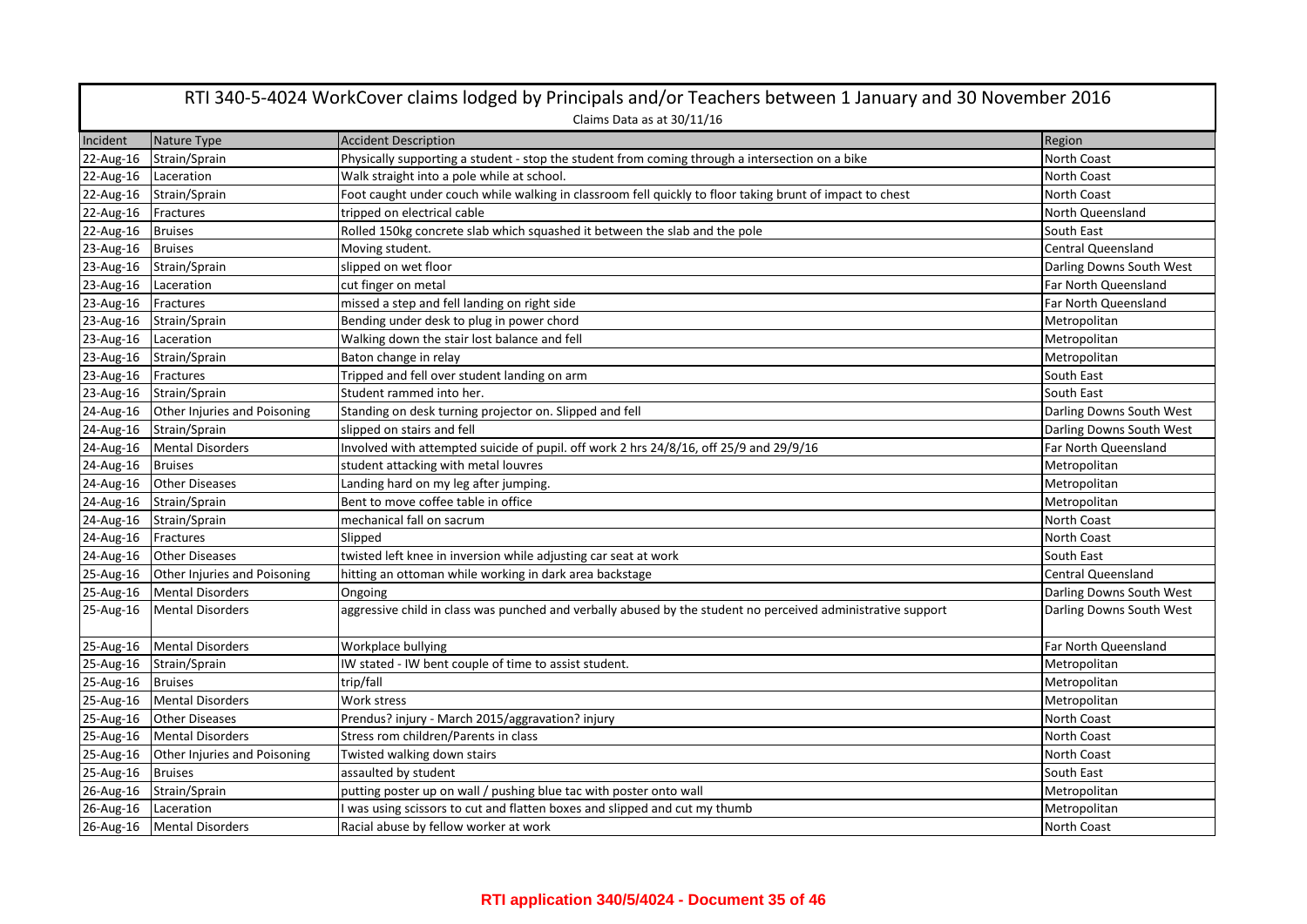|           | RTI 340-5-4024 WorkCover claims lodged by Principals and/or Teachers between 1 January and 30 November 2016 |                                                                                                                                  |                           |  |
|-----------|-------------------------------------------------------------------------------------------------------------|----------------------------------------------------------------------------------------------------------------------------------|---------------------------|--|
|           | Claims Data as at 30/11/16                                                                                  |                                                                                                                                  |                           |  |
| Incident  | Nature Type                                                                                                 | <b>Accident Description</b>                                                                                                      | Region                    |  |
| 26-Aug-16 | Strain/Sprain                                                                                               | Inversion injury left ankle- rolled ankle of side of a step                                                                      | South East                |  |
| 29-Aug-16 | Dislocation                                                                                                 | walking on uneven ground                                                                                                         | <b>Central Queensland</b> |  |
| 29-Aug-16 | Strain/Sprain                                                                                               | Moving laptops by reaching out left arm and lifting and pulling with left arm                                                    | <b>Central Queensland</b> |  |
| 29-Aug-16 | <b>Bruises</b>                                                                                              | foot was stuck in pothole, fell onto right shoulder                                                                              | Darling Downs South West  |  |
| 29-Aug-16 | <b>Bruises</b>                                                                                              | Full water bottle been thrown into face by accident                                                                              | Far North Queensland      |  |
| 29-Aug-16 | Strain/Sprain                                                                                               | Twisting/straightening movement                                                                                                  | Metropolitan              |  |
| 29-Aug-16 | <b>Mental Disorders</b>                                                                                     | Assault by student                                                                                                               | North Coast               |  |
| 29-Aug-16 | <b>Other Diseases</b>                                                                                       | Excessive strain of voice in classroom, pt is teacher                                                                            | <b>North Coast</b>        |  |
| 29-Aug-16 | Strain/Sprain                                                                                               | Hit in left angle of jaw with ball                                                                                               | South East                |  |
| 29-Aug-16 | Strain/Sprain                                                                                               | Tripped over a step, that was not seen                                                                                           | South East                |  |
| 29-Aug-16 | Strain/Sprain                                                                                               | Bending down to get home reader for children                                                                                     | South East                |  |
| 30-Aug-16 | Strain/Sprain                                                                                               | Falling down school stairs                                                                                                       | <b>Central Queensland</b> |  |
| 30-Aug-16 | Strain/Sprain                                                                                               | Standup paddleboarding accident while on school camp                                                                             | Darling Downs South West  |  |
| 30-Aug-16 | Fractures                                                                                                   | Bit fingernail and tooth cracked. There had been a previous injury to that same tooth which is why it cracked                    | Metropolitan              |  |
| 30-Aug-16 | Strain/Sprain                                                                                               | Hit by a hockey stick by a student at the school                                                                                 | Metropolitan              |  |
| 30-Aug-16 | Strain/Sprain                                                                                               | IW stated - IW was tangled up with the chair with the student and tripped over.                                                  | North Queensland          |  |
| 30-Aug-16 | Other Injuries and Poisoning                                                                                | Not entered                                                                                                                      | South East                |  |
| 31-Aug-16 | <b>Bruises</b>                                                                                              | Struck by soccer ball at short distance, on right ribcage                                                                        | Darling Downs South West  |  |
| 31-Aug-16 | <b>Dislocation</b>                                                                                          | Catching cricket ball                                                                                                            | Metropolitan              |  |
| 31-Aug-16 | Strain/Sprain                                                                                               | stepped down from step ladder, missed step and jarred back                                                                       | Metropolitan              |  |
| 31-Aug-16 | Strain/Sprain                                                                                               | hit by a child                                                                                                                   | North Coast               |  |
| 31-Aug-16 | Strain/Sprain                                                                                               | I was carrying a box of books walking out the door I didn't see the drop. I rolled my ankle.                                     | South East                |  |
| 31-Aug-16 | Strain/Sprain                                                                                               | Holding a child who kept dropping to the ground                                                                                  | South East                |  |
| 01-Sep-16 | Strain/Sprain                                                                                               | While standing in the school grounds talking with another teacher, a student kicked a soccer ball at close range hitting me in   | <b>Central Queensland</b> |  |
|           |                                                                                                             | the side of the head.                                                                                                            |                           |  |
| 01-Sep-16 | <b>Other Diseases</b>                                                                                       | participating in sport with school students, jumped up and landed awkwardly on left leg, swelling in knee, difficulty walking on | <b>Central Queensland</b> |  |
|           |                                                                                                             | left leg                                                                                                                         |                           |  |
| 01-Sep-16 | Strain/Sprain                                                                                               | lent over to stop two students fighting                                                                                          | <b>Central Queensland</b> |  |
| 01-Sep-16 | Other Injuries and Poisoning                                                                                | walking down concrete stairs                                                                                                     | Metropolitan              |  |
| 01-Sep-16 | Strain/Sprain                                                                                               | Twisted her right knee during exam supervision                                                                                   | Metropolitan              |  |
| 01-Sep-16 | Fractures                                                                                                   | scoring a try whilst playing footy with the school kids training them - fell on the field hardly on his elbow.                   | North Coast               |  |
| 01-Sep-16 | Strain/Sprain                                                                                               | Post trauma at work playing soccer at school PE Teacher                                                                          | North Coast               |  |
| 01-Sep-16 | Strain/Sprain                                                                                               | She flipped over a child at work & landed on her head.                                                                           | South East                |  |
| 02-Sep-16 | Strain/Sprain                                                                                               | Was assaulted by a student at work                                                                                               | Metropolitan              |  |
| 02-Sep-16 | Strain/Sprain                                                                                               | holding a student                                                                                                                | Metropolitan              |  |
| 02-Sep-16 | <b>Other Diseases</b>                                                                                       | I was at school playing touch football with students and teachers                                                                | North Coast               |  |
| 02-Sep-16 | <b>Mental Disorders</b>                                                                                     | Patient was spat at by a student on 02092016. This incident has caused her anxiety and I do not feel she should work in that     | North Queensland          |  |
|           |                                                                                                             | school for the next two weeks.                                                                                                   |                           |  |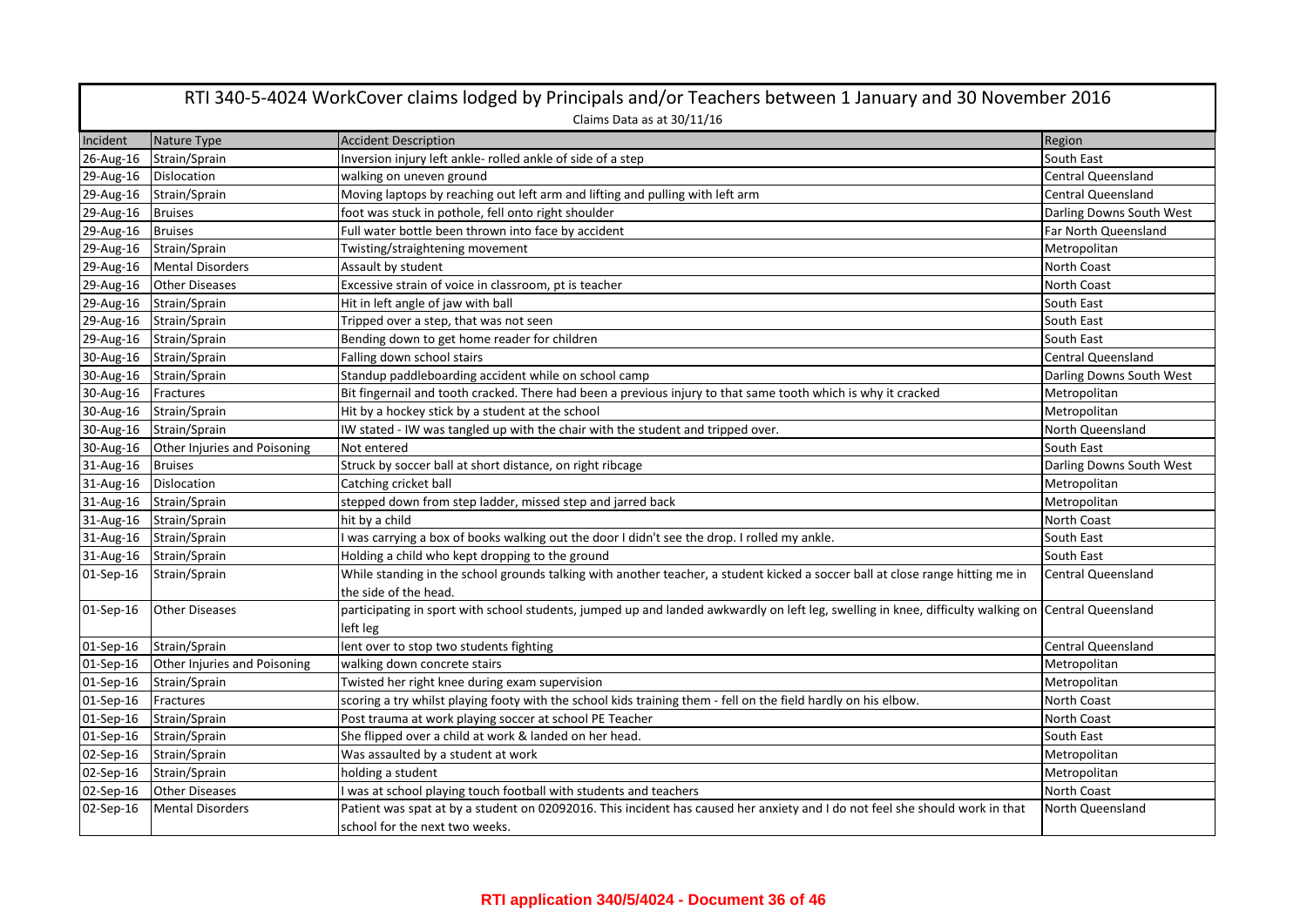| RTI 340-5-4024 WorkCover claims lodged by Principals and/or Teachers between 1 January and 30 November 2016 |                                     |                                                                                                                                                                                                                                                     |                           |  |
|-------------------------------------------------------------------------------------------------------------|-------------------------------------|-----------------------------------------------------------------------------------------------------------------------------------------------------------------------------------------------------------------------------------------------------|---------------------------|--|
|                                                                                                             | Claims Data as at 30/11/16          |                                                                                                                                                                                                                                                     |                           |  |
| Incident                                                                                                    | Nature Type                         | <b>Accident Description</b>                                                                                                                                                                                                                         | Region                    |  |
| 02-Sep-16                                                                                                   | Laceration                          | Tripped over ladder                                                                                                                                                                                                                                 | South East                |  |
| 02-Sep-16                                                                                                   | <b>Mental Disorders</b>             | Stress has been going on for past few weeks caused by bullying and inappropriate behaviour from school Principle in relation<br>meeting and emails                                                                                                  | South East                |  |
| 05-Sep-16                                                                                                   | Other Injuries and Poisoning        | Lifting garden seat so I could close + lock the door                                                                                                                                                                                                | Far North Queensland      |  |
| 05-Sep-16                                                                                                   | Other Injuries and Poisoning        | Had a epileptic seizure at work, which has been triggered by a lot of workplace stress. Wasn't given adequate support by the<br>school. Over work and the main trigger to epilepsy was exhaustion and I was on a return to work plan.               | North Coast               |  |
| 05-Sep-16                                                                                                   | Strain/Sprain                       | Pe school activity                                                                                                                                                                                                                                  | North Coast               |  |
| 05-Sep-16                                                                                                   | Fractures                           | Lunchtime competition with students - playing basketball and hit hand against a students leg                                                                                                                                                        | <b>North Coast</b>        |  |
| 05-Sep-16                                                                                                   | <b>Mental Disorders</b>             | witnessing a critical incident (suicide)                                                                                                                                                                                                            | North Queensland          |  |
| 05-Sep-16                                                                                                   | <b>Bruises</b>                      | Strained left knee as landing stride in a school staff basketball game                                                                                                                                                                              | South East                |  |
| 05-Sep-16                                                                                                   | Other Injuries and Poisoning        | Back, Rt Shoulder and Lt Ankle pains after being assaulted by a 12 yr old student                                                                                                                                                                   | South East                |  |
| 05-Sep-16                                                                                                   | <b>Bruises</b>                      | jarred left middle finger catching ball and right knee on landing stride during a staff basketball game                                                                                                                                             | South East                |  |
| 05-Sep-16                                                                                                   | Other Injuries and Poisoning        | touching the hydraulic press and power pendant                                                                                                                                                                                                      | South East                |  |
| 06-Sep-16                                                                                                   | Other Injuries and Poisoning        | Lifting a child in prep grade to help parents in getting him out of classroom and into their car                                                                                                                                                    | <b>Central Queensland</b> |  |
| 06-Sep-16                                                                                                   | Strain/Sprain                       | trying to break up playground fight                                                                                                                                                                                                                 | Central Queensland        |  |
| 06-Sep-16                                                                                                   | Strain/Sprain                       | Talking to a teacher, turn around & fell on a chair sore left chest.                                                                                                                                                                                | Metropolitan              |  |
| 06-Sep-16                                                                                                   | Other Injuries and Poisoning        | pencil has gone into eye                                                                                                                                                                                                                            | Metropolitan              |  |
| 06-Sep-16                                                                                                   | Other Injuries and Poisoning        | Hit hard by child in lower abdomen.                                                                                                                                                                                                                 | Metropolitan              |  |
| 06-Sep-16                                                                                                   | Strain/Sprain                       | Fell on her buttocks on outstretched hand                                                                                                                                                                                                           | North Coast               |  |
| 06-Sep-16                                                                                                   | Dislocation                         | I was teaching sport and a ball has hit my finger                                                                                                                                                                                                   | South East                |  |
| 06-Sep-16                                                                                                   | Strain/Sprain                       | tracking student on uneven ground                                                                                                                                                                                                                   | South East                |  |
| 07-Sep-16                                                                                                   | Strain/Sprain                       | Moving around children in classroom                                                                                                                                                                                                                 | Darling Downs South West  |  |
| 07-Sep-16                                                                                                   | Strain/Sprain                       | lifting/moving chairs at work                                                                                                                                                                                                                       | Far North Queensland      |  |
| 07-Sep-16                                                                                                   | Strain/Sprain                       | Repetitive manual handling                                                                                                                                                                                                                          | Metropolitan              |  |
| 07-Sep-16                                                                                                   | <b>Mental Disorders</b>             | <b>Work Related Stress</b>                                                                                                                                                                                                                          | North Coast               |  |
| 07-Sep-16                                                                                                   | Fractures                           | Slipped onto back                                                                                                                                                                                                                                   | North Coast               |  |
| 07-Sep-16                                                                                                   | <b>Mental Disorders</b>             | Attempted assault by student                                                                                                                                                                                                                        | South East                |  |
| 08-Sep-16                                                                                                   | Other Injuries and Poisoning        | collecting classroom resources from a cupboard. The cupboard door swung shut onto elbow                                                                                                                                                             | <b>Central Queensland</b> |  |
| 08-Sep-16                                                                                                   | Strain/Sprain                       | IW was walking down a bitumen access road from the office towards G Block to meet with their head cleaner. Approximately Darling Downs South West<br>half way between the office and G Block she stood on a stone which caused her ankle to buckle. |                           |  |
| 08-Sep-16                                                                                                   | Strain/Sprain                       | Pulling herself through a door frame to escape assault situation                                                                                                                                                                                    | Metropolitan              |  |
| 08-Sep-16                                                                                                   | <b>Bruises</b>                      | Hit with large hammer                                                                                                                                                                                                                               | Metropolitan              |  |
| 08-Sep-16                                                                                                   | Strain/Sprain                       | Woke up one morning with pain and swelling worse on movement of the left wrist. Possibly due to repetitive strain of typing<br>and writing as patient is a left handed school teacher.                                                              | Metropolitan              |  |
| 08-Sep-16                                                                                                   | Strain/Sprain                       | fell over                                                                                                                                                                                                                                           | Metropolitan              |  |
| 08-Sep-16                                                                                                   | <b>Other Injuries and Poisoning</b> | Hit by a large ball whilst standing doing playground duty.                                                                                                                                                                                          | South East                |  |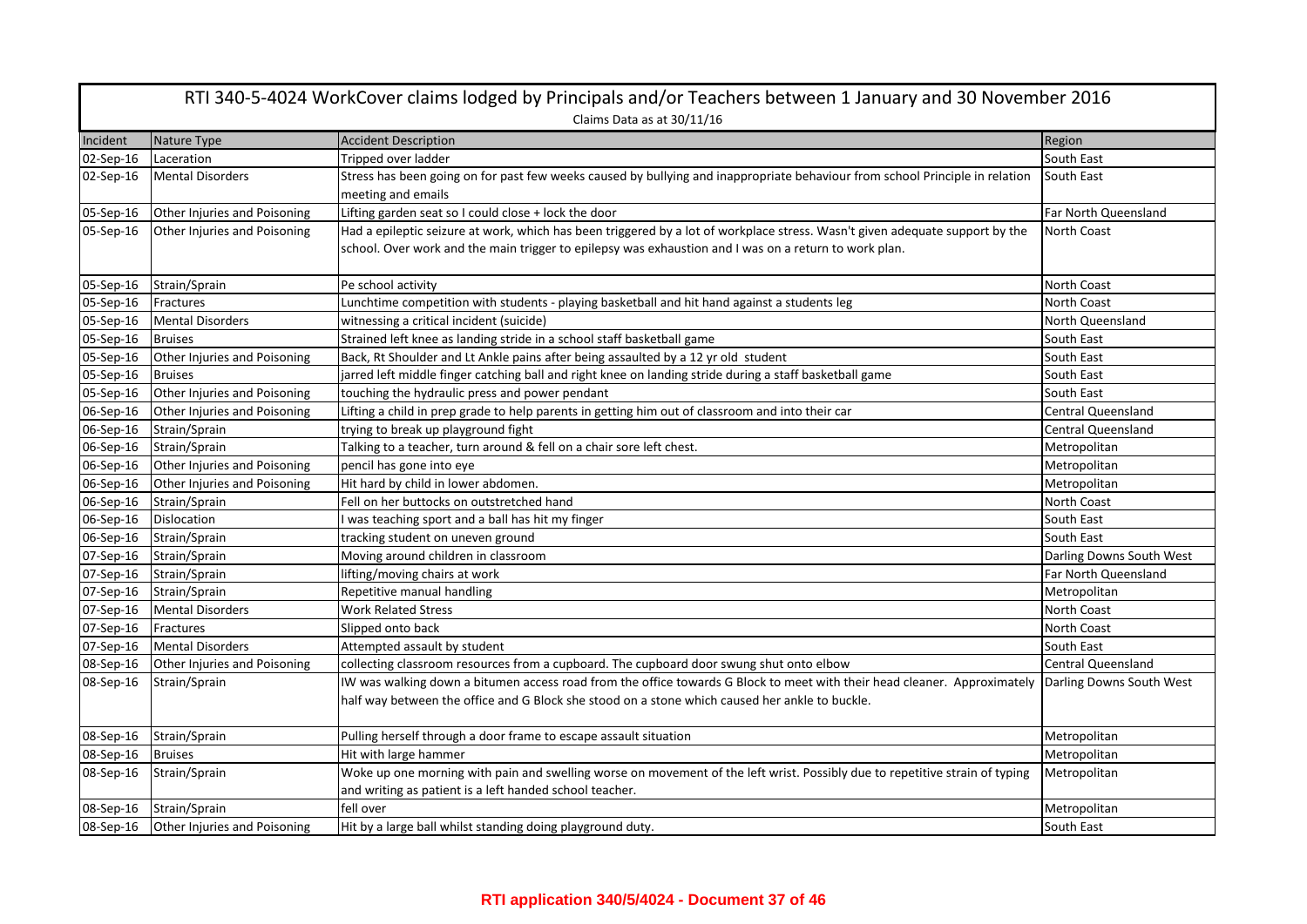|           | RTI 340-5-4024 WorkCover claims lodged by Principals and/or Teachers between 1 January and 30 November 2016 |                                                                                                                                                                                                                                            |                           |  |  |
|-----------|-------------------------------------------------------------------------------------------------------------|--------------------------------------------------------------------------------------------------------------------------------------------------------------------------------------------------------------------------------------------|---------------------------|--|--|
|           | Claims Data as at 30/11/16                                                                                  |                                                                                                                                                                                                                                            |                           |  |  |
| Incident  | Nature Type                                                                                                 | <b>Accident Description</b>                                                                                                                                                                                                                | Region                    |  |  |
| 08-Sep-16 | <b>Mental Disorders</b>                                                                                     | Harrassed by parents, having to break up fights, being spat on.                                                                                                                                                                            | South East                |  |  |
| 08-Sep-16 | <b>Other Injuries and Poisoning</b>                                                                         | tripped on carpet and hit into wall                                                                                                                                                                                                        | South East                |  |  |
| 09-Sep-16 | <b>Mental Disorders</b>                                                                                     | Over worked due to increased workload compared to other teachers, Also student has lodged a stalking complaint against me North Coast                                                                                                      |                           |  |  |
| 09-Sep-16 | Fractures                                                                                                   | While running fall on outstretched arm.                                                                                                                                                                                                    | North Queensland          |  |  |
| 09-Sep-16 | <b>Mental Disorders</b>                                                                                     | Text from Principle                                                                                                                                                                                                                        | South East                |  |  |
| 11-Sep-16 | Strain/Sprain                                                                                               | I was packing up the coffee stall after an event and fell backwards landing heavy on my left wrist.                                                                                                                                        | North Coast               |  |  |
| 12-Sep-16 | Strain/Sprain                                                                                               | Student pulled chair out under me.                                                                                                                                                                                                         | Far North Queensland      |  |  |
| 12-Sep-16 | Strain/Sprain                                                                                               | Trip and fall at                                                                                                                                                                                                                           | Metropolitan              |  |  |
| 12-Sep-16 | Strain/Sprain                                                                                               | Sliding desk for student                                                                                                                                                                                                                   | Metropolitan              |  |  |
| 12-Sep-16 | Fractures                                                                                                   | Lost footing walking around desk on office floor                                                                                                                                                                                           | North Queensland          |  |  |
| 12-Sep-16 | <b>Other Diseases</b>                                                                                       | Persistent screaming for 3 hours.                                                                                                                                                                                                          | South East                |  |  |
| 13-Sep-16 | Other Injuries and Poisoning                                                                                | Falling up stairs                                                                                                                                                                                                                          | Darling Downs South West  |  |  |
| 13-Sep-16 | Other Injuries and Poisoning                                                                                | Falling up stairs                                                                                                                                                                                                                          | Darling Downs South West  |  |  |
| 13-Sep-16 | Strain/Sprain                                                                                               | Defending self against a student                                                                                                                                                                                                           | Metropolitan              |  |  |
| 13-Sep-16 | <b>Bruises</b>                                                                                              | Collapsed at work (fainted)                                                                                                                                                                                                                | Metropolitan              |  |  |
| 13-Sep-16 | Strain/Sprain                                                                                               | Fall on outstretched hand walking in bush for sport                                                                                                                                                                                        | Metropolitan              |  |  |
| 13-Sep-16 | Strain/Sprain                                                                                               | Elevated work related stress with sleeplessness, extended hours at two laptop computer screens and consequent postural<br>strain                                                                                                           | Metropolitan              |  |  |
| 13-Sep-16 | <b>Other Diseases</b>                                                                                       | voice over use at school sports day                                                                                                                                                                                                        | Metropolitan              |  |  |
| 13-Sep-16 | Strain/Sprain                                                                                               | Tripped and fell.                                                                                                                                                                                                                          | South East                |  |  |
| 13-Sep-16 | Strain/Sprain                                                                                               | Worker hitting tennis ball with racquet during sport lesson and wrist popped                                                                                                                                                               | South East                |  |  |
| 13-Sep-16 | Other Injuries and Poisoning                                                                                | Her upper body turned laterally with a swivel chair                                                                                                                                                                                        | South East                |  |  |
| 14-Sep-16 | Other Injuries and Poisoning                                                                                | Standing on brick garden bed speaking to students.                                                                                                                                                                                         | Central Queensland        |  |  |
| 14-Sep-16 | <b>Other Diseases</b>                                                                                       |                                                                                                                                                                                                                                            | Metropolitan              |  |  |
|           |                                                                                                             | Constant use of voice during choral workshop at school.                                                                                                                                                                                    |                           |  |  |
| 14-Sep-16 | Strain/Sprain                                                                                               | Was run into by a student in the walkway outside her classrooms.                                                                                                                                                                           | North Queensland          |  |  |
| 14-Sep-16 | Other Injuries and Poisoning                                                                                | attacked by student - bitten and scratched                                                                                                                                                                                                 | North Queensland          |  |  |
| 15-Sep-16 | Strain/Sprain                                                                                               | Tripped over nail protruding through floor boards                                                                                                                                                                                          | <b>Central Queensland</b> |  |  |
| 15-Sep-16 | Strain/Sprain                                                                                               | Moving percussion between buildings.                                                                                                                                                                                                       | Metropolitan              |  |  |
| 15-Sep-16 | Strain/Sprain                                                                                               | Hit wrist on a desk as was carrying along another desk                                                                                                                                                                                     | Metropolitan              |  |  |
| 15-Sep-16 | Strain/Sprain                                                                                               | Escorting a child to sick bay and the student dropped to the ground and pulled her arm causing pain                                                                                                                                        | Metropolitan              |  |  |
| 15-Sep-16 | Strain/Sprain                                                                                               | inversion injury and fall on uneven concrete at work                                                                                                                                                                                       | Metropolitan              |  |  |
| 15-Sep-16 | Fractures                                                                                                   | hit by soccer ball                                                                                                                                                                                                                         | South East                |  |  |
| 15-Sep-16 | Other Injuries and Poisoning                                                                                | Laser pen was being aimed at the workers eye by a student                                                                                                                                                                                  | South East                |  |  |
| 16-Sep-16 | Strain/Sprain                                                                                               | At wrk at the car park - whilst on site, stepped on uneven ground and twisting of the left ankle/foot and causing to fall over. Pt Central Queensland<br>did not hit head on the ground nor loss of consciousness but sore left ankle/foot |                           |  |  |
| 16-Sep-16 | Other Injuries and Poisoning                                                                                | caught arm in cord and pulled urn over on self                                                                                                                                                                                             | Darling Downs South West  |  |  |
| 16-Sep-16 | Strain/Sprain                                                                                               | Pothole, fell and twisted ankle.                                                                                                                                                                                                           | Metropolitan              |  |  |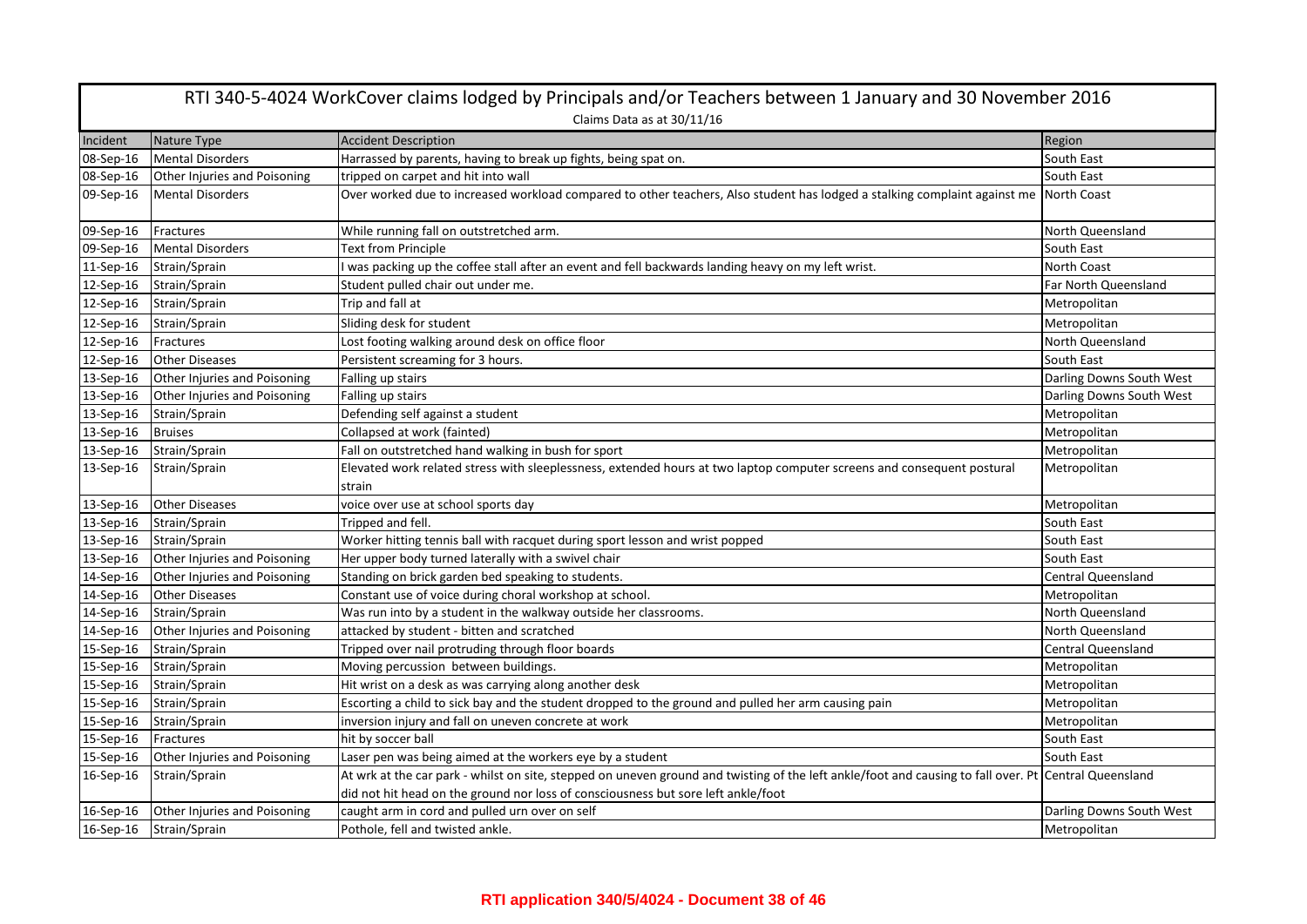| RTI 340-5-4024 WorkCover claims lodged by Principals and/or Teachers between 1 January and 30 November 2016 |                              |                                                                                                                        |                           |  |
|-------------------------------------------------------------------------------------------------------------|------------------------------|------------------------------------------------------------------------------------------------------------------------|---------------------------|--|
|                                                                                                             |                              | Claims Data as at 30/11/16                                                                                             |                           |  |
| Incident                                                                                                    | Nature Type                  | <b>Accident Description</b>                                                                                            | Region                    |  |
| 16-Sep-16                                                                                                   | Strain/Sprain                | Hit suddenly from behind by running student.                                                                           | Metropolitan              |  |
| 16-Sep-16                                                                                                   | Strain/Sprain                | Demonstration in PE Lesson                                                                                             | Metropolitan              |  |
| 16-Sep-16                                                                                                   | Fractures                    | On playground duty attempting to catch ball thrown by student                                                          | Metropolitan              |  |
| 16-Sep-16                                                                                                   | Fractures                    | The worker landed on uneven ground at work                                                                             | <b>North Coast</b>        |  |
| 16-Sep-16                                                                                                   | Other Injuries and Poisoning | she was trying to control autistic child, was trying to make him sit and he poked his finger in her right eye.         | North Queensland          |  |
| 16-Sep-16                                                                                                   | Strain/Sprain                | Twisted knee at work                                                                                                   | South East                |  |
| 19-Sep-16                                                                                                   | <b>Mental Disorders</b>      | Difficult student                                                                                                      | South East                |  |
| 20-Sep-16                                                                                                   | Strain/Sprain                | fell over at skiing on a school trip                                                                                   | <b>Central Queensland</b> |  |
| 27-Sep-16                                                                                                   | Strain/Sprain                | Fall while skiing at school ski trip                                                                                   | Metropolitan              |  |
| 29-Sep-16                                                                                                   | Strain/Sprain                | speaking at a higher voice level all day I playground duty.                                                            | Metropolitan              |  |
| 03-Oct-16                                                                                                   | Strain/Sprain                | Putting computer backpack on                                                                                           | South East                |  |
| 04-Oct-16                                                                                                   | Strain/Sprain                | Walking down school pathway and tripped on sunken utilities hole                                                       | Metropolitan              |  |
| 04-Oct-16                                                                                                   | Strain/Sprain                | Bending and turning at work                                                                                            | Metropolitan              |  |
| 04-Oct-16                                                                                                   | Strain/Sprain                | Lifting school desk off a stack of desks and felt a pull in her lower back when she lifted the desk                    | Metropolitan              |  |
| 04-Oct-16                                                                                                   | Strain/Sprain                | Refereeing football                                                                                                    | Metropolitan              |  |
| 04-Oct-16                                                                                                   | <b>Other Diseases</b>        | vocal overuse - heavy vocal load/vocal overuse                                                                         | Metropolitan              |  |
| 04-Oct-16                                                                                                   | Strain/Sprain                | While walking to class I tripped and fell, most of might weight landed on my left hand.                                | North Queensland          |  |
| 04-Oct-16                                                                                                   | Strain/Sprain                | computer use - using computer, and system which was unorganised                                                        | South East                |  |
| 04-Oct-16                                                                                                   | <b>Mental Disorders</b>      | <b>Blank</b>                                                                                                           | South East                |  |
| 05-Oct-16                                                                                                   | Strain/Sprain                | fall at work                                                                                                           | Metropolitan              |  |
| 05-Oct-16                                                                                                   | Strain/Sprain                | Missed a step and fell down a staircase at work                                                                        | Metropolitan              |  |
| 05-Oct-16                                                                                                   | Strain/Sprain                | Twisted ankle on footpath.                                                                                             | North Coast               |  |
| 05-Oct-16                                                                                                   | Strain/Sprain                | Twist as pulling box out at school                                                                                     | North Coast               |  |
| 06-Oct-16                                                                                                   | <b>Bruises</b>               | Fall on the stairs on 06/10/16                                                                                         | Darling Downs South West  |  |
| 06-Oct-16                                                                                                   | Fractures                    | Fell over bench, landed on ?? arm.                                                                                     | South East                |  |
| 07-Oct-16                                                                                                   | Other Injuries and Poisoning | Observing a lesson in the undercover area at $\boxed{\text{s. }47(3)}$ SS.                                             | <b>Central Queensland</b> |  |
| 07-Oct-16                                                                                                   | Strain/Sprain                | Teaching dance - Acute pain                                                                                            | South East                |  |
| 07-Oct-16                                                                                                   | Strain/Sprain                | Right shoulder got caught over a rope.                                                                                 | South East                |  |
| 10-Oct-16                                                                                                   | Other Injuries and Poisoning | Papercut to eye. - Holding paper ream-> corner went into eye.                                                          | North Coast               |  |
| 10-Oct-16                                                                                                   | Strain/Sprain                | Whilst undertaking my designated playground duty, I fell from a walkway about 20cm above ground level onto the ground. | North Queensland          |  |
| 10-Oct-16                                                                                                   | Strain/Sprain                | Had to kick a toilet door down due to a student injury                                                                 | South East                |  |
| 10-Oct-16                                                                                                   | Strain/Sprain                | Knee hit desk when patient stand up from sitting                                                                       | South East                |  |
| 10-Oct-16                                                                                                   | <b>Mental Disorders</b>      | Has to revive the suicidal victim at school on the first day of returning to school duty                               | South East                |  |
| 11-Oct-16                                                                                                   | Other Injuries and Poisoning | Attacked by student and kicked twice                                                                                   | Darling Downs South West  |  |
| 11-Oct-16                                                                                                   | Strain/Sprain                | Fell on the stairs at work                                                                                             | Far North Queensland      |  |
| 11-Oct-16                                                                                                   | Strain/Sprain                | accidently hit on the right cheek by excited student                                                                   | Metropolitan              |  |
| 11-Oct-16                                                                                                   | Other Injuries and Poisoning | <b>Tripped downstairs</b>                                                                                              | Metropolitan              |  |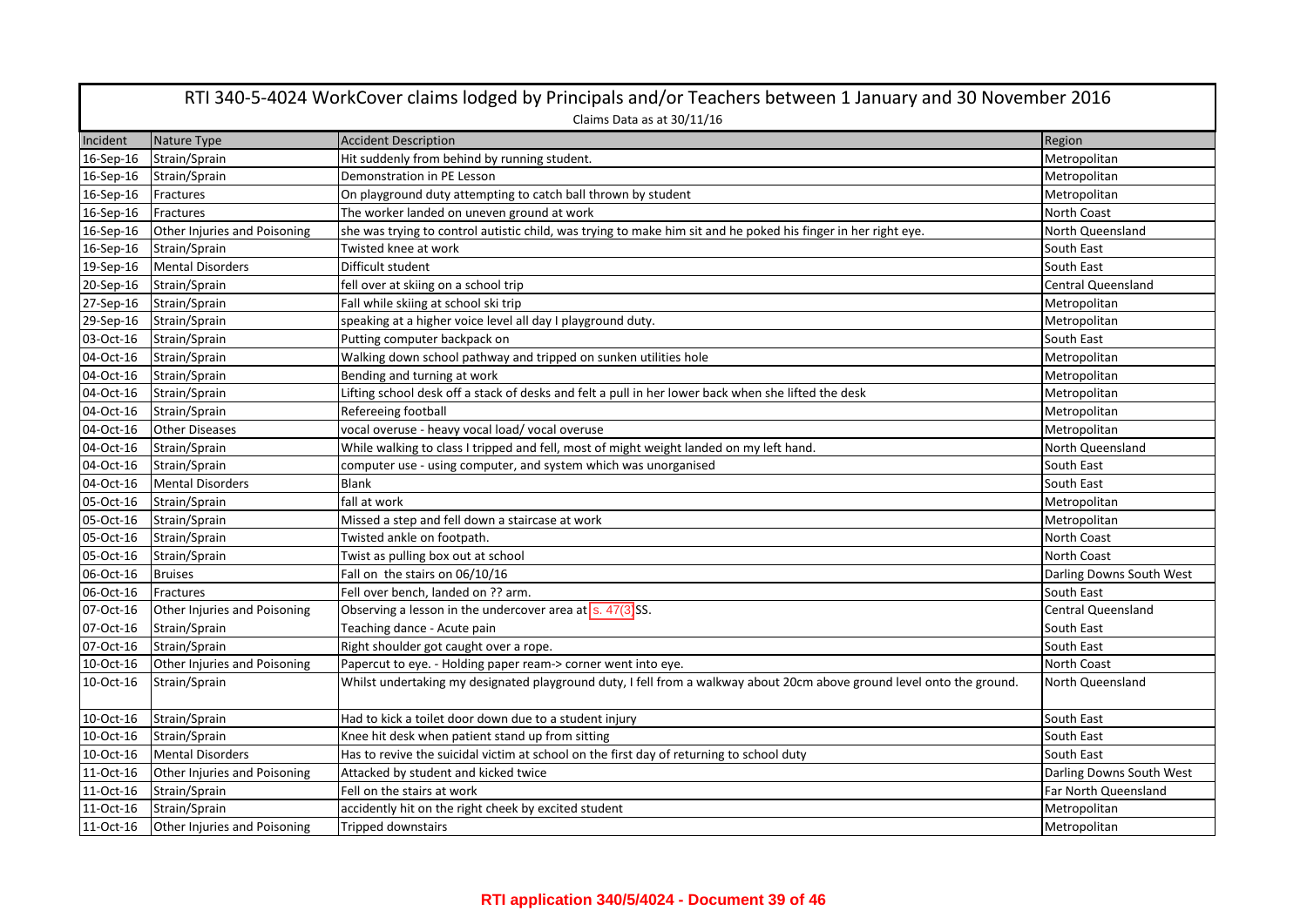| RTI 340-5-4024 WorkCover claims lodged by Principals and/or Teachers between 1 January and 30 November 2016 |                              |                                                                                                                                            |                           |  |  |
|-------------------------------------------------------------------------------------------------------------|------------------------------|--------------------------------------------------------------------------------------------------------------------------------------------|---------------------------|--|--|
|                                                                                                             | Claims Data as at 30/11/16   |                                                                                                                                            |                           |  |  |
| Incident                                                                                                    | Nature Type                  | <b>Accident Description</b>                                                                                                                | Region                    |  |  |
| 11-Oct-16                                                                                                   | Laceration                   | cutting paper with guillotine accidently cut tip of the finger                                                                             | <b>North Coast</b>        |  |  |
| 12-Oct-16                                                                                                   | <b>Bruises</b>               | Blow to (R) eyebrow from autistic student.                                                                                                 | Far North Queensland      |  |  |
| 12-Oct-16                                                                                                   | <b>Bruises</b>               | W was on playground duty. An unhappy student pushed a pram over and this fell onto w's foot.                                               | Metropolitan              |  |  |
| 12-Oct-16                                                                                                   | <b>Other Diseases</b>        | Stepped off bus on school excursion                                                                                                        | Metropolitan              |  |  |
| 12-Oct-16                                                                                                   | Other Injuries and Poisoning | Was sitting on a spinning chair at school and fell off on to the edge of the table                                                         | North Coast               |  |  |
| 12-Oct-16                                                                                                   | Strain/Sprain                | Pain while and after playing basketball.                                                                                                   | South East                |  |  |
| 12-Oct-16                                                                                                   | Strain/Sprain                | Lifting log.                                                                                                                               | South East                |  |  |
| 13-Oct-16                                                                                                   | Strain/Sprain                | attacked by a student                                                                                                                      | North Coast               |  |  |
| 13-Oct-16                                                                                                   | Other Injuries and Poisoning | A young girl threw a piece of cement at him and it hit his finger at school                                                                | <b>North Coast</b>        |  |  |
| 13-Oct-16                                                                                                   | Laceration                   | Circular saw injury, While cutting timber on a circular bench saw his fingers contacted the blade                                          | South East                |  |  |
| 14-Oct-16                                                                                                   | <b>Mental Disorders</b>      | Verbal assault and intimidation by students                                                                                                | <b>Central Queensland</b> |  |  |
| 14-Oct-16                                                                                                   | <b>Bruises</b>               | tripped on base whiteboard at school                                                                                                       | <b>Central Queensland</b> |  |  |
| 14-Oct-16                                                                                                   | <b>Bruises</b>               | While removing the rash shirl at work.                                                                                                     | Far North Queensland      |  |  |
| 14-Oct-16                                                                                                   | Strain/Sprain                | A boy fell on it during a rugby league game                                                                                                | Metropolitan              |  |  |
| 14-Oct-16                                                                                                   | Other Injuries and Poisoning | prolonged exposure to sun as per teaching role                                                                                             | Metropolitan              |  |  |
| 14-Oct-16                                                                                                   | Fractures                    | Dropped pie maker on foot.                                                                                                                 | <b>North Coast</b>        |  |  |
| 14-Oct-16                                                                                                   | Strain/Sprain                | Was teaching contemporary dance class-carrying out running movement when felt pop in left calf-instant pain and swelling.                  | South East                |  |  |
| 14-Oct-16                                                                                                   | Strain/Sprain                | Walking student who is unsteady on feet to his bus, he stumbled & took his weight & strained muscle                                        | South East                |  |  |
| 15-Oct-16                                                                                                   | <b>Other Diseases</b>        | not stated                                                                                                                                 | <b>North Coast</b>        |  |  |
| 17-Oct-16                                                                                                   | Strain/Sprain                | Running for colour-run and felt right calf muscle tear                                                                                     | Metropolitan              |  |  |
| 17-Oct-16                                                                                                   | Strain/Sprain                | Had outdoor activities on the oval. 2nd activity which (Balloon Soccer) I kicked a ball and the knee hit the edge of the bubble.           | Metropolitan              |  |  |
| 17-Oct-16                                                                                                   | Strain/Sprain                | PD day - principal had organised team building exercises - zorb ball soccer activity, harness was broken and fell and crunched<br>the neck | Metropolitan              |  |  |
| 17-Oct-16                                                                                                   | Strain/Sprain                | moving desks                                                                                                                               | Metropolitan              |  |  |
| 17-Oct-16                                                                                                   | Strain/Sprain                | IW fell into an open pit.                                                                                                                  | North Queensland          |  |  |
| 17-Oct-16                                                                                                   | <b>Dislocation</b>           | lifting equipment in shed, twisting body                                                                                                   | South East                |  |  |
| 17-Oct-16                                                                                                   | <b>Mental Disorders</b>      | Getting assaulted and abused by special needs kids daily in her work situation and also have to be alert all the time to avoid<br>injury.  | South East                |  |  |
| 17-Oct-16                                                                                                   | <b>Other Diseases</b>        | Fell from paddleboard during team building day                                                                                             | South East                |  |  |
| 18-Oct-16                                                                                                   | Strain/Sprain                | sudden twisting movement to get out of office chair                                                                                        | Central Queensland        |  |  |
| 18-Oct-16                                                                                                   | Fractures                    | whilst walking down path towards school, s. 4 tripped and fell, injuring right arm                                                         | Metropolitan              |  |  |
| 18-Oct-16                                                                                                   | <b>Other Diseases</b>        | Slipped and fell onto her knees while walking in the classroom                                                                             | Metropolitan              |  |  |
| 18-Oct-16                                                                                                   | Strain/Sprain                | Scootering with student                                                                                                                    | North Coast               |  |  |
| 18-Oct-16                                                                                                   | Other Injuries and Poisoning | A student pulled on my lanyard and yanked me forward. I fell forward into him                                                              | North Coast               |  |  |
| 18-Oct-16                                                                                                   | Strain/Sprain                | <b>Tripped and fell</b>                                                                                                                    | North Coast               |  |  |
| 18-Oct-16                                                                                                   | <b>Other Diseases</b>        | In the course normal teaching activates                                                                                                    | South East                |  |  |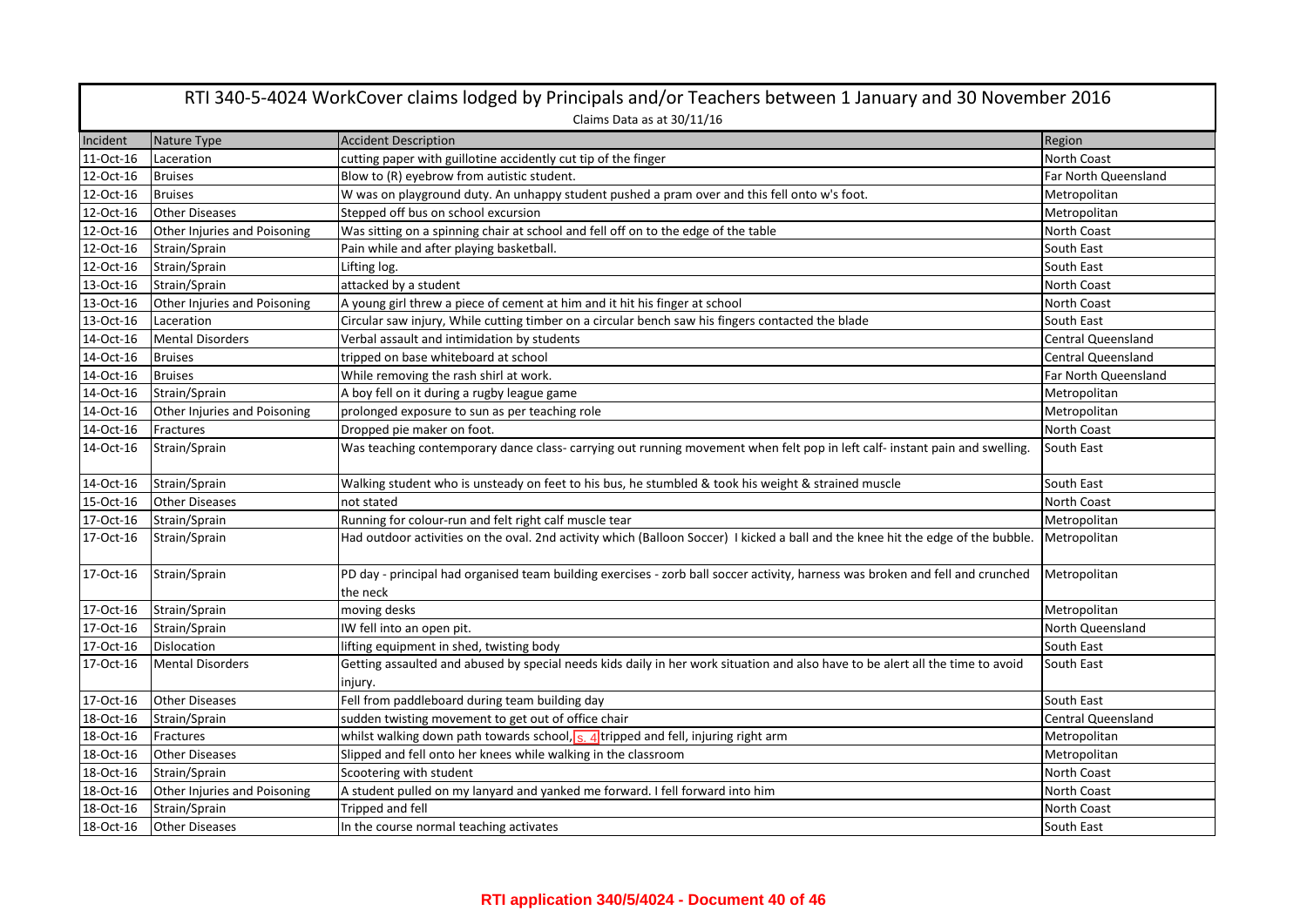| RTI 340-5-4024 WorkCover claims lodged by Principals and/or Teachers between 1 January and 30 November 2016 |                                     |                                                                                                                                                        |                           |  |
|-------------------------------------------------------------------------------------------------------------|-------------------------------------|--------------------------------------------------------------------------------------------------------------------------------------------------------|---------------------------|--|
|                                                                                                             |                                     | Claims Data as at 30/11/16                                                                                                                             |                           |  |
| Incident                                                                                                    | Nature Type                         | <b>Accident Description</b>                                                                                                                            | Region                    |  |
| 19-Oct-16                                                                                                   | Fractures                           | A child was getting physical and hit worker under chin with upper cut. Worker felt pain in mouth.                                                      | Metropolitan              |  |
| 19-Oct-16                                                                                                   | <b>Other Diseases</b>               | Overuse of voice / needing to raise voice in the classroom                                                                                             | Metropolitan              |  |
| 19-Oct-16                                                                                                   | <b>Bruises</b>                      | Punched by a student at special school around 12:30pm yesterday.                                                                                       | Metropolitan              |  |
| 19-Oct-16                                                                                                   | <b>Bruises</b>                      | Restraining violent child and kicked her shin and shot heavily on right foot                                                                           | Metropolitan              |  |
| 19-Oct-16                                                                                                   | Strain/Sprain                       | WAS BODY SLAMMED FROM BEHIND BY A STUDENT                                                                                                              | Metropolitan              |  |
| 19-Oct-16                                                                                                   | Strain/Sprain                       | Twisted awkwardly chasing after a student and pivoted on left knee.                                                                                    | Metropolitan              |  |
| 19-Oct-16                                                                                                   | Strain/Sprain                       | Pulling on school pool cover (25m pool)                                                                                                                | Metropolitan              |  |
| 19-Oct-16                                                                                                   | Strain/Sprain                       | Slip on jacaranda leaves, fell to R side                                                                                                               | South East                |  |
| 19-Oct-16                                                                                                   | <b>Other Diseases</b>               | Repetitive stapling about shoulder height at work last week                                                                                            | South East                |  |
| 19-Oct-16                                                                                                   | Strain/Sprain                       | Fell in hole at work                                                                                                                                   | South East                |  |
| 19-Oct-16                                                                                                   | <b>Other Diseases</b>               | fall                                                                                                                                                   | South East                |  |
| 20-Oct-16                                                                                                   | Laceration                          | bitten by student while walking with him                                                                                                               | <b>Central Queensland</b> |  |
| 20-Oct-16                                                                                                   | Strain/Sprain                       | Door handle was kicked into his forearm                                                                                                                | Darling Downs South West  |  |
| 20-Oct-16                                                                                                   | <b>Other Injuries and Poisoning</b> | Tripped walking around a corner of building                                                                                                            | Far North Queensland      |  |
| 20-Oct-16                                                                                                   | Strain/Sprain                       | while supervising student grabbed patients pony tail, swing body weight from it, hyperextension. Also bite and scratched mid-                          | Metropolitan              |  |
|                                                                                                             |                                     | T spine back. R shoulder grabbed                                                                                                                       |                           |  |
| 20-Oct-16                                                                                                   | Fractures                           | Playing touch football with students, I fell back and leg was trapped                                                                                  | North Coast               |  |
| 20-Oct-16                                                                                                   | <b>Bruises</b>                      | At school swimming carnival, tripped over a student's leg and fell on left arm                                                                         | North Coast               |  |
| 20-Oct-16                                                                                                   | Strain/Sprain                       | Student altercation                                                                                                                                    | South East                |  |
| 20-Oct-16                                                                                                   | Strain/Sprain                       | a student pushed her to wall                                                                                                                           | South East                |  |
| 20-Oct-16                                                                                                   | Strain/Sprain                       | Pushed by non-student family                                                                                                                           | South East                |  |
| 20-Oct-16                                                                                                   | Strain/Sprain                       | Altercation with student/parents                                                                                                                       | South East                |  |
| 21-Oct-16                                                                                                   | Other Injuries and Poisoning        | A student came running suddenly and hit in her right chest side with his head                                                                          | <b>Central Queensland</b> |  |
| 21-Oct-16                                                                                                   | <b>Mental Disorders</b>             | High level of stress due to work environment. Full statement attached in Addendum A                                                                    | <b>Central Queensland</b> |  |
| 21-Oct-16                                                                                                   | Other Injuries and Poisoning        | Injured R knee walking on uneven ground at school. Pain Subsequent                                                                                     | <b>Central Queensland</b> |  |
| 21-Oct-16                                                                                                   | Other Injuries and Poisoning        | On school camp, after students alighted they held the canoe for $\frac{1}{2}$ , 4 $\frac{1}{4}$ and when another canoe arrived the children let go and | Far North Queensland      |  |
|                                                                                                             |                                     | the canoe moved away as she was getting out twisting her knee.                                                                                         |                           |  |
| 21-Oct-16                                                                                                   | <b>Bruises</b>                      | Caught heel on step as starting down stairs, I was returning student medicines to office following camp.                                               | Metropolitan              |  |
| 21-Oct-16                                                                                                   | Strain/Sprain                       | MVA - on way to training course                                                                                                                        | Metropolitan              |  |
| 21-Oct-16                                                                                                   | Strain/Sprain                       | <b>MVA</b>                                                                                                                                             | Metropolitan              |  |
| 21-Oct-16                                                                                                   | <b>Mental Disorders</b>             | Na                                                                                                                                                     | North Coast               |  |
| 21-Oct-16                                                                                                   | <b>Other Diseases</b>               | trying to avoid getting hit by a soccer ball                                                                                                           | North Coast               |  |
| 21-Oct-16                                                                                                   | Strain/Sprain                       | Lower back pain and restrictions of movements following lifting a child                                                                                | North Coast               |  |
| 21-Oct-16                                                                                                   | Strain/Sprain                       | Student ran into worker's back                                                                                                                         | South East                |  |
| 21-Oct-16                                                                                                   | <b>Other Diseases</b>               | Fires lit next to their building, smoke filled building                                                                                                | South East                |  |
| 24-Oct-16                                                                                                   | <b>Mental Disorders</b>             | <b>Stress</b>                                                                                                                                          | Darling Downs South West  |  |
| 24-Oct-16                                                                                                   | Strain/Sprain                       | Aggressive act by student towards staff member                                                                                                         | Darling Downs South West  |  |
| 24-Oct-16                                                                                                   | Other Injuries and Poisoning        | Kicked by a student                                                                                                                                    | Metropolitan              |  |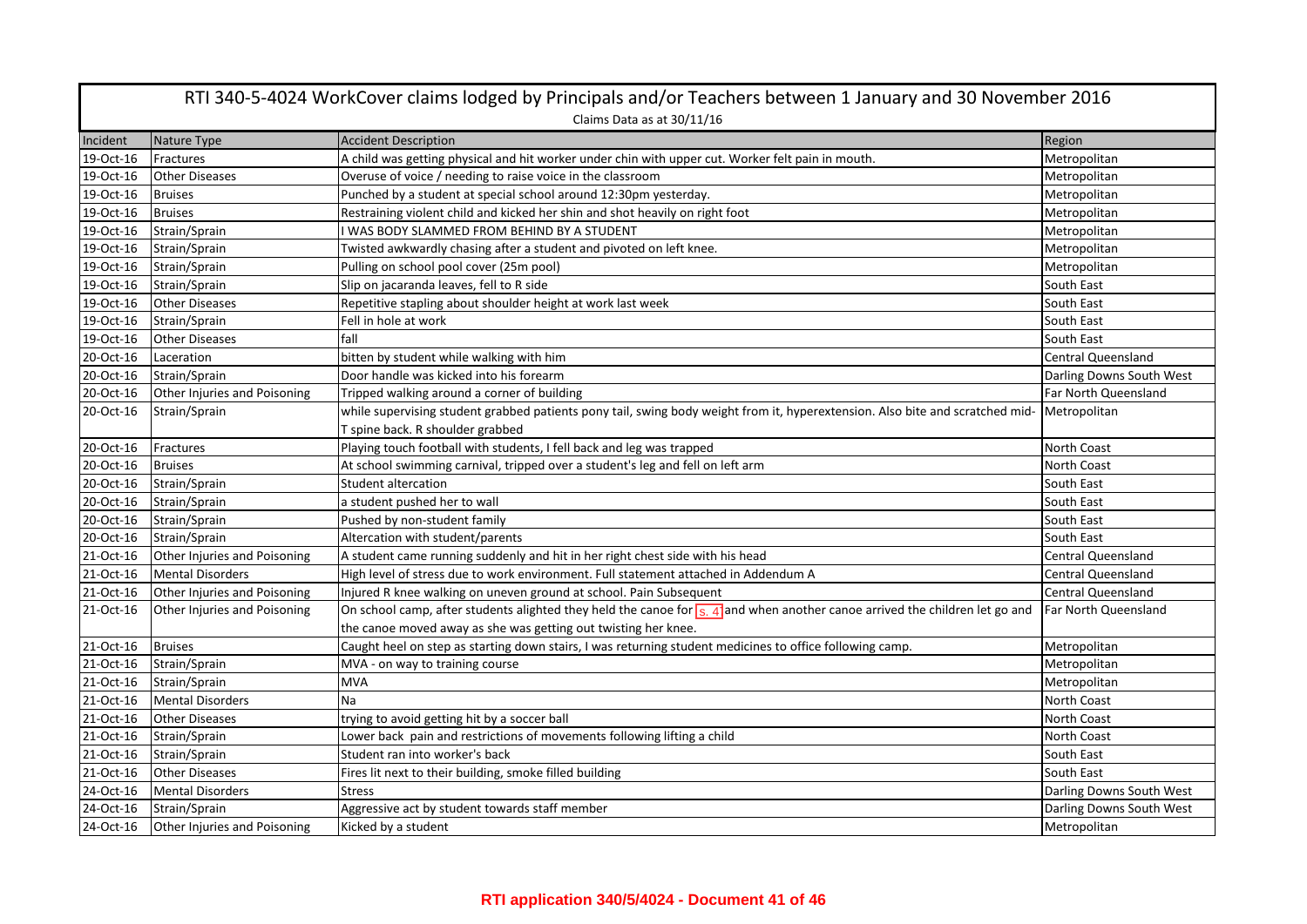|           | RTI 340-5-4024 WorkCover claims lodged by Principals and/or Teachers between 1 January and 30 November 2016 |                                                                                                                                                     |                           |  |
|-----------|-------------------------------------------------------------------------------------------------------------|-----------------------------------------------------------------------------------------------------------------------------------------------------|---------------------------|--|
|           | Claims Data as at 30/11/16                                                                                  |                                                                                                                                                     |                           |  |
| Incident  | Nature Type                                                                                                 | <b>Accident Description</b>                                                                                                                         | Region                    |  |
| 24-Oct-16 | Other Injuries and Poisoning                                                                                | Worker was getting equipment out of storage cage when the lid fell onto her left arm                                                                | Metropolitan              |  |
| 24-Oct-16 | <b>Bruises</b>                                                                                              | Student kicking                                                                                                                                     | Metropolitan              |  |
| 24-Oct-16 | Other Injuries and Poisoning                                                                                | Stepped back unexpectedly                                                                                                                           | North Coast               |  |
| 24-Oct-16 | Strain/Sprain                                                                                               | Lifting heavy child at work.                                                                                                                        | <b>North Coast</b>        |  |
| 24-Oct-16 | Strain/Sprain                                                                                               | Twisting injury to right knee during a presentation at her school                                                                                   | South East                |  |
| 25-Oct-16 | Strain/Sprain                                                                                               | In the course of playground duty as teacher- playing tennis hitting ball against wall lunged for a ball and twisted right knee.                     | Darling Downs South West  |  |
| 25-Oct-16 | Fractures                                                                                                   | Slipped off side of path on after school duty                                                                                                       | Metropolitan              |  |
| 25-Oct-16 | Strain/Sprain                                                                                               | Fell down 3 stairs and twisted ankle                                                                                                                | Metropolitan              |  |
| 25-Oct-16 | Fractures                                                                                                   | slammed fingers in door                                                                                                                             | Metropolitan              |  |
| 25-Oct-16 | Strain/Sprain                                                                                               | Computer mouse work, creating digital resources, report writing.                                                                                    | North Coast               |  |
| 25-Oct-16 | <b>Bruises</b>                                                                                              | fall 25/10/2016 at start school concert, evening poor lighting, walked back into speaker, fell backwards                                            | South East                |  |
| 25-Oct-16 | Strain/Sprain                                                                                               | Was twisting to get something off my desk and felt a sharp pain in lower back & right buttock.                                                      | South East                |  |
| 26-Oct-16 | Laceration                                                                                                  | Got attacked by a dog from behind while leaving the house of a client after finishing the visit while at work                                       | <b>Central Queensland</b> |  |
| 26-Oct-16 | Laceration                                                                                                  | caught hand in a pulley                                                                                                                             | Darling Downs South West  |  |
| 26-Oct-16 | Strain/Sprain                                                                                               | Attempted to move heavy screens by sliding along floor while setting up for Immunisation program                                                    | Metropolitan              |  |
| 26-Oct-16 | <b>Bruises</b>                                                                                              | A student threw a whiteboard at her that struck her on the right forehead                                                                           | Metropolitan              |  |
| 26-Oct-16 | Strain/Sprain                                                                                               | Attempted to move heavy screens by sliding along floor while setting up immunisation program                                                        | Metropolitan              |  |
| 26-Oct-16 | Other Injuries and Poisoning                                                                                | Hit by flying fox at work and fell. hit R shoulder and head against the ground.                                                                     | Metropolitan              |  |
| 26-Oct-16 | Other Injuries and Poisoning                                                                                | By electrocution                                                                                                                                    | <b>North Coast</b>        |  |
| 26-Oct-16 | Mental Disorders                                                                                            | Pushed over (aggresively) by a student                                                                                                              | <b>North Coast</b>        |  |
| 26-Oct-16 | Strain/Sprain                                                                                               | Hit in the back by a soccer ball.                                                                                                                   | South East                |  |
| 27-Oct-16 | <b>Bruises</b>                                                                                              | Incident with behaviourally challenged student at work who needed escorting physically from room to SEP office                                      | Metropolitan              |  |
| 27-Oct-16 | <b>Other Diseases</b>                                                                                       | Exercise workout driven by students at school - L knee pain afterwards                                                                              | Metropolitan              |  |
| 27-Oct-16 | Strain/Sprain                                                                                               | Tripped and fell onto R outstretched hand on concrete pathway                                                                                       | <b>North Coast</b>        |  |
| 27-Oct-16 | Fractures                                                                                                   | Kicked ground playing football with kids                                                                                                            | South East                |  |
| 27-Oct-16 | Strain/Sprain                                                                                               | slipped and fell at school, hurt R shoulder/neck and lower back                                                                                     | South East                |  |
| 28-Oct-16 | Strain/Sprain                                                                                               | Landed hard on right knee                                                                                                                           | <b>Central Queensland</b> |  |
| 28-Oct-16 | Strain/Sprain                                                                                               | playground duty - bent to pick up ball, student knocked worker                                                                                      | <b>Central Queensland</b> |  |
| 28-Oct-16 | Fractures                                                                                                   | Worker tripped over uneven ground while walking                                                                                                     | Far North Queensland      |  |
| 28-Oct-16 | Strain/Sprain                                                                                               | While assisting student the student lunged at my head on several occasions & jumped up locking arms around my neck.                                 | Metropolitan              |  |
| 28-Oct-16 | Fractures                                                                                                   | Inversion injury of right foot                                                                                                                      | Metropolitan              |  |
| 28-Oct-16 | Strain/Sprain                                                                                               | Heavy blind child collapsed while being supported on patient's right arm with traction effect on right shoulder. - Past bursitis<br>right shoulder. | Metropolitan              |  |
| 28-Oct-16 | Fractures                                                                                                   | N/a                                                                                                                                                 | North Coast               |  |
| 28-Oct-16 | Strain/Sprain                                                                                               | avoiding contact with student                                                                                                                       | South East                |  |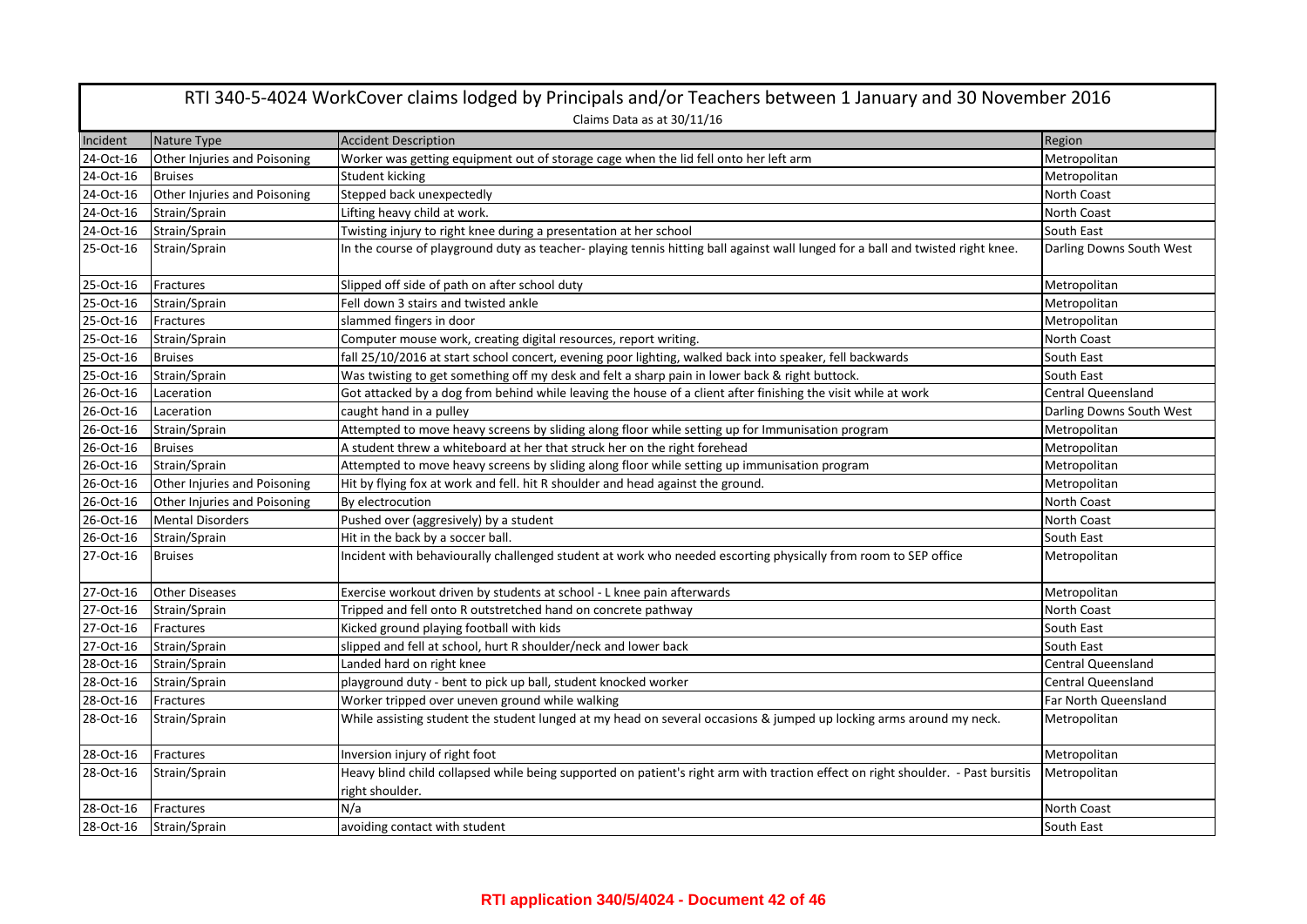|           | RTI 340-5-4024 WorkCover claims lodged by Principals and/or Teachers between 1 January and 30 November 2016 |                                                                                                                                 |                           |  |
|-----------|-------------------------------------------------------------------------------------------------------------|---------------------------------------------------------------------------------------------------------------------------------|---------------------------|--|
|           |                                                                                                             | Claims Data as at 30/11/16                                                                                                      |                           |  |
| Incident  | Nature Type                                                                                                 | <b>Accident Description</b>                                                                                                     | Region                    |  |
| 28-Oct-16 | Strain/Sprain                                                                                               | Injury to right ankle while was playing soccer at school-teacher's day game on 28/10/2016                                       | South East                |  |
| 29-Oct-16 | <b>Bruises</b>                                                                                              | student hitting and kicking                                                                                                     | <b>North Coast</b>        |  |
| 31-Oct-16 | Other Injuries and Poisoning                                                                                | Switched gas cooker on which ignited a pool of gas presumably dut to a leak and caused blast/heat damage to front of body       | <b>Central Queensland</b> |  |
|           |                                                                                                             | and threw her back against a standard steel bench, evidence of skin irritation (with irritable nerve endings), no bruising, no  |                           |  |
|           |                                                                                                             | burns,                                                                                                                          |                           |  |
| 31-Oct-16 | Strain/Sprain                                                                                               | Assault at work whilst on bus duty.                                                                                             | Metropolitan              |  |
| 31-Oct-16 | <b>Bruises</b>                                                                                              | The trolley got caught in a grate and I fell onto my knee onto the concrete.                                                    | Metropolitan              |  |
| 31-Oct-16 | <b>Mental Disorders</b>                                                                                     | Student interaction.                                                                                                            | Metropolitan              |  |
| 31-Oct-16 | Strain/Sprain                                                                                               | Lent over to plug in laptop and chair flipped over.                                                                             | South East                |  |
| 31-Oct-16 | Fractures                                                                                                   | Inversion of (R) foot today when running.                                                                                       | South East                |  |
|           |                                                                                                             | # base of 5th metatarsal March 2015- non union.                                                                                 |                           |  |
| 31-Oct-16 | Strain/Sprain                                                                                               | tripped over while on school camp at s. 47(3)(b)                                                                                | South East                |  |
| 01-Nov-16 | Strain/Sprain                                                                                               | While at work - a collegue fell backward over her shoulder                                                                      | North Coast               |  |
| 01-Nov-16 | Strain/Sprain                                                                                               | Worker was lifting a box down from a shelf and the bottom of the box gave way and all the materials in the box came down        | <b>North Coast</b>        |  |
|           |                                                                                                             | on workers neck.                                                                                                                |                           |  |
| 01-Nov-16 | <b>Mental Disorders</b>                                                                                     | Work related stress along with pressure from head of department                                                                 | South East                |  |
| 02-Nov-16 | Strain/Sprain                                                                                               | Working as a Special Education teacher with a Autistic student. This student attacked me on multiple occasions. I attempted     | Darling Downs South West  |  |
|           |                                                                                                             | to transition her from one activity to having a break. She didn't like this and punched me with a closed fist twice on my right |                           |  |
|           |                                                                                                             | arm                                                                                                                             |                           |  |
| 02-Nov-16 | Strain/Sprain                                                                                               | She had a fall with forceful inversion to right ankle.                                                                          | Far North Queensland      |  |
| 02-Nov-16 | Strain/Sprain                                                                                               | Completing drills as part of a work approved netball coaching clinic.                                                           | Far North Queensland      |  |
| 02-Nov-16 | Strain/Sprain                                                                                               | a heavy table accidently dropped on her left foot while at work and on same night stepped on a lip in a wrong way               | Metropolitan              |  |
|           |                                                                                                             |                                                                                                                                 |                           |  |
| 02-Nov-16 | Strain/Sprain                                                                                               | Supervising school sport activity                                                                                               | Metropolitan              |  |
|           | 02-Nov-16 Strain/Sprain                                                                                     | child pushed into worker while she was bent over                                                                                | <b>North Coast</b>        |  |
|           | 02-Nov-16 Strain/Sprain                                                                                     | Tripped and fell, landed in a box                                                                                               | North Coast               |  |
| 02-Nov-16 | Strain/Sprain                                                                                               | Running & changing direction on uneven ground at work                                                                           | North Coast               |  |
| 02-Nov-16 | Strain/Sprain                                                                                               | While playing badminton at school, injured right wrist                                                                          | <b>North Coast</b>        |  |
| 02-Nov-16 | Strain/Sprain                                                                                               | Recent laptop computer fallen from the edge of table to the right foot - swelling on the 1st metatarsal bone                    | South East                |  |
| 02-Nov-16 | Fractures                                                                                                   | Rolled L ankle whilst at school camp on uneven ground                                                                           | South East                |  |
| 03-Nov-16 | <b>Mental Disorders</b>                                                                                     | IW was doing writing with the students & were fighting, IW tried to separate them from the staff, student started kicking IW    | <b>Central Queensland</b> |  |
|           |                                                                                                             | and teacher aide. Student backed IW backed into a corner and was hit by the student.                                            |                           |  |
|           | 03-Nov-16 Strain/Sprain                                                                                     | strain and bruising resulting from lashing out of child in attempt to restrain due to risk of harm to others                    | Darling Downs South West  |  |
| 03-Nov-16 | Other Injuries and Poisoning                                                                                | Fell from losing balance from a stone on the path                                                                               | Far North Queensland      |  |
| 03-Nov-16 | Strain/Sprain                                                                                               | Fall on to R side, landed on piece of plastic while at school camp                                                              | Metropolitan              |  |
| 03-Nov-16 | Strain/Sprain                                                                                               | Slipped at camp and fell                                                                                                        | Metropolitan              |  |
|           | 03-Nov-16 Strain/Sprain                                                                                     | Moving desks in fairweather room                                                                                                | Metropolitan              |  |
|           | 03-Nov-16 Strain/Sprain                                                                                     | Touch football training - sudden movement                                                                                       | North Coast               |  |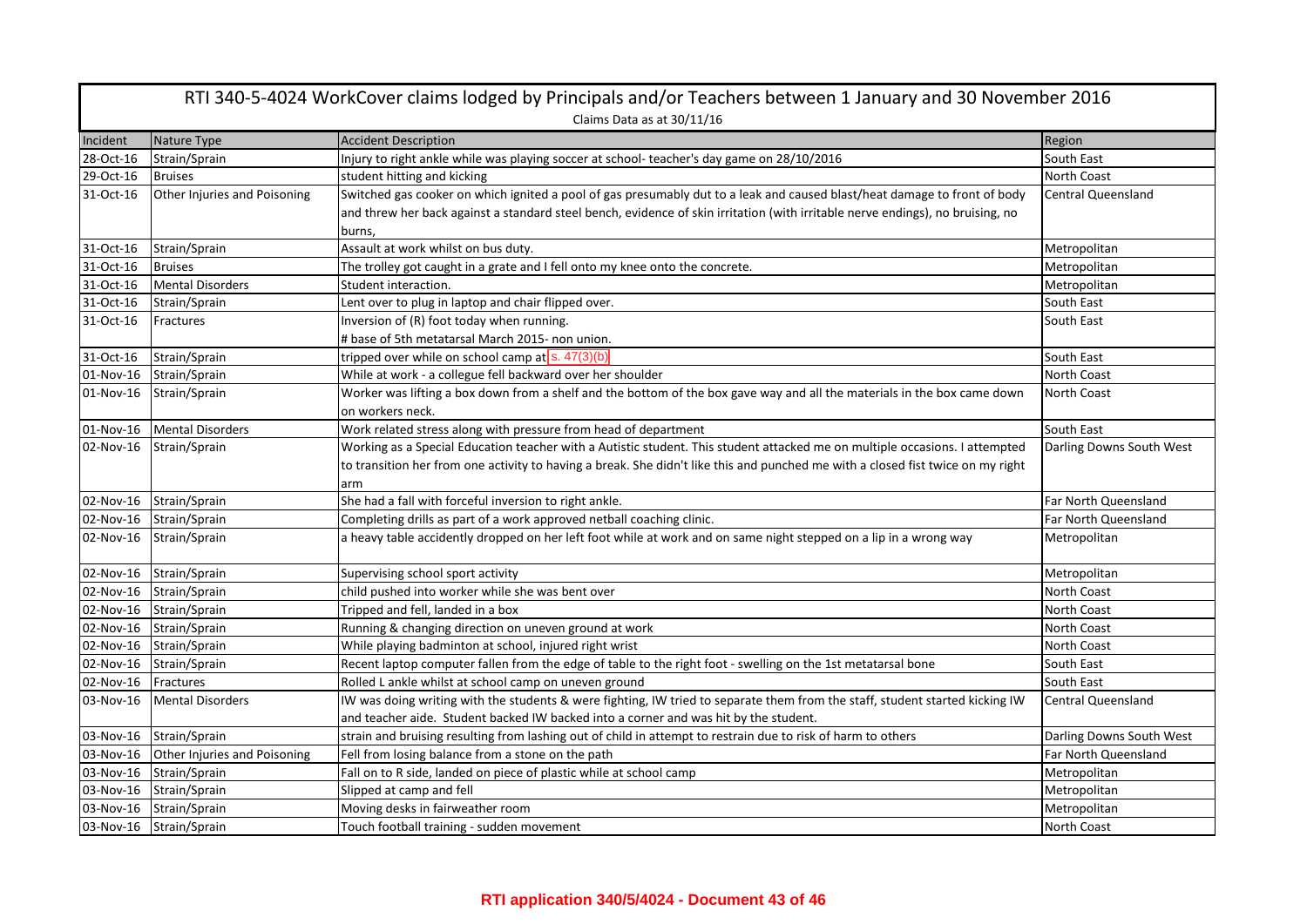| RTI 340-5-4024 WorkCover claims lodged by Principals and/or Teachers between 1 January and 30 November 2016 |                                        |                                                                                                                                                                     |                           |  |  |
|-------------------------------------------------------------------------------------------------------------|----------------------------------------|---------------------------------------------------------------------------------------------------------------------------------------------------------------------|---------------------------|--|--|
|                                                                                                             | Claims Data as at 30/11/16             |                                                                                                                                                                     |                           |  |  |
| Incident                                                                                                    | Nature Type                            | <b>Accident Description</b>                                                                                                                                         | Region                    |  |  |
| 03-Nov-16                                                                                                   | Laceration                             | Bitten by unsettled child at school                                                                                                                                 | <b>North Coast</b>        |  |  |
| 03-Nov-16                                                                                                   | Strain/Sprain                          | Mechanical; trip and fall on uneven school grounds                                                                                                                  | South East                |  |  |
| 03-Nov-16                                                                                                   | Other Injuries and Poisoning           | fell over during work with the kids,hit her Rt armelbow                                                                                                             | South East                |  |  |
| 04-Nov-16                                                                                                   | Laceration                             | Wooden ladder fell on head while cleaning up equipment                                                                                                              | <b>Central Queensland</b> |  |  |
| 04-Nov-16                                                                                                   | <b>Mental Disorders</b>                | A student brought a weapon to school and made death threats to this patient.                                                                                        | Darling Downs South West  |  |  |
| 04-Nov-16                                                                                                   | <b>Bruises</b>                         | Assult by student                                                                                                                                                   | Metropolitan              |  |  |
| 04-Nov-16                                                                                                   | Strain/Sprain                          | lifting musical instrument from car                                                                                                                                 | Metropolitan              |  |  |
|                                                                                                             | 04-Nov-16 Strain/Sprain                | Whilst running during a touch game.                                                                                                                                 | Metropolitan              |  |  |
| 04-Nov-16                                                                                                   | Strain/Sprain                          | I was trying to a special needs child and the child pulled away from you many times                                                                                 | North Coast               |  |  |
| 04-Nov-16                                                                                                   | Strain/Sprain                          | Walking down the steps and a jelly feeling in the leg occurred. Did not fall over.                                                                                  | <b>North Coast</b>        |  |  |
| 06-Nov-16                                                                                                   | <b>Mental Disorders</b>                | Intimidation by deputy principal                                                                                                                                    | Metropolitan              |  |  |
| 07-Nov-16                                                                                                   | Fractures                              | Stumbled/tripped while walking                                                                                                                                      | <b>Central Queensland</b> |  |  |
| 07-Nov-16                                                                                                   | Other Injuries and Poisoning           | Upset child                                                                                                                                                         | Metropolitan              |  |  |
| 07-Nov-16                                                                                                   | Other Injuries and Poisoning           | Injured on school playground climbing frame.                                                                                                                        | North Coast               |  |  |
|                                                                                                             |                                        | Was helping a kid come off climbing frame, foot slipped and leg went through space in climbing frame.                                                               |                           |  |  |
| 07-Nov-16                                                                                                   | Other Injuries and Poisoning           | A ball hit her nose at work                                                                                                                                         | North Coast               |  |  |
| 07-Nov-16                                                                                                   | <b>Bruises</b>                         | Student grabbed R forearm and wrenched it                                                                                                                           | North Coast               |  |  |
| 07-Nov-16                                                                                                   | Strain/Sprain                          | Sitting on the roll chair and tried to get the pencil on the floor and bend on the left side and fell over the ground and injured<br>her elbow and back and buttock | South East                |  |  |
|                                                                                                             | 07-Nov-16 Strain/Sprain                | Fall off bus, down steps                                                                                                                                            | South East                |  |  |
| 07-Nov-16                                                                                                   | Other Injuries and Poisoning           | Glue stick hit right side of face lateral to right eye - Child was holding glue stick at the time                                                                   | South East                |  |  |
| 08-Nov-16                                                                                                   | Fractures                              | Hand got caught in a gardening equipment at work.                                                                                                                   | <b>Central Queensland</b> |  |  |
| 08-Nov-16                                                                                                   | <b>Bruises</b>                         | Bitten by student                                                                                                                                                   | Metropolitan              |  |  |
| 09-Nov-16                                                                                                   | <b>Other Diseases</b>                  | Exposure to noise                                                                                                                                                   | Darling Downs South West  |  |  |
|                                                                                                             | 09-Nov-16 Mental Disorders             | Speaking with principal                                                                                                                                             | Darling Downs South West  |  |  |
| 09-Nov-16                                                                                                   | <b>Mental Disorders</b>                | Assaulted by grade 12 student at $s$ . 4                                                                                                                            | Far North Queensland      |  |  |
| 09-Nov-16                                                                                                   | Other Injuries and Poisoning           | Slipped on wet paint at work, hurt toe                                                                                                                              | Metropolitan              |  |  |
|                                                                                                             | 09-Nov-16 Other Injuries and Poisoning | Fall backwards off chair - striking back of head                                                                                                                    | Metropolitan              |  |  |
| 09-Nov-16                                                                                                   | Strain/Sprain                          | Separating fighting students                                                                                                                                        | North Coast               |  |  |
| 09-Nov-16                                                                                                   | <b>Mental Disorders</b>                | Principal has advised IW that he will be lodging some allegations that will be investigated by the ethical standards.                                               | North Queensland          |  |  |
|                                                                                                             | 09-Nov-16 Strain/Sprain                | Playing basketball, landed awkwardly-> sports afternoon.                                                                                                            | South East                |  |  |
|                                                                                                             | 09-Nov-16 Other Diseases               | Reaching down to pick up sand                                                                                                                                       | South East                |  |  |
| 10-Nov-16                                                                                                   | Laceration                             | Accidentally hit another person's hand on the glasses and lacerated the right side of the face                                                                      | <b>Central Queensland</b> |  |  |
| 10-Nov-16                                                                                                   | Fractures                              | Tripped over a tennis net whilst chasing a ball during a class sports activity.                                                                                     | Darling Downs South West  |  |  |
| 10-Nov-16                                                                                                   | <b>Bruises</b>                         | Opening shutter                                                                                                                                                     | Metropolitan              |  |  |
| 10-Nov-16                                                                                                   | <b>Mental Disorders</b>                | Complaint letter received 8/11/16                                                                                                                                   | Metropolitan              |  |  |
| 10-Nov-16 Fractures                                                                                         |                                        | slipped on wet and dirty floor onto right hand                                                                                                                      | Metropolitan              |  |  |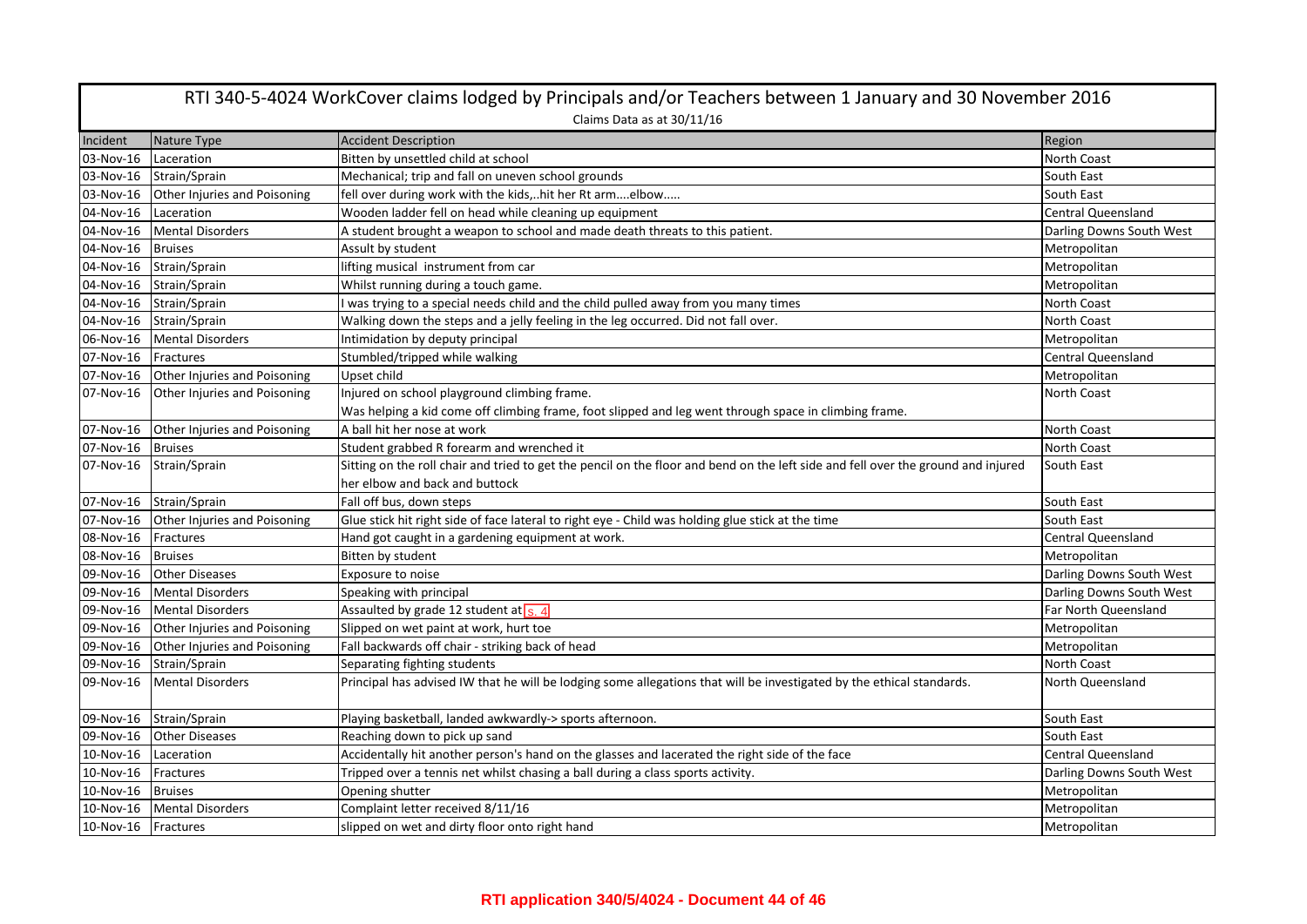|                     | RTI 340-5-4024 WorkCover claims lodged by Principals and/or Teachers between 1 January and 30 November 2016 |                                                                                                                              |                           |  |
|---------------------|-------------------------------------------------------------------------------------------------------------|------------------------------------------------------------------------------------------------------------------------------|---------------------------|--|
|                     | Claims Data as at 30/11/16                                                                                  |                                                                                                                              |                           |  |
| Incident            | Nature Type                                                                                                 | <b>Accident Description</b>                                                                                                  | Region                    |  |
| 10-Nov-16           | Strain/Sprain                                                                                               | Accidently banged foot into ramp at pool at $\sqrt{s}$ . $47(3)(b) - C$ School                                               | Metropolitan              |  |
| 10-Nov-16           | <b>Other Injuries and Poisoning</b>                                                                         | Tick bite, head of it stuck in her head, occiput                                                                             | North Coast               |  |
| 10-Nov-16           | Other Injuries and Poisoning                                                                                | Work as teacher                                                                                                              | South East                |  |
| 10-Nov-16           | Strain/Sprain                                                                                               | Special need kid slammed door on her                                                                                         | South East                |  |
| 10-Nov-16           | Other Injuries and Poisoning                                                                                | Fell forwards onto concrete on both knees                                                                                    | South East                |  |
| 11-Nov-16           | Strain/Sprain                                                                                               | While walking on the sports field, patient inverted her ankle.                                                               | <b>Central Queensland</b> |  |
| 11-Nov-16           | Fractures                                                                                                   | Engaged in a sport activity with students                                                                                    | Metropolitan              |  |
| 11-Nov-16           | Strain/Sprain                                                                                               | Running after a child.                                                                                                       | Metropolitan              |  |
| 11-Nov-16           | <b>Bruises</b>                                                                                              | Carrying a BBQ up some stairs, when gas bottle fell onto IW's foot.                                                          | South East                |  |
| 11-Nov-16           | Strain/Sprain                                                                                               | Punched by student                                                                                                           | South East                |  |
| 14-Nov-16           | Other Injuries and Poisoning                                                                                | Hit by student                                                                                                               | Metropolitan              |  |
| 14-Nov-16           | <b>Other Diseases</b>                                                                                       | Overuse of voice                                                                                                             | Metropolitan              |  |
| 14-Nov-16           | <b>Bruises</b>                                                                                              | Trying to open a classroom window that was stuck                                                                             | South East                |  |
| 15-Nov-16           | Other Injuries and Poisoning                                                                                | R index finger to cupboard. Felt like an electric shock from cupboard to R index finger.                                     | <b>Central Queensland</b> |  |
| 15-Nov-16           | <b>Bruises</b>                                                                                              | Kicked by student                                                                                                            | Darling Downs South West  |  |
| 15-Nov-16           | Fractures                                                                                                   | Rolled left ankle                                                                                                            | Metropolitan              |  |
| 15-Nov-16           | Strain/Sprain                                                                                               | Kicking a ball.                                                                                                              | Metropolitan              |  |
| 15-Nov-16 Bruises   |                                                                                                             | Knocked knee on a low table                                                                                                  | Metropolitan              |  |
|                     | 15-Nov-16 Strain/Sprain                                                                                     | Student hit me                                                                                                               | Metropolitan              |  |
|                     | 15-Nov-16 Strain/Sprain                                                                                     | A student ran into her causing her to fall backward and landed on a bench hitting her lower back                             | Metropolitan              |  |
|                     | 15-Nov-16 Strain/Sprain                                                                                     | Fell while walking in car park                                                                                               | South East                |  |
| 16-Nov-16           | Other Injuries and Poisoning                                                                                | Was bit by a child in her care with saliva over open skin                                                                    | Darling Downs South West  |  |
| 16-Nov-16           | <b>Other Injuries and Poisoning</b>                                                                         | Unspecified                                                                                                                  | Darling Downs South West  |  |
| 16-Nov-16           | Strain/Sprain                                                                                               | Bending forward to pick up my computer charger                                                                               | Far North Queensland      |  |
| 16-Nov-16           | <b>Mental Disorders</b>                                                                                     | Exposure to and involvement with severely traumatic incident at work and whilst on school camp                               | Metropolitan              |  |
|                     | 16-Nov-16 Strain/Sprain                                                                                     | Student grabbing hand and twist, loud crack                                                                                  | North Coast               |  |
|                     | 16-Nov-16 Strain/Sprain                                                                                     | Rolled ankle/foot on wheel of office chair while instructing dance                                                           | South East                |  |
| 16-Nov-16           | <b>Other Injuries and Poisoning</b>                                                                         | Received a shock to the right hand that threw her back into a chair on plugging in ipod to a power board. Experienced racing | South East                |  |
|                     |                                                                                                             | heart for 5 minutes following the shock and also cold hands                                                                  |                           |  |
|                     | 16-Nov-16 Strain/Sprain                                                                                     | Being punched repeatedly by a student.                                                                                       | South East                |  |
|                     | 17-Nov-16 Strain/Sprain                                                                                     | Injured when a student became physical and caused strain on $s$ . 47(3)(body.                                                | Darling Downs South West  |  |
| 17-Nov-16           | Strain/Sprain                                                                                               | Got hit in head with soccer ball                                                                                             | Metropolitan              |  |
| 17-Nov-16           | Fractures                                                                                                   | ring finger caught in partner's pocket, causing hyperflexion, while performing dance move in rehearsal for school            | South East                |  |
|                     |                                                                                                             | performance.                                                                                                                 |                           |  |
|                     | 18-Nov-16 Strain/Sprain                                                                                     | Assault by student                                                                                                           | Darling Downs South West  |  |
|                     | 18-Nov-16 Strain/Sprain                                                                                     | Extension injury to low back when pushed in back by student at school where he works.                                        | Darling Downs South West  |  |
|                     | 18-Nov-16 Strain/Sprain                                                                                     | Shoulder charged by student to chest wall                                                                                    | Far North Queensland      |  |
| 18-Nov-16 Fractures |                                                                                                             | Slipped and fell down a grass hill walking into work. Right foot bent backwards in the fall.                                 | North Coast               |  |